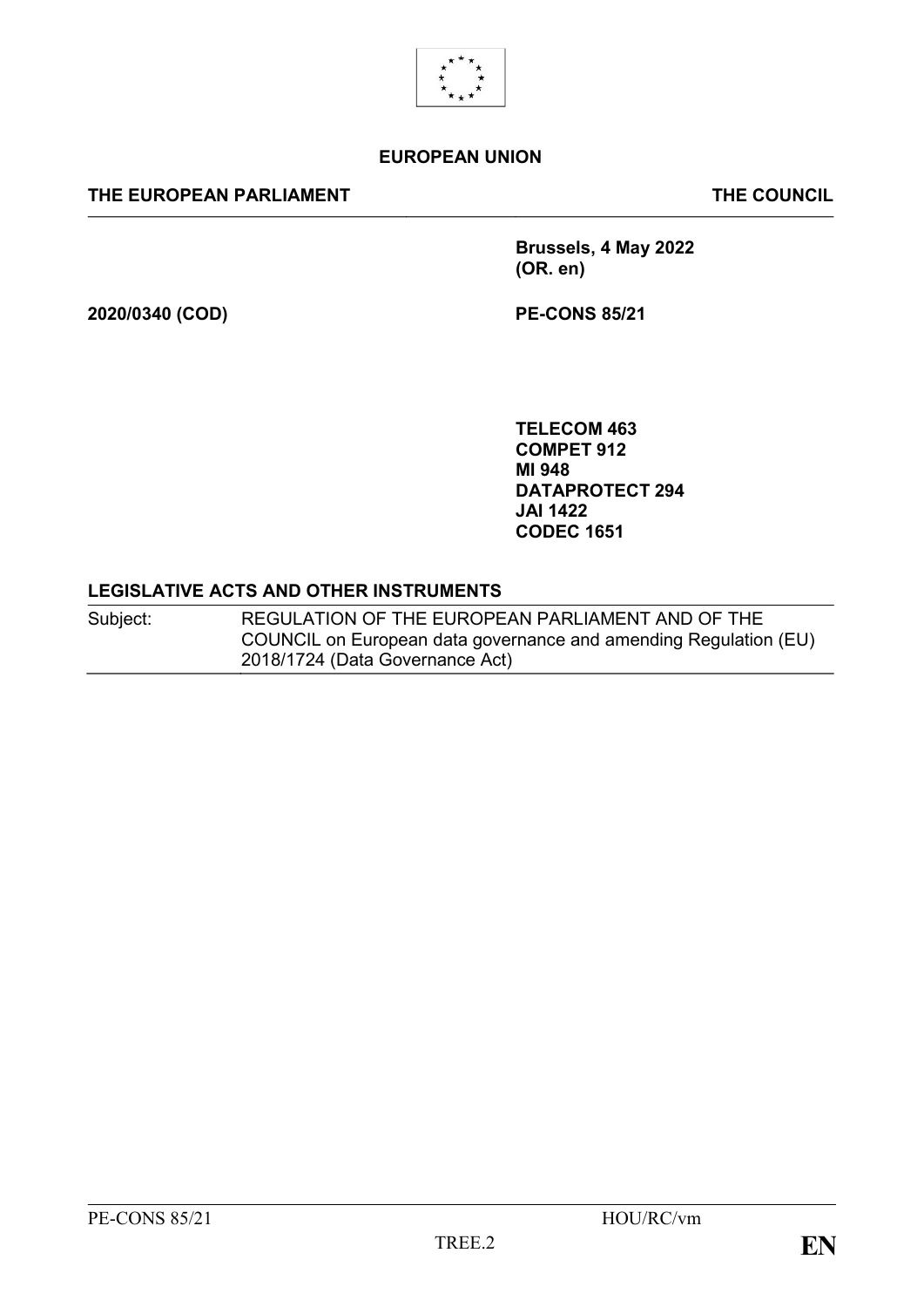# **REGULATION (EU) 2022/… OF THE EUROPEAN PARLIAMENT AND OF THE COUNCIL**

**of …**

# **on European data governance and amending Regulation (EU) 2018/1724 (Data Governance Act)**

# **(Text with EEA relevance)**

THE EUROPEAN PARLIAMENT AND THE COUNCIL OF THE EUROPEAN UNION,

Having regard to the Treaty on the Functioning of the European Union, and in particular Article 114 thereof,

Having regard to the proposal from the European Commission,

After transmission of the draft legislative act to the national parliaments,

Having regard to the opinion of the European Economic and Social Committee**<sup>1</sup>** ,

After consulting the Committee of the Regions,

Acting in accordance with the ordinary legislative procedure**<sup>2</sup>** ,

1

**<sup>1</sup>** OJ C 286, 26.7.2021, p. 38.

**<sup>2</sup>** Position of the European Parliament of 6 April 2022 (not yet published in the Official Journal) and decision of the Council of ….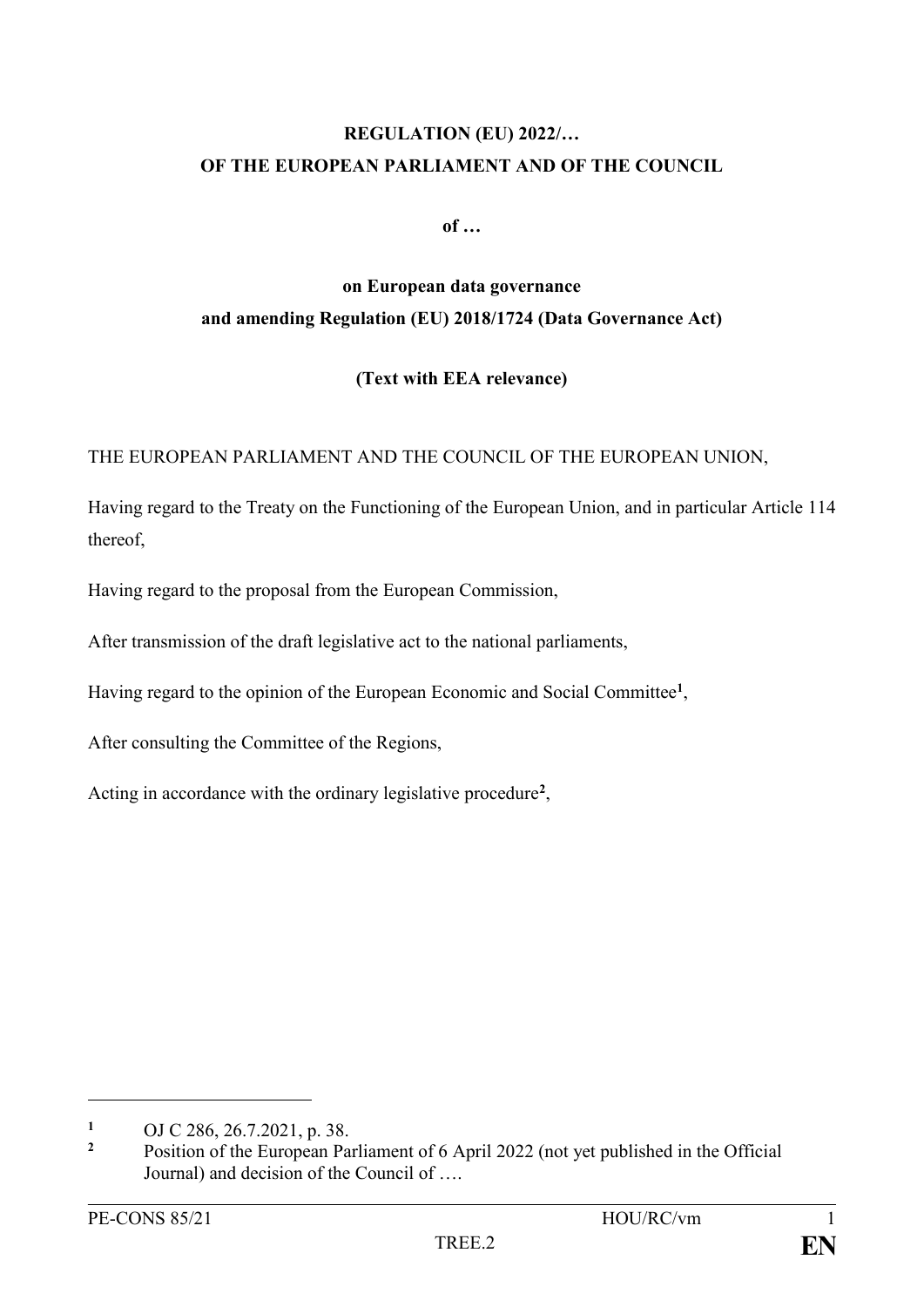# Whereas:

(1) The Treaty on the Functioning of the European Union (TFEU) provides for the establishment of an internal market and the institution of a system ensuring that competition in the internal market is not distorted. The establishment of common rules and practices in the Member States relating to the development of a framework for data governance should contribute to the achievement of those objectives, while fully respecting fundamental rights. It should also guarantee the strengthening of the open strategic autonomy of the Union while fostering international free flow of data.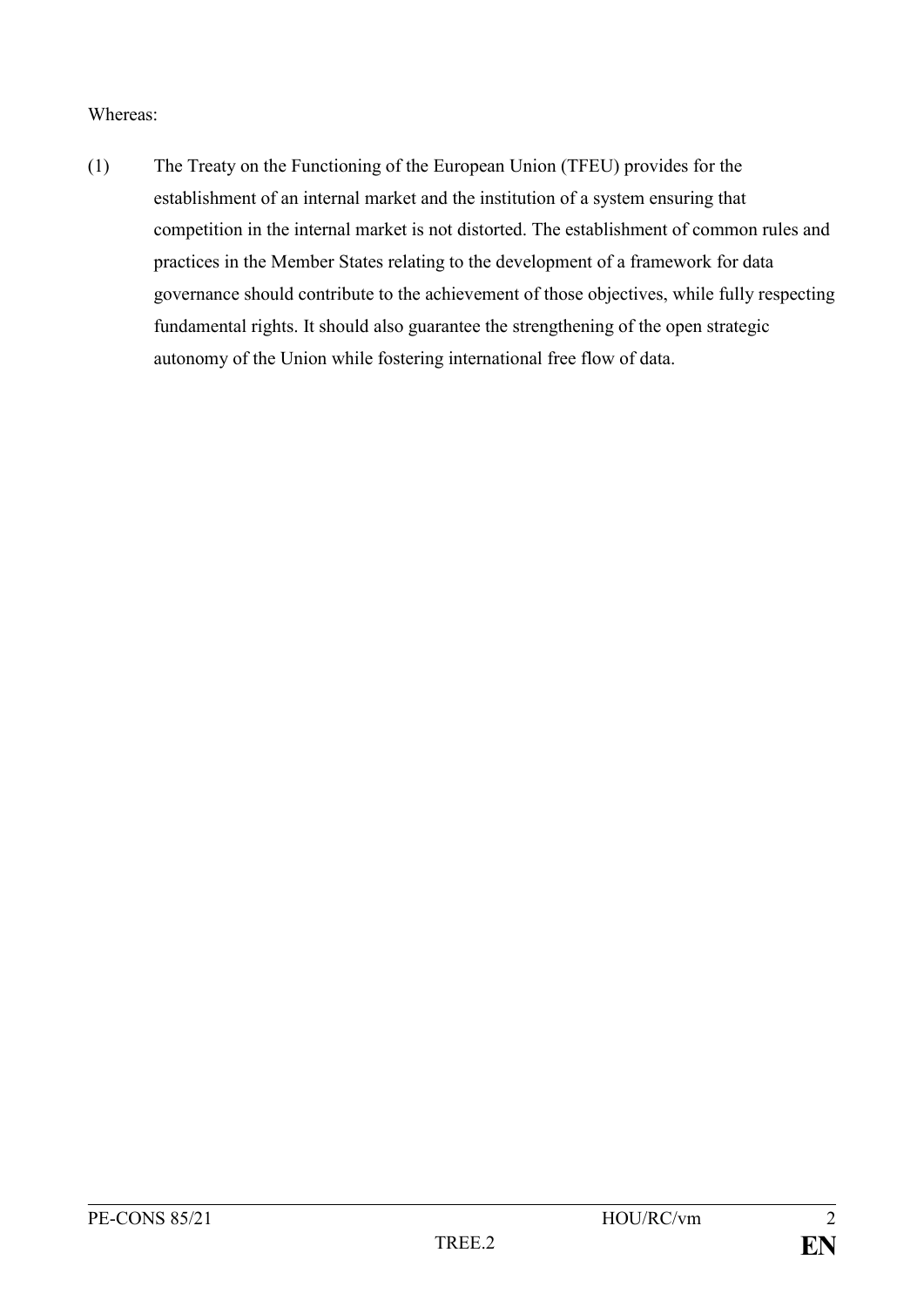(2) Over the last decade, digital technologies have transformed the economy and society, affecting all sectors of activity and daily life. Data is at the centre of that transformation: data-driven innovation will bring enormous benefits to both Union citizens and the economy, for example by improving and personalising medicine, providing new mobility, and contributing to the communication of the Commission of 11 December 2019 on the European Green Deal. In order to make the data-driven economy inclusive for all Union citizens, particular attention must be paid to reducing the digital divide, boosting the participation of women in the data economy and fostering cutting-edge European expertise in the technology sector. The data economy has to be built in a way that enables undertakings, in particular micro, small and medium-sized enterprises (SMEs), as defined in the Annex to Commission Recommendation 2003/361/EC**<sup>1</sup>** , and start-ups to thrive, ensuring data access neutrality and data portability and interoperability, and avoiding lock-in effects. In its communication of 19 February 2020 on a European strategy for data (the 'European strategy for data'), the Commission described the vision of a common European data space, meaning an internal market for data in which data could be used irrespective of its physical storage location in the Union in compliance with applicable law, which, *inter alia*, could be pivotal for the rapid development of artificial intelligence technologies.

1

**<sup>1</sup>** Commission Recommendation 2003/361/EC of 6 May 2003 concerning the definition of micro, small and medium-sized enterprises (OJ L 124, 20.5.2003, p. 36).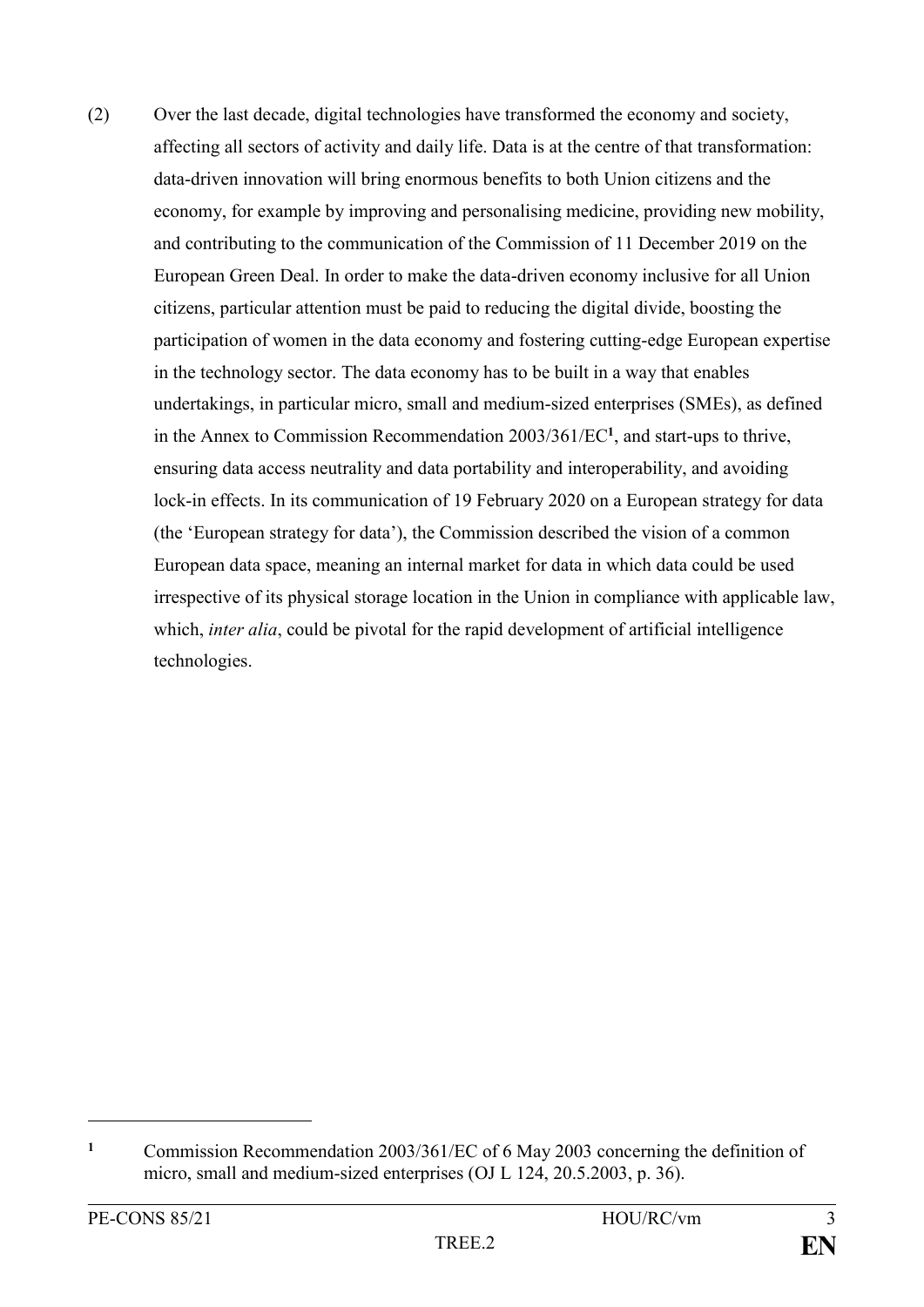The Commission also called for the free and safe flow of data with third countries, subject to exceptions and restrictions for public security, public order and other legitimate public policy objectives of the Union, in line with international obligations, including on fundamental rights. In order to turn that vision into reality, the Commission proposed establishing domain-specific common European data spaces for data sharing and data pooling. As proposed in the European strategy for data, such common European data spaces could cover areas such as health, mobility, manufacturing, financial services, energy or agriculture, or a combination of such areas, for example energy and climate, as well as thematic areas such as the European Green Deal or European data spaces for public administration or skills. Common European data spaces should make data findable, accessible, interoperable and re-usable (the 'FAIR data principles'), while ensuring a high level of cybersecurity. Where there is a level playing field in the data economy, undertakings compete on quality of services, and not on the amount of data they control. For the purposes of the design, creation and maintenance of the level playing field in the data economy, sound governance is needed in which relevant stakeholders of a common European data space need to participate and be represented.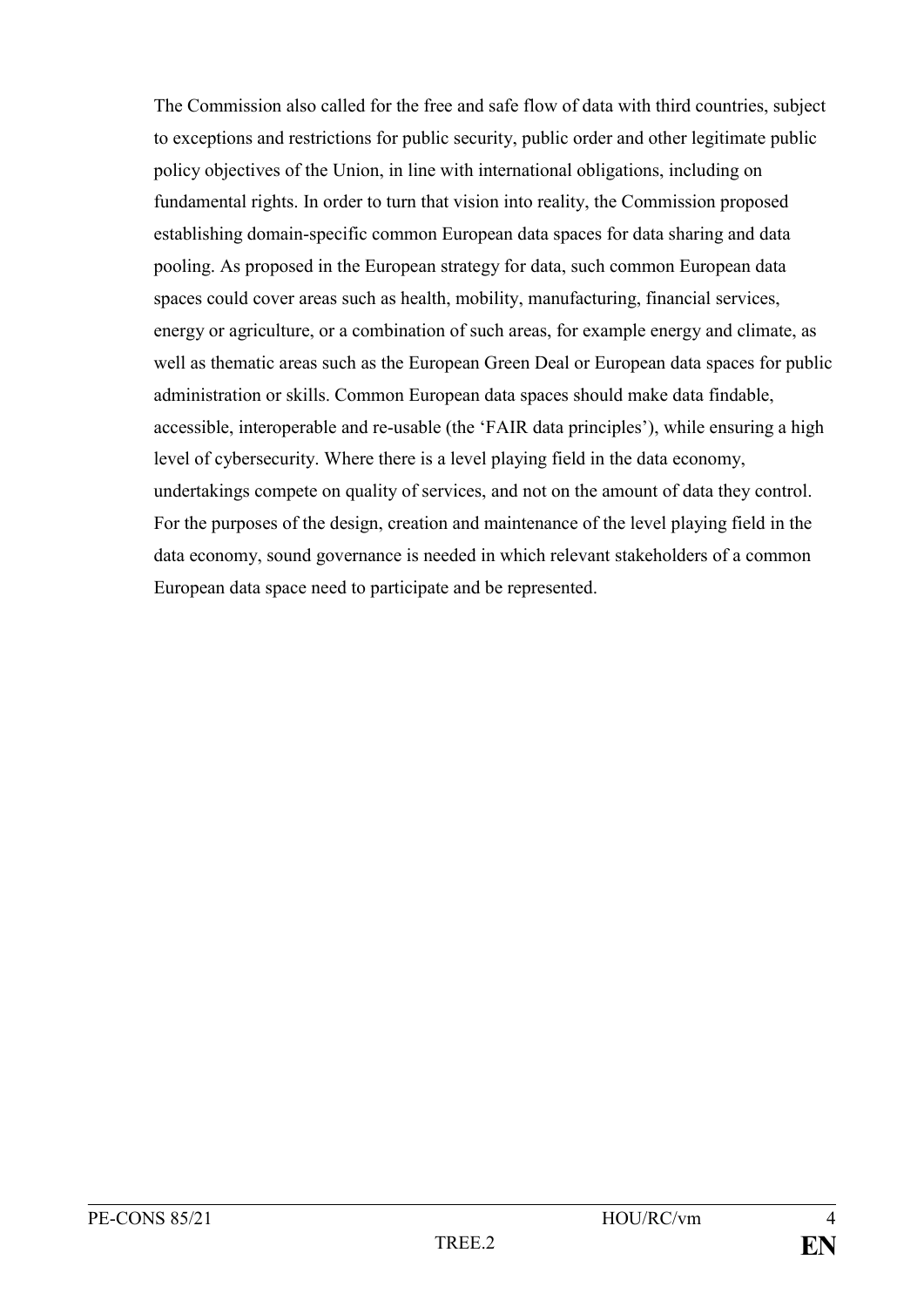(3) It is necessary to improve the conditions for data sharing in the internal market, by creating a harmonised framework for data exchanges and laying down certain basic requirements for data governance, paying specific attention to facilitating cooperation between Member States. This Regulation should aim to develop further the borderless digital internal market and a human-centric, trustworthy and secure data society and economy. Sector-specific Union law can develop, adapt and propose new and complementary elements, depending on the specificities of the sector, such as the Union law envisaged on the European health data space and on access to vehicle data. Moreover, certain sectors of the economy are already regulated by sector-specific Union law, which includes rules relating to the sharing of or access to data across borders or across the Union, for example Directive 2011/24/EU of the European Parliament and of the Council**<sup>1</sup>** in the context of the European health data space, and relevant legislative acts in the field of transport, such as Regulations (EU) 2019/1239**<sup>2</sup>** and (EU) 2020/1056**<sup>3</sup>** and Directive 2010/40/EU**<sup>4</sup>** of the European Parliament and of the Council in the context of the European mobility data space.

<u>.</u>

**<sup>1</sup>** Directive 2011/24/EU of the European Parliament and of the Council of 9 March 2011 on the application of patients' rights in cross-border healthcare (OJ L 88, 4.4.2011, p. 45).

<sup>&</sup>lt;sup>2</sup> Regulation (EU) 2019/1239 of the European Parliament and of the Council of 20 June 2019 establishing a European Maritime Single Window environment and repealing Directive 2010/65/EU (OJ L 198, 25.7.2019, p. 64).

**<sup>3</sup>** Regulation (EU) 2020/1056 of the European Parliament and of the Council of 15 July 2020 on electronic freight transport information (OJ L 249, 31.7.2020, p. 33).

<sup>&</sup>lt;sup>4</sup> Directive 2010/40/EU of the European Parliament and of the Council of 7 July 2010 on the framework for the deployment of Intelligent Transport Systems in the field of road transport and for interfaces with other modes of transport (OJ L 207, 6.8.2010, p. 1).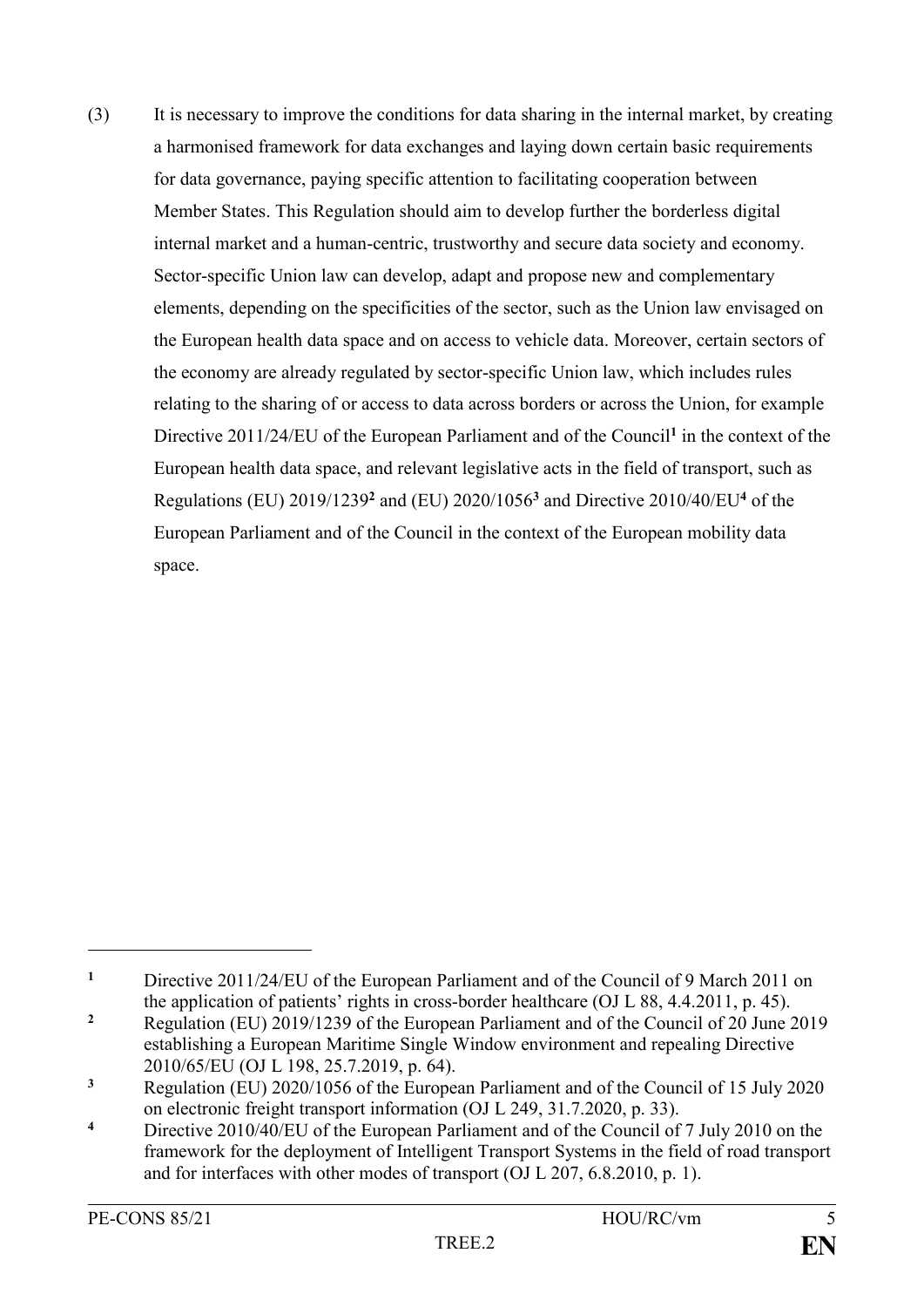This Regulation should therefore be without prejudice to Regulations (EC) No 223/2009**<sup>1</sup>** , (EU) 2018/858**<sup>2</sup>** and (EU) 2018/1807**<sup>3</sup>** as well as Directives 2000/31/EC**<sup>4</sup>** , 2001/29/EC**<sup>5</sup>** , 2004/48/EC**<sup>6</sup>** ,

1

**<sup>1</sup>** Regulation (EC) No 223/2009 of the European Parliament and of the Council of 11 March 2009 on European statistics and repealing Regulation (EC, Euratom) No 1101/2008 of the European Parliament and of the Council on the transmission of data subject to statistical confidentiality to the Statistical Office of the European Communities, Council Regulation (EC) No 322/97 on Community Statistics, and Council Decision 89/382/EEC, Euratom establishing a Committee on the Statistical Programmes of the European Communities (OJ L 87, 31.3.2009, p. 164).

**<sup>2</sup>** Regulation (EU) 2018/858 of the European Parliament and of the Council of 30 May 2018 on the approval and market surveillance of motor vehicles and their trailers, and of systems, components and separate technical units intended for such vehicles, amending Regulations (EC) No 715/2007 and (EC) No 595/2009 and repealing Directive 2007/46/EC (OJ L 151, 14.6.2018, p. 1).

**<sup>3</sup>** Regulation (EU) 2018/1807 of the European Parliament and of the Council of 14 November 2018 on a framework for the free flow of non-personal data in the European Union (OJ L 303, 28.11.2018, p. 59).

**<sup>4</sup>** Directive 2000/31/EC of the European Parliament and of the Council of 8 June 2000 on certain legal aspects of information society services, in particular electronic commerce, in the Internal Market ('Directive on electronic commerce') (OJ L 178, 17.7.2000, p. 1).

**<sup>5</sup>** Directive 2001/29/EC of the European Parliament and of the Council of 22 May 2001 on the harmonisation of certain aspects of copyright and related rights in the information society (OJ L 167, 22.6.2001, p. 10).

**<sup>6</sup>** Directive 2004/48/EC of the European Parliament and of the Council of 29 April 2004 on the enforcement of intellectual property rights (OJ L 157, 30.4.2004, p. 45).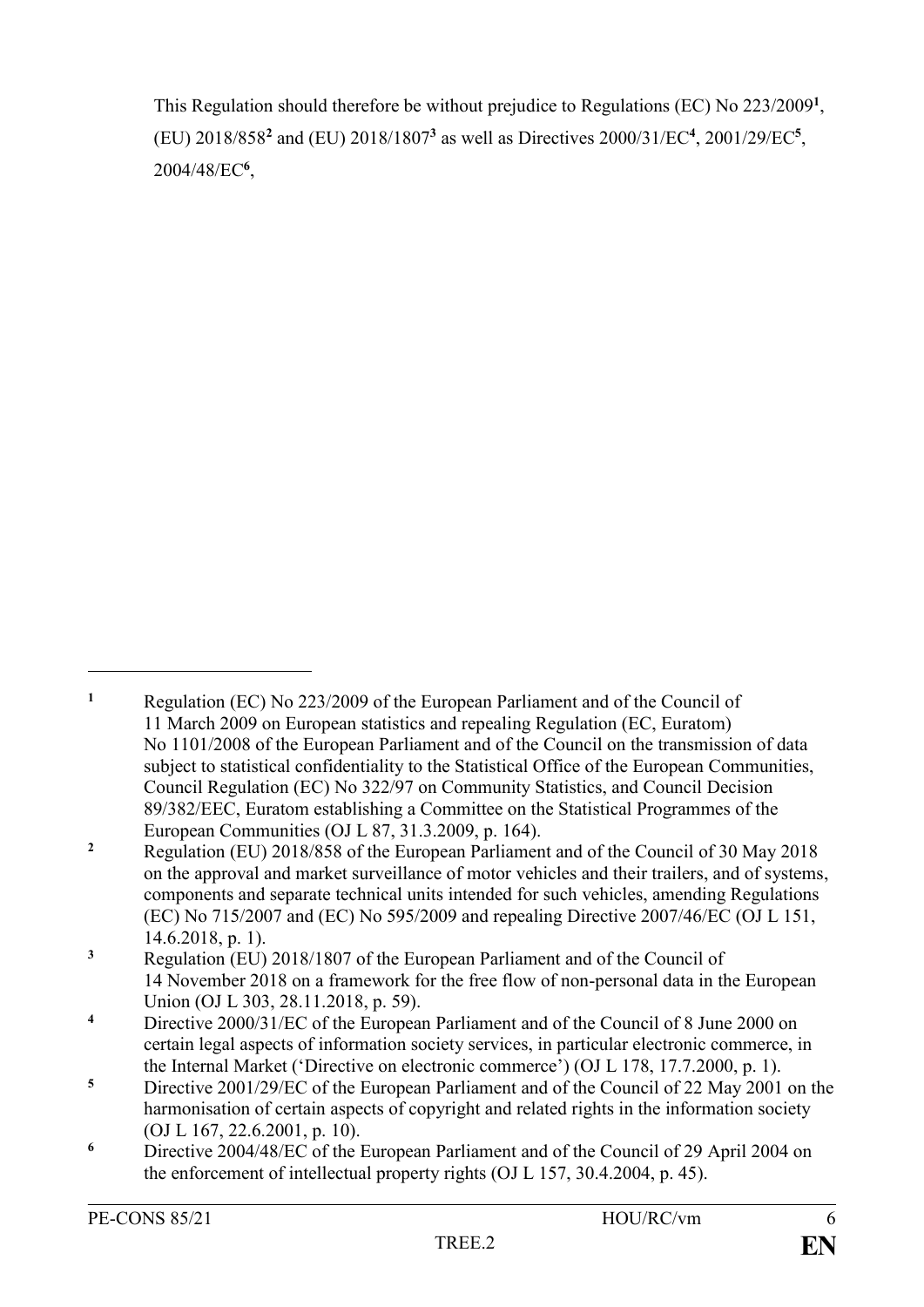2007/2/EC**<sup>1</sup>** , 2010/40/EU, (EU) 2015/849**<sup>2</sup>** , (EU) 2016/943**<sup>3</sup>** , (EU) 2017/1132**<sup>4</sup>** ,

(EU) 2019/790**<sup>5</sup>** and (EU) 2019/1024**<sup>6</sup>** of the European Parliament and of the Council and any other sector-specific Union law that regulates access to and re-use of data. This Regulation should be without prejudice to Union and national law on the access to and use of data for the purpose of the prevention, investigation, detection or prosecution of criminal offences or the execution of criminal penalties, as well as international cooperation in that context.

1

<sup>&</sup>lt;sup>1</sup> Directive 2007/2/EC of the European Parliament and of the Council of 14 March 2007 establishing an Infrastructure for Spatial Information in the European Community (INSPIRE) (OJ L 108, 25.4.2007, p. 1).

<sup>&</sup>lt;sup>2</sup> Directive (EU) 2015/849 of the European Parliament and of the Council of 20 May 2015 on the prevention of the use of the financial system for the purposes of money laundering or terrorist financing, amending Regulation (EU) No 648/2012 of the European Parliament and of the Council, and repealing Directive 2005/60/EC of the European Parliament and of the Council and Commission Directive 2006/70/EC (OJ L 141, 5.6.2015, p. 73).

**<sup>3</sup>** Directive (EU) 2016/943 of the European Parliament and of the Council of 8 June 2016 on the protection of undisclosed know-how and business information (trade secrets) against their unlawful acquisition, use and disclosure (OJ L 157, 15.6.2016, p. 1).

**<sup>4</sup>** Directive (EU) 2017/1132 of the European Parliament and of the Council of 14 June 2017 relating to certain aspects of company law (OJ L 169, 30.6.2017, p. 46).

**<sup>5</sup>** Directive (EU) 2019/790 of the European Parliament and of the Council of 17 April 2019 on copyright and related rights in the Digital Single Market and amending Directives 96/9/EC and 2001/29/EC (OJ L 130, 17.5.2019, p. 92).

**<sup>6</sup>** Directive (EU) 2019/1024 of the European Parliament and of the Council of 20 June 2019 on open data and the re-use of public sector information (OJ L 172, 26.6.2019, p. 56).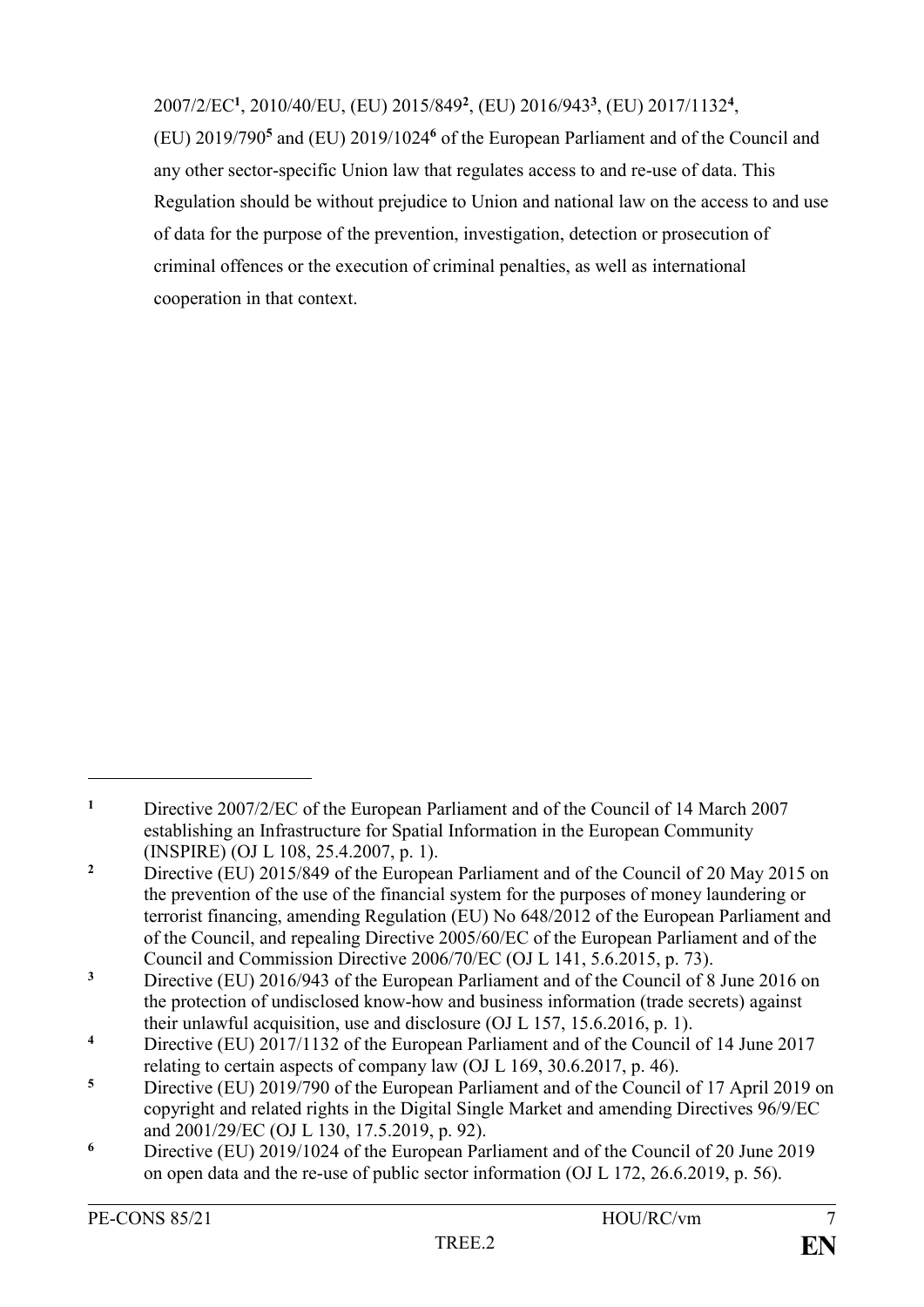This Regulation should be without prejudice to the competences of the Member States with regard to their activities concerning public security, defence and national security. The re-use of data protected for such reasons and held by public sector bodies, including data from procurement procedures falling within the scope of Directive 2009/81/EC of the European Parliament and of the Council**<sup>1</sup>** , should not be covered by this Regulation. A horizontal regime for the re-use of certain categories of protected data held by public sector bodies, the provision of data intermediation services and of services based on data altruism in the Union should be established. Specific characteristics of different sectors may require the design of sectoral data-based systems, while building on the requirements of this Regulation. Data intermediation services providers that meet the requirements laid down in this Regulation should be able to use the label 'data intermediation services provider recognised in the Union'. Legal persons that seek to support objectives of general interest by making available relevant data based on data altruism at scale and that meet the requirements laid down in this Regulation should be able to register as and use the label 'data altruism organisation recognised in the Union'. Where sector-specific Union or national law requires public sector bodies, such data intermediation services providers or such legal persons (recognised data altruism organisations) to comply with specific additional technical, administrative or organisational requirements, including through an authorisation or certification regime, those provisions of that sector-specific Union or national law should also apply.

<u>.</u>

**<sup>1</sup>** Directive 2009/81/EC of the European Parliament and of the Council of 13 July 2009 on the coordination of procedures for the award of certain works contracts, supply contracts and service contracts by contracting authorities or entities in the fields of defence and security, and amending Directives 2004/17/EC and 2004/18/EC (OJ L 216, 20.8.2009, p. 76).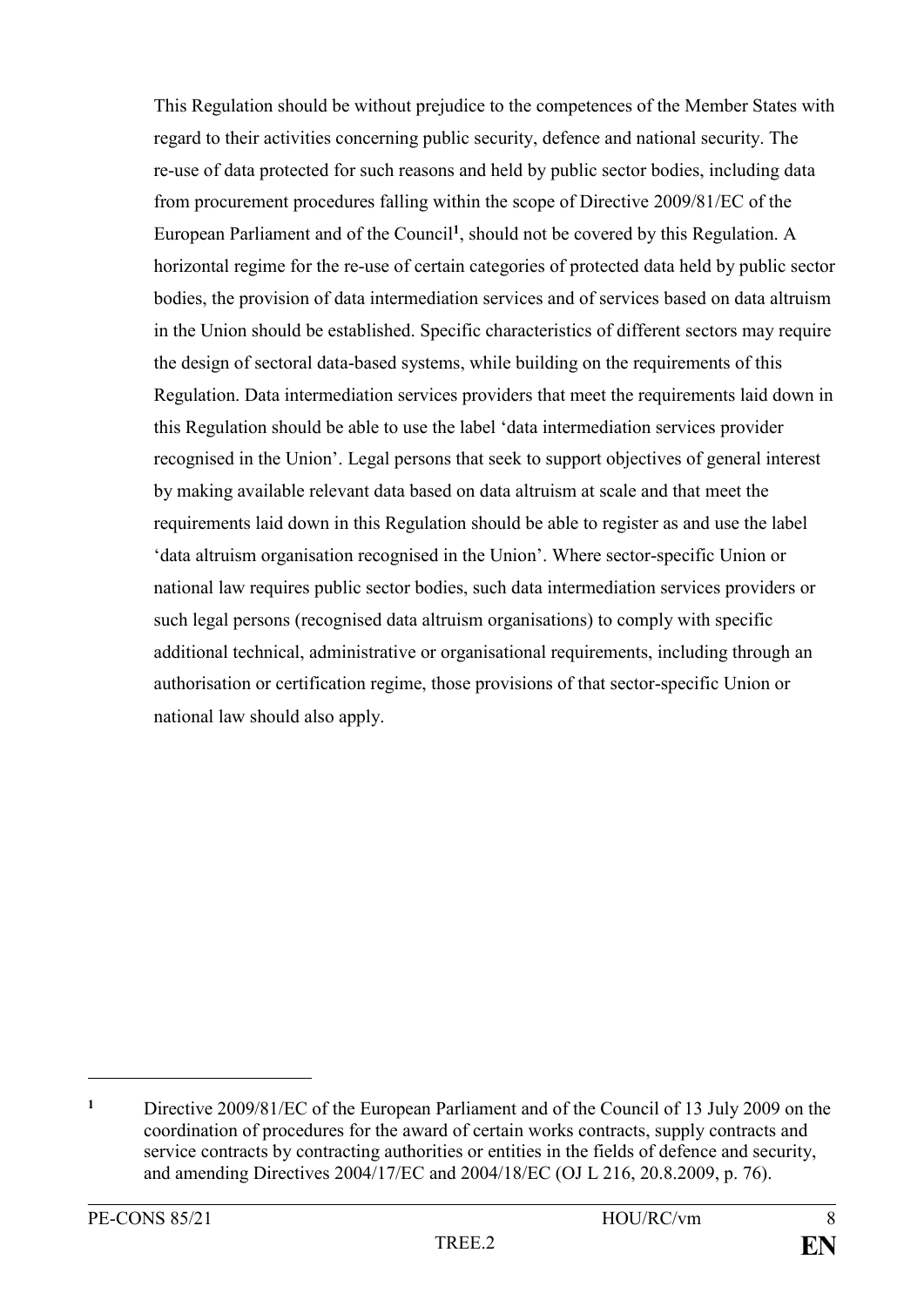(4) This Regulation should be without prejudice to Regulations (EU) 2016/679**<sup>1</sup>** and (EU) 2018/1725**<sup>2</sup>** of the European Parliament and of the Council and to Directives 2002/58/EC**<sup>3</sup>** and (EU) 2016/680**<sup>4</sup>** of the European Parliament and of the Council and the corresponding provisions of national law, including where personal and non-personal data in a data set are inextricably linked. In particular, this Regulation should not be read as creating a new legal basis for the processing of personal data for any of the regulated activities, or as amending the information requirements laid down in Regulation (EU) 2016/679. The implementation of this Regulation should not prevent cross-border transfers of data in accordance with Chapter V of Regulation (EU) 2016/679. In the event of a conflict between this Regulation and Union law on the protection of personal data or national law adopted in accordance with such Union law, the relevant Union or national law on the protection of personal data should prevail. It should be possible to consider data protection authorities to be competent authorities under this Regulation. Where other authorities function as competent authorities under this Regulation, they should do so without prejudice to the supervisory powers and competences of data protection authorities under Regulation (EU) 2016/679.

<u>.</u>

**<sup>1</sup>** Regulation (EU) 2016/679 of the European Parliament and of the Council of 27 April 2016 on the protection of natural persons with regard to the processing of personal data and on the free movement of such data, and repealing Directive 95/46/EC (General Data Protection Regulation) (OJ L 119, 4.5.2016, p. 1).

<sup>&</sup>lt;sup>2</sup> Regulation (EU) 2018/1725 of the European Parliament and of the Council of 23 October 2018 on the protection of natural persons with regard to the processing of personal data by the Union institutions, bodies, offices and agencies and on the free movement of such data, and repealing Regulation (EC) No 45/2001 and Decision No 1247/2002/EC (OJ L 295, 21.11.2018, p. 39).

<sup>&</sup>lt;sup>3</sup> Directive 2002/58/EC of the European Parliament and of the Council of 12 July 2002 concerning the processing of personal data and the protection of privacy in the electronic communications sector (Directive on privacy and electronic communications) (OJ L 201, 31.7.2002, p. 37).

**<sup>4</sup>** Directive (EU) 2016/680 of the European Parliament and of the Council of 27 April 2016 on the protection of natural persons with regard to the processing of personal data by competent authorities for the purposes of the prevention, investigation, detection or prosecution of criminal offences or the execution of criminal penalties, and on the free movement of such data, and repealing Council Framework Decision 2008/977/JHA (OJ L 119, 4.5.2016, p. 89).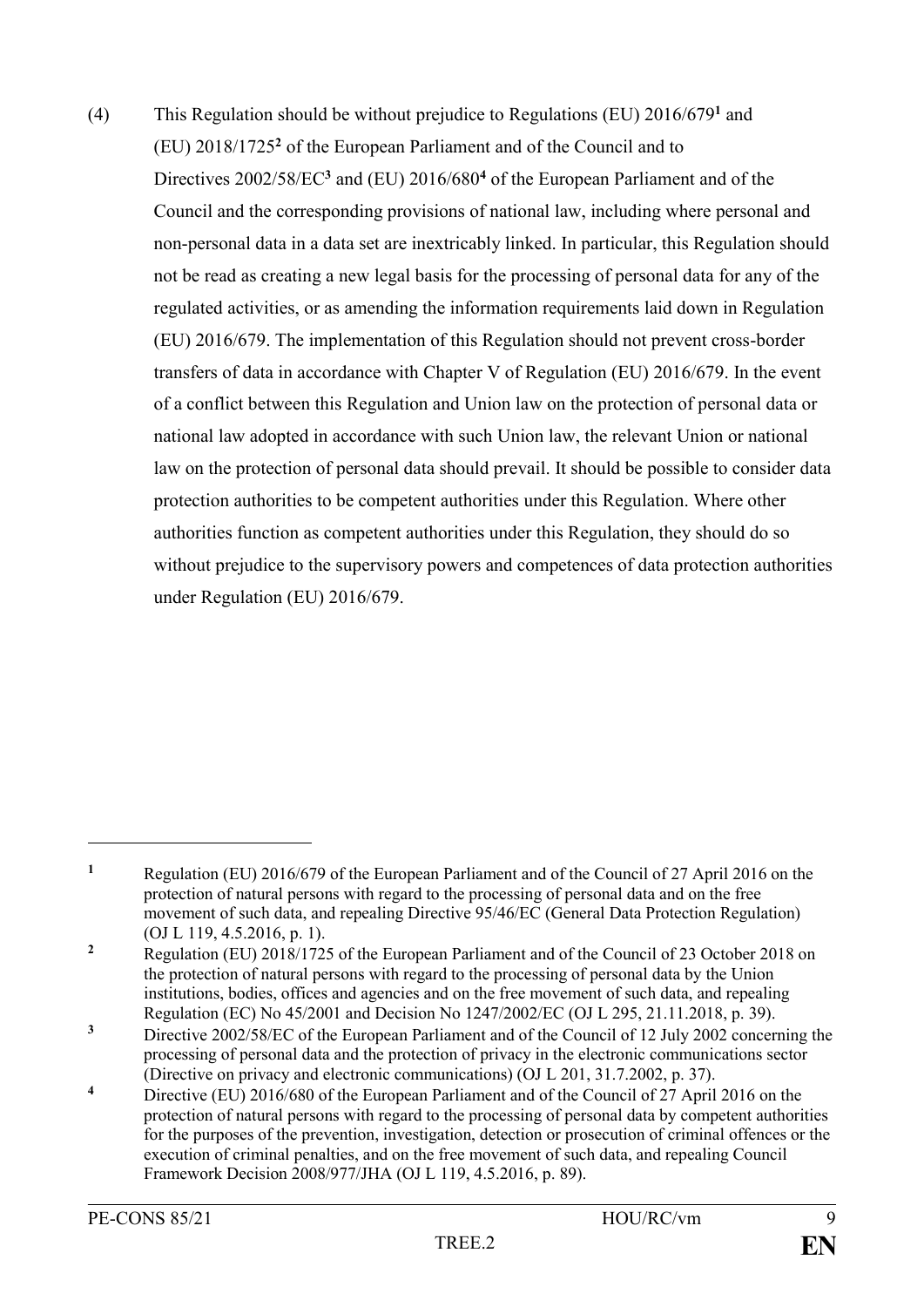(5) Action at Union level is necessary to increase trust in data sharing by establishing appropriate mechanisms for control by data subjects and data holders over data that relates to them, and in order to address other barriers to a well-functioning and competitive data-driven economy. That action should be without prejudice to obligations and commitments in the international trade agreements concluded by the Union. A Union-wide governance framework should have the objective of building trust among individuals and undertakings in relation to data access, control, sharing, use and re-use, in particular by establishing appropriate mechanisms for data subjects to know and meaningfully exercise their rights, as well as with regard to the re-use of certain types of data held by the public sector bodies, the provision of services by data intermediation services providers to data subjects, data holders and data users, as well as the collection and processing of data made available for altruistic purposes by natural and legal persons. In particular, more transparency regarding the purpose of data use and conditions under which data is stored by undertakings can help increase trust.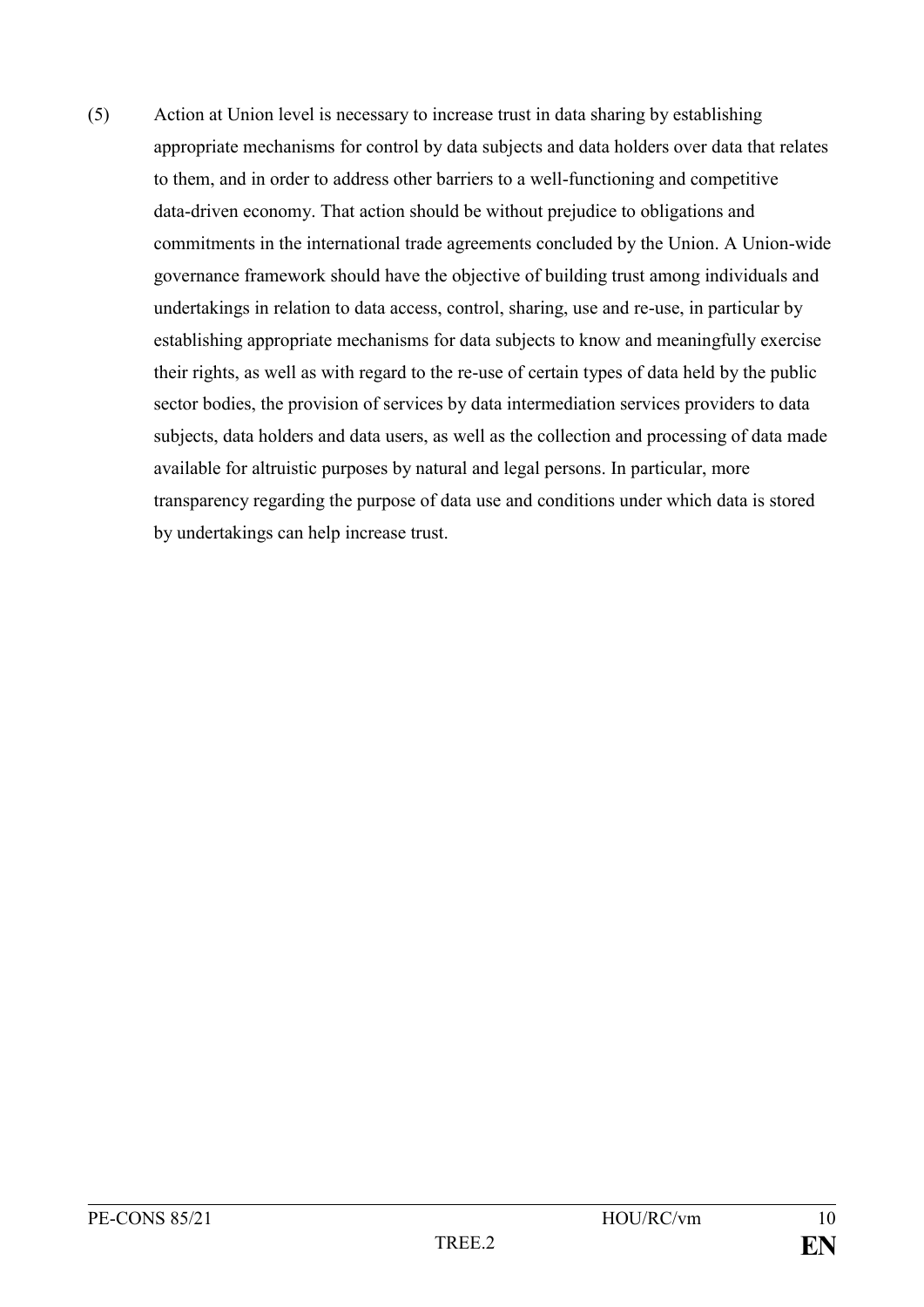(6) The idea that data that has been generated or collected by public sector bodies or other entities at the expense of public budgets should benefit society has been part of Union policy for a long time. Directive (EU) 2019/1024 and sector-specific Union law ensure that the public sector bodies make more of the data they produce easily available for use and re-use. However, certain categories of data, such as commercially confidential data, data that are subject to statistical confidentiality and data protected by intellectual property rights of third parties, including trade secrets and personal data, in public databases are often not made available, not even for research or innovative activities in the public interest, despite such availability being possible in accordance with the applicable Union law, in particular Regulation (EU) 2016/679 and Directives 2002/58/EC and (EU) 2016/680. Due to the sensitivity of such data, certain technical and legal procedural requirements must be met before they are made available, not least in order to ensure the respect of rights others have over such data or to limit the negative impact on fundamental rights, the principle of non-discrimination and data protection. The fulfilment of such requirements is usually time- and knowledge-intensive. This has led to the insufficient use of such data. While some Member States are establishing structures, processes or legislation to facilitate that type of re-use, this is not the case across the Union. In order to facilitate the use of data for European research and innovation by private and public entities, clear conditions for access to and use of such data are needed across the Union.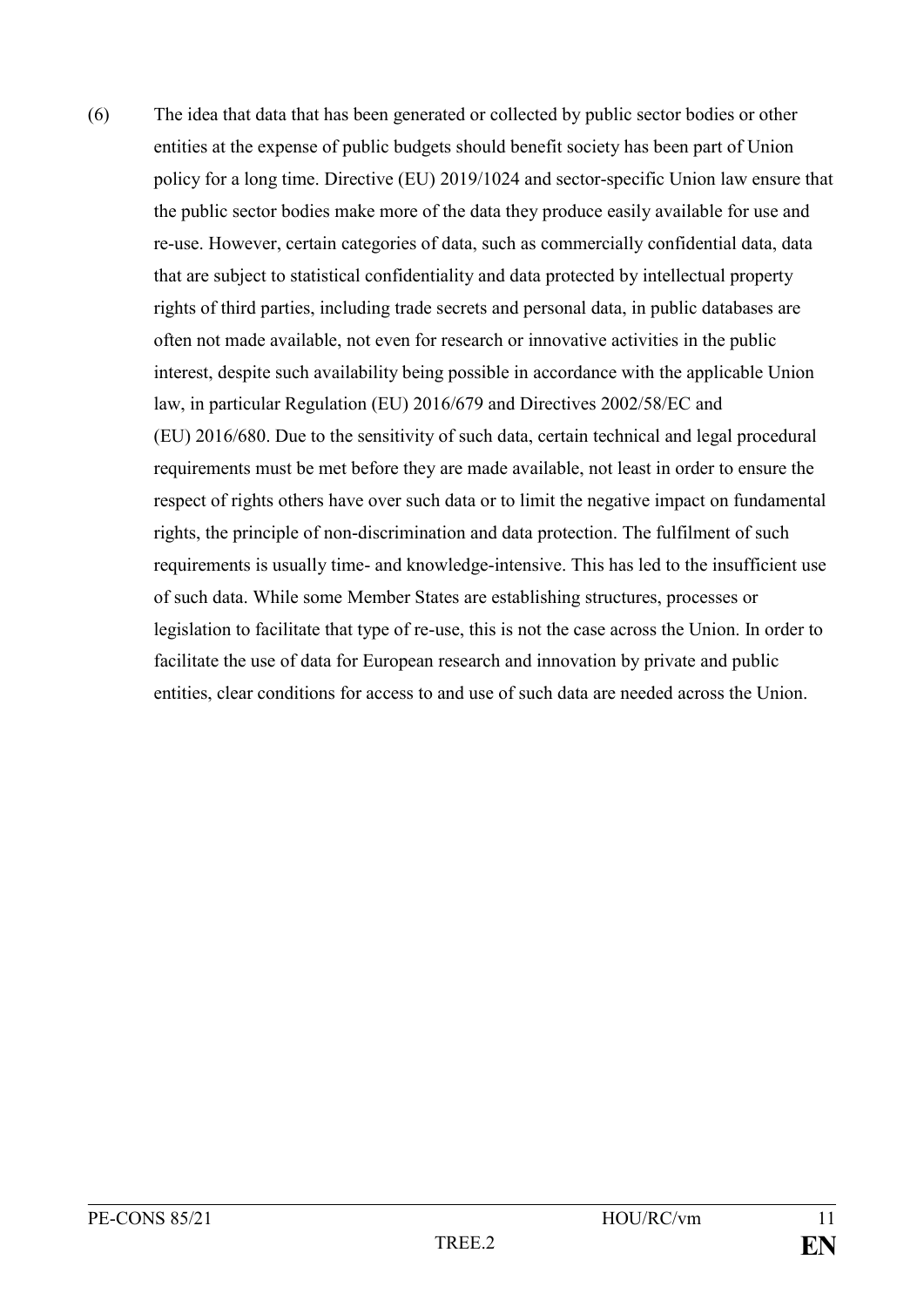(7) There are techniques enabling analyses on databases that contain personal data, such as anonymisation, differential privacy, generalisation, suppression and randomisation, the use of synthetic data or similar methods and other state-of-the-art privacy-preserving methods that could contribute to a more privacy-friendly processing of data. Member States should provide support to public sector bodies to make optimal use of such techniques, thus making as much data as possible available for sharing. The application of such techniques, together with comprehensive data protection impact assessments and other safeguards, can contribute to more safety in the use and re-use of personal data and should ensure the safe re-use of commercially confidential business data for research, innovation and statistical purposes. In many cases the application of such techniques, impact assessments and other safeguards implies that data can be used and re-used only in a secure processing environment that is provided or controlled by the public sector body. There is experience at Union level with such secure processing environments that are used for research on statistical microdata on the basis of Commission Regulation (EU) No 557/2013**<sup>1</sup>** . In general, insofar as personal data are concerned, the processing of personal data should be based upon one or more of the legal bases for processing provided in Articles 6 and 9 of Regulation (EU) 2016/679.

<u>.</u>

**<sup>1</sup>** Commission Regulation (EU) No 557/2013 of 17 June 2013 implementing Regulation (EC) No 223/2009 of the European Parliament and of the Council on European Statistics as regards access to confidential data for scientific purposes and repealing Commission Regulation (EC) No 831/2002 (OJ L 164, 18.6.2013, p. 16).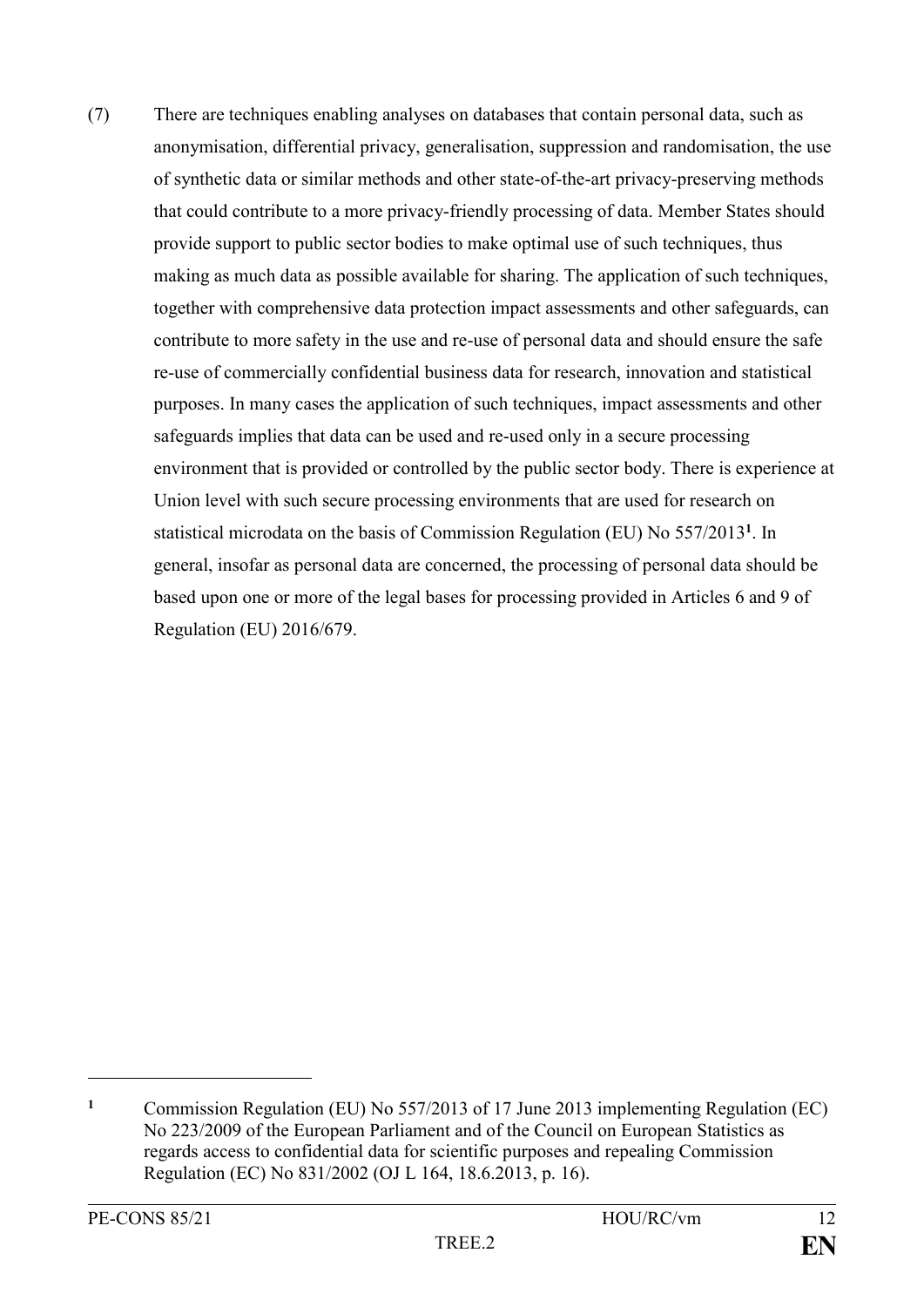- (8) In accordance with Regulation (EU) 2016/679, the principles of data protection should not apply to anonymous information, namely information which does not relate to an identified or identifiable natural person, or to personal data rendered anonymous in such a manner that the data subject is not or no longer identifiable. Re-identification of data subjects from anonymised datasets should be prohibited. This should not prejudice the possibility to conduct research into anonymisation techniques, in particular for the purpose of ensuring information security, improving existing anonymisation techniques and contributing to the overall robustness of anonymisation, undertaken in accordance with Regulation (EU) 2016/679.
- (9) In order to facilitate the protection of personal data and confidential data and to speed up the process of making such data available for re-use under this Regulation, Member States should encourage public sector bodies to create and make available data in accordance with the principle of 'open by design and by default' referred to in Article 5(2) of Directive (EU) 2019/1024 and to promote the creation and the procurement of data in formats and structures that facilitate anonymisation in that regard.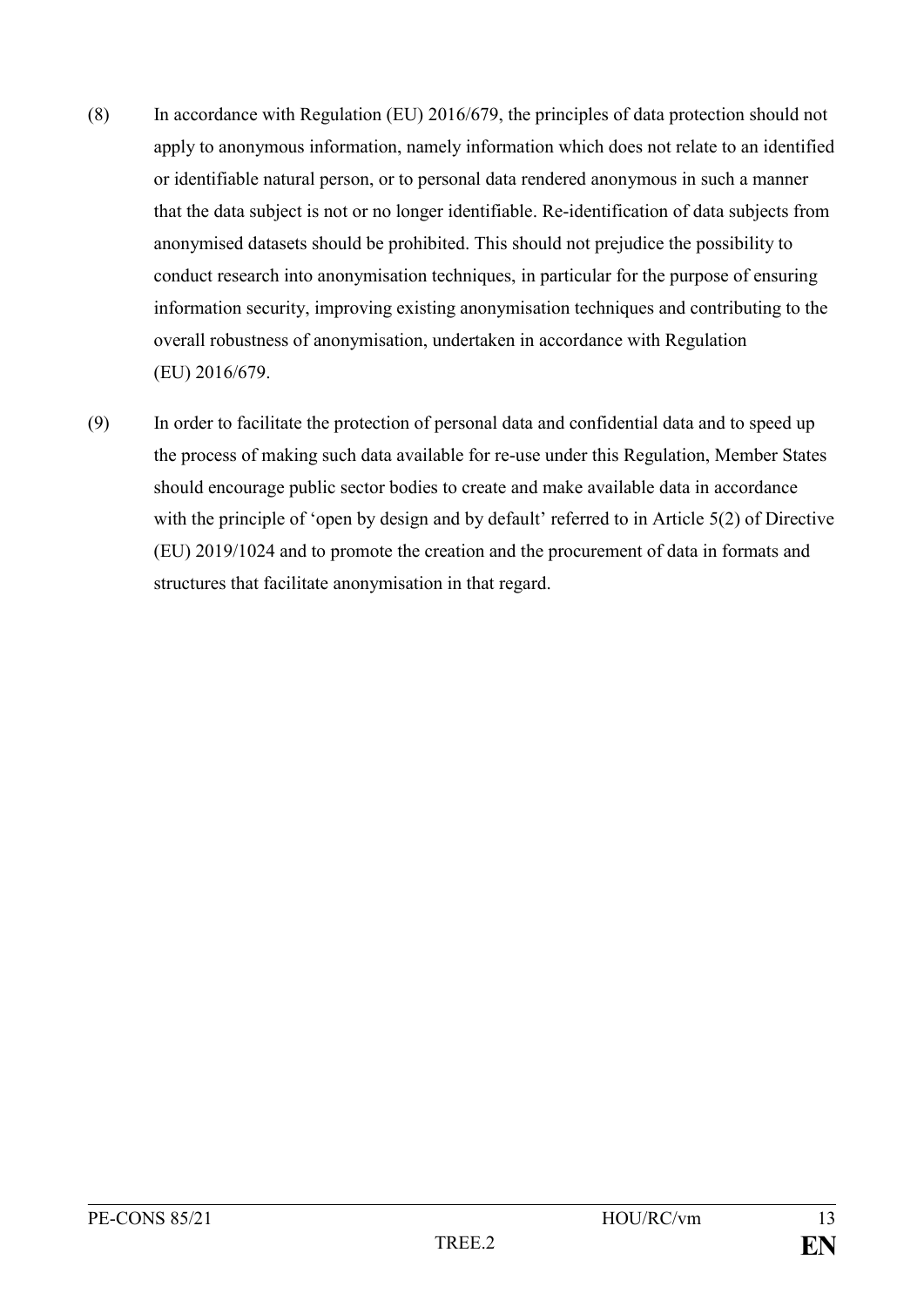(10) The categories of data held by public sector bodies which should be subject to re-use under this Regulation fall outside the scope of Directive (EU) 2019/1024 that excludes data which is not accessible due to commercial and statistical confidentiality and data that is included in works or other subject matter over which third parties have intellectual property rights. Commercially confidential data includes data protected by trade secrets, protected know-how and any other information the undue disclosure of which would have an impact on the market position or financial health of the undertaking. This Regulation should apply to personal data that fall outside the scope of Directive (EU) 2019/1024 insofar as the access regime excludes or restricts access to such data for reasons of data protection, privacy and the integrity of the individual, in particular in accordance with data protection rules. The re-use of data, which may contain trade secrets, should take place without prejudice to Directive (EU) 2016/943, which sets out the framework for the lawful acquisition, use or disclosure of trade secrets.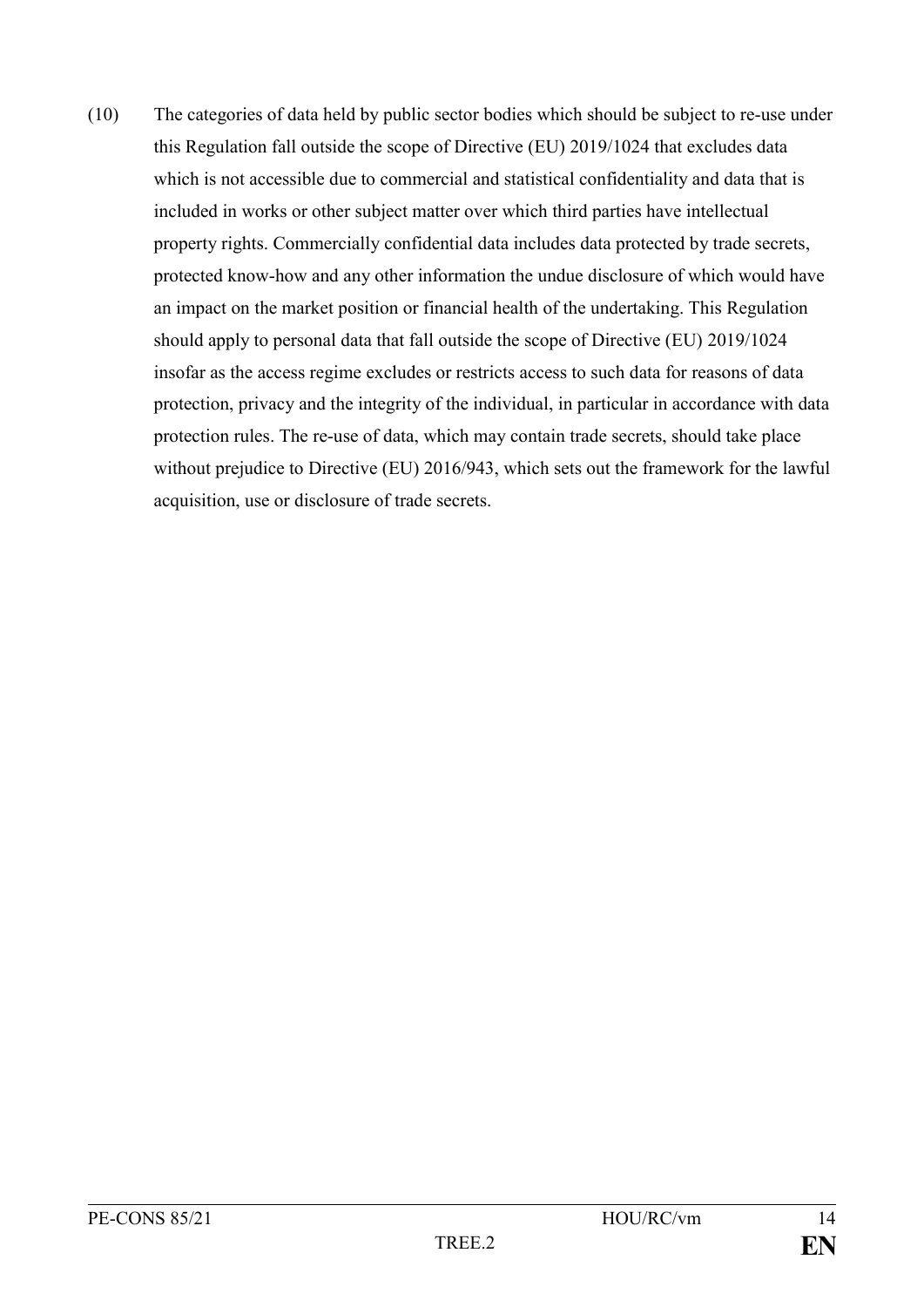(11) This Regulation should not create an obligation to allow the re-use of data held by public sector bodies. In particular, each Member State should therefore be able to decide whether data is made accessible for re-use, also in terms of the purposes and scope of such access. This Regulation should complement and be without prejudice to more specific obligations on public sector bodies to allow re-use of data laid down in sector-specific Union or national law. Public access to official documents may be considered to be in the public interest. Taking into account the role of public access to official documents and transparency in a democratic society, this Regulation should also be without prejudice to Union or national law on granting access to and disclosing official documents. Access to official documents may in particular be granted in accordance with national law without imposing specific conditions or by imposing specific conditions that are not provided by this Regulation.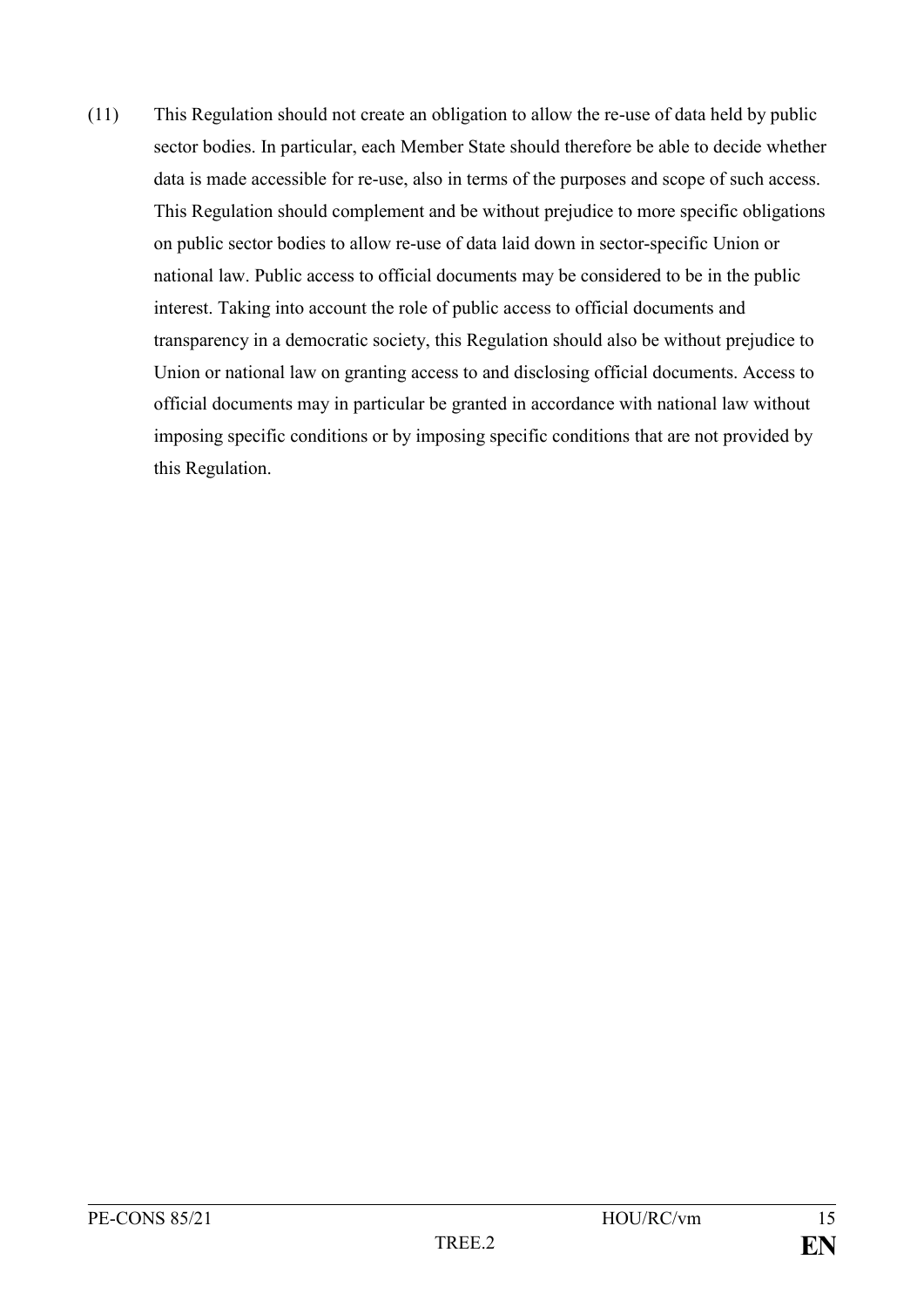(12) The re-use regime provided for in this Regulation should apply to data the supply of which forms part of the public tasks of the public sector bodies concerned under law or other binding rules in the Member States. In the absence of such rules, the public tasks should be defined in accordance with common administrative practice in the Member States, provided that the scope of the public tasks is transparent and subject to review. The public tasks could be defined generally or on a case-by-case basis for individual public sector bodies. As public undertakings are not covered by the definition of public sector body, the data held by public undertakings should not be covered by this Regulation. Data held by cultural establishments, such as libraries, archives and museums as well as orchestras, operas, ballets and theatres, and by educational establishments should not be covered by this Regulation since the works and other documents they hold are predominantly covered by third party intellectual property rights. Research-performing organisations and research-funding organisations could also be organised as public sector bodies or bodies governed by public law.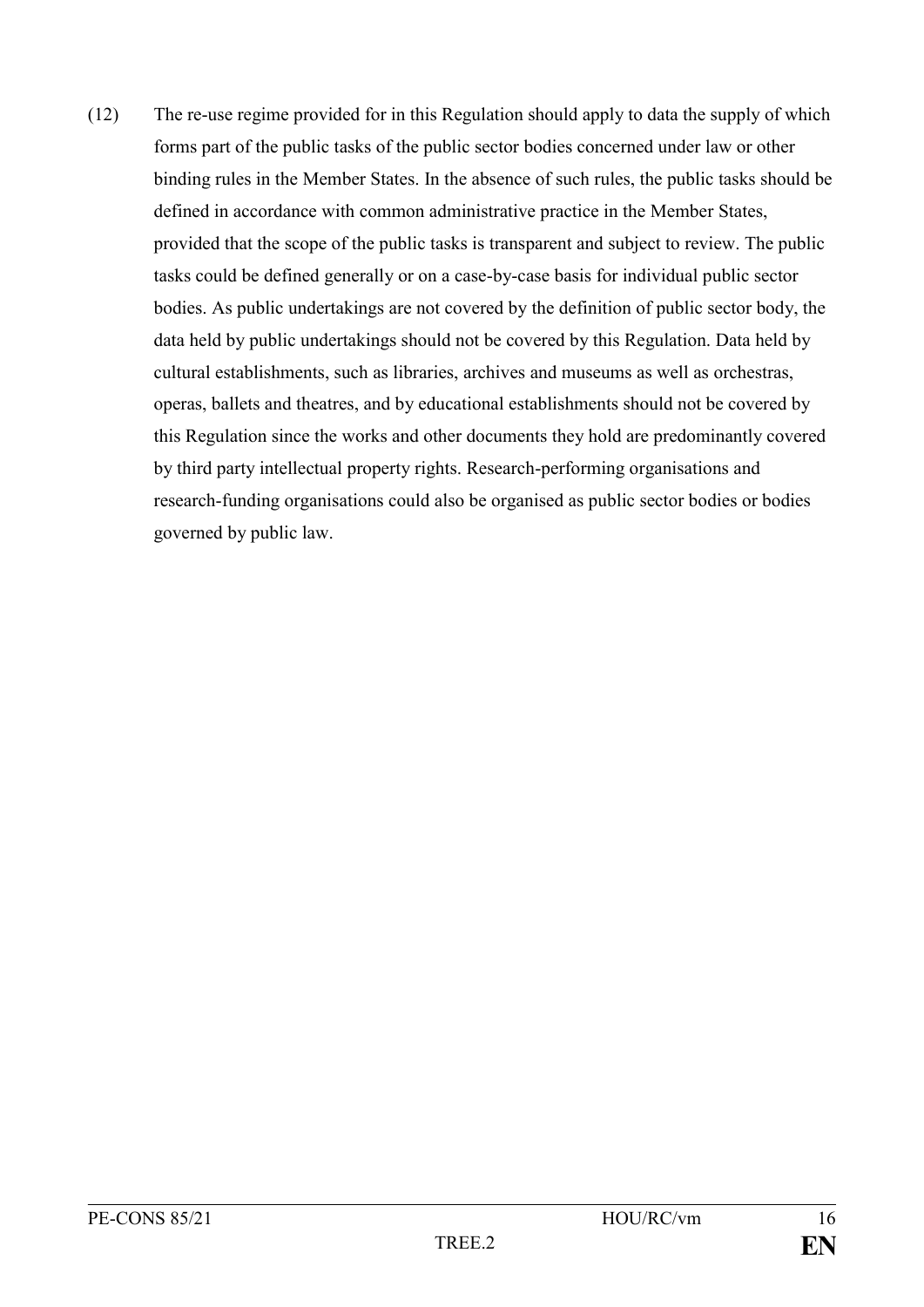This Regulation should apply to such hybrid organisations only in their capacity as research-performing organisations. If a research-performing organisation holds data as a part of a specific public-private association with private sector organisations or other public sector bodies, bodies governed by public law or hybrid research-performing organisations, i.e. organised as either public sector bodies or public undertakings, with the main purpose of pursuing research, those data should also not be covered by this Regulation. Where relevant, Member States should be able to apply this Regulation to public undertakings or private undertakings that exercise public sector duties or provide services of general interest. The exchange of data, purely in pursuit of their public tasks, among public sector bodies in the Union or between public sector bodies in the Union and public sector bodies in third countries or international organisations, as well as the exchange of data between researchers for non-commercial scientific research purposes, should not be subject to the provisions of this Regulation concerning the re-use of certain categories of protected data held by public sector bodies.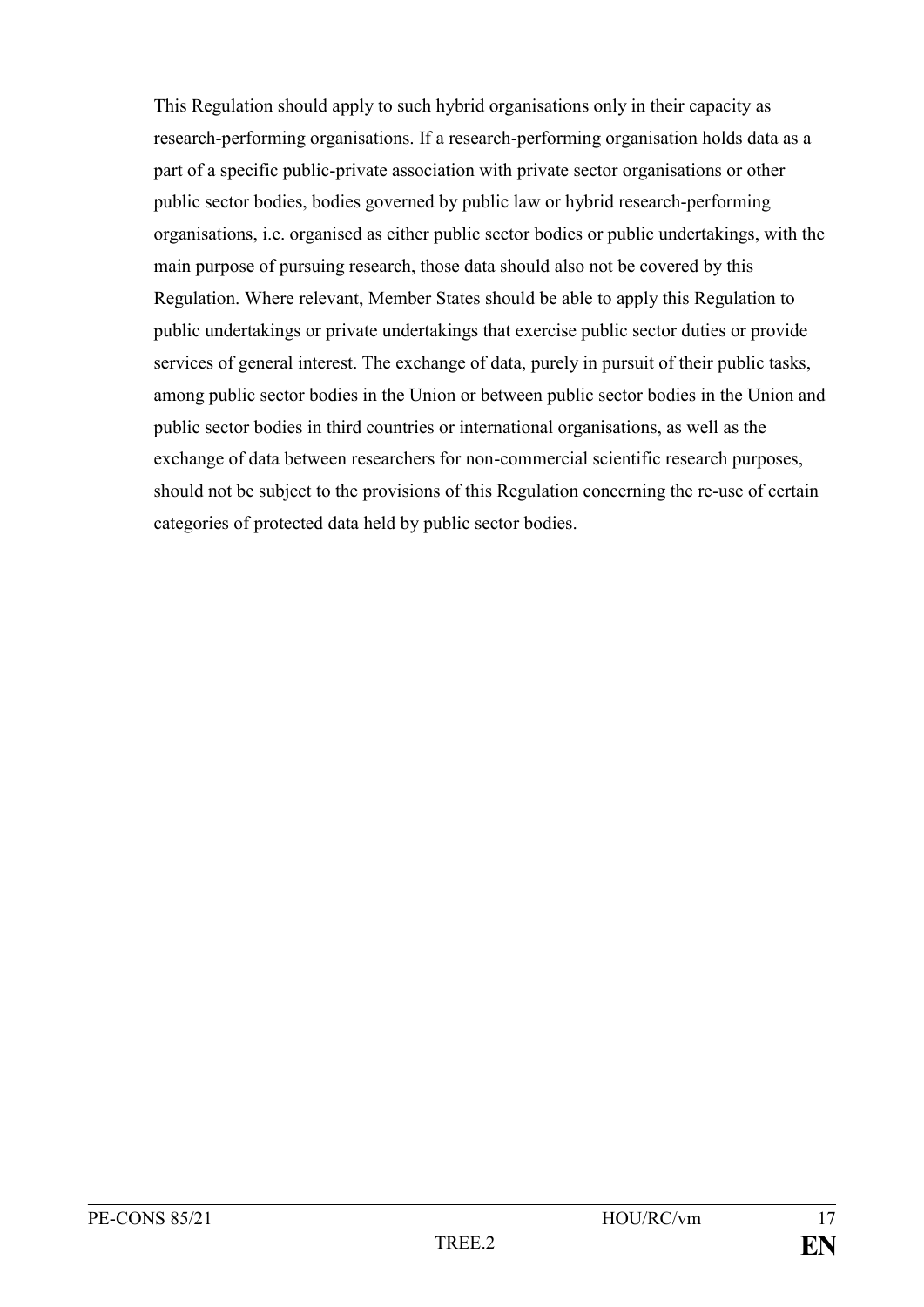(13) Public sector bodies should comply with competition law when establishing the principles for re-use of data they hold, avoiding the conclusion of agreements which might have as their objective or effect the creation of exclusive rights for the re-use of certain data. Such agreements should be possible only where justified and necessary for the provision of a service or the supply of a product in the general interest. This may be the case where the exclusive use of the data is the only way to maximise the societal benefits of the data in question, for example where there is only one entity (which has specialised in the processing of a specific dataset) capable of providing the service or supplying the product which allows the public sector body to provide a service or supply a product in the general interest. Such arrangements should, however, be concluded in accordance with applicable Union or national law and be subject to regular review based on a market analysis in order to ascertain whether such exclusivity continues to be necessary. In addition, such arrangements should comply with the relevant State aid rules, as appropriate, and should be concluded for a limited duration which should not exceed 12 months. In order to ensure transparency, such exclusive agreements should be published online, in a form that complies with relevant Union law on public procurement. Where an exclusive right to re-use data does not comply with this Regulation, that exclusive right should be invalid.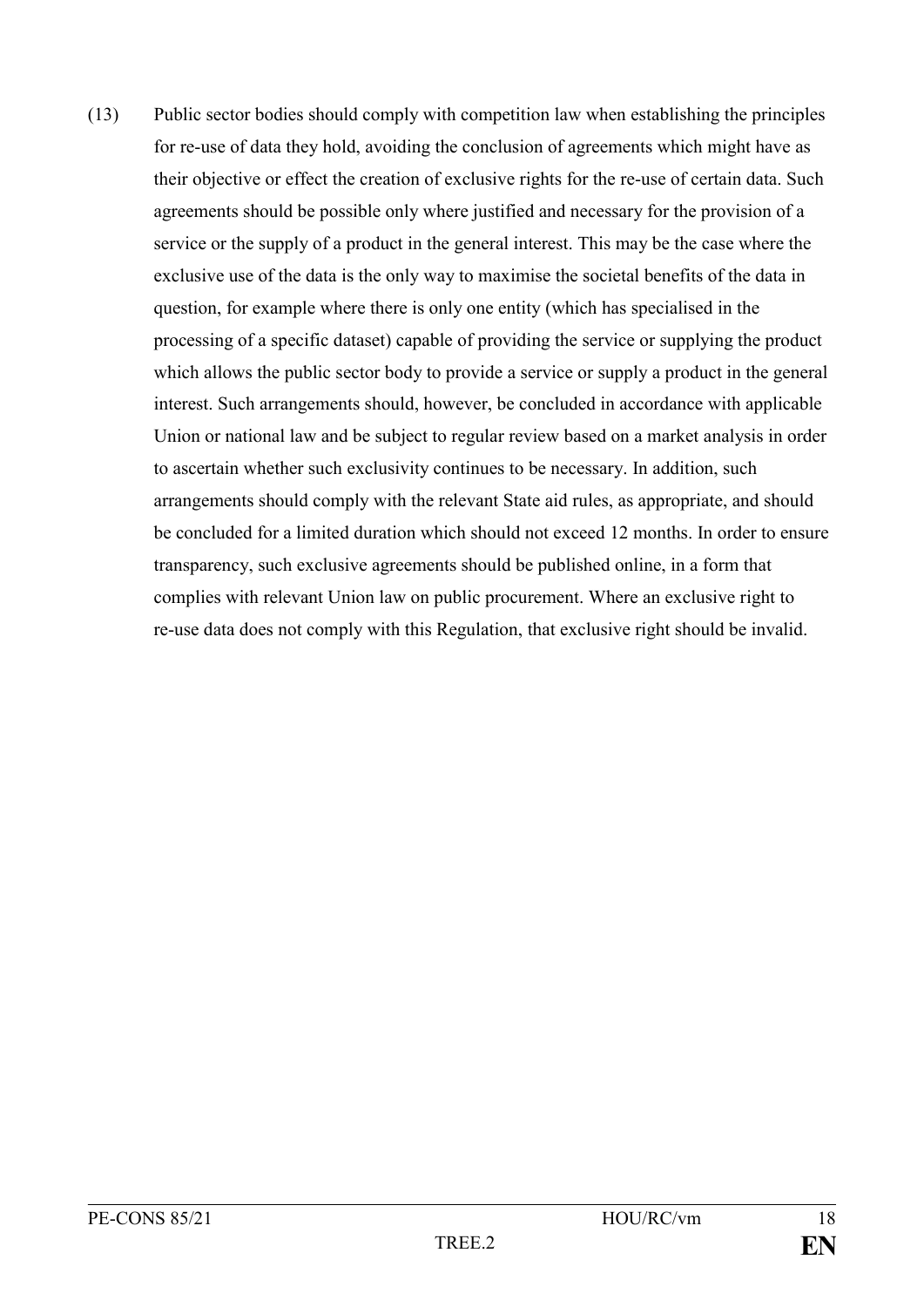(14) Prohibited exclusive agreements and other practices or arrangements pertaining to the re-use of data held by public sector bodies which do not expressly grant exclusive rights but which can reasonably be expected to restrict the availability of data for re-use that have been concluded or were already in place before the date of entry into force of this Regulation should not be renewed after the expiry of their term. In the case of indefinite or longer-term agreements, they should be terminated within 30 months of the date of entry into force of this Regulation.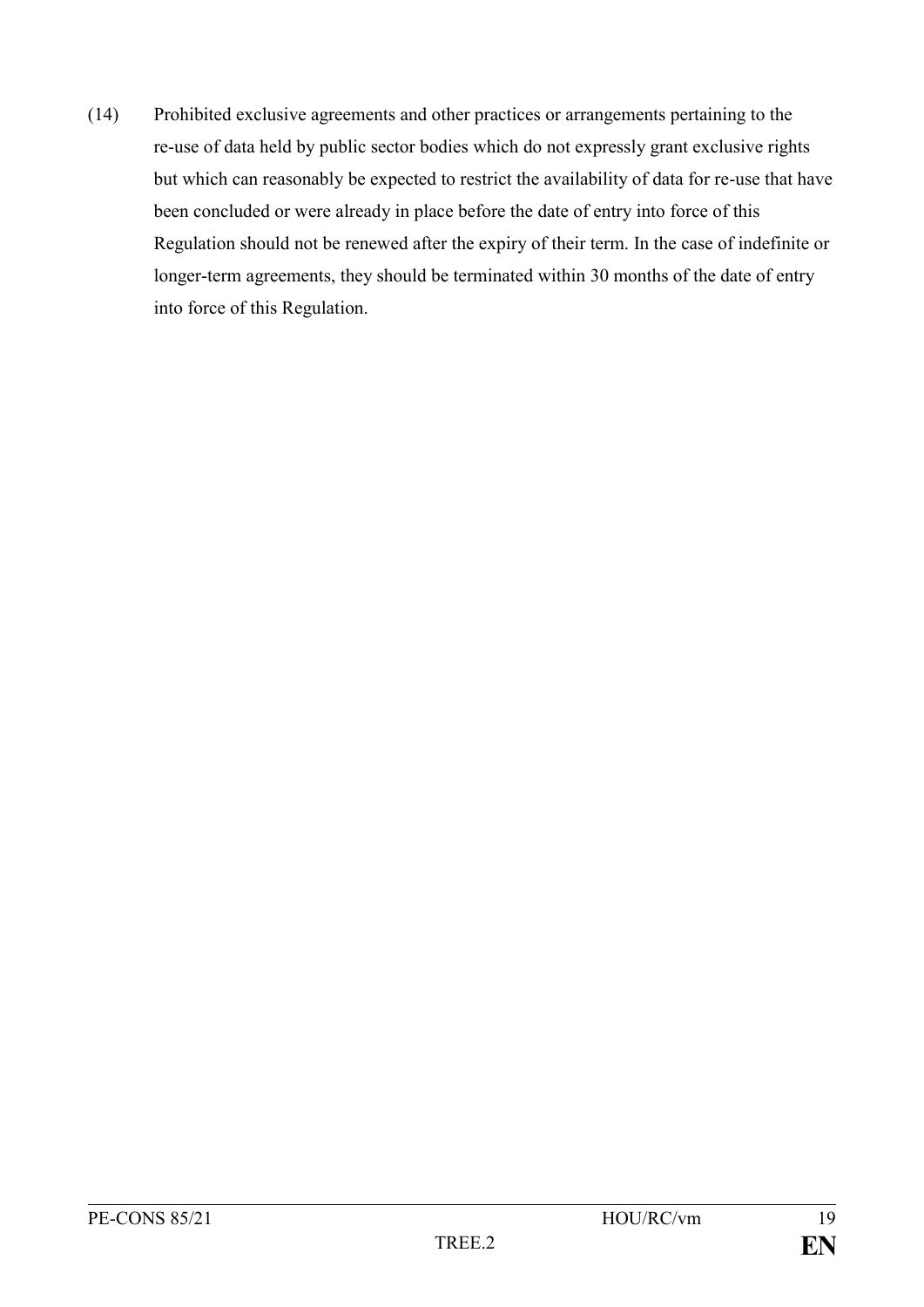(15) This Regulation should lay down conditions for re-use of protected data that apply to public sector bodies designated as competent under national law to grant or refuse access for re-use, and which are without prejudice to rights or obligations concerning access to such data. Those conditions should be non-discriminatory, transparent, proportionate and objectively justified, while not restricting competition, with a specific focus on promoting access to such data by SMEs and start-ups. The conditions for re-use should be designed in a manner promoting scientific research so that, for example, privileging scientific research should, as a rule, be considered to be non-discriminatory. Public sector bodies allowing re-use should have in place the technical means necessary to ensure the protection of rights and interests of third parties and should be empowered to request the necessary information from the re-user. Conditions attached to the re-use of data should be limited to what is necessary to preserve the rights and interests of third parties in the data and the integrity of the information technology and communication systems of the public sector bodies. Public sector bodies should apply conditions which best serve the interests of the re-user without leading to a disproportionate burden on the public sector bodies. Conditions attached to the re-use of data should be designed to ensure effective safeguards with regard to the protection of personal data. Before transmission, personal data should be anonymised, in order not to allow the identification of the data subjects, and data containing commercially confidential information should be modified in such a way that no confidential information is disclosed. Where the provision of anonymised or modified data would not respond to the needs of the re-user, subject to fulfilling any requirements to carry out a data protection impact assessment and consult the supervisory authority pursuant to Articles 35 and 36 of Regulation (EU) 2016/679 and where the risks to the rights and interests of data subjects have been found to be minimal, on-premise or remote re-use of the data within a secure processing environment could be allowed.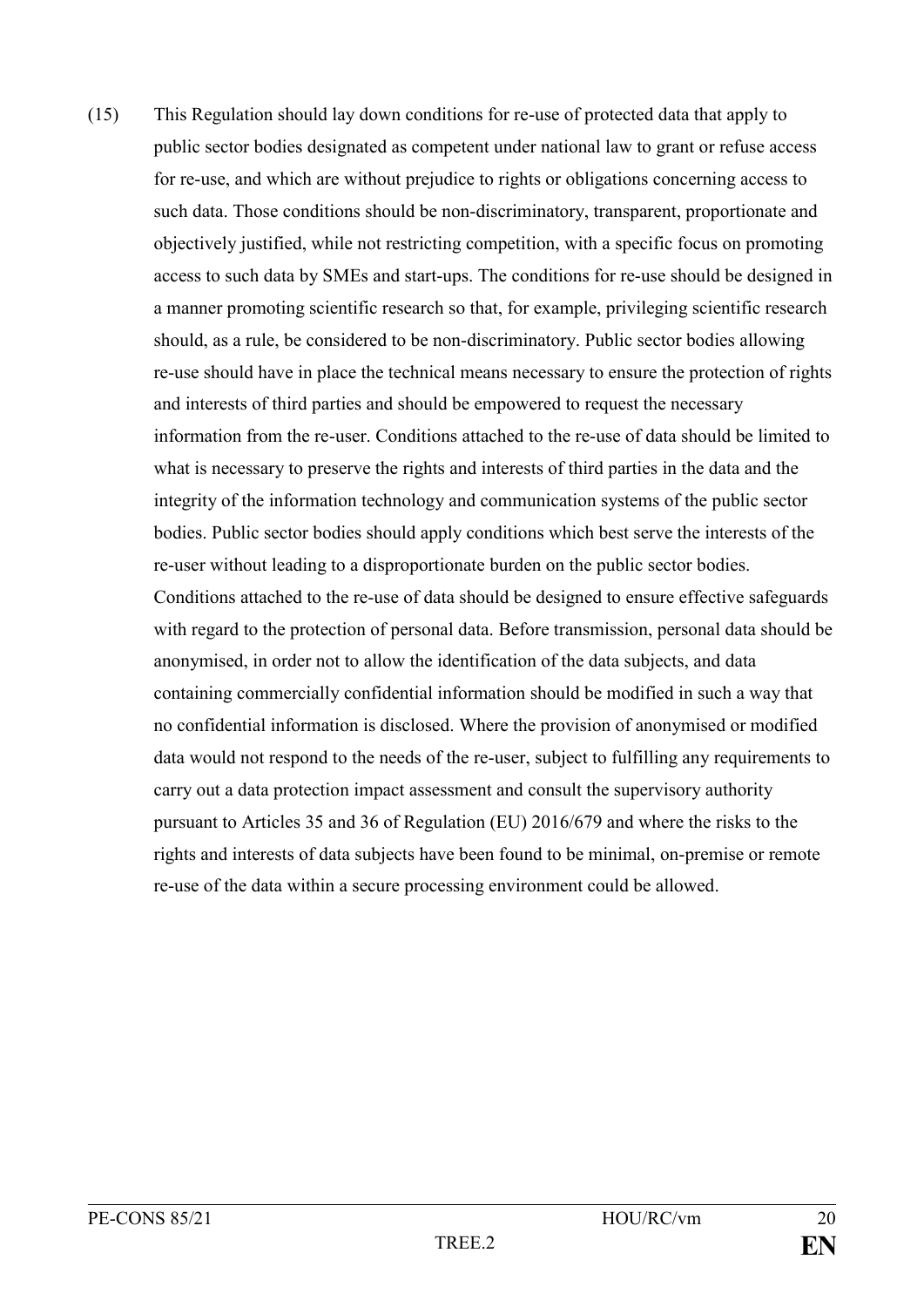This could be a suitable arrangement for the re-use of pseudonymised data. Data analyses in such secure processing environments should be supervised by the public sector body, so as to protect the rights and interests of third parties. In particular, personal data should be transmitted to a third party for re-use only where a legal basis under data protection law allows such transmission. Non-personal data should be transmitted only where there is no reason to believe that the combination of non-personal data sets would lead to the identification of data subjects. This should also apply to pseudonymised data which retain their status as personal data. In the event of the reidentification of data subjects, an obligation to notify such a data breach to the public sector body should apply in addition to an obligation to notify such a data breach to a supervisory authority and to the data subject in accordance with Regulation (EU) 2016/679. Where relevant, the public sector bodies should facilitate the re-use of data on the basis of the consent of data subjects or the permission of data holders on the re-use of data pertaining to them through adequate technical means. In that respect, the public sector body should make best efforts to provide assistance to potential re-users in seeking such consent or permission by establishing technical mechanisms that permit transmitting requests for consent or permission from re-users, where practically feasible. No contact information should be given that allows re-users to contact data subjects or data holders directly. Where the public sector body transmits a request for consent or permission, it should ensure that the data subject or data holder is clearly informed of the possibility to refuse consent or permission.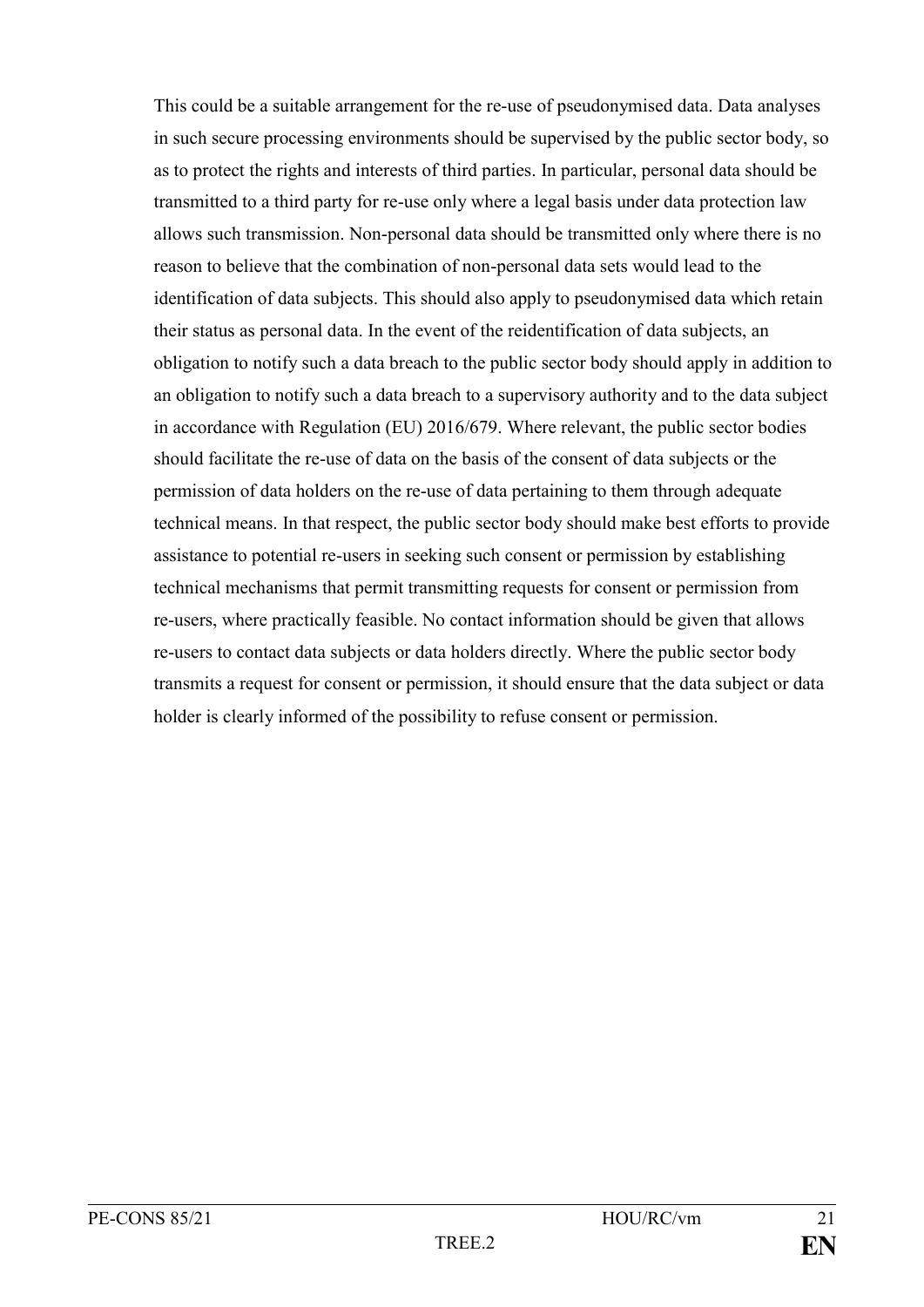- (16) In order to facilitate and encourage the use of data held by public sector bodies for the purposes of scientific research, public sector bodies are encouraged to develop a harmonised approach and harmonised processes to make that data easily accessible for the purposes of scientific research in the public interest. That could mean, *inter alia*, creating streamlined administrative procedures, standardised data formatting, informative metadata on the methodological and data collection choices and standardised data fields that enable the easy joining of data sets from different public sector data sources where relevant for the purposes of analysis. The objective of those practices should be to promote the publicly funded and produced data for the purposes of scientific research in accordance with the principle of 'as open as possible, as closed as necessary'.
- (17) The intellectual property rights of third parties should not be affected by this Regulation. This Regulation should neither affect the existence or ownership of intellectual property rights of public sector bodies nor limit the exercise of those rights in any way. The obligations imposed in accordance with this Regulation should apply only insofar as they are compatible with international agreements on the protection of intellectual property rights, in particular the Berne Convention for the Protection of Literary and Artistic Works (Berne Convention), the Agreement on Trade-related Aspects of Intellectual Property Rights (TRIPS Agreement) and the World Intellectual Property Organization Copyright Treaty (WCT), and Union or national intellectual property law. Public sector bodies should, however, exercise their copyright in a way that facilitates re-use.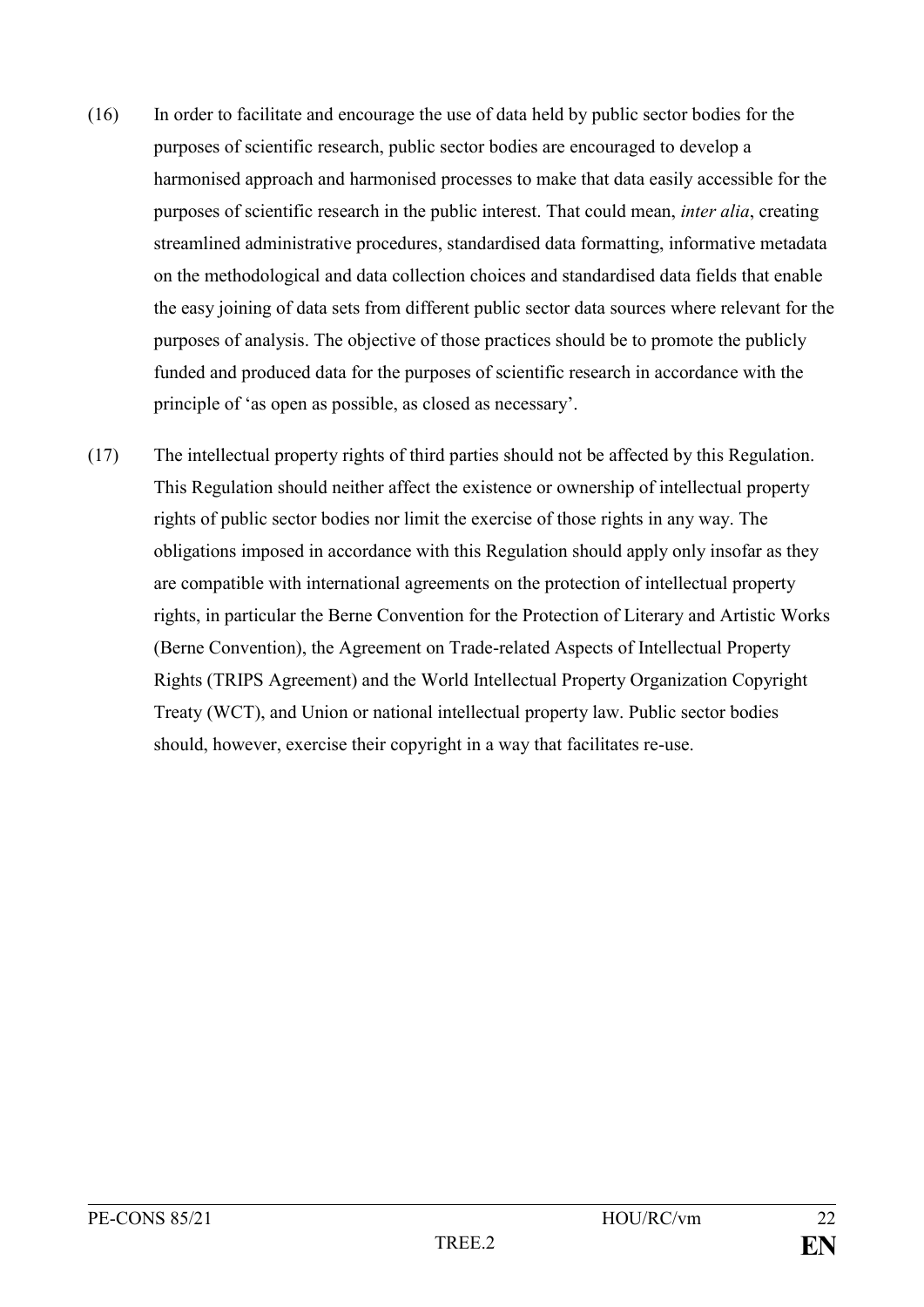- (18) Data subject to intellectual property rights as well as trade secrets should be transmitted to a third party only where such transmission is lawful by virtue of Union or national law or with the agreement of the rights holder. Where public sector bodies are holders of the right of the maker of a database provided for in Article 7(1) of Directive 96/9/EC of the European Parliament and of the Council**<sup>1</sup>** they should not exercise that right in order to prevent the re-use of data or to restrict re-use beyond the limits set by this Regulation.
- (19) Undertakings and data subjects should be able to have confidence in the fact that the re-use of certain categories of protected data which are held by the public sector bodies will take place in a manner that respects their rights and interests. Additional safeguards should therefore be put in place for situations in which the re-use of such public sector data takes place on the basis of a processing of the data outside the public sector, such as a requirement that public sector bodies ensure that the rights and interests of natural and legal persons are fully protected, in particular with regard to personal data, commercially sensitive data and intellectual property rights, in all cases, including where such data is transferred to third countries. Public sector bodies should not allow the re-use of information stored in e-health applications by insurance undertakings or any other service provider for the purpose of discriminating in the setting of prices, as this would run counter to the fundamental right of access to health.

1

**<sup>1</sup>** Directive 96/9/EC of the European Parliament and of the Council of 11 March 1996 on the legal protection of databases (OJ L 77, 27.3.1996, p. 20).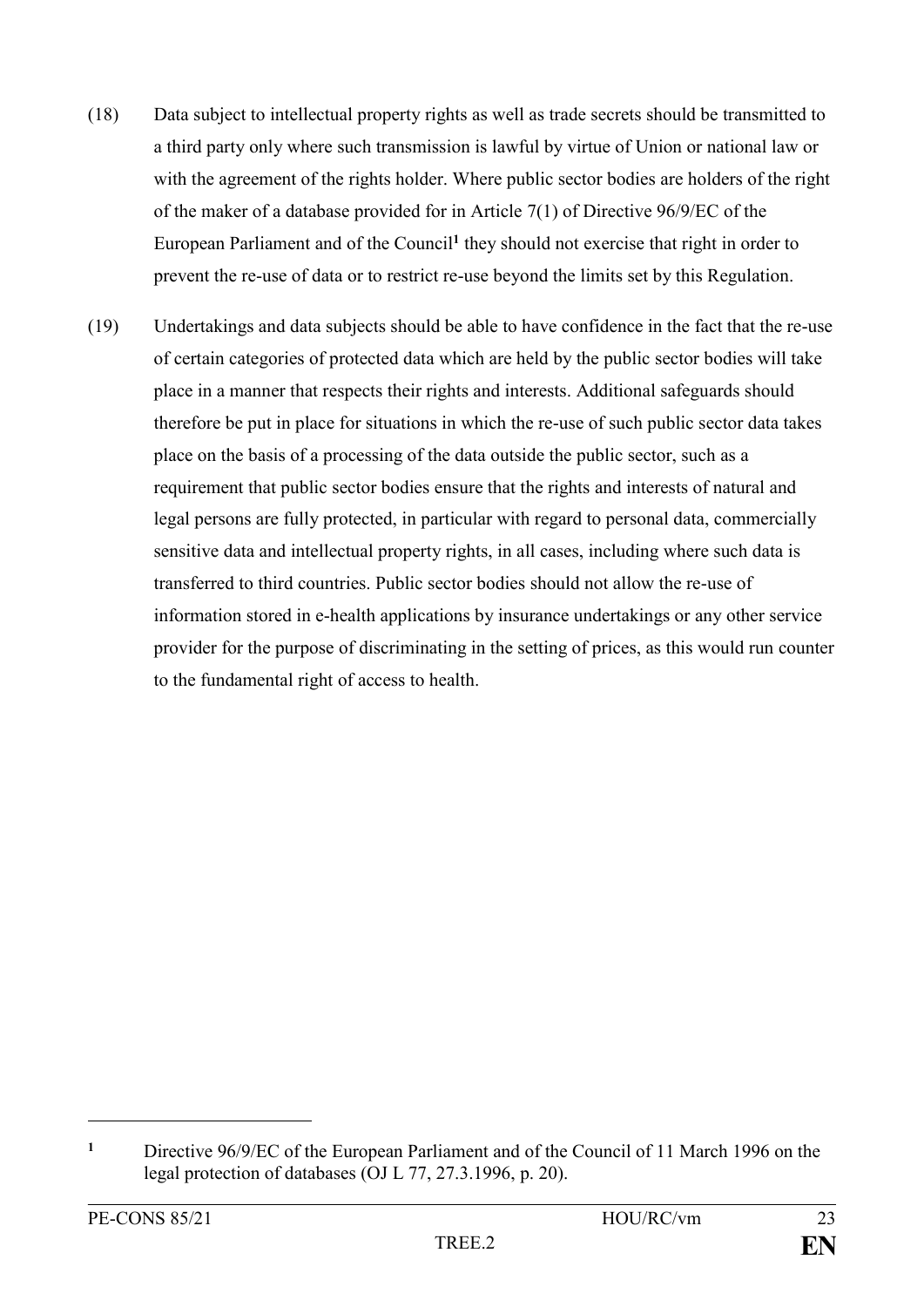(20) Furthermore, in order to preserve fair competition and the open market economy it is of the utmost importance to safeguard protected data of non-personal nature, in particular trade secrets, but also non-personal data representing content protected by intellectual property rights from unlawful access that may lead to intellectual property theft or industrial espionage. In order to ensure the protection of the rights or interests of data holders, it should be possible to transfer non-personal data which is to be protected from unlawful or unauthorised access in accordance with Union or national law and which is held by public sector bodies to third countries, but only where appropriate safeguards for the use of data are provided. Such appropriate safeguards should include a requirement that the public sector body transmit protected data to a re-user only if that re-user makes contractual commitments in the interest of the protection of the data. A re-user that intends to transfer the protected data to a third country should comply with the obligations laid down in this Regulation even after the data has been transferred to the third country. To ensure the proper enforcement of such obligations, the re-user should also accept the jurisdiction of the Member State of the public sector body that allowed the re-use for the judicial settlement of disputes.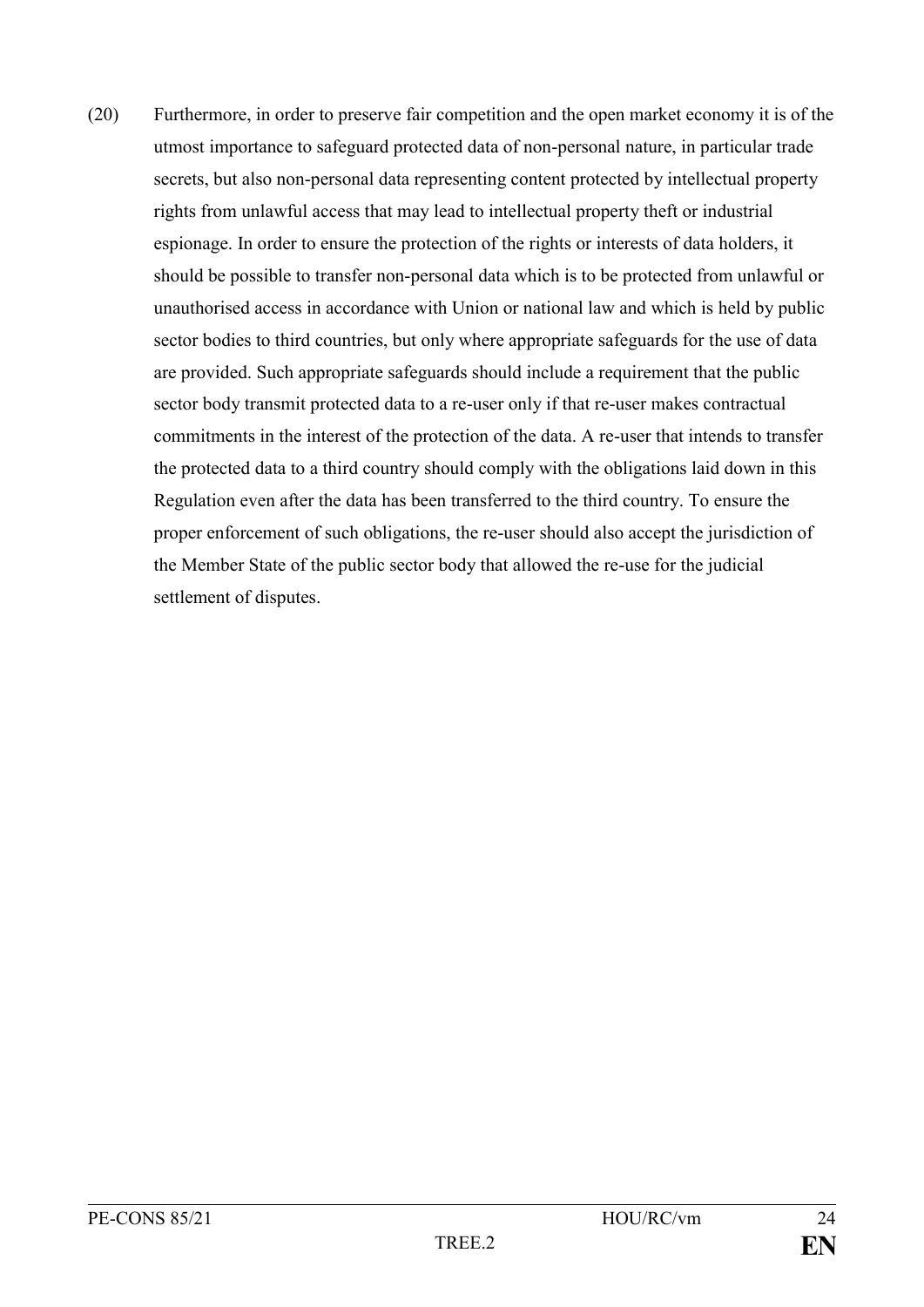(21) Appropriate safeguards should also be considered to be implemented where, in the third country to which non-personal data is being transferred, there are equivalent measures in place which ensure that data benefit from a level of protection similar to that applicable by means of Union law, in particular with regard to the protection of trade secrets and intellectual property rights. To that end, the Commission should be able to declare, by means of implementing acts, where justified because of the substantial number of requests across the Union concerning the re-use of non-personal data in specific third countries, that a third country provides a level of protection that is essentially equivalent to that provided by Union law. The Commission should assess the necessity of such implementing acts on the basis of information provided by the Member States through the European Data Innovation Board. Such implementing acts would reassure public sector bodies that re-use of data held by public sector bodies in the third country concerned would not compromise the protected nature of that data. The assessment of the level of protection afforded in the third country concerned should, in particular, take into consideration the relevant general and sectoral law, including on public security, defence, national security and criminal law, concerning access to and protection of non-personal data, any access by the public sector bodies of that third country to the data transferred, the existence and effective functioning of one or more independent supervisory authorities in the third country with responsibility for ensuring and enforcing compliance with the legal regime ensuring access to such data, the third country's international commitments regarding the protection of data, or other obligations arising from legally binding conventions or instruments as well as from its participation in multilateral or regional systems.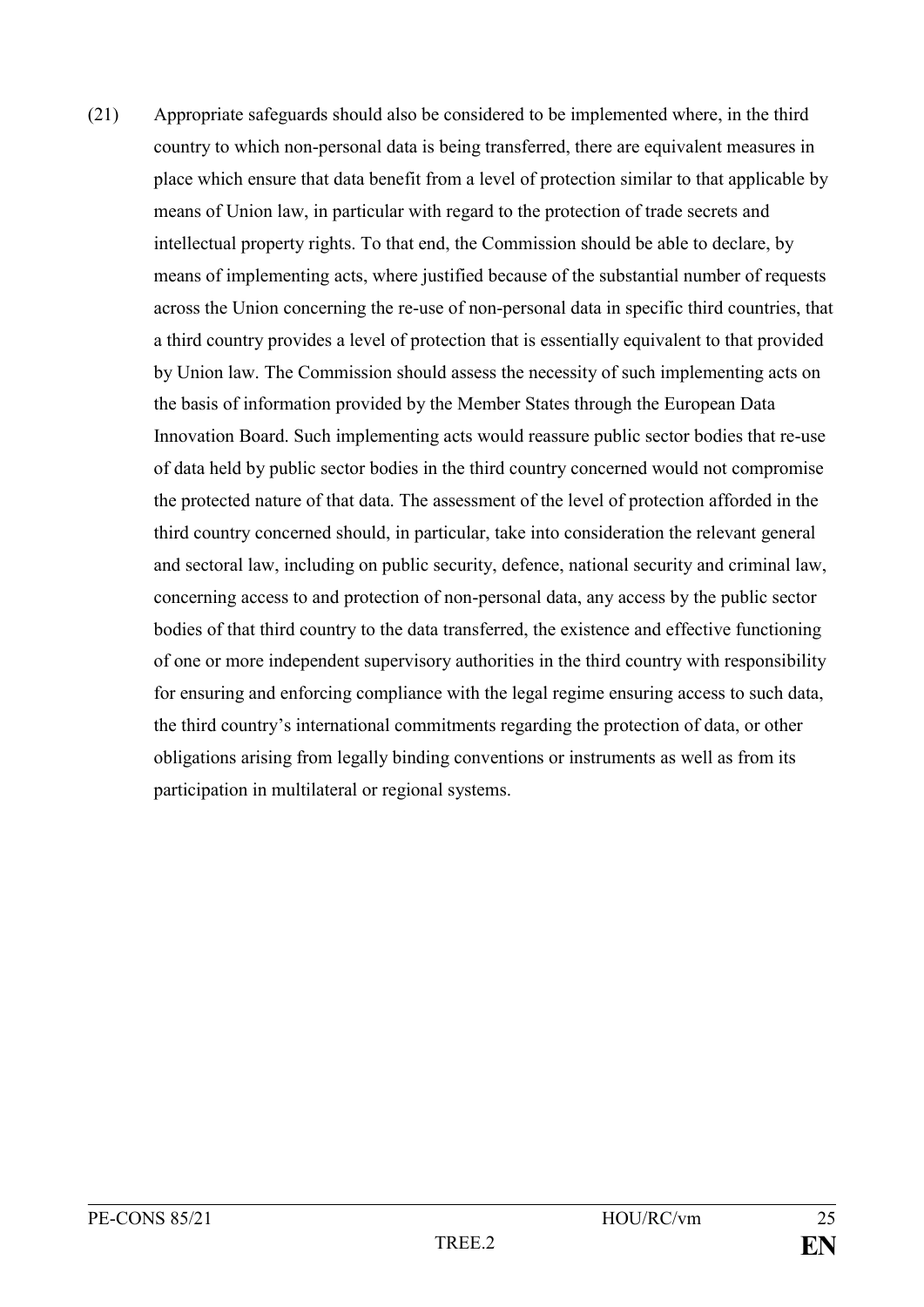The existence of effective legal remedies for data holders, public sector bodies or data intermediation services providers in the third country concerned is of particular importance in the context of the transfer of non-personal data to that third country. Such safeguards should therefore include the availability of enforceable rights and of effective legal remedies. Such implementing acts should be without prejudice to any legal obligation or contractual arrangements already undertaken by a re-user in the interest of the protection of non-personal data, in particular industrial data, and to the right of public sector bodies to oblige re-users to comply with conditions for re-use, in accordance with this Regulation.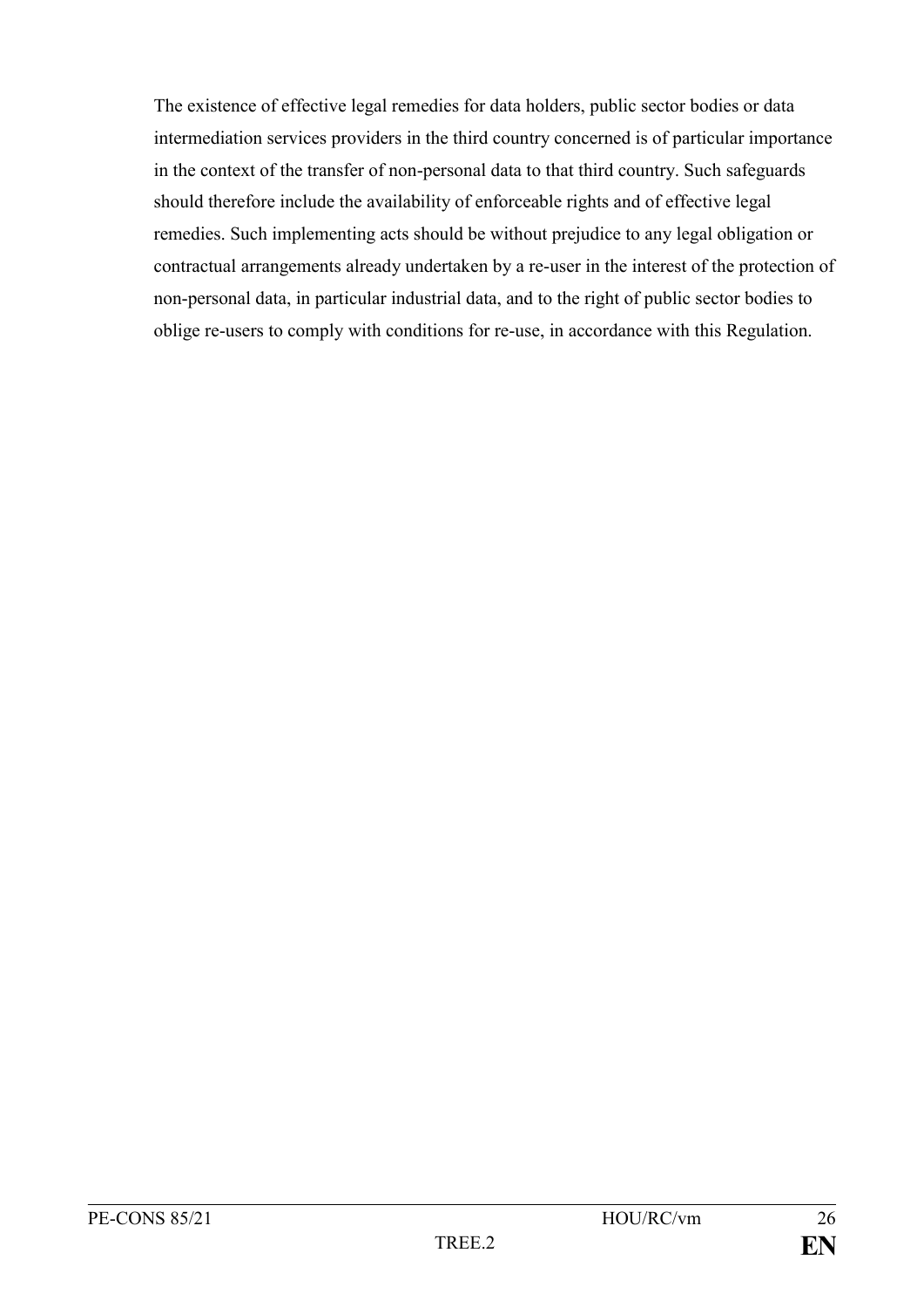(22) Some third countries adopt laws, regulations and other legal acts which aim to directly transfer or provide governmental access to non-personal data in the Union under the control of natural and legal persons under the jurisdiction of the Member States. Decisions and judgments of third-country courts or tribunals or decisions of third-country administrative authorities requiring such transfer of or access to non-personal data should be enforceable where they are based on an international agreement, such as a mutual legal assistance treaty, in force between the requesting third country and the Union or a Member State. In some cases, situations may arise where the obligation to transfer or provide access to non-personal data arising from a third country law conflicts with a competing obligation to protect such data under Union or national law, in particular with regard to the protection of the fundamental rights of the individual or of the fundamental interests of a Member State related to national security or defence, as well as the protection of commercially sensitive data and the protection of intellectual property rights, including contractual undertakings regarding confidentiality in accordance with such law. In the absence of international agreements regulating such matters, the transfer of or access to non-personal data should be allowed only if, in particular, it has been verified that the third-country's legal system requires the reasons and proportionality of the decision or judgment to be set out, that the decision or judgment is specific in character, and that the reasoned objection of the addressee is subject to a review by a competent third-country court or tribunal, which is empowered to take duly into account the relevant legal interests of the provider of such data.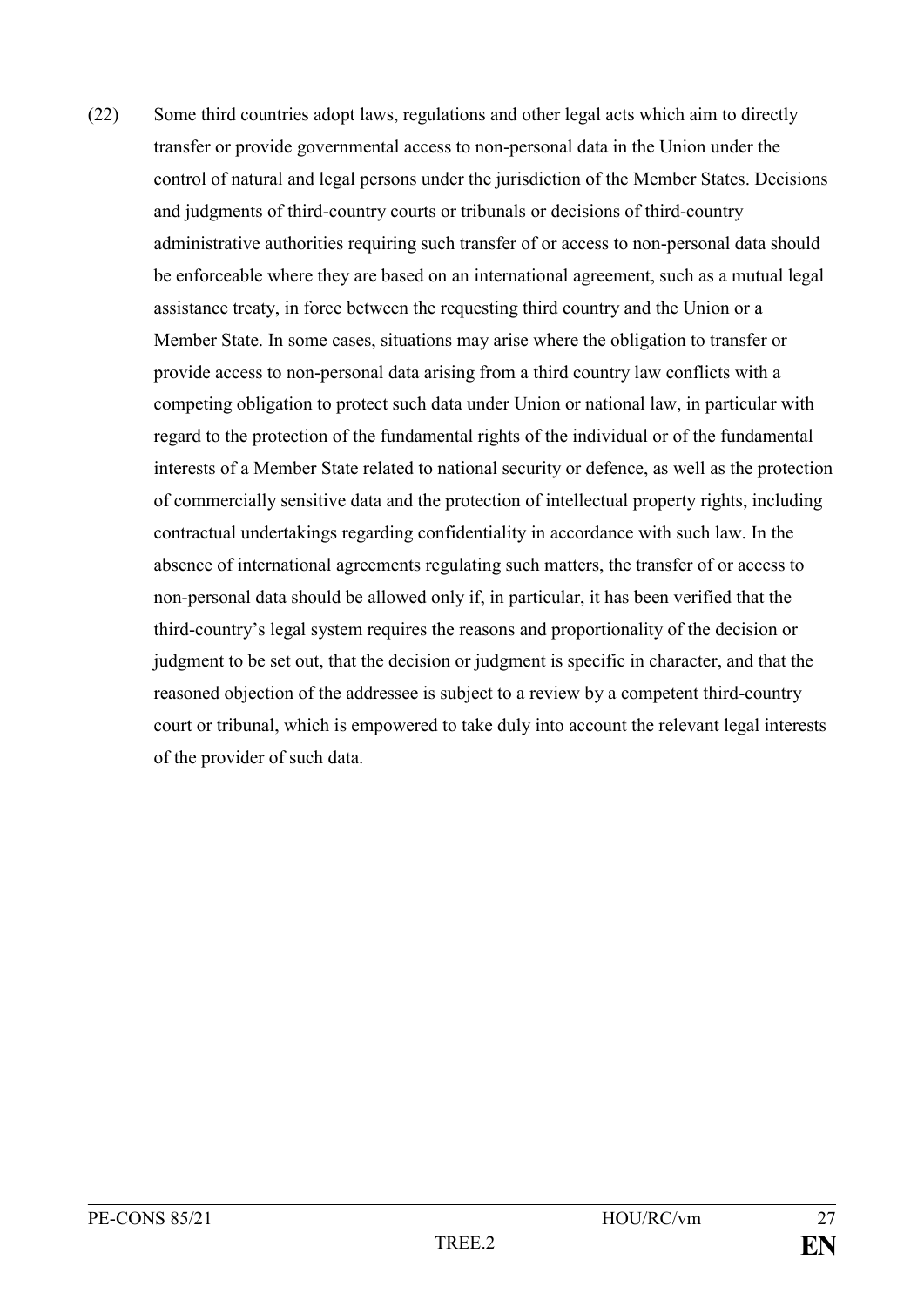Moreover, public sector bodies, natural or legal persons to which the right to re-use data was granted, data intermediation services providers and recognised data altruism organisations should ensure, where they sign contractual agreements with other private parties, that non-personal data held in the Union are accessed in or transferred to third countries only in accordance with Union law or the national law of the relevant Member State.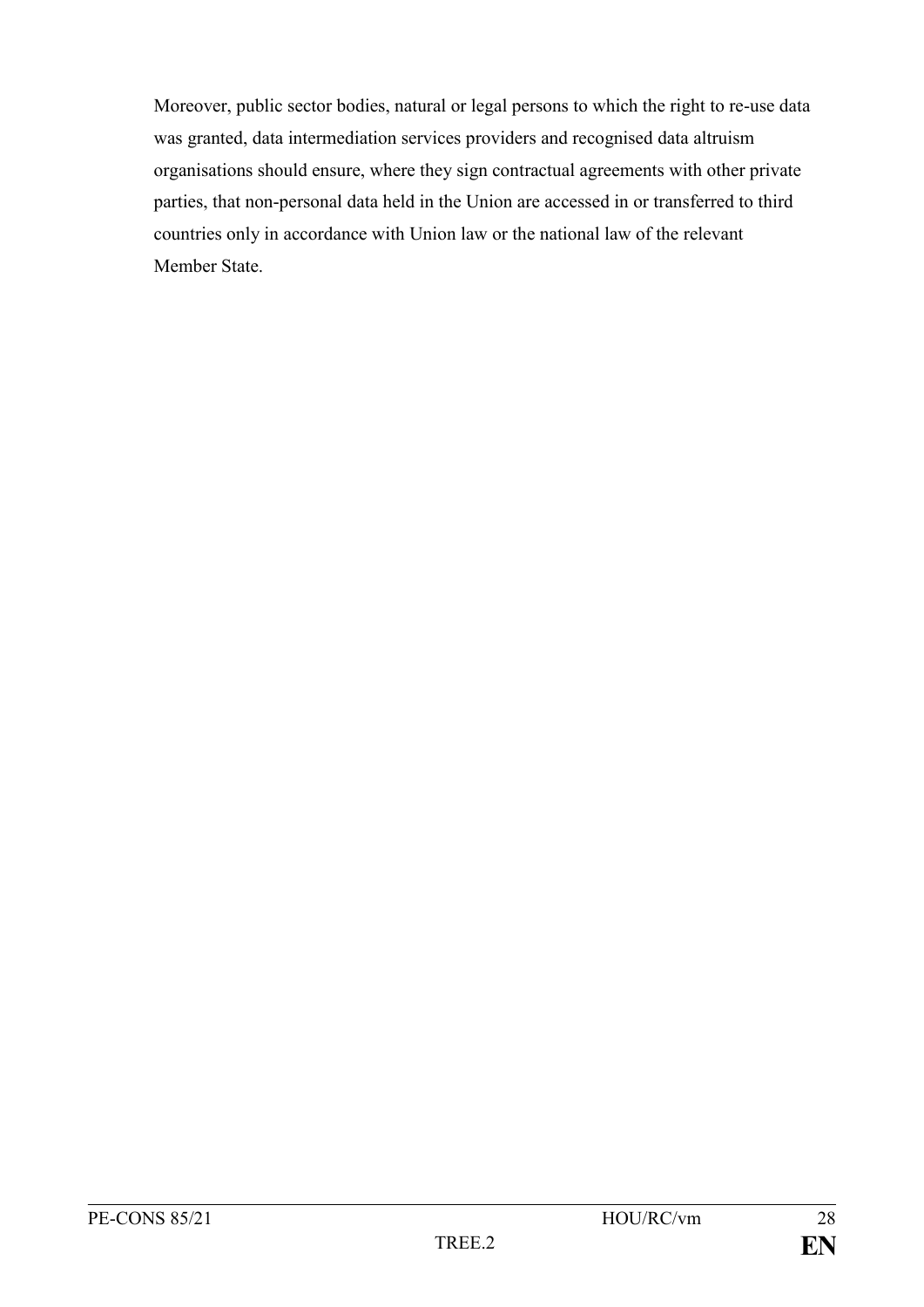(23) To foster further trust in the data economy of the Union, it is essential that the safeguards in relation to Union citizens, the public sector and undertakings that ensure control over their strategic and sensitive data are implemented and that Union law, values and standards are upheld in terms of, but not limited to, security, data protection and consumer protection. In order to prevent unlawful access to non-personal data, public sector bodies, natural or legal persons to which the right to re-use data was granted, data intermediation services providers and recognised data altruism organisations should take all reasonable measures to prevent access to the systems where non-personal data is stored, including encryption of data or corporate policies. To that end, it should be ensured that public sector bodies, natural or legal persons to which the right to re-use data was granted, data intermediation services providers and recognised data altruism organisations adhere to all relevant technical standards, codes of conduct and certifications at Union level.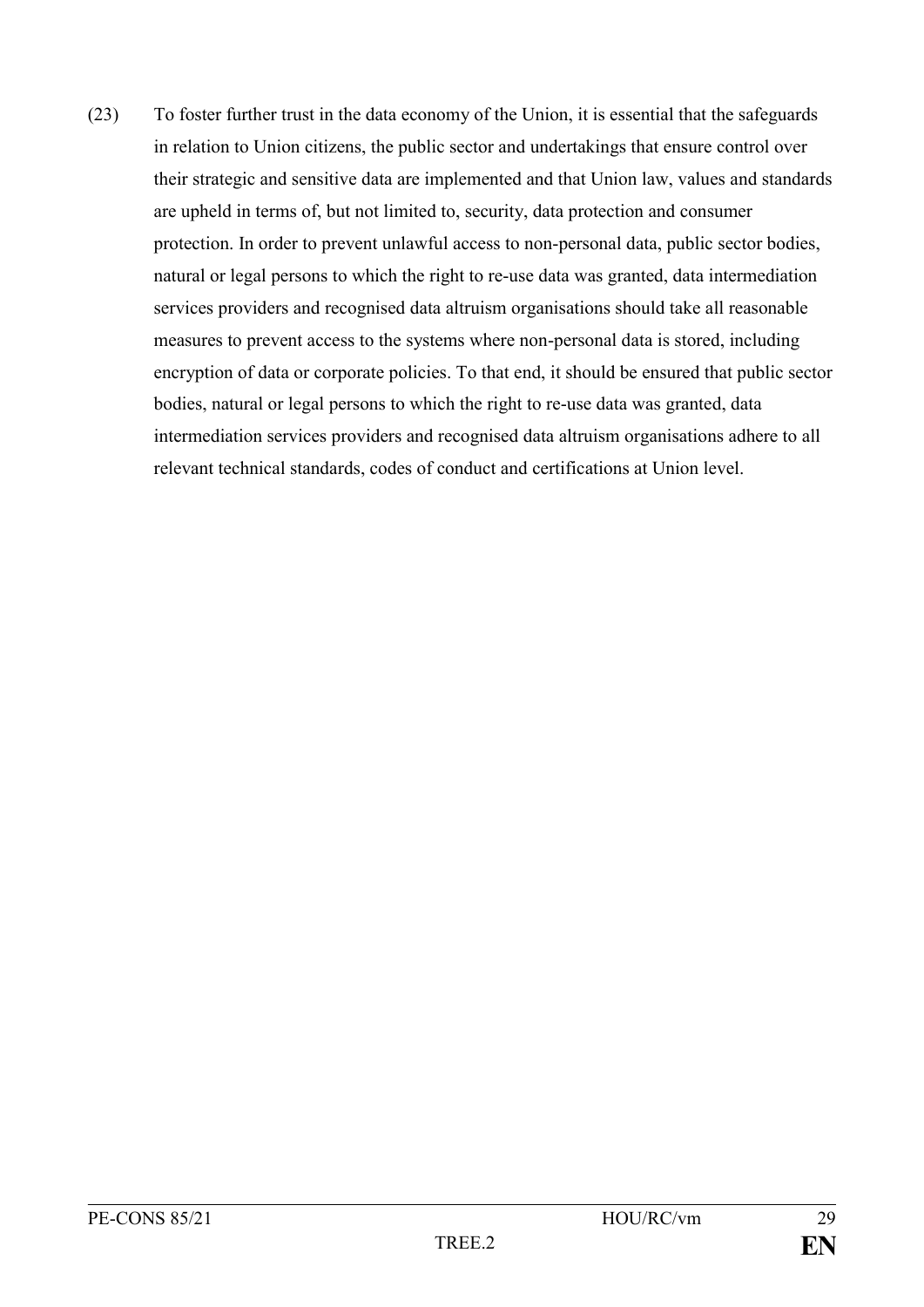(24) In order to build trust in re-use mechanisms, it may be necessary to attach stricter conditions for certain types of non-personal data that may be identified as highly sensitive in future specific Union legislative acts, with regard to the transfer to third countries, if such transfer could jeopardise Union public policy objectives, in line with international commitments. For example, in the health domain, certain datasets held by actors in the public health system, such as public hospitals, could be identified as highly sensitive health data. Other relevant sectors include transport, energy, environment and finance. In order to ensure harmonised practices across the Union, such types of highly sensitive non-personal public data should be defined by Union law, for example in the context of the European health data space or other sectoral law. Those conditions attached to the transfer of such data to third countries should be laid down in delegated acts. Conditions should be proportionate, non-discriminatory and necessary to protect legitimate Union public policy objectives identified, such as the protection of public health, safety, the environment, public morality, consumer protection, privacy and personal data protection. The conditions should correspond to the risks identified in relation to the sensitivity of such data, including in terms of the risk of the re-identification of individuals. Such conditions could include terms applicable for the transfer or technical arrangements, such as the requirement to use a secure processing environment, limitations with regard to the re-use of data in third countries or categories of persons entitled to transfer such data to third countries or to access the data in the third country. In exceptional cases such conditions could also include restrictions to the transfer of the data to third countries to protect the public interest.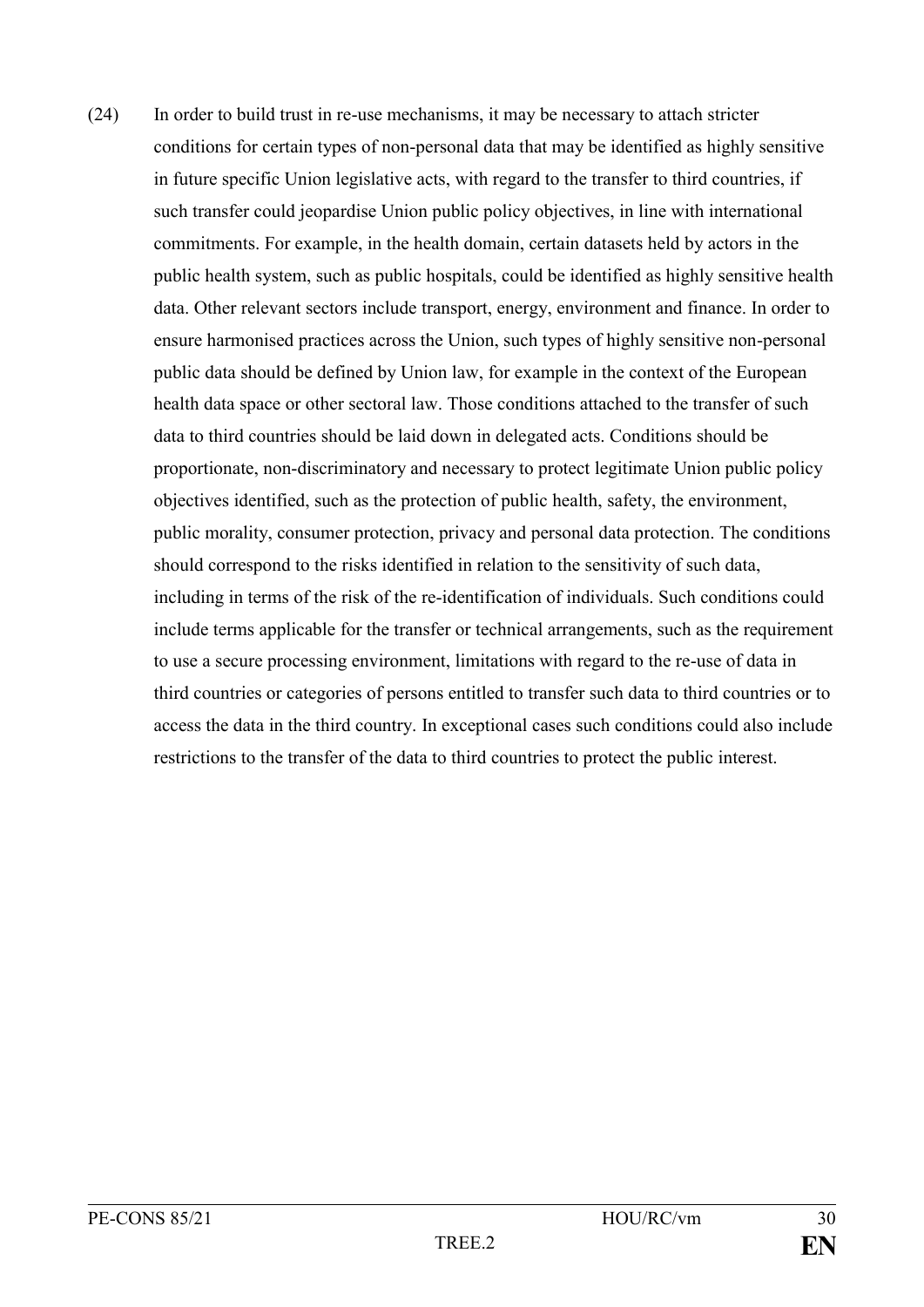(25) Public sector bodies should be able to charge fees for the re-use of data but should also be able to allow re-use at a discounted fee or free of charge, for example for certain categories of re-use such as non-commercial re-use for scientific research purposes, or re-use by SMEs and start-ups, civil society and educational establishments, so as to provide incentives for such re-use in order to stimulate research and innovation and support undertakings that are an important source of innovation and typically find it more difficult to collect relevant data themselves, in accordance with State aid rules. In that specific context, scientific research purposes should be understood to include any type of research-related purpose regardless of the organisational or financial structure of the research institution in question, with the exception of research that is being conducted by an undertaking with the aim of developing, enhancing or optimising products or services. Such fees should be transparent, non-discriminatory and limited to the necessary costs incurred and should not restrict competition. A list of categories of re-users to which a discounted fee or no charge applies, together with the criteria used to establish that list, should be made public.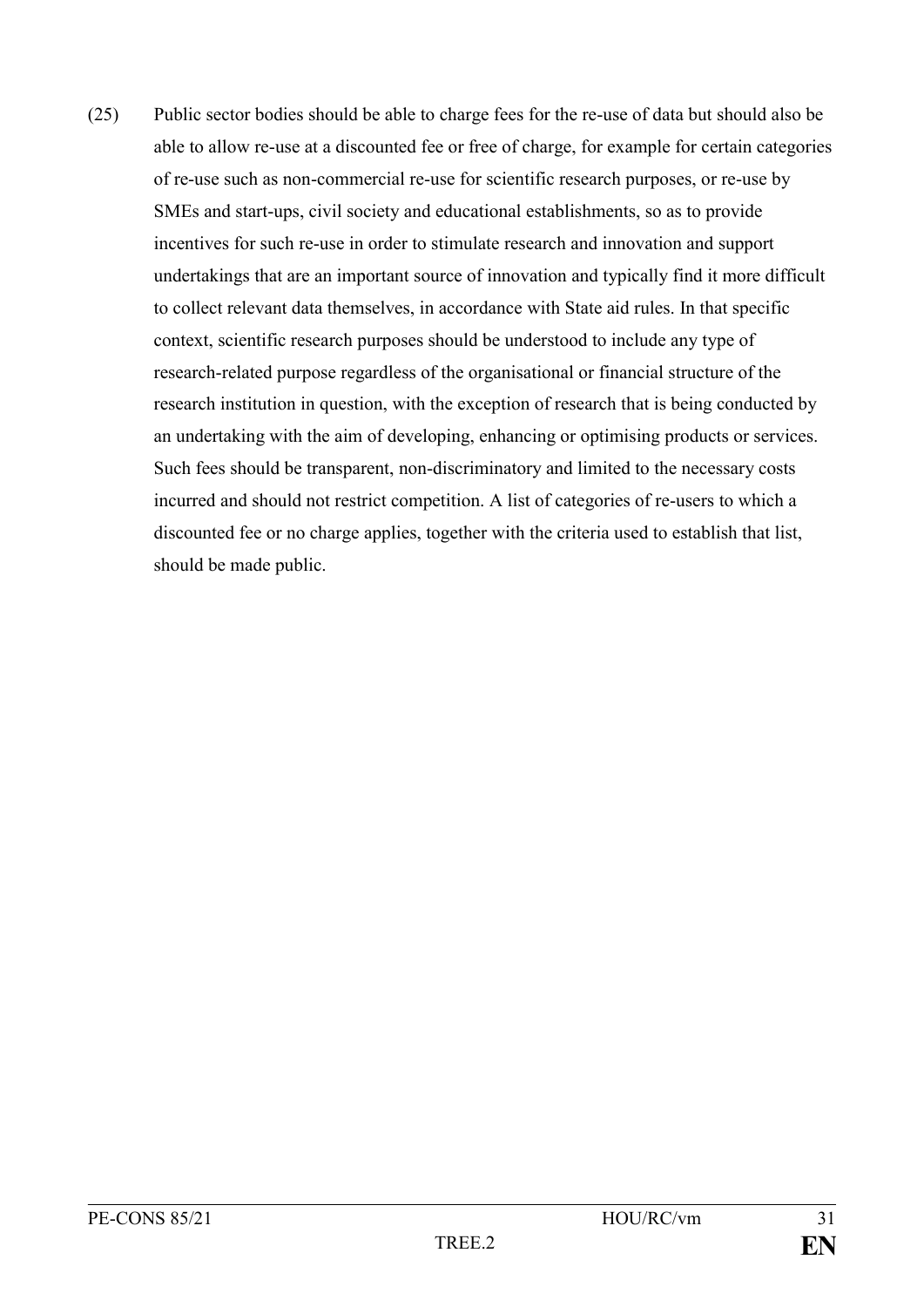(26) In order to provide incentives for the re-use of specific categories of data held by public sector bodies, Member States should establish a single information point to act as an interface for re-users that seek to re-use that data. It should have a cross-sector remit, and should complement, if necessary, arrangements at the sectoral level. The single information point should be able to rely on automated means where it transmits enquiries or requests for re-use. Sufficient human oversight should be ensured in the transmission process. For that purpose existing practical arrangements such as open data portals could be used. The single information point should have an asset list containing an overview of all available data resources including, where relevant, those data resources that are available at sectoral, regional or local information points, with relevant information describing the available data. In addition, Member States should designate, establish or facilitate the establishment of competent bodies to support the activities of public sector bodies allowing re-use of certain categories of protected data. Their tasks may include granting access to data, where mandated under sectoral Union or national law. Those competent bodies should provide assistance to public sector bodies with state-of-the-art techniques, including on how to best structure and store data to make data easily accessible, in particular through application programming interfaces, as well as make data interoperable, transferable and searchable, taking into account best practices for data processing, as well as any existing regulatory and technical standards and secure data processing environments, which allow data analysis in a manner that preserves the privacy of the information.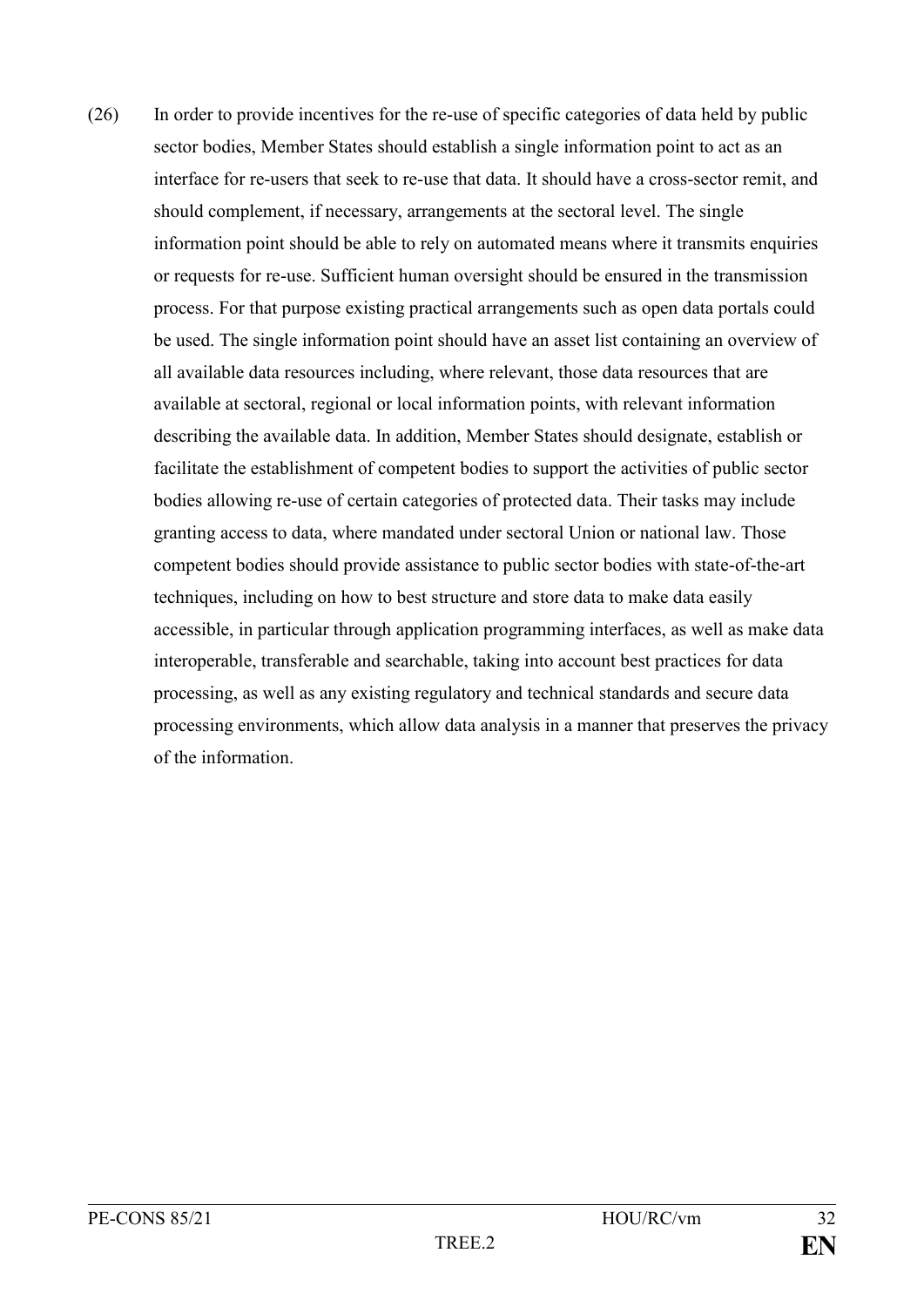The competent bodies should act in accordance with the instructions received from the public sector body. Such an assistance structure could assist the data subjects and data holders with management of the consent or permission for re-use, including consent and permission to certain areas of scientific research where in keeping with recognised ethical standards for scientific research. The competent bodies should not have a supervisory function, which is reserved for supervisory authorities under Regulation (EU) 2016/679. Without prejudice to the supervisory powers of data protection authorities, data processing should be carried out under the responsibility of the public sector body responsible for the register containing the data, which remains a data controller as defined in Regulation (EU) 2016/679 insofar as personal data are concerned. Member States should be able to have one or more competent bodies, which could act in different sectors. The internal services of public sector bodies could also act as competent bodies. A competent body could be a public sector body assisting other public sector bodies in allowing re-use of data, where relevant, or a public sector body allowing re-use itself. Assisting other public sector bodies should entail informing them, upon request, about best practices on how to fulfil the requirements laid down in this Regulation such as the technical means to make a secure processing environment available or the technical means to ensure privacy and confidentiality where access to re-use of data within the scope of this Regulation is provided.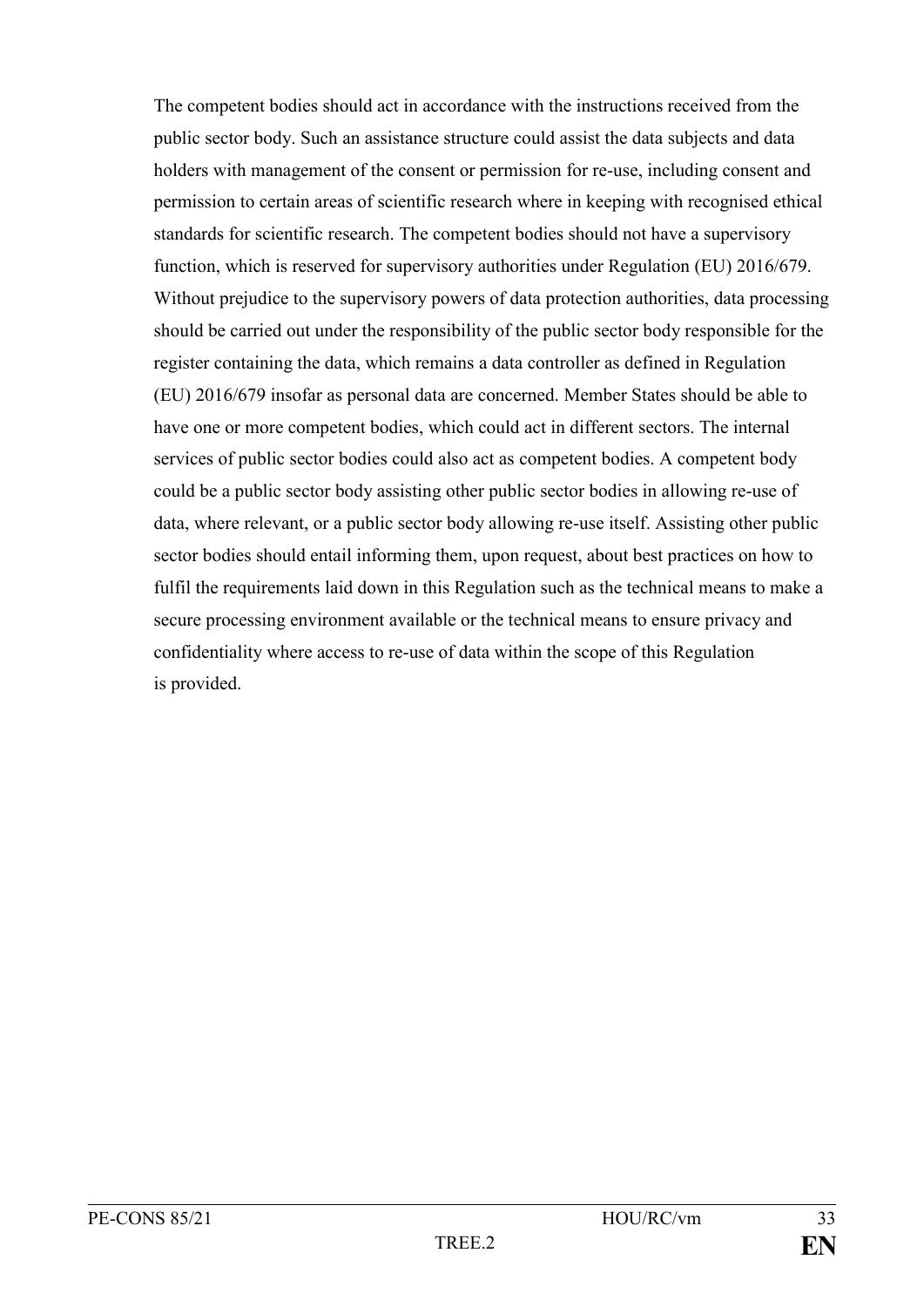(27) Data intermediation services are expected to play a key role in the data economy, in particular in supporting and promoting voluntary data sharing practices between undertakings or facilitating data sharing in the context of obligations set by Union or national law. They could become a tool to facilitate the exchange of substantial amounts of relevant data. Data intermediation services providers, which may include public sector bodies, that offer services that connect the different actors have the potential to contribute to the efficient pooling of data as well as to the facilitation of bilateral data sharing. Specialised data intermediation services that are independent from data subjects, data holders and data users could have a facilitating role in the emergence of new data-driven ecosystems independent from any player with a significant degree of market power, while allowing non-discriminatory access to the data economy for undertakings of all sizes, in particular SMEs and start-ups with limited financial, legal or administrative means. This will be particularly important in the context of the establishment of common European data spaces, namely purpose- or sector-specific or cross-sectoral interoperable frameworks of common standards and practices to share or jointly process data for, *inter alia*, the development of new products and services, scientific research or civil society initiatives. Data intermediation services could include bilateral or multilateral sharing of data or the creation of platforms or databases enabling the sharing or joint use of data, as well as the establishment of specific infrastructure for the interconnection of data subjects and data holders with data users.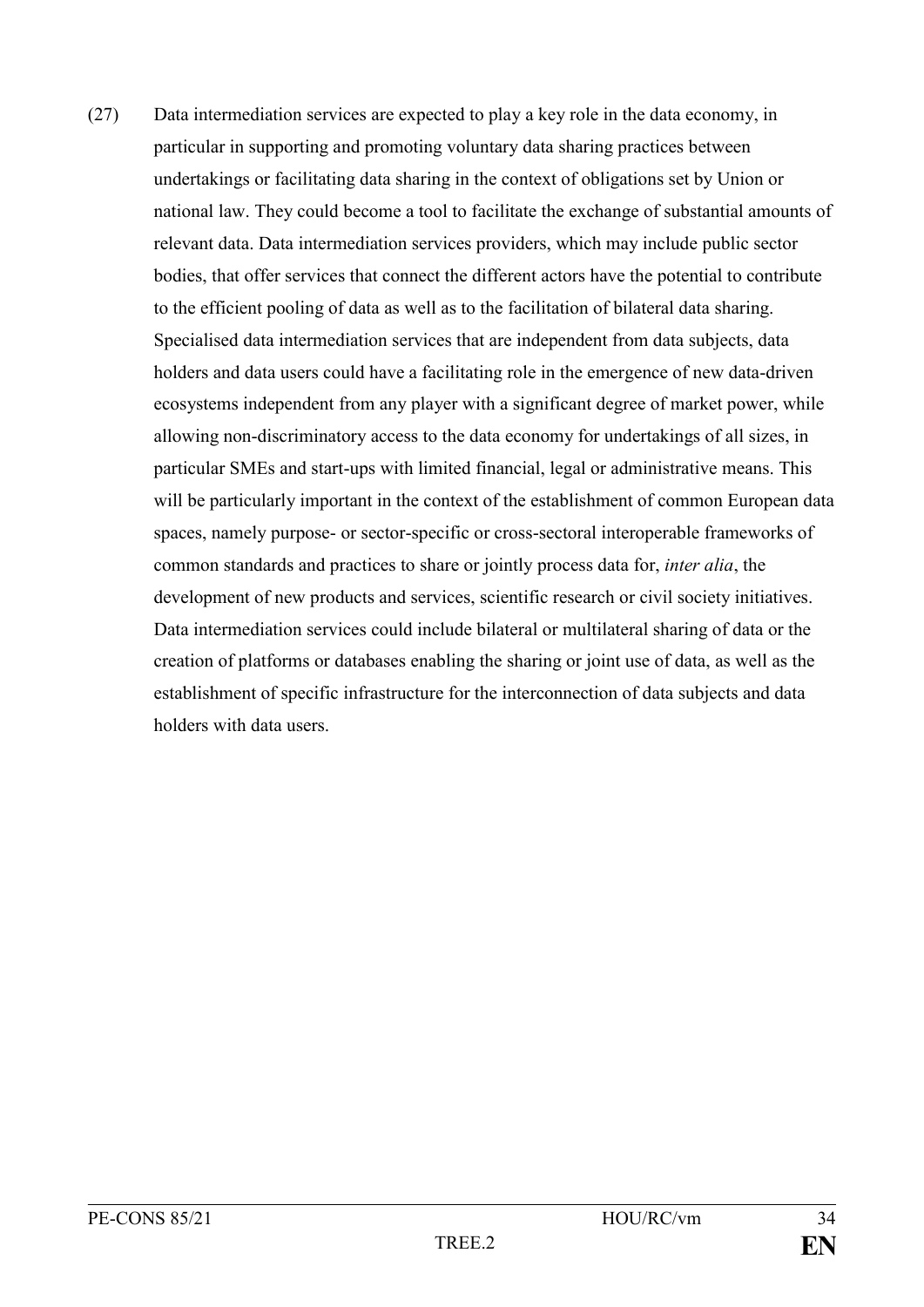(28) This Regulation should cover services which aim to establish commercial relationships for the purposes of data sharing between an undetermined number of data subjects and data holders on the one hand and data users on the other, through technical, legal or other means, including for the purpose of exercising the rights of data subjects in relation to personal data. Where undertakings or other entities offer multiple data-related services, only the activities which directly concern the provision of data intermediation services should be covered by this Regulation. The provision of cloud storage, analytics, data sharing software, web browsers, browser plug-ins or email services should not be considered to be data intermediation services within the meaning of this Regulation, provided that such services only provide technical tools for data subjects or data holders to share data with others, but the provision of such tools neither aims to establish a commercial relationship between data holders and data users nor allows the data intermediation services provider to acquire information on the establishment of commercial relationships for the purposes of data sharing. Examples of data intermediation services include data marketplaces on which undertakings could make data available to others, orchestrators of data sharing ecosystems that are open to all interested parties, for instance in the context of common European data spaces, as well as data pools established jointly by several legal or natural persons with the intention to license the use of such data pools to all interested parties in a manner that all participants that contribute to the data pools would receive a reward for their contribution.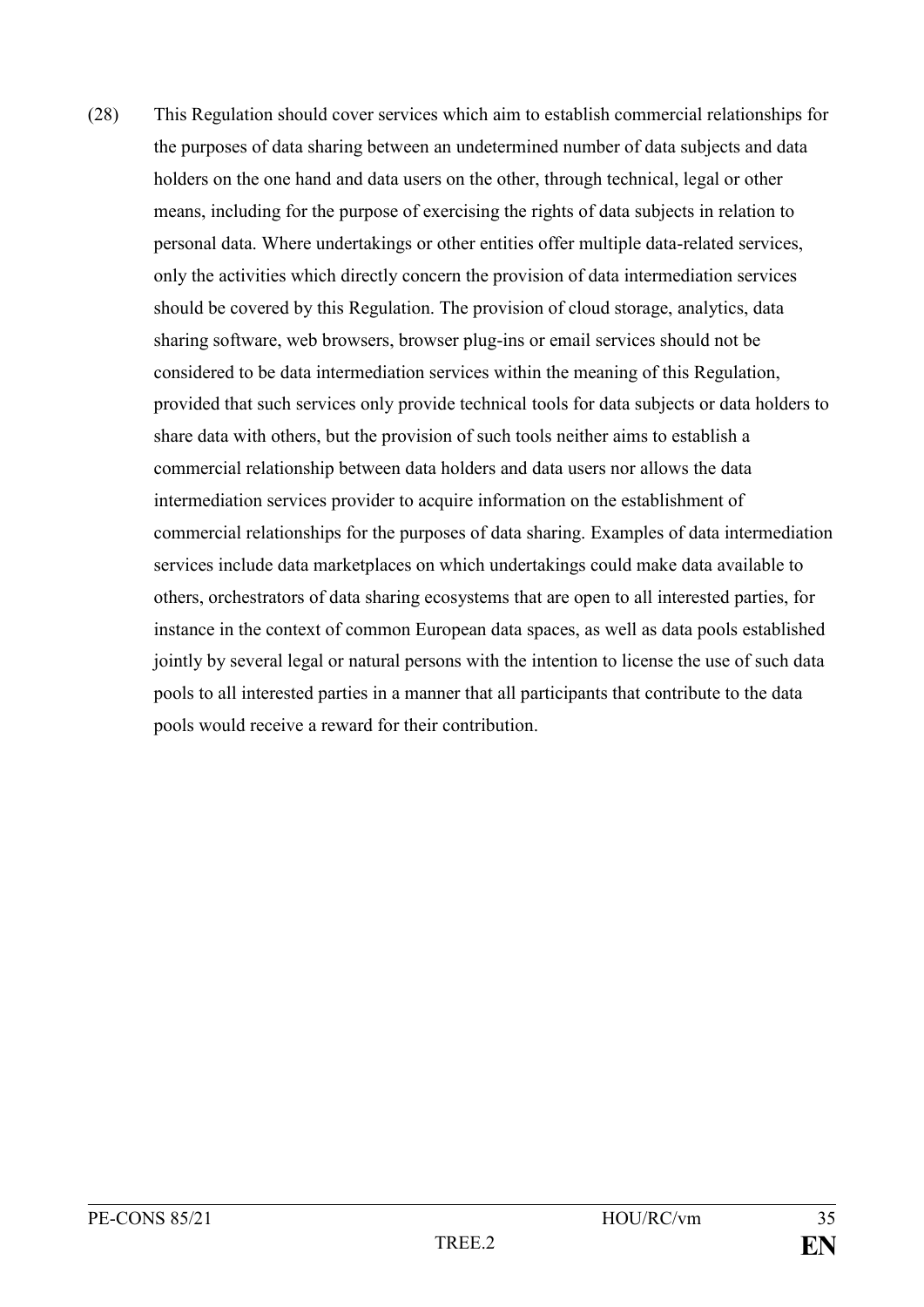This would exclude services that obtain data from data holders and aggregate, enrich or transform the data for the purpose of adding substantial value to it and license the use of the resulting data to data users, without establishing a commercial relationship between data holders and data users. This would also exclude services that are exclusively used by one data holder in order to enable the use of the data held by that data holder, or that are used by multiple legal persons in a closed group, including supplier or customer relationships or collaborations established by contract, in particular those that have as a main objective to ensure the functionalities of objects and devices connected to the Internet of Things.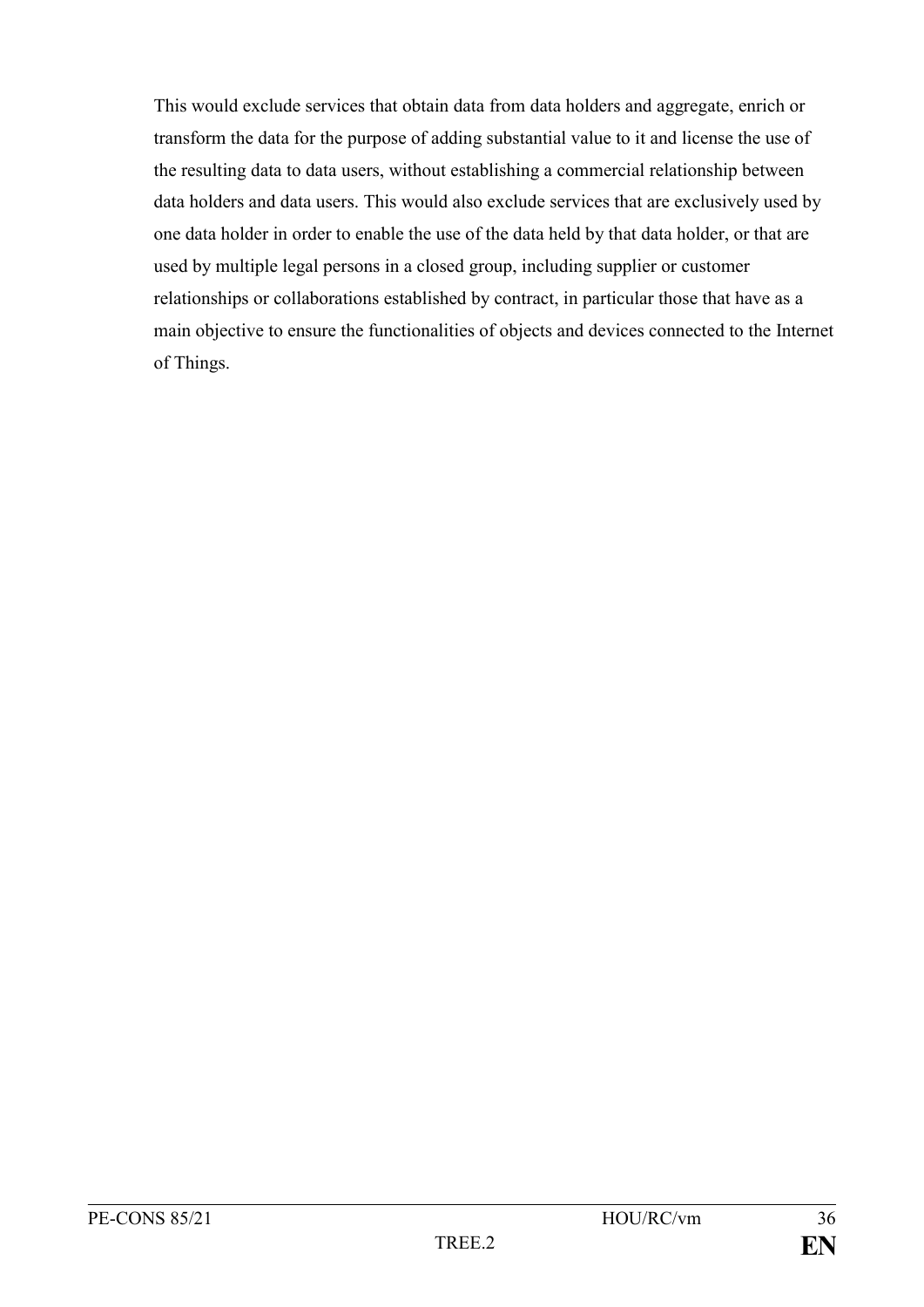(29) Services that focus on the intermediation of copyright-protected content, such as online content-sharing service providers as defined in Article 2, point (6), of Directive (EU) 2019/790, should not be covered by this Regulation. Consolidated tape providers as defined in Article 2(1), point (35), of Regulation (EU) No 600/2014 of the European Parliament and of the Council**<sup>1</sup>** and account information service providers as defined in Article 4, point (19), of Directive (EU) 2015/2366 of the European Parliament and of the Council**<sup>2</sup>** should not be considered to be data intermediation services providers for the purposes of this Regulation. This Regulation should not apply to services offered by public sector bodies in order to facilitate either the re-use of protected data held by public sector bodies in accordance with this Regulation or the use of any other data, insofar as those services do not aim to establish commercial relationships. Data altruism organisations regulated by this Regulation should not be considered to be offering data intermediation services provided that those services do not establish a commercial relationship between potential data users, on the one hand, and data subjects and data holders who make data available for altruistic purposes, on the other. Other services that do not aim to establish commercial relationships, such as repositories that aim to enable the re-use of scientific research data in accordance with open access principles should not be considered to be data intermediation services within the meaning of this Regulation.

1

**<sup>1</sup>** Regulation (EU) No 600/2014 of the European Parliament and of the Council of 15 May 2014 on markets in financial instruments and amending Regulation (EU) No 648/2012 (OJ L 173, 12.6.2014, p. 84).

<sup>&</sup>lt;sup>2</sup> Directive (EU) 2015/2366 of the European Parliament and of the Council of 25 November 2015 on payment services in the internal market, amending Directives 2002/65/EC, 2009/110/EC and 2013/36/EU and Regulation (EU) No 1093/2010, and repealing Directive 2007/64/EC (OJ L 337, 23.12.2015, p. 35).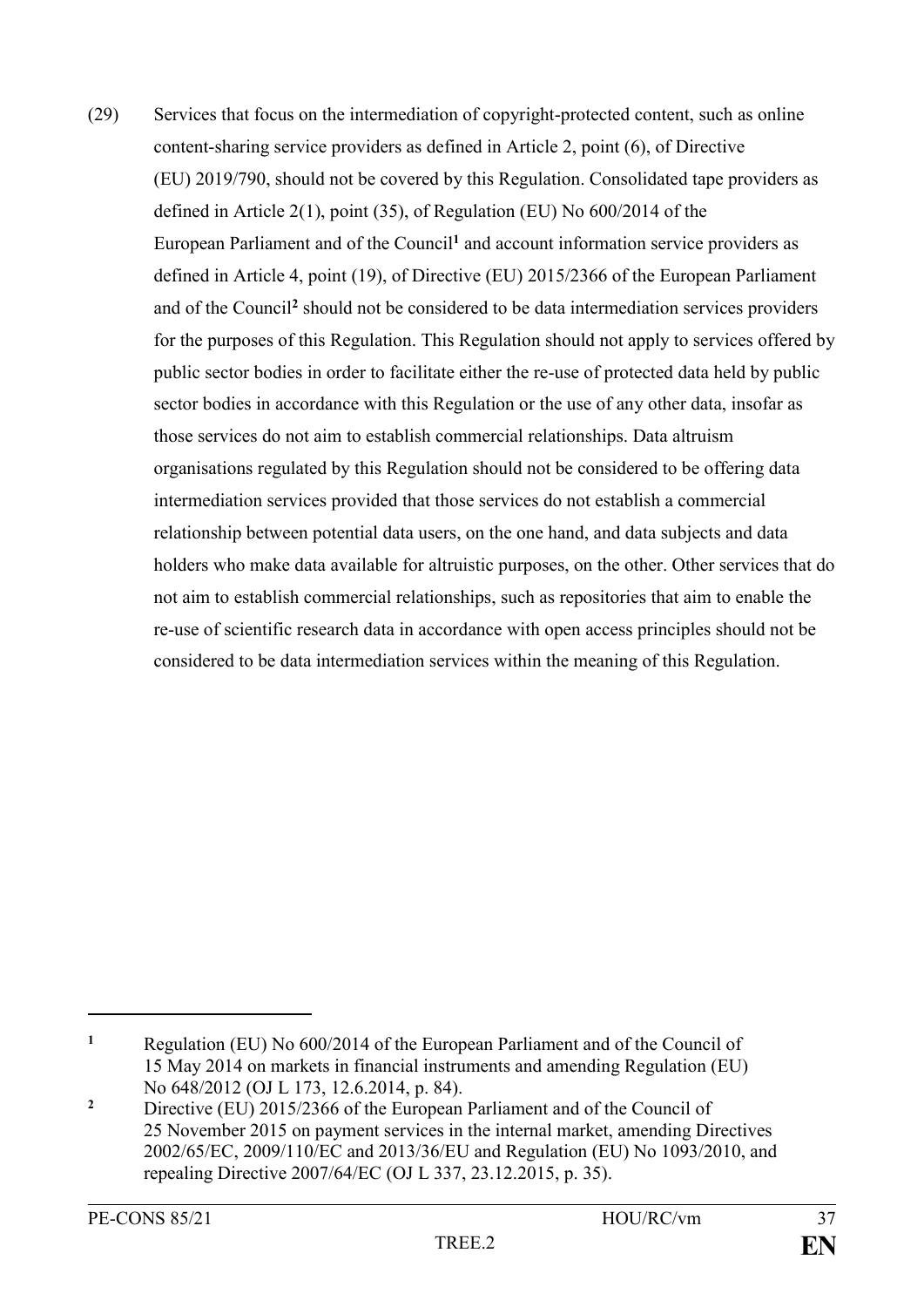(30) A specific category of data intermediation services includes providers of services that offer their services to data subjects. Such data intermediation services providers seek to enhance the agency of data subjects, and in particular individuals' control over data relating to them. Such providers would assist individuals in exercising their rights under Regulation (EU) 2016/679, in particular giving and withdrawing their consent to data processing, the right of access to their own data, the right to the rectification of inaccurate personal data, the right of erasure or right 'to be forgotten', the right to restrict processing and the right to data portability, which allows data subjects to move their personal data from one data controller to the other. In that context, it is important that the business model of such providers ensures that there are no misaligned incentives that encourage individuals to use such services to make more data relating to them available for processing than would be in their interest. This could include advising individuals on the possible uses of their data and making due diligence checks on data users before allowing them to contact data subjects, in order to avoid fraudulent practices. In certain situations, it could be desirable to collate actual data within a personal data space so that processing can happen within that space without personal data being transmitted to third parties in order to maximise the protection of personal data and privacy. Such personal data spaces could contain static personal data such as name, address or date of birth as well as dynamic data that an individual generates through, for example, the use of an online service or an object connected to the Internet of Things. They could also be used to store verified identity information such as passport numbers or social security information, as well as credentials such as driving licences, diplomas or bank account information.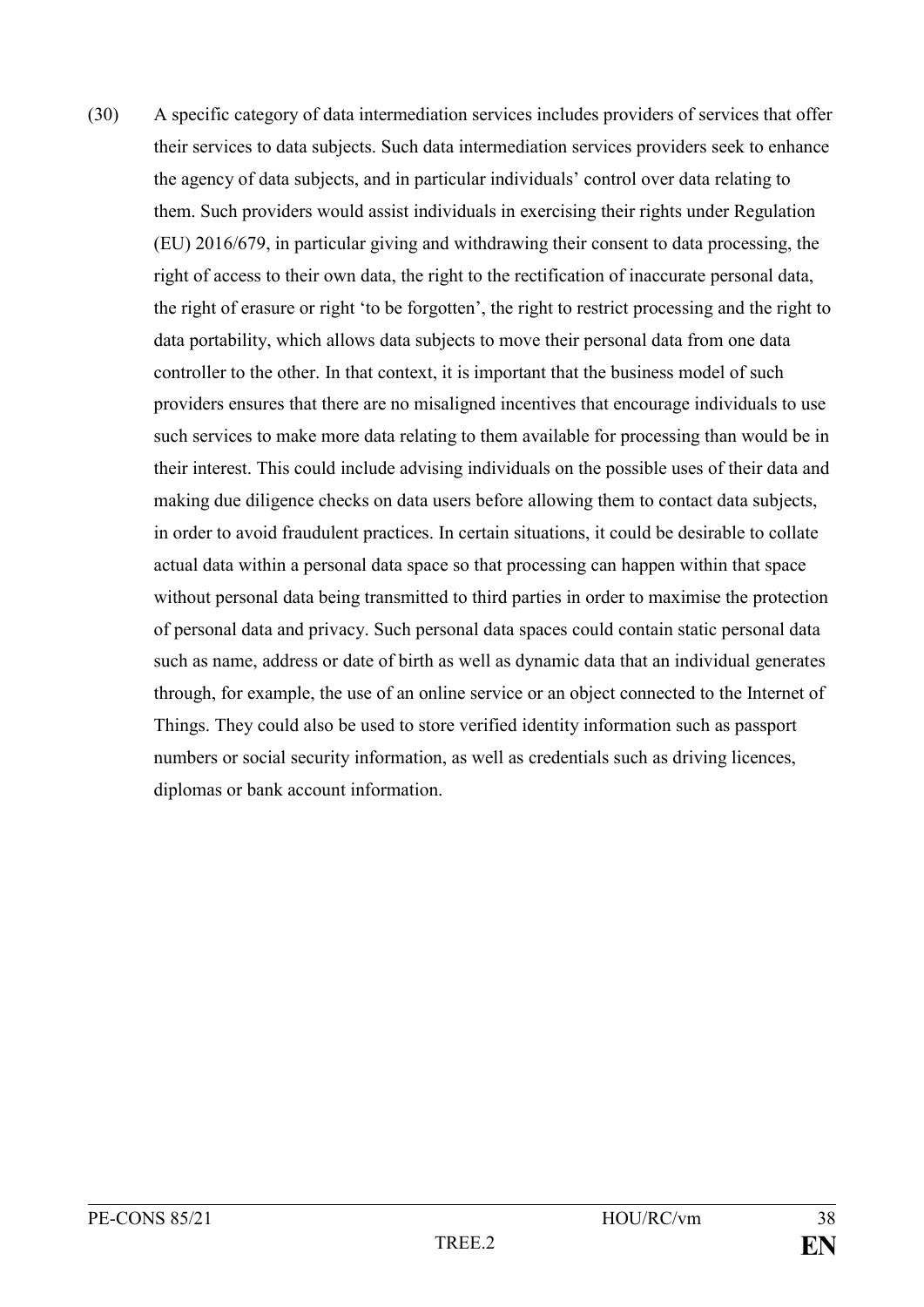(31) Data cooperatives seek to achieve a number of objectives, in particular to strengthen the position of individuals in making informed choices before consenting to data use, influencing the terms and conditions of data user organisations attached to data use in a manner that gives better choices to the individual members of the group or potentially finding solutions to conflicting positions of individual members of a group on how data can be used where such data relates to several data subjects within that group. In that context it is important to acknowledge that the rights under Regulation (EU) 2016/679 are personal rights of the data subject and that data subjects cannot waive such rights. Data cooperatives could also provide a useful means for one-person undertakings and SMEs which, in terms of knowledge of data sharing, are often comparable to individuals.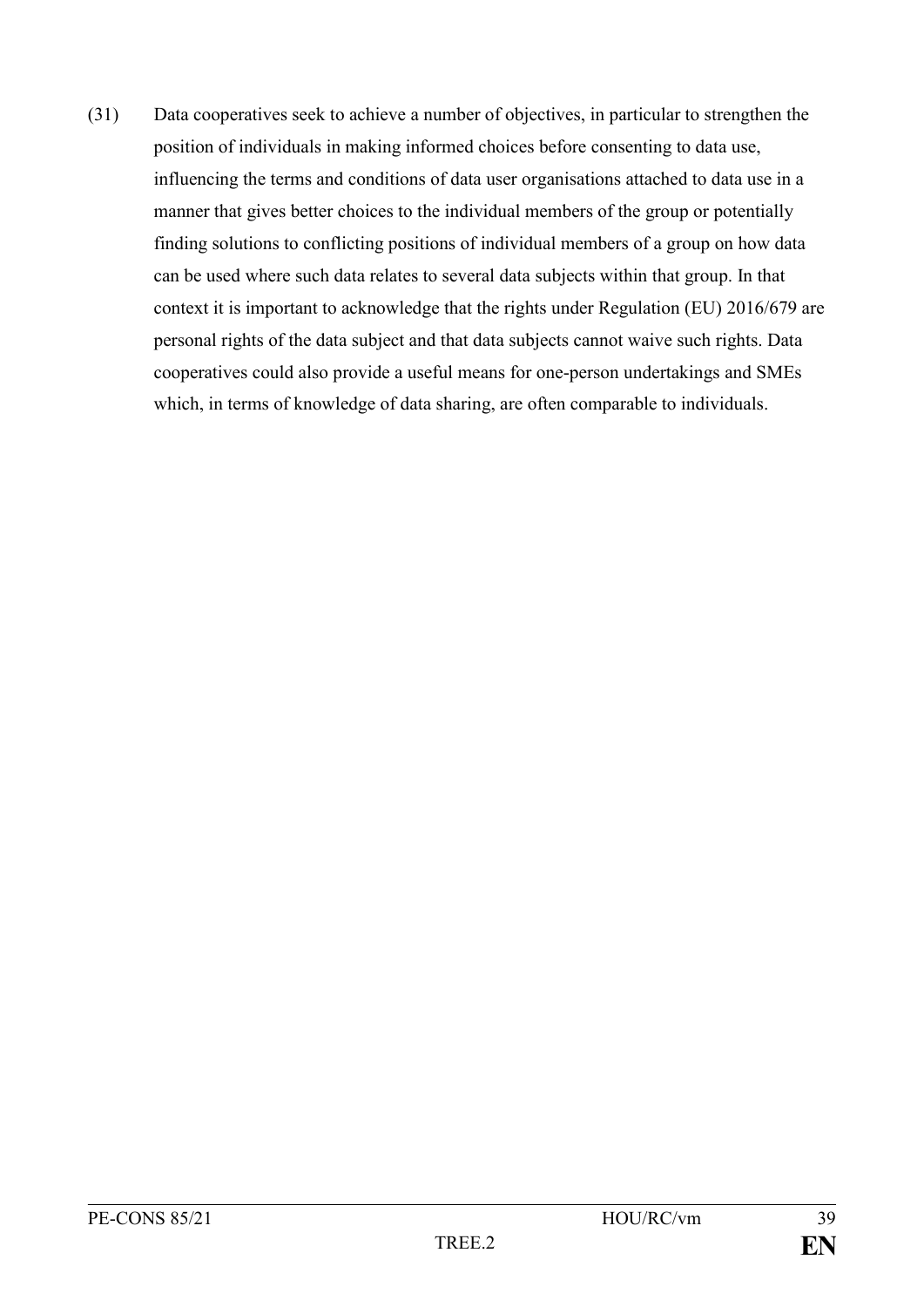(32) In order to increase trust in such data intermediation services, in particular related to the use of data and compliance with the conditions imposed by data subjects and data holders, it is necessary to create a Union-level regulatory framework which establishes highly harmonised requirements related to the trustworthy provision of such data intermediation services, and which is implemented by the competent authorities. That framework will contribute to ensuring that data subjects and data holders, as well as data users, have better control over access to and use of their data, in accordance with Union law. The Commission could also encourage and facilitate the development of codes of conduct at Union level, involving relevant stakeholders, in particular on interoperability. Both in situations where data sharing occurs in a business-to-business context and where it occurs in a business-to-consumer context, data intermediation services providers should offer a novel, 'European' way of data governance, by providing a separation in the data economy between data provision, intermediation and use. Data intermediation services providers could also make available specific technical infrastructure for the interconnection of data subjects and data holders with data users. In that regard, it is of particular importance to shape that infrastructure in such a way that SMEs and start-ups encounter no technical or other barriers to their participation in the data economy.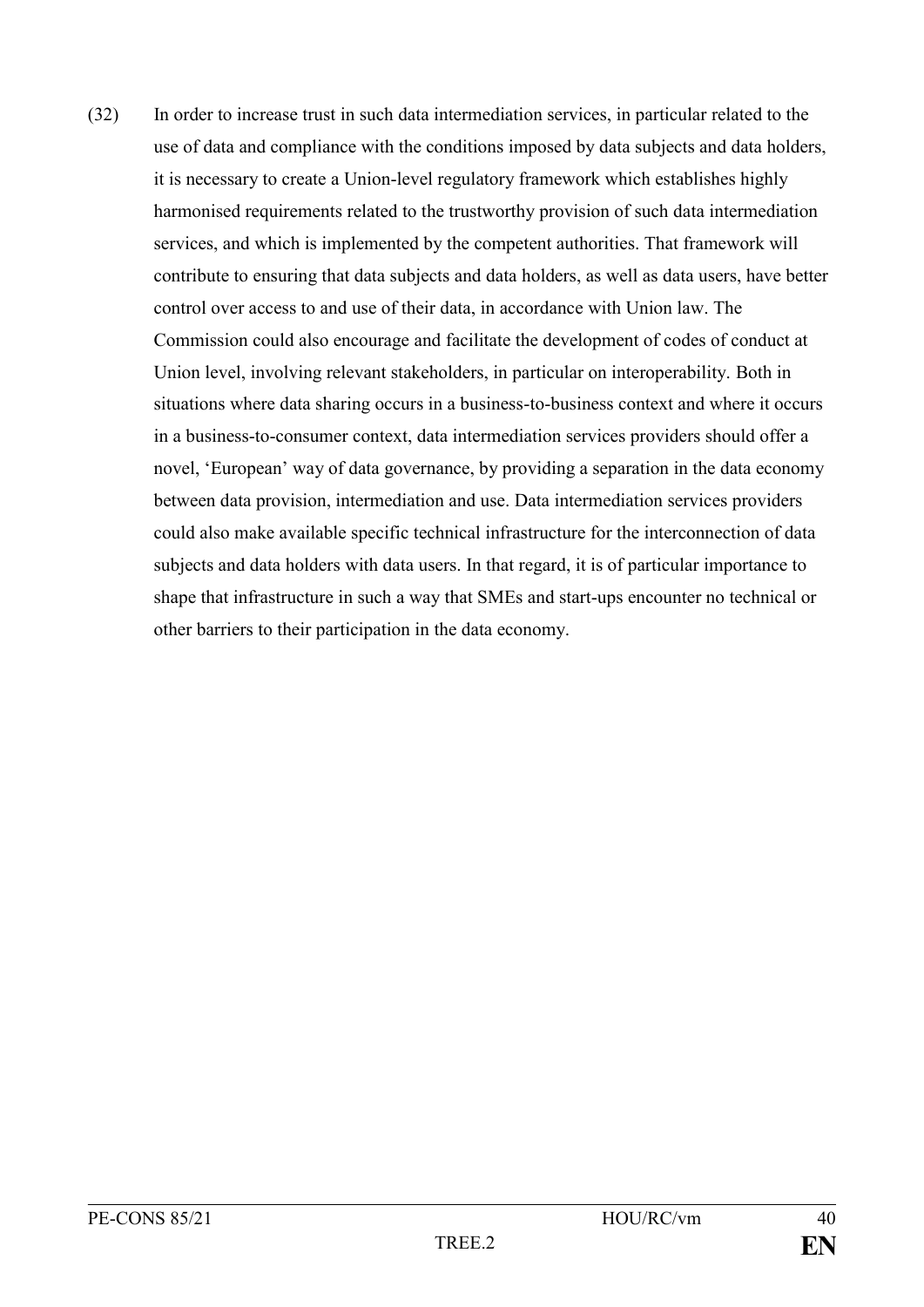Data intermediation services providers should be allowed to offer additional specific tools and services to data holders or data subjects for the specific purpose of facilitating the exchange of data, such as temporary storage, curation, conversion, anonymisation and pseudonymisation. Those tools and services should be used only at the explicit request or approval of the data holder or data subject and third-party tools offered in that context should not use data for other purposes. At the same time, data intermediation services providers should be allowed to adapt the data exchanged in order to improve the usability of the data by the data user where the data user so desires, or to improve interoperability by, for example, converting the data into specific formats.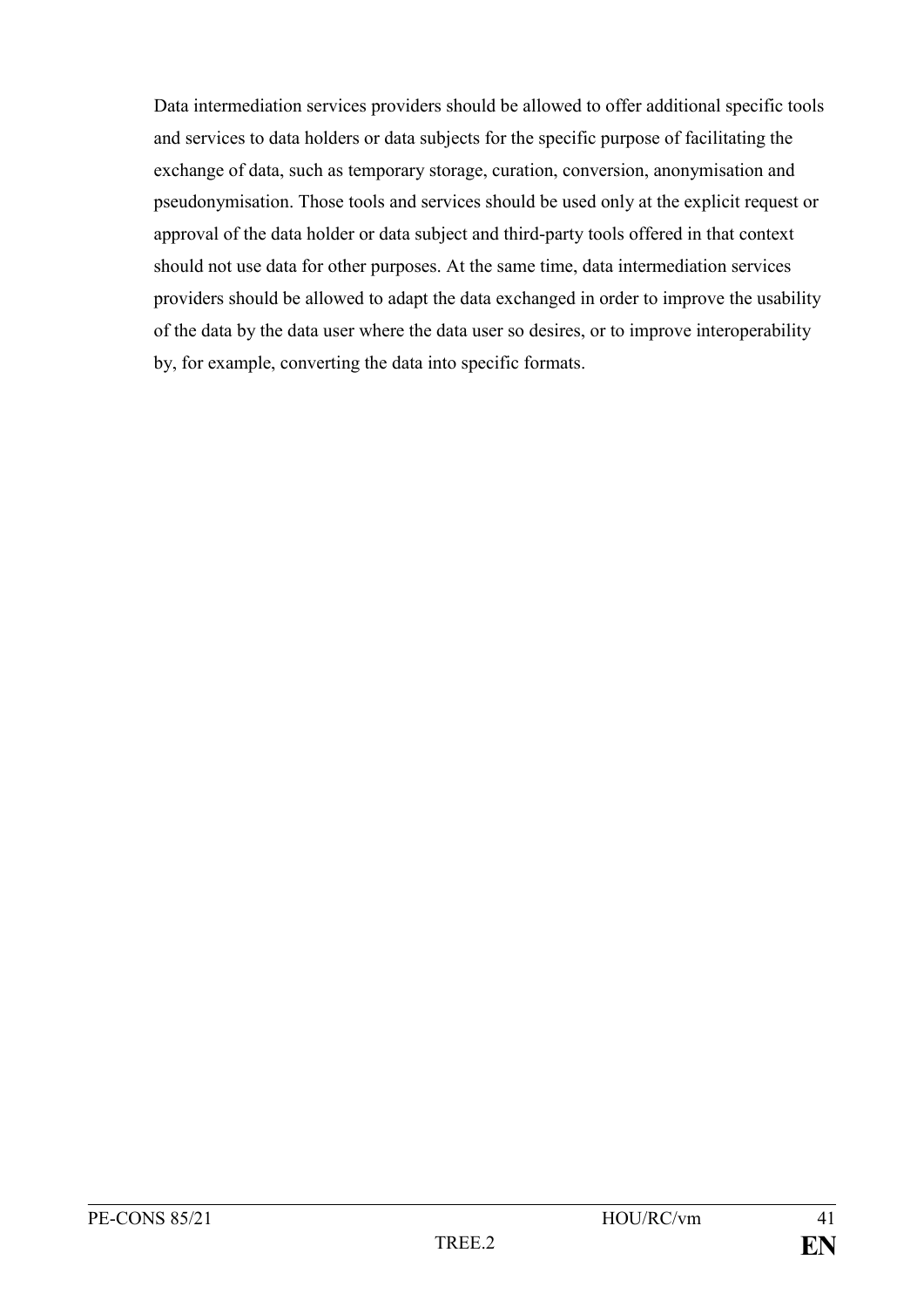(33) It is important to enable a competitive environment for data sharing. A key element by which to increase the trust and control of data holders, data subjects and data users in data intermediation services is the neutrality of data intermediation services providers with regard to the data exchanged between data holders or data subjects and data users. It is therefore necessary that data intermediation services providers act only as intermediaries in the transactions, and do not use the data exchanged for any other purpose. The commercial terms, including pricing, for the provision of data intermediation services should not be dependent on whether a potential data holder or data user is using other services, including storage, analytics, artificial intelligence or other data-based applications, provided by the same data intermediation services provider or by a related entity, and if so to what degree the data holder or data user uses such other services. This will also require structural separation between the data intermediation service and any other services provided, so as to avoid conflicts of interest. This means that the data intermediation service should be provided through a legal person that is separate from the other activities of that data intermediation services provider. However, the data intermediation services providers should be able to use the data provided by the data holder for the improvement of their data intermediation services.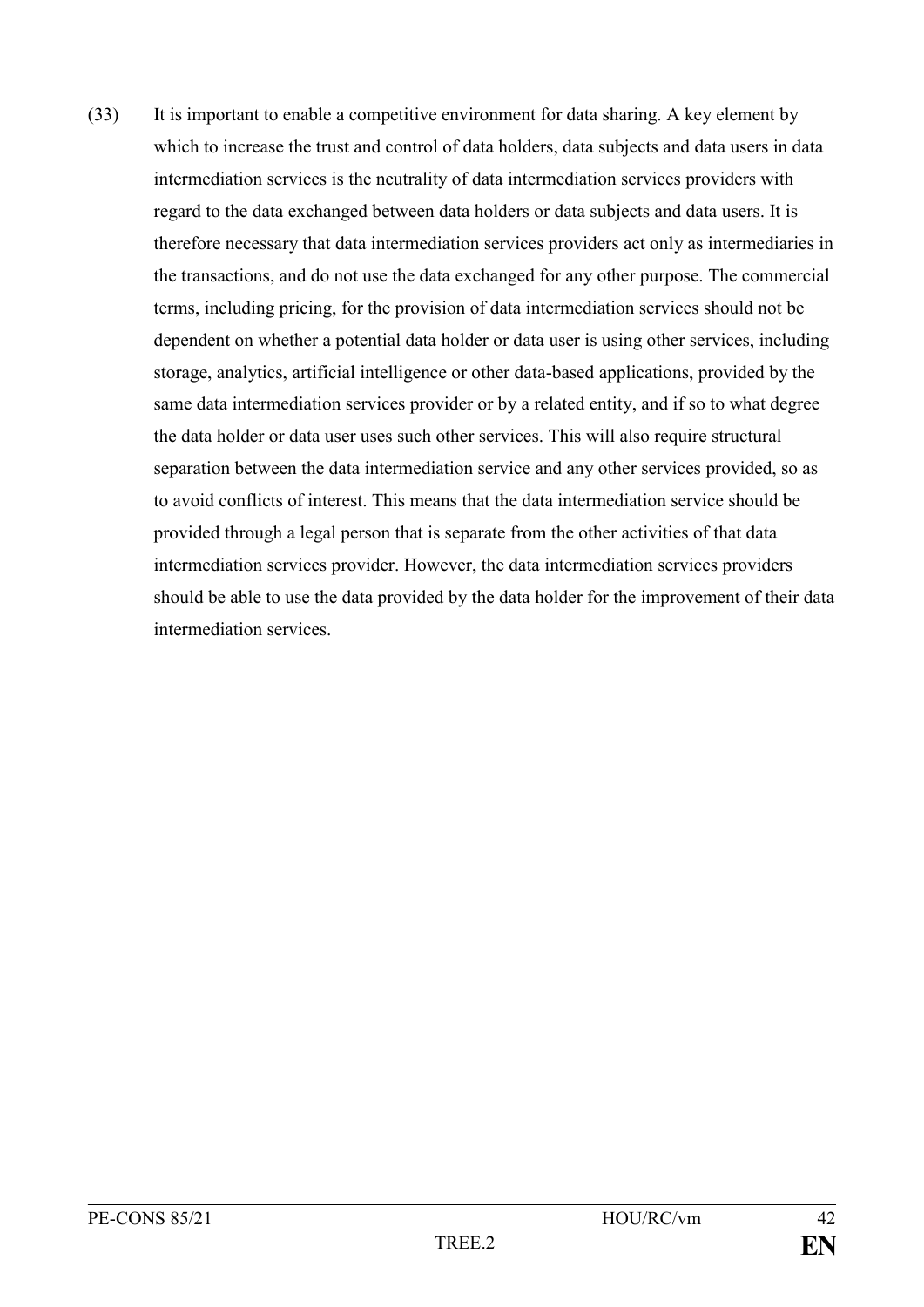Data intermediation services providers should be able to put at the disposal of data holders, data subjects or data users their own or third-party tools for the purpose of facilitating the exchange of data, for example tools for the conversion or curation of data only at the explicit request or approval of the data subject or data holder. The third-party tools offered in that context should not use data for purposes other than those related to data intermediation services. Data intermediation services providers that intermediate the exchange of data between individuals as data subjects and legal persons as data users should, in addition, bear fiduciary duty towards the individuals, to ensure that they act in the best interest of the data subjects. Questions of liability for all material and immaterial damage and detriment resulting from any conduct of the data intermediation services provider could be addressed in the relevant contract, on the basis of national liability regimes.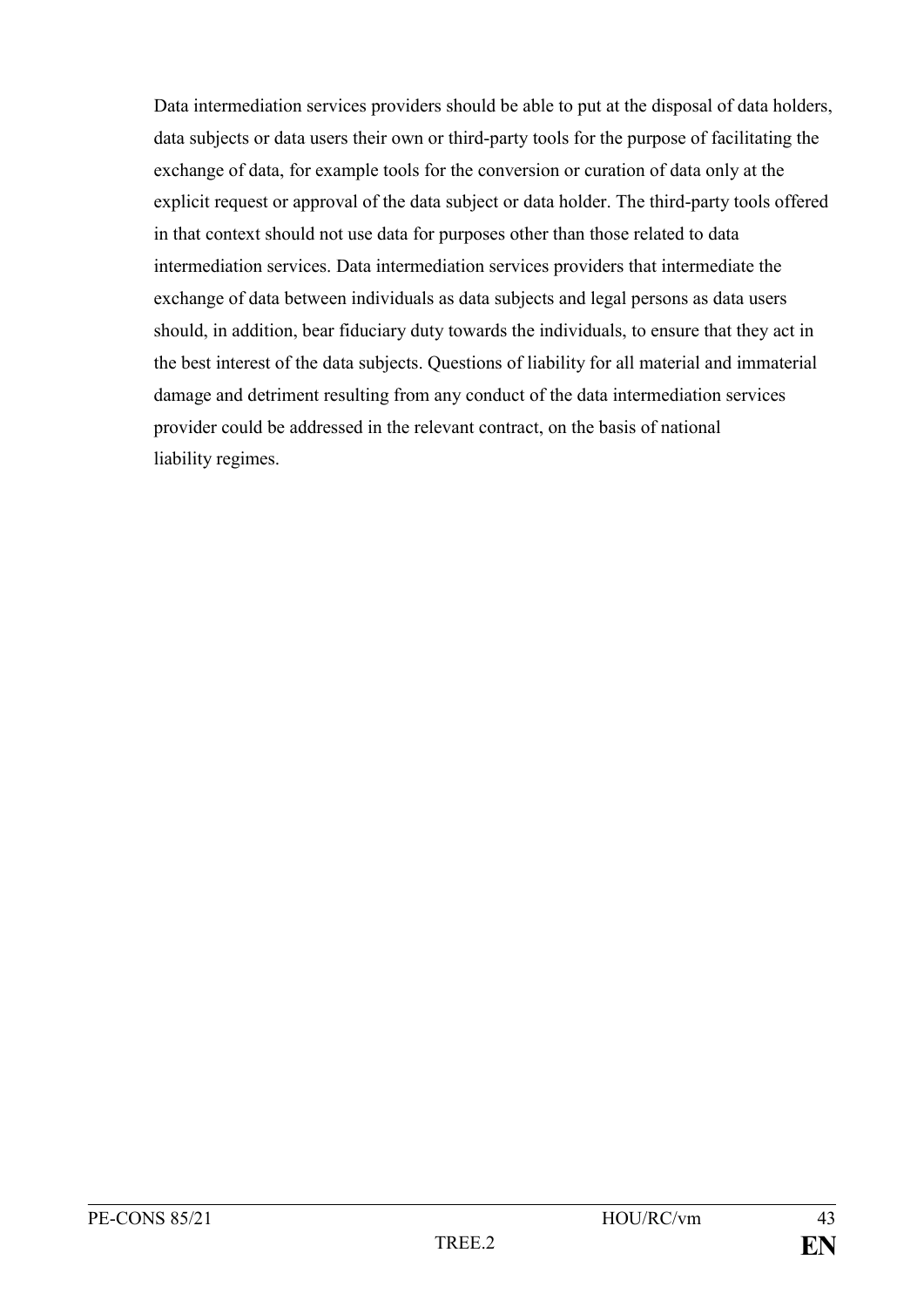- (34) Data intermediation services providers should take reasonable measures to ensure interoperability within a sector and between different sectors to ensure the proper functioning of the internal market. Reasonable measures could include following the existing, commonly-used standards in the sector where the data intermediation services providers operate. The European Data Innovation Board should facilitate the emergence of additional industry standards, where necessary. Data intermediation services providers should implement in due time the measures for interoperability between the data intermediation services adopted by the European Data Innovation Board.
- (35) This Regulation should be without prejudice to the obligation of data intermediation services providers to comply with Regulation (EU) 2016/679 and the responsibility of supervisory authorities to ensure compliance with that Regulation. Where data intermediation services providers process personal data, this Regulation should not affect the protection of personal data. Where the data intermediation services providers are data controllers or processors as defined in Regulation (EU) 2016/679 they are bound by the rules of that Regulation.
- (36) Data intermediation services providers are expected to have in place procedures and measures to impose penalties for fraudulent or abusive practices in relation to parties seeking access through their data intermediation services, including measures such as the exclusion of data users that breach the terms of service or infringe existing law.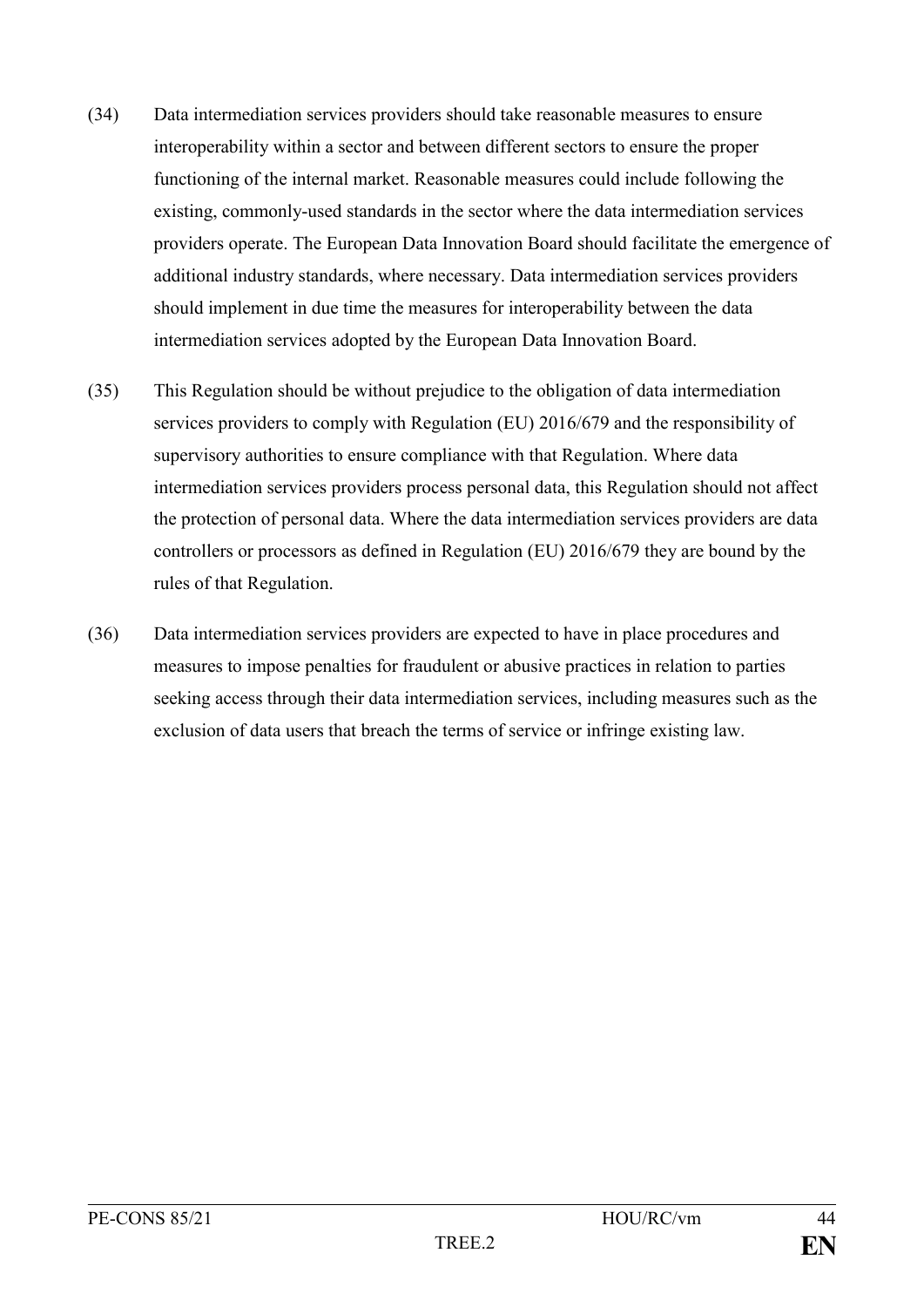- (37) Data intermediation services providers should also take measures to ensure compliance with competition law and have procedures in place to that effect. This applies in particular in situations where data sharing enables undertakings to become aware of market strategies of their actual or potential competitors. Competitively sensitive information typically includes information on customer data, future prices, production costs, quantities, turnovers, sales or capacities.
- (38) A notification procedure for data intermediation services should be established in order to ensure that data governance within the Union is based on trustworthy exchange of data. The benefits of a trustworthy environment would be best achieved by imposing a number of requirements for the provision of data intermediation services, but without requiring any explicit decision or administrative act by the competent authority for data intermediation services for the provision of such services. The notification procedure should not impose undue obstacles for SMEs, start-ups and civil society organisations and should comply with the principle of non-discrimination.
- (39) In order to support effective cross-border provision of services, the data intermediation services provider should be requested to send a notification only to the competent authority for data intermediation services from the Member State where its main establishment is located or where its legal representative is located. Such a notification should not entail more than a mere declaration of the intention to provide such services and should be completed only by providing the information set out in this Regulation. After the relevant notification the data intermediation services provider should be able to start operating in any Member State without further notification obligations.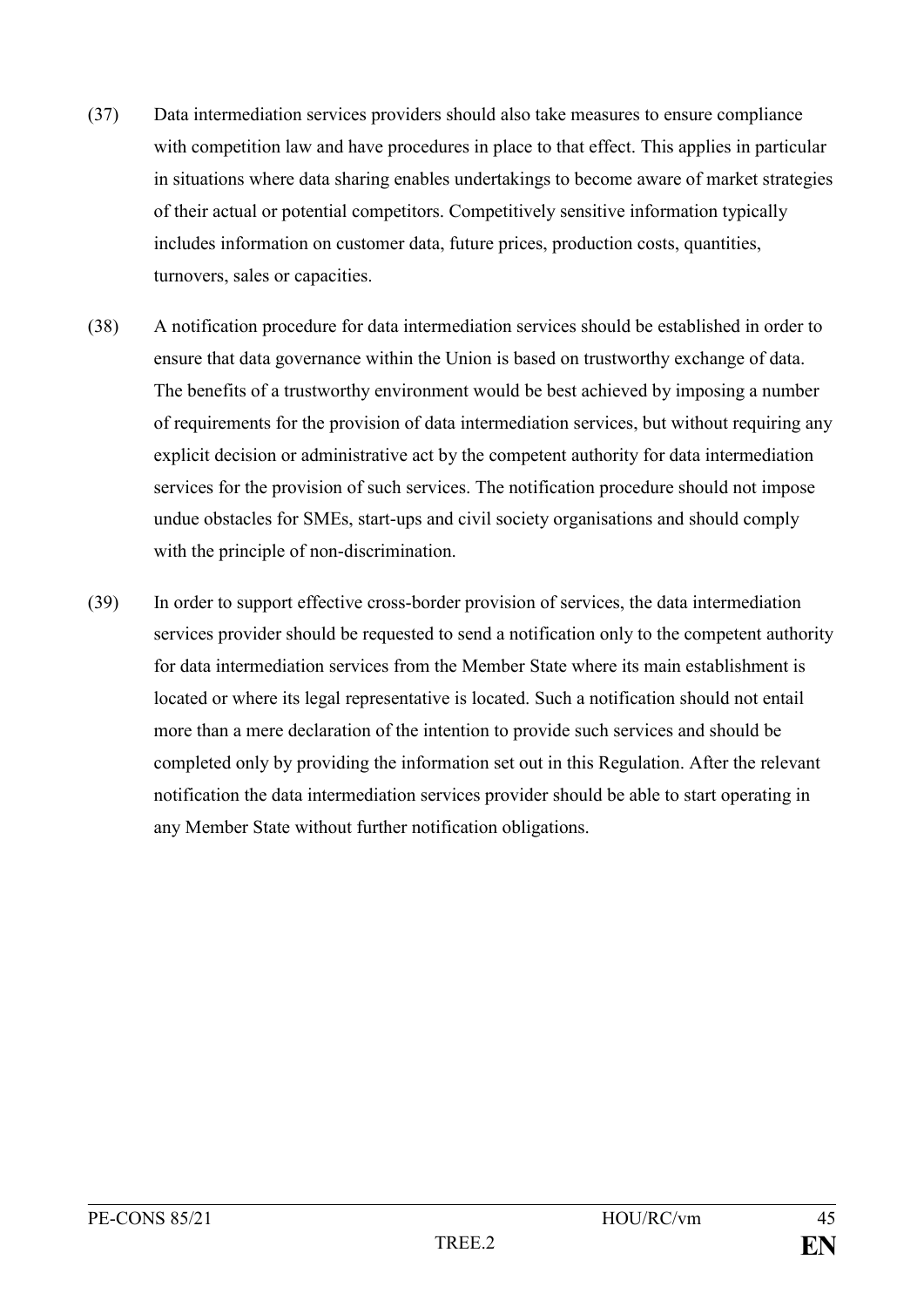- (40) The notification procedure laid down in this Regulation should be without prejudice to specific additional rules for the provision of data intermediation services applicable by means of sector-specific law.
- (41) The main establishment of a data intermediation services provider in the Union should be the place of its central administration in the Union. The main establishment of a data intermediation services provider in the Union should be determined in accordance with objective criteria and should imply the effective and real exercise of management activities. Activities of a data intermediation services provider should comply with the national law of the Member State in which it has its main establishment.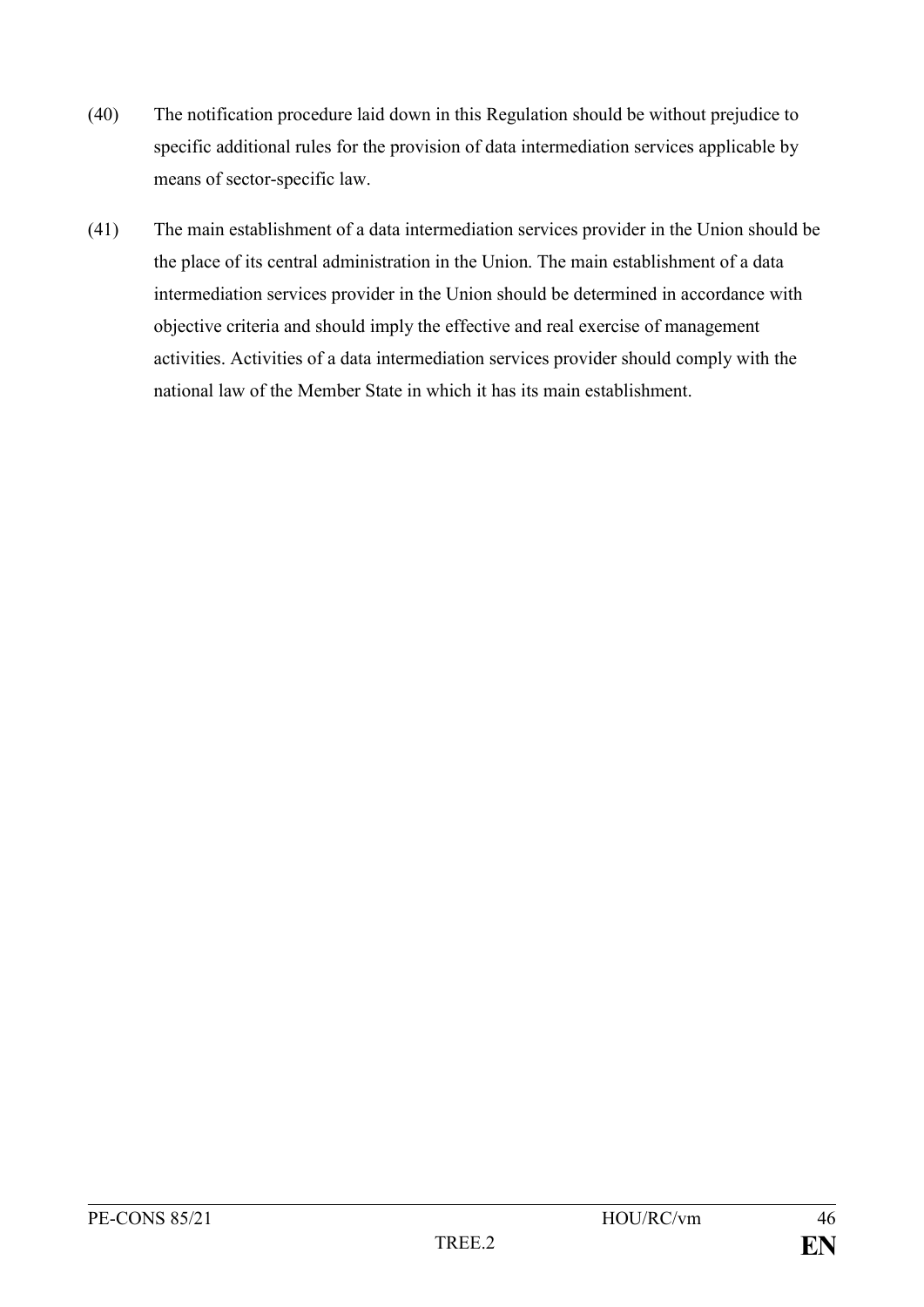(42) In order to ensure the compliance of data intermediation services providers with this Regulation, they should have their main establishment in the Union. Where a data intermediation services provider not established in the Union offers services within the Union, it should designate a legal representative. The designation of a legal representative in such cases is necessary, given that such data intermediation services providers handle personal data as well as commercially confidential data, which necessitates the close monitoring of the compliance of data intermediation services providers with this Regulation. In order to determine whether such a data intermediation services provider is offering services within the Union, it should be ascertained whether it is apparent that the data intermediation services provider is planning to offer services to persons in one or more Member States. The mere accessibility in the Union of the website or of an email address and other contact details of the data intermediation services provider, or the use of a language generally used in the third country where the data intermediation services provider is established, should be considered to be insufficient to ascertain such an intention. However, factors such as the use of a language or a currency generally used in one or more Member States with the possibility of ordering services in that language, or the mentioning of users who are in the Union, could make it apparent that the data intermediation services provider is planning to offer services within the Union.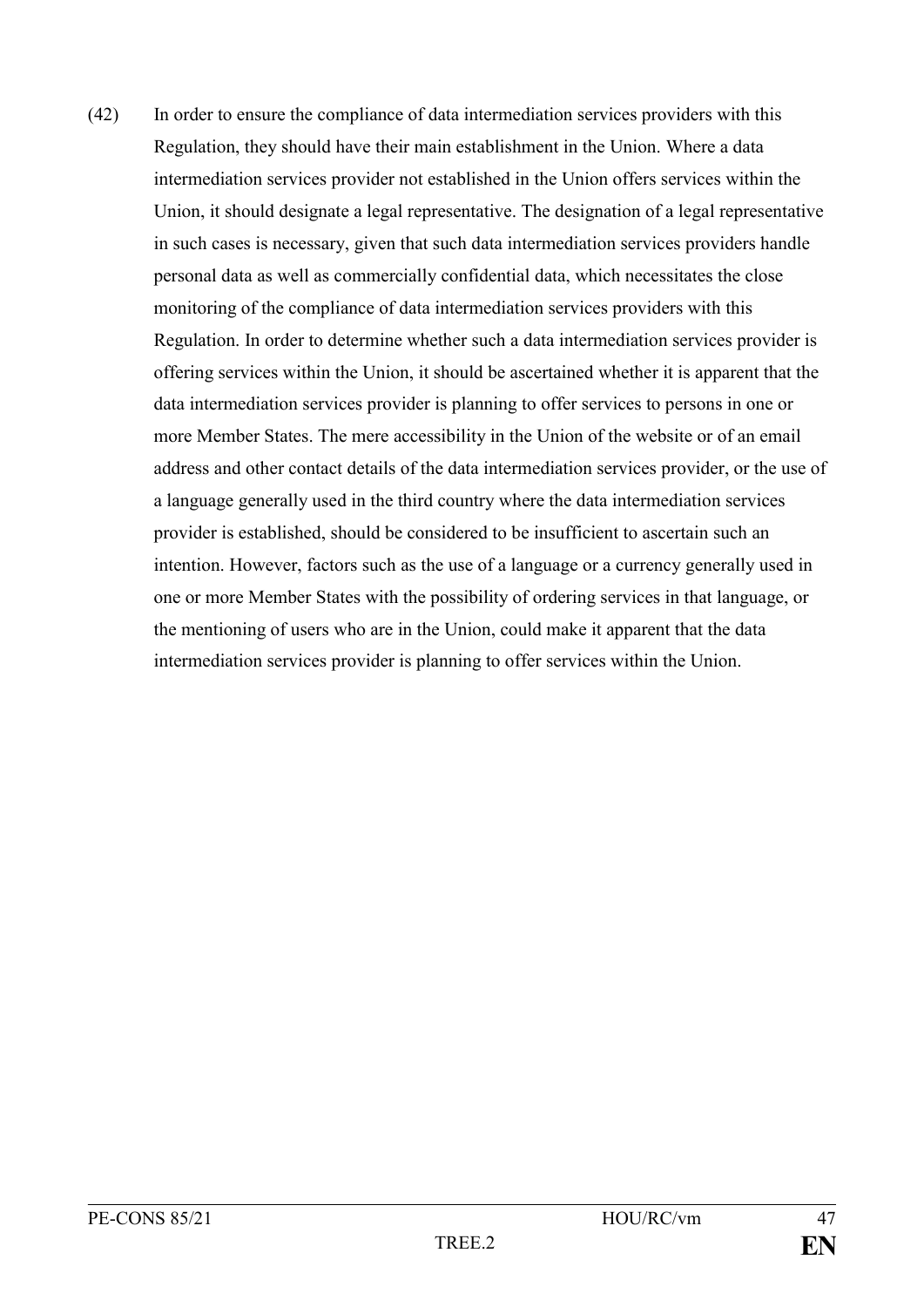A designated legal representative should act on behalf of the data intermediation services provider and it should be possible for competent authorities for data intermediation services to address the legal representative in addition to or instead of a data intermediation services provider, including in the case of an infringement, for the purpose of initiating enforcement proceedings against a non-compliant data intermediation services provider not established in the Union. The legal representative should be designated by a written mandate of the data intermediation services provider to act on the latter's behalf with regard to the latter's obligations under this Regulation.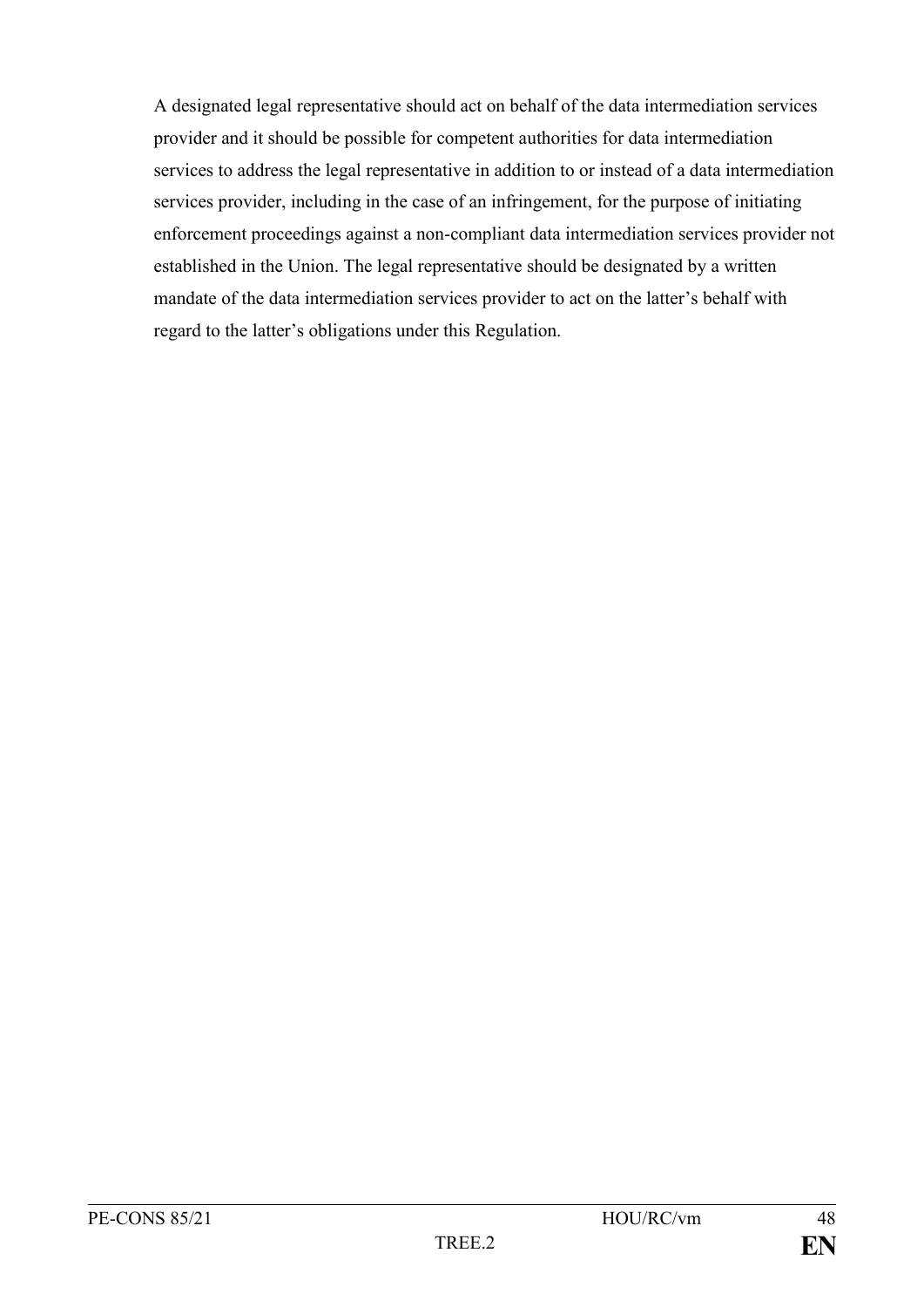- (43) In order to assist data subjects and data holders to easily identify, and thereby increase their trust in, data intermediation services providers recognised in the Union, a common logo recognisable throughout the Union should be established, in addition to the label 'data intermediation services provider recognised in the Union'.
- (44) The competent authorities for data intermediation services designated to monitor compliance of data intermediation services providers with the requirements of this Regulation should be chosen on the basis of their capacity and expertise regarding horizontal or sectoral data sharing They should be independent of any data intermediation services provider as well as transparent and impartial in the exercise of their tasks. Member States should notify the Commission of the identity of those competent authorities for data intermediation services. The powers and competences of the competent authorities for data intermediation services should be without prejudice to the powers of the data protection authorities. In particular, for any question requiring an assessment of compliance with Regulation (EU) 2016/679, the competent authority for data intermediation services should seek, where relevant, an opinion or decision of the competent supervisory authority established pursuant to that Regulation.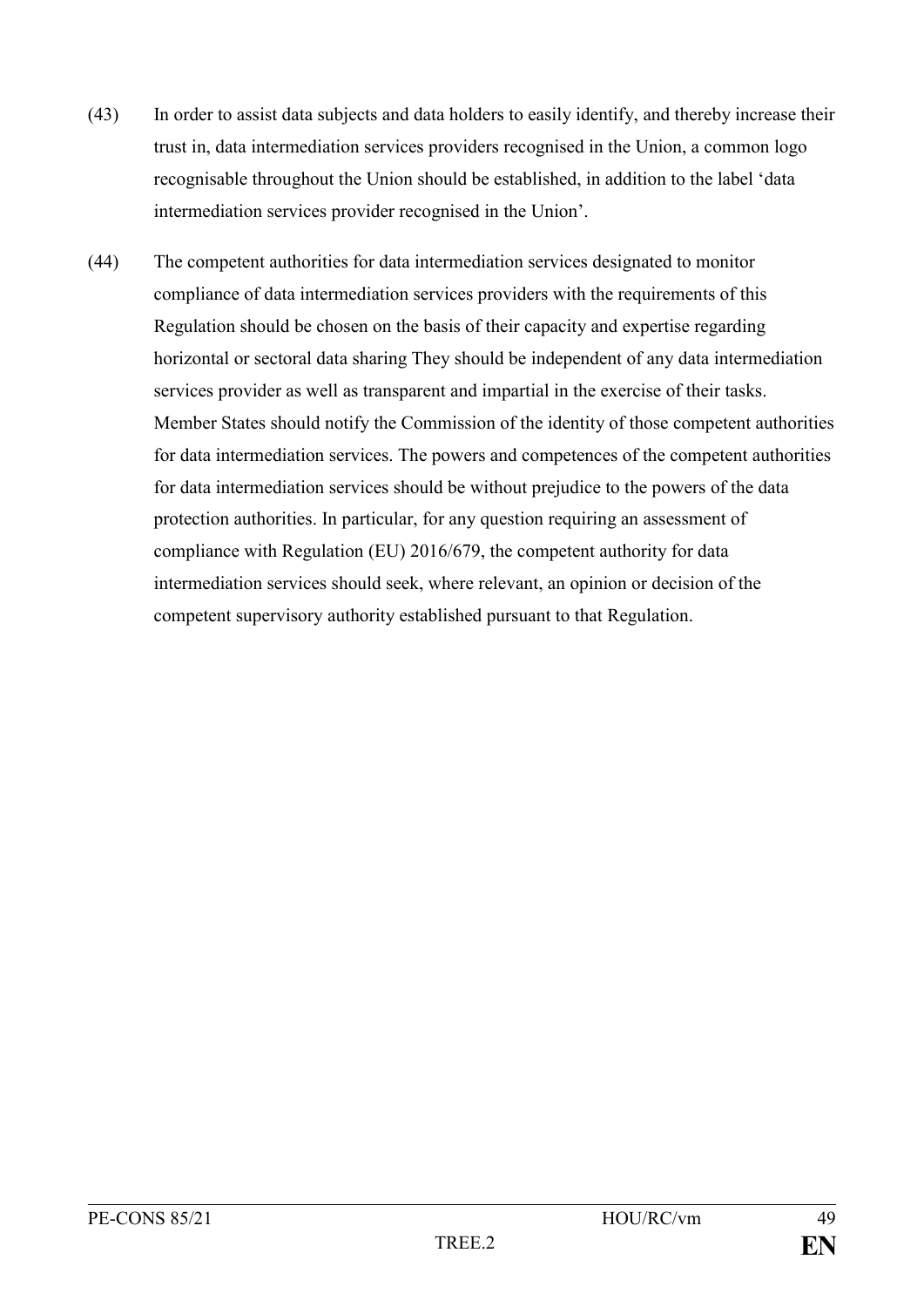(45) There is a strong potential for objectives of general interest in the use of data made available voluntarily by data subjects on the basis of their informed consent or, where it concerns non-personal data, made available by data holders. Such objectives would include healthcare, combating climate change, improving mobility, facilitating the development, production and dissemination of official statistics, improving the provision of public services, or public policy making. Support to scientific research should also be considered to be an objective of general interest. This Regulation should aim to contribute to the emergence of sufficiently-sized data pools made available on the basis of data altruism in order to enable data analytics and machine learning, including across the Union. In order to achieve that objective, Member States should be able to have in place organisational or technical arrangements, or both, which would facilitate data altruism. Such arrangements could include the availability of easily useable tools for data subjects or data holders for giving consent or permission for the altruistic use of their data, the organisation of awareness campaigns, or a structured exchange between competent authorities on how public policies, such as improving traffic, public health and combating climate change, benefit from data altruism. To that end, Member States should be able to establish national policies for data altruism. Data subjects should be able to receive compensation related only to the costs they incur when making their data available for objectives of general interest.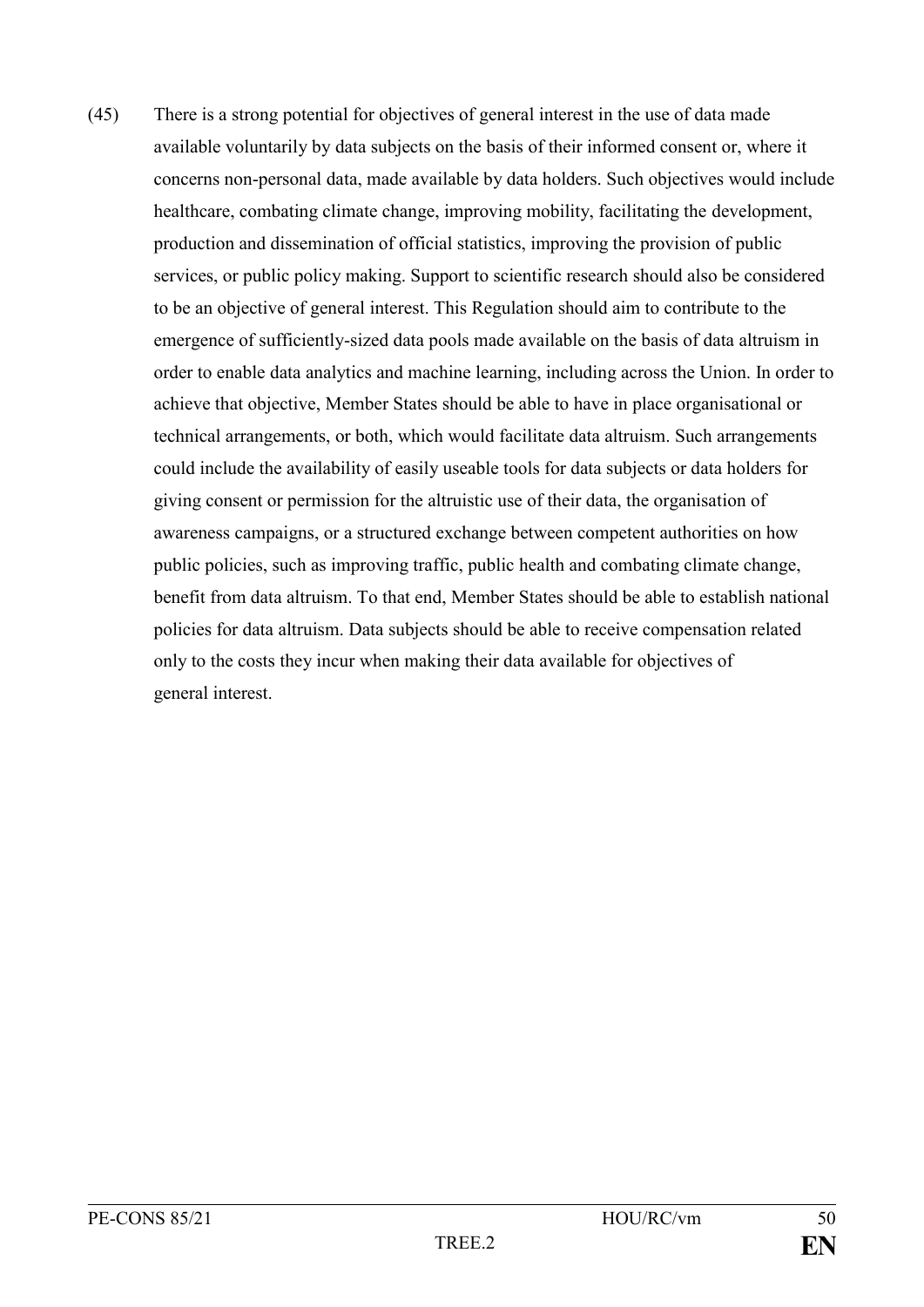(46) The registration of recognised data altruism organisations and use of the label 'data altruism organisation recognised in the Union' is expected to lead to the establishment of data repositories. Registration in a Member State would be valid across the Union and is expected to facilitate cross-border data use within the Union and the emergence of data pools covering several Member States. Data holders could give permission to the processing of their non-personal data for a range of purposes not established at the moment of giving the permission. The compliance of such recognised data altruism organisations with a set of requirements as laid down in this Regulation should bring trust that the data made available for altruistic purposes is serving an objective of general interest. Such trust should result in particular from having a place of establishment or a legal representative within the Union, as well as from the requirement that recognised data altruism organisations are not-for-profit organisations, from transparency requirements and from specific safeguards in place to protect rights and interests of data subjects and undertakings.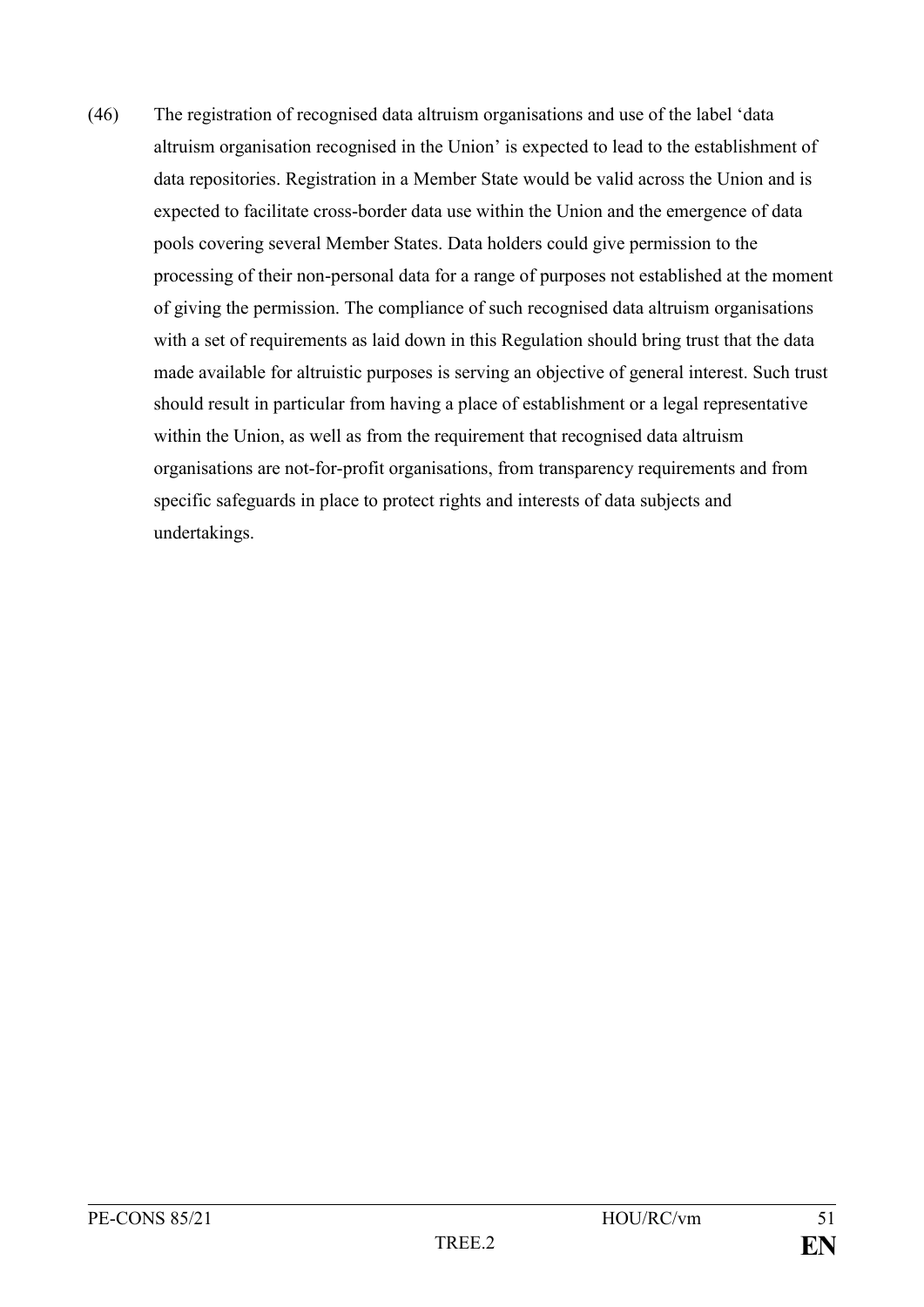Further safeguards should include making it possible to process relevant data within a secure processing environment operated by the recognised data altruism organisations, oversight mechanisms such as ethics councils or boards, including representatives from civil society to ensure that the data controller maintains high standards of scientific ethics and protection of fundamental rights, effective and clearly communicated technical means to withdraw or modify consent at any moment, on the basis of the information obligations of data processors under Regulation (EU) 2016/679, as well as means for data subjects to stay informed about the use of data they made available. Registration as a recognised data altruism organisation should not be a precondition for exercising data altruism activities. The Commission should, by means of delegated acts, prepare a rulebook in close cooperation with data altruism organisations and relevant stakeholders. Compliance with that rulebook should be a requirement for registration as a recognised data altruism organisation.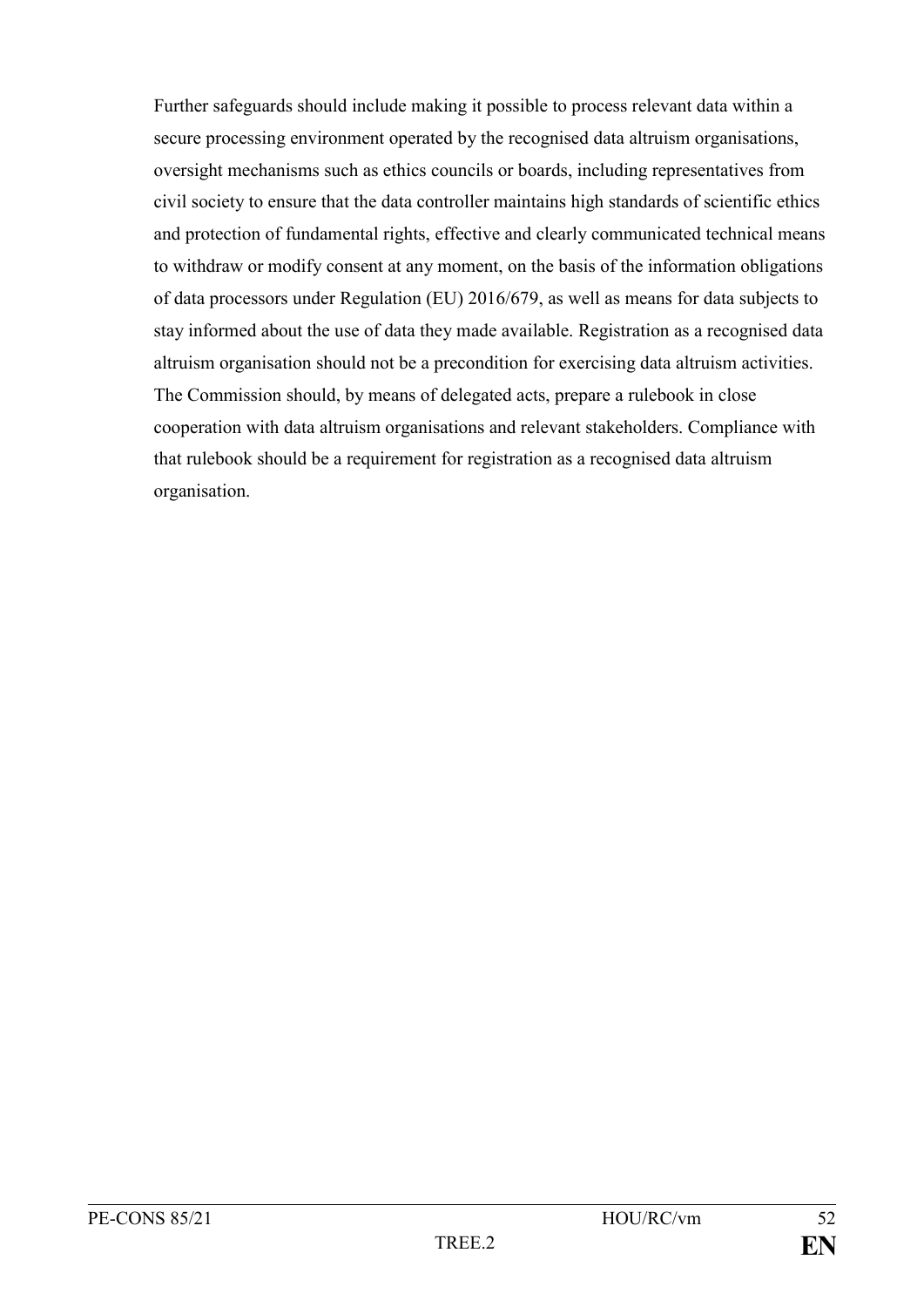- (47) In order to assist data subjects and data holders to easily identify, and thereby to increase their trust in, recognised data altruism organisations, a common logo that is recognisable throughout the Union should be established. The common logo should be accompanied by a QR code with a link to the public Union register of recognised data altruism organisations.
- (48) This Regulation should be without prejudice to the establishment, organisation and functioning of entities that seek to engage in data altruism pursuant to national law and build on national law requirements to operate lawfully in a Member State as a not-for-profit organisation.
- (49) This Regulation should be without prejudice to the establishment, organisation and functioning of entities other than public sector bodies that engage in the sharing of data and content on the basis of open licenses, thereby contributing to the creation of common resources available to all. This should include open collaborative knowledge sharing platforms, open access scientific and academic repositories, open source software development platforms and open access content aggregation platforms.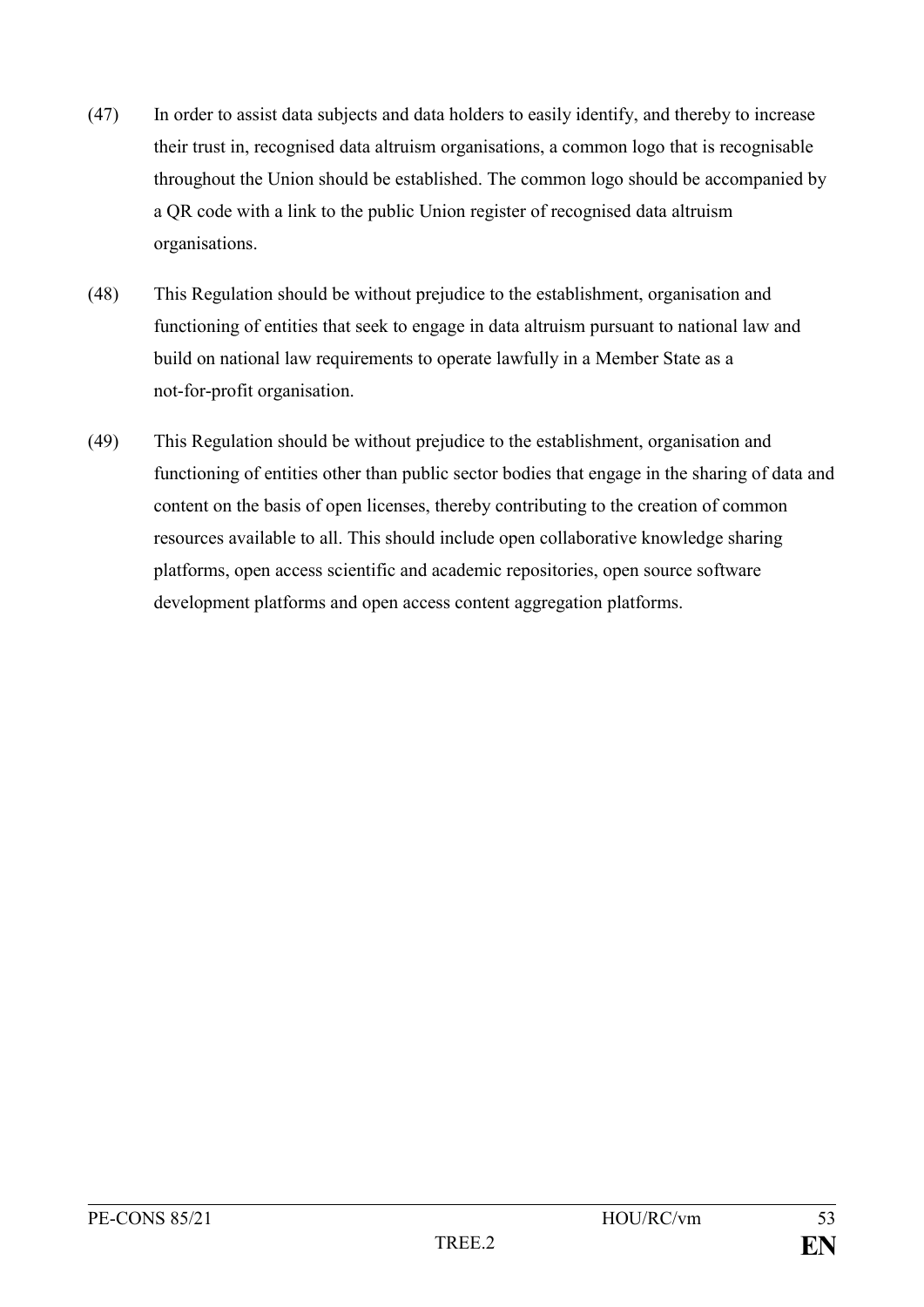(50) Recognised data altruism organisations should be able to collect relevant data directly from natural and legal persons or to process data collected by others. Processing of collected data could be done by data altruism organisations for purposes which they establish themselves or, where relevant, they could allow the processing by third parties for those purposes. Where recognised data altruism organisations are data controllers or processors as defined in Regulation (EU) 2016/679, they should comply with that Regulation. Typically, data altruism would rely on consent of data subjects within the meaning of Article 6(1), point (a), and Article 9(2), point (a), of Regulation (EU) 2016/679 that should be in compliance with requirements for lawful consent in accordance with Articles 7 and 8 of that Regulation. In accordance with Regulation (EU) 2016/679, scientific research purposes could be supported by consent to certain areas of scientific research where in keeping with recognised ethical standards for scientific research or only to certain areas of research or parts of research projects. Article 5(1), point (b), of Regulation (EU) 2016/679 specifies that further processing for scientific or historical research purposes or statistical purposes should, in accordance with Article 89(1) of Regulation (EU) 2016/679, not be considered to be incompatible with the initial purposes. For non-personal data the usage limitations should be found in the permission given by the data holder.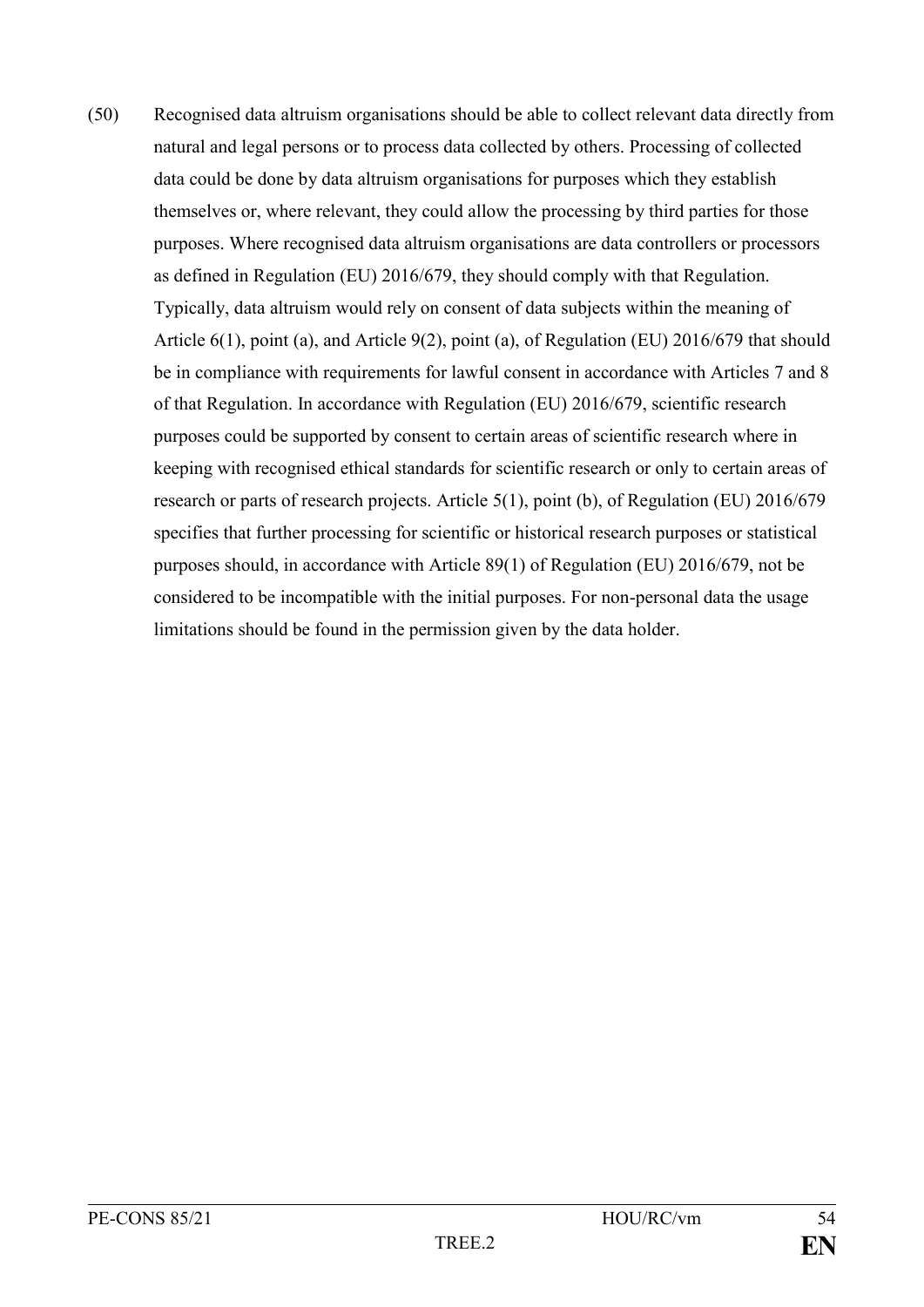(51) The competent authorities for the registration of data altruism organisations designated to monitor compliance of recognised data altruism organisations with the requirements of this Regulation should be chosen on the basis of their capacity and expertise. They should be independent of any data altruism organisation as well as transparent and impartial in the exercise of their tasks. Member States should notify the Commission of the identity of those competent authorities for the registration of data altruism organisations. The powers and competences of the competent authorities for the registration of data altruism organisations should be without prejudice to the powers of the data protection authorities. In particular, for any question requiring an assessment of compliance with Regulation (EU) 2016/679, the competent authority for the registration of data altruism organisations should seek, where relevant, an opinion or decision of the competent supervisory authority established pursuant to that Regulation.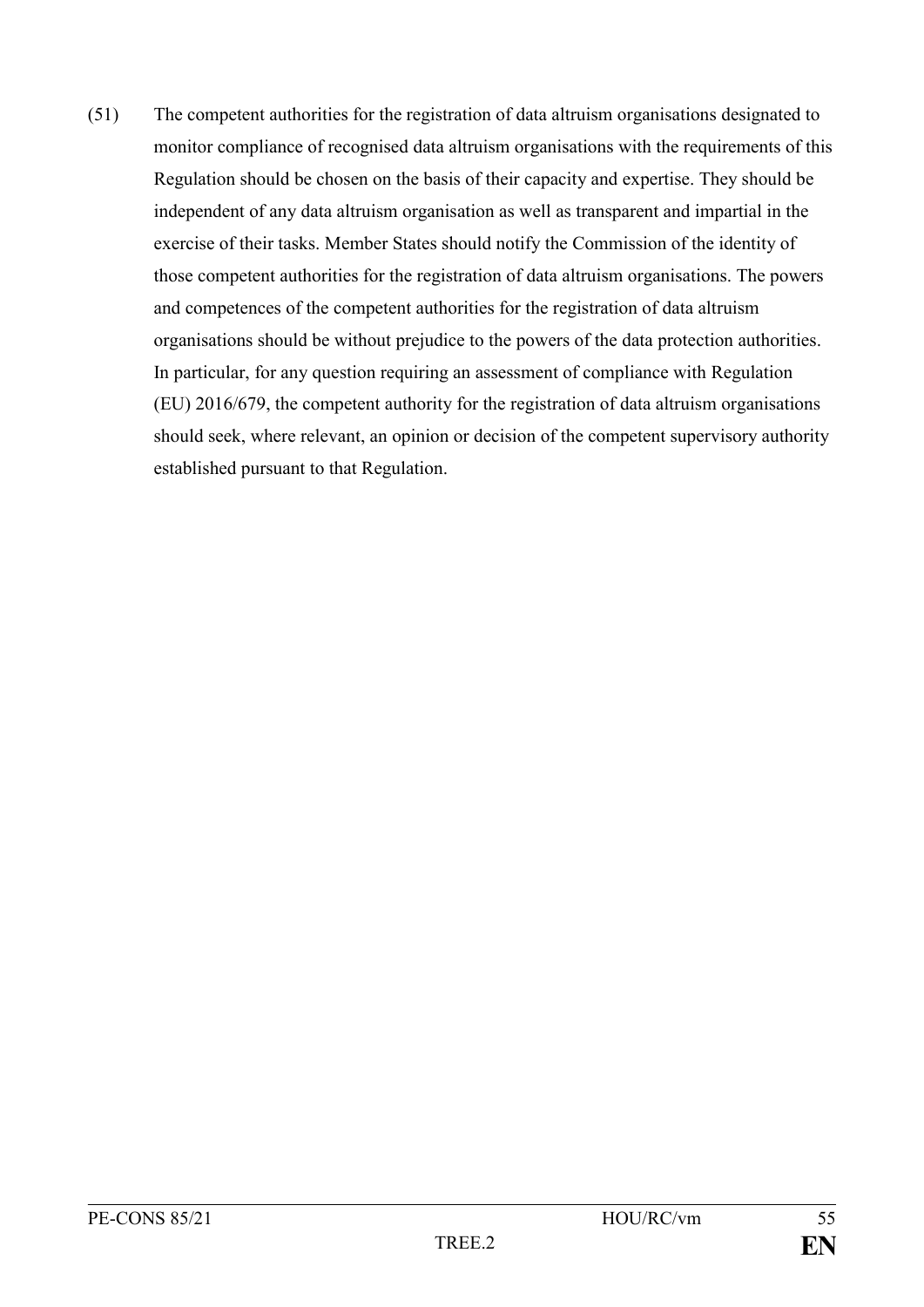(52) To promote trust and bring additional legal certainty and user-friendliness to the process of granting and withdrawing consent, in particular in the context of scientific research and statistical use of data made available on an altruistic basis, a European data altruism consent form should be developed and used in the context of altruistic data sharing. Such a form should contribute to additional transparency for data subjects that their data will be accessed and used in accordance with their consent and also in full compliance with the data protection rules. It should also facilitate the granting and withdrawing of consent and be used to streamline data altruism carried out by undertakings and provide a mechanism allowing such undertakings to withdraw their permission to use the data. In order to take into account the specificities of individual sectors, including from a data protection perspective, the European data altruism consent form should use a modular approach allowing customisation for specific sectors and for different purposes.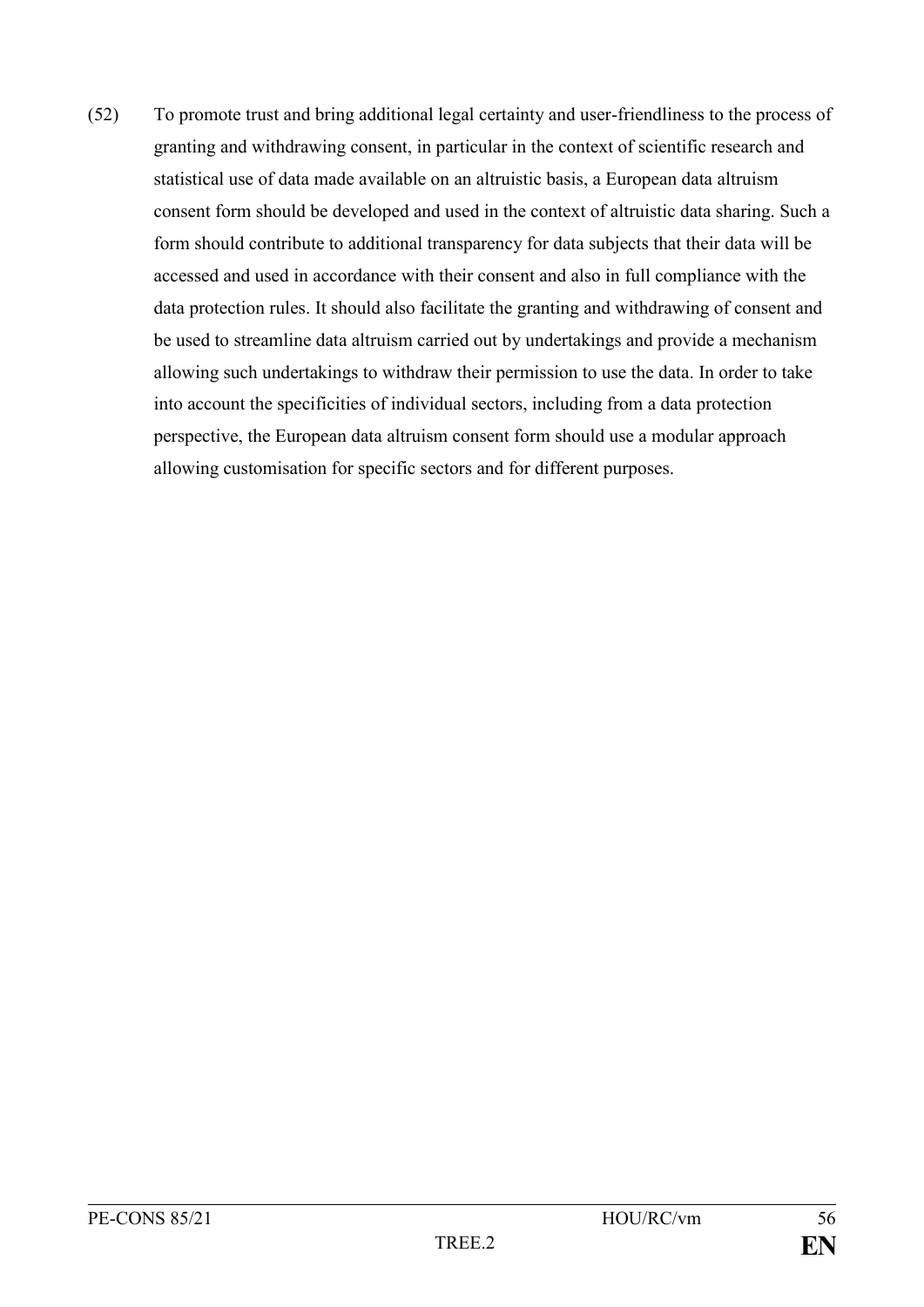(53) In order to successfully implement the data governance framework, a European Data Innovation Board should be established, in the form of an expert group. The European Data Innovation Board should consist of representatives of the competent authorities for data intermediation services and the competent authorities for the registration of data altruism organisations of all Member States, the European Data Protection Board, the European Data Protection Supervisor, the European Union Agency for Cybersecurity (ENISA), the Commission, the EU SME Envoy or a representative appointed by the network of SME envoys, and other representatives of relevant bodies in specific sectors as well as bodies with specific expertise. The European Data Innovation Board should consist of a number of subgroups, including a subgroup for stakeholder involvement composed of relevant representatives of industry, such as health, environment, agriculture, transport, energy, industrial manufacturing, media, cultural and creative sectors, and statistics, as well as of research, academia, civil society, standardisation organisations, relevant common European data spaces and other relevant stakeholders and third parties, *inter alia* bodies with specific expertise such as national statistical offices.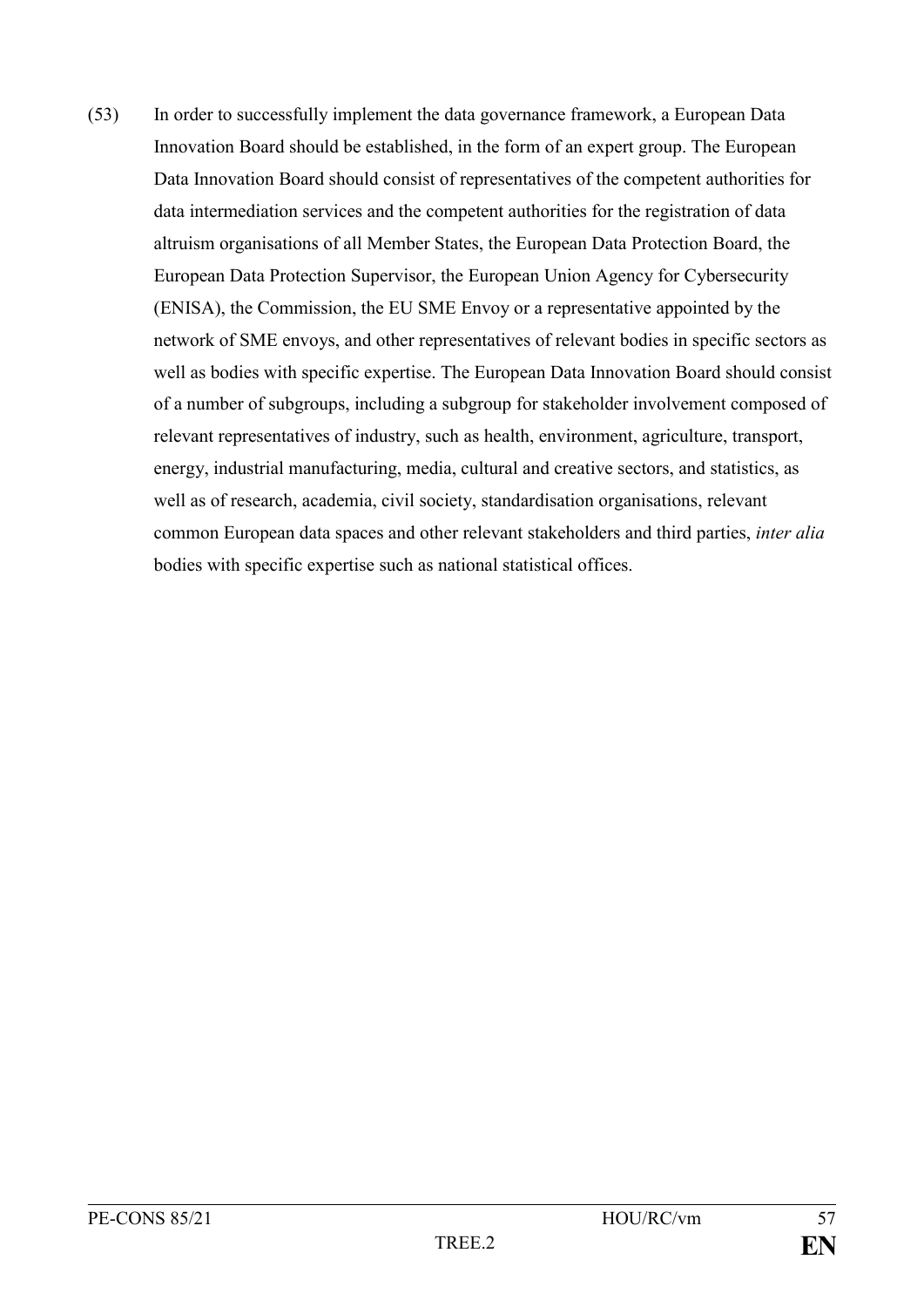(54) The European Data Innovation Board should assist the Commission in coordinating national practices and policies on the topics covered by this Regulation, and in supporting cross-sector data use by adhering to the European Interoperability Framework principles and through the use of European and international standards and specifications, including through the EU Multi-Stakeholder Platform for ICT Standardisation, the Core Vocabularies and the CEF Building Blocks, and should take into account standardisation work taking place in specific sectors or domains. Work on technical standardisation could include the identification of priorities for the development of standards and establishing and maintaining a set of technical and legal standards for transmitting data between two processing environments that allows data spaces to be organised, in particular clarifying and distinguishing which standards and practices are cross-sectoral and which are sectoral. The European Data Innovation Board should cooperate with sectoral bodies, networks or expert groups, or other cross-sectoral organisations dealing with the re-use of data. Regarding data altruism, the European Data Innovation Board should assist the Commission in the development of the data altruism consent form, after consulting the European Data Protection Board. By proposing guidelines on common European data spaces, the European Data Innovation Board should support the development of a functioning European data economy on the basis of those data spaces, as set out in the European strategy for data.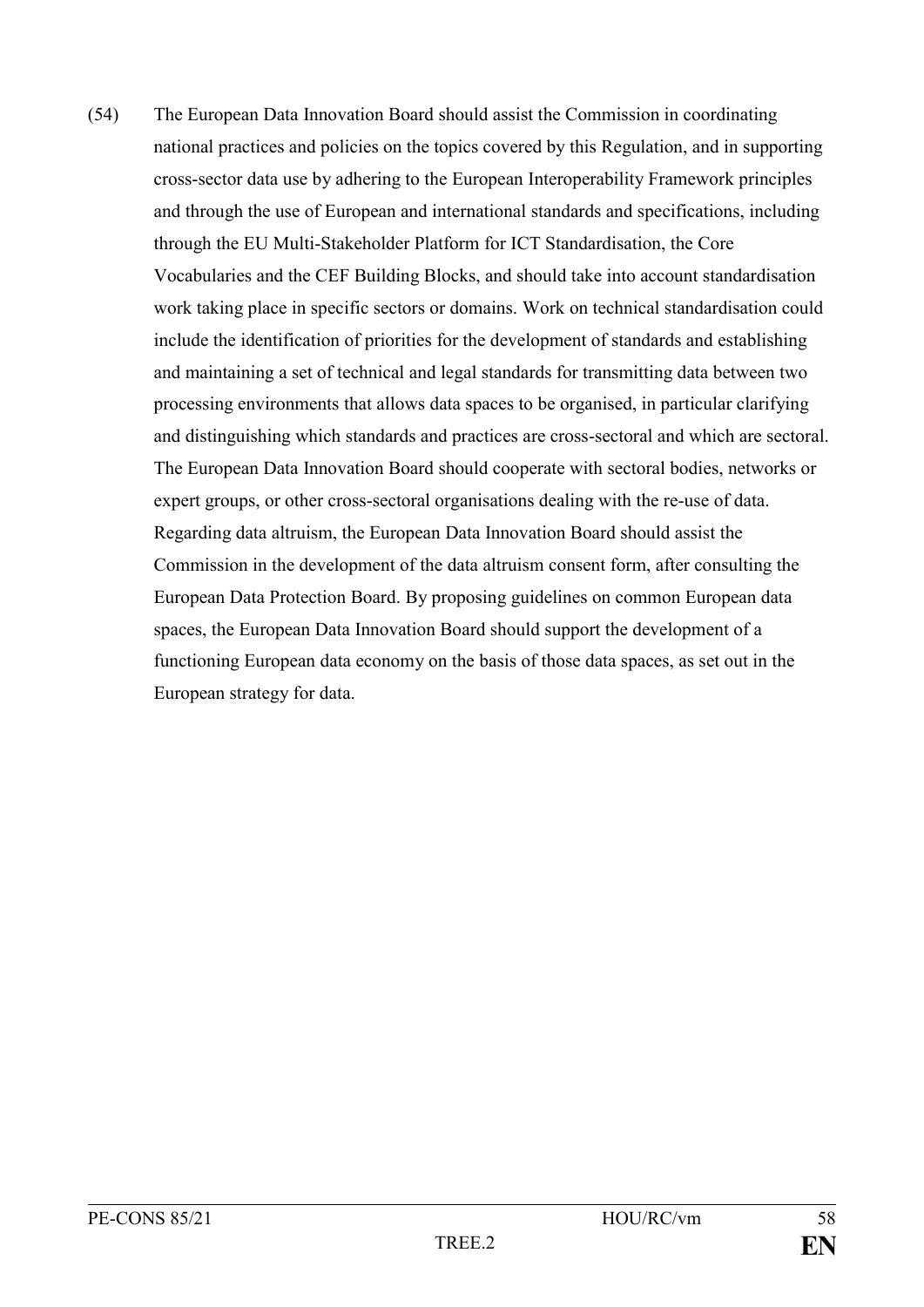- (55) Member States should lay down rules on penalties applicable to infringements of this Regulation and should take all measures necessary to ensure that they are implemented. The penalties provided for should be effective, proportionate and dissuasive. Large discrepancies between rules on penalties could lead to distortion of competition in the digital single market. The harmonisation of such rules could be of benefit in that regard.
- (56) In order to provide for an efficient enforcement of this Regulation and to ensure that data intermediation services providers and entities that wish to register as recognised data altruism organisations are able to access and complete the procedures of notification and registration fully online and in a cross-border manner, such procedures should be offered through the single digital gateway established pursuant to Regulation (EU) 2018/1724 of the European Parliament and of the Council**<sup>1</sup>** . Those procedures should be added to the list of procedures included in Annex II to Regulation (EU) 2018/1724.
- (57) Regulation (EU) 2018/1724 should therefore be amended accordingly.

<u>.</u>

**<sup>1</sup>** Regulation (EU) 2018/1724 of the European Parliament and of the Council of 2 October 2018 establishing a single digital gateway to provide access to information, to procedures and to assistance and problem-solving services and amending Regulation (EU) No 1024/2012 (OJ L 295, 21.11.2018, p. 1).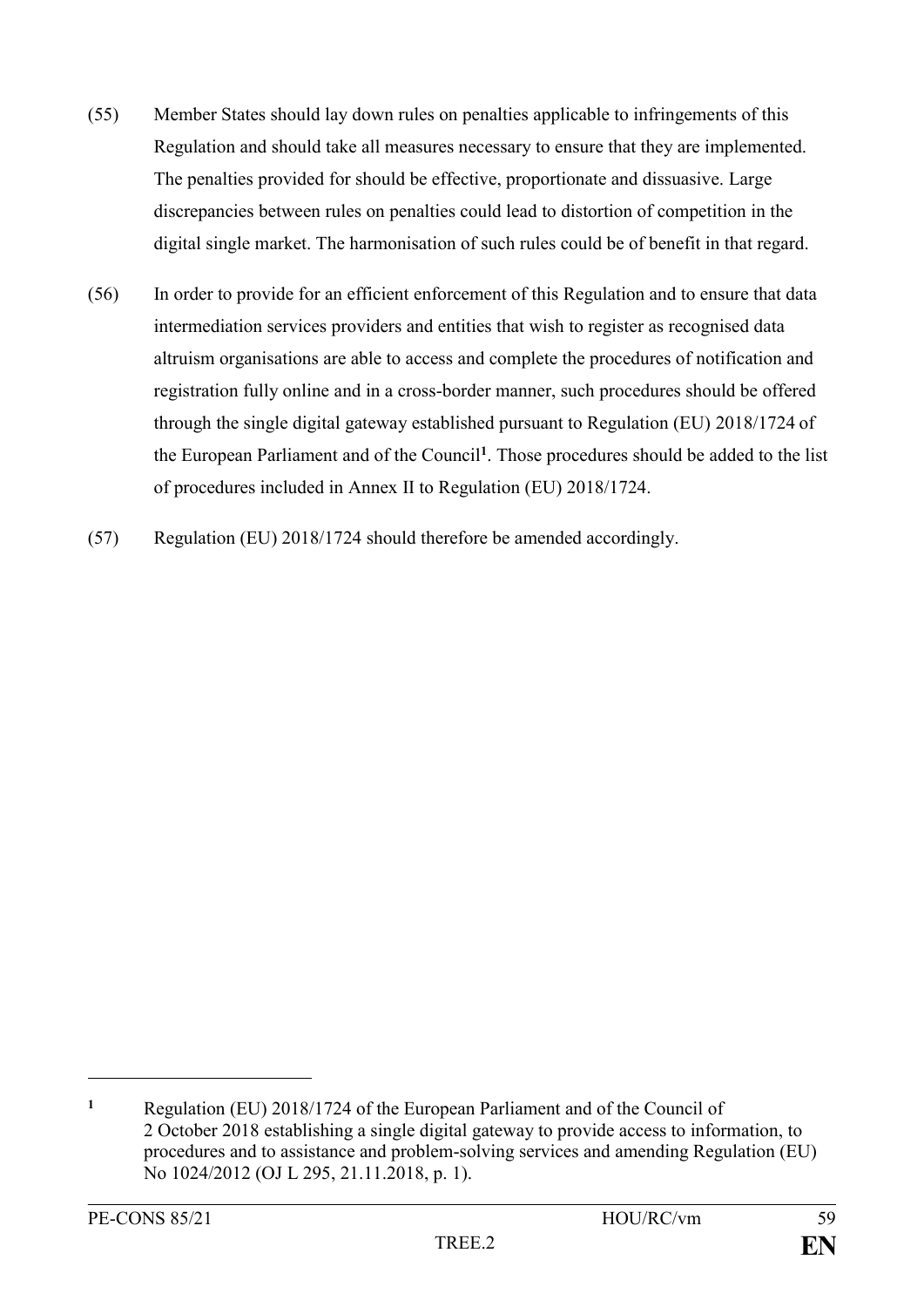(58) In order to ensure the effectiveness of this Regulation, the power to adopt acts in accordance with Article 290 TFEU should be delegated to the Commission for the purpose of supplementing this Regulation by laying down special conditions applicable to transfers to third countries of certain non-personal data categories deemed to be highly sensitive in specific Union legislative acts and by establishing a rulebook for recognised data altruism organisations, with which those organisations are to comply, that provides for information, technical and security requirements as well as communication roadmaps and interoperability standards. It is of particular importance that the Commission carry out appropriate consultations during its preparatory work, including at expert level, and that those consultations be conducted in accordance with the principles laid down in the Interinstitutional Agreement of 13 April 2016 on Better Law-Making**<sup>1</sup>** . In particular, to ensure equal participation in the preparation of delegated acts, the European Parliament and the Council receive all documents at the same time as Member States' experts, and their experts systematically have access to meetings of Commission expert groups dealing with the preparation of delegated acts.

1

**<sup>1</sup>** OJ L 123, 12.5.2016, p. 1.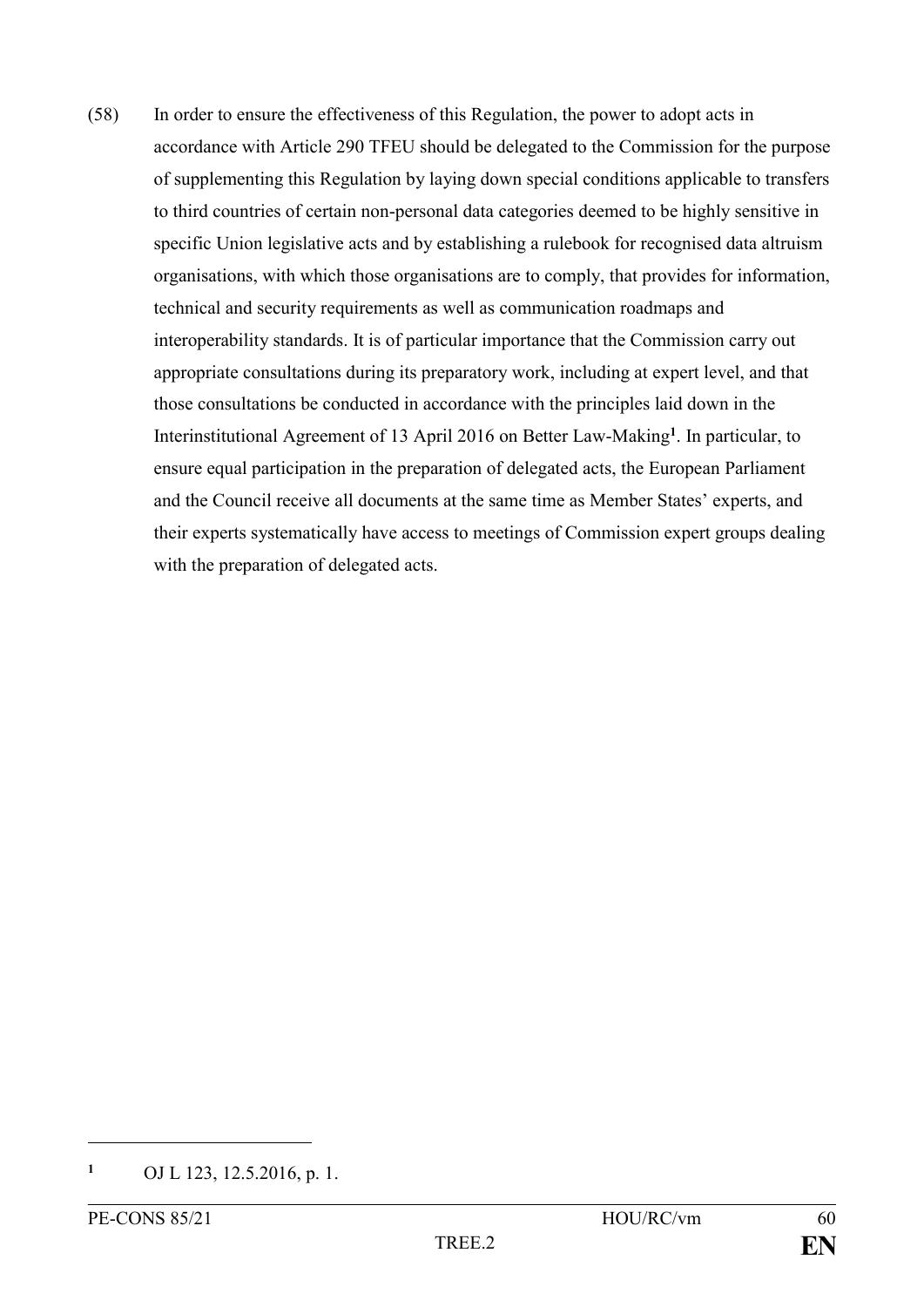- (59) In order to ensure uniform conditions for the implementation of this Regulation, implementing powers should be conferred on the Commission to assist public sector bodies and re-users in their compliance with conditions for re-use set out in this Regulation by establishing model contractual clauses for the transfer by re-users of non-personal data to a third country, to declare that the legal, supervisory and enforcement arrangements of a third country are equivalent to the protection ensured under Union law, to develop the design of the common logo for data intermediation services providers and of the common logo for recognised data altruism organisations, and to establish and develop the European data altruism consent form. Those powers should be exercised in accordance with Regulation (EU) No 182/2011 of the European Parliament and of the Council**<sup>1</sup>** .
- (60) This Regulation should not affect the application of the rules on competition, and in particular Articles 101 and 102 TFEU. The measures provided for in this Regulation should not be used to restrict competition in a manner contrary to the TFEU. This concerns in particular the rules on the exchange of competitively sensitive information between actual or potential competitors through data intermediation services.
- (61) The European Data Protection Supervisor and the European Data Protection Board were consulted in accordance with Article 42(1) of Regulation (EU) 2018/1725 and delivered their opinion on 10 March 2021.

<u>.</u>

**<sup>1</sup>** Regulation (EU) No 182/2011 of the European Parliament and of the Council of 16 February 2011 laying down the rules and general principles concerning mechanisms for control by the Member States of the Commission's exercise of implementing powers (OJ L 55, 28.2.2011, p. 13).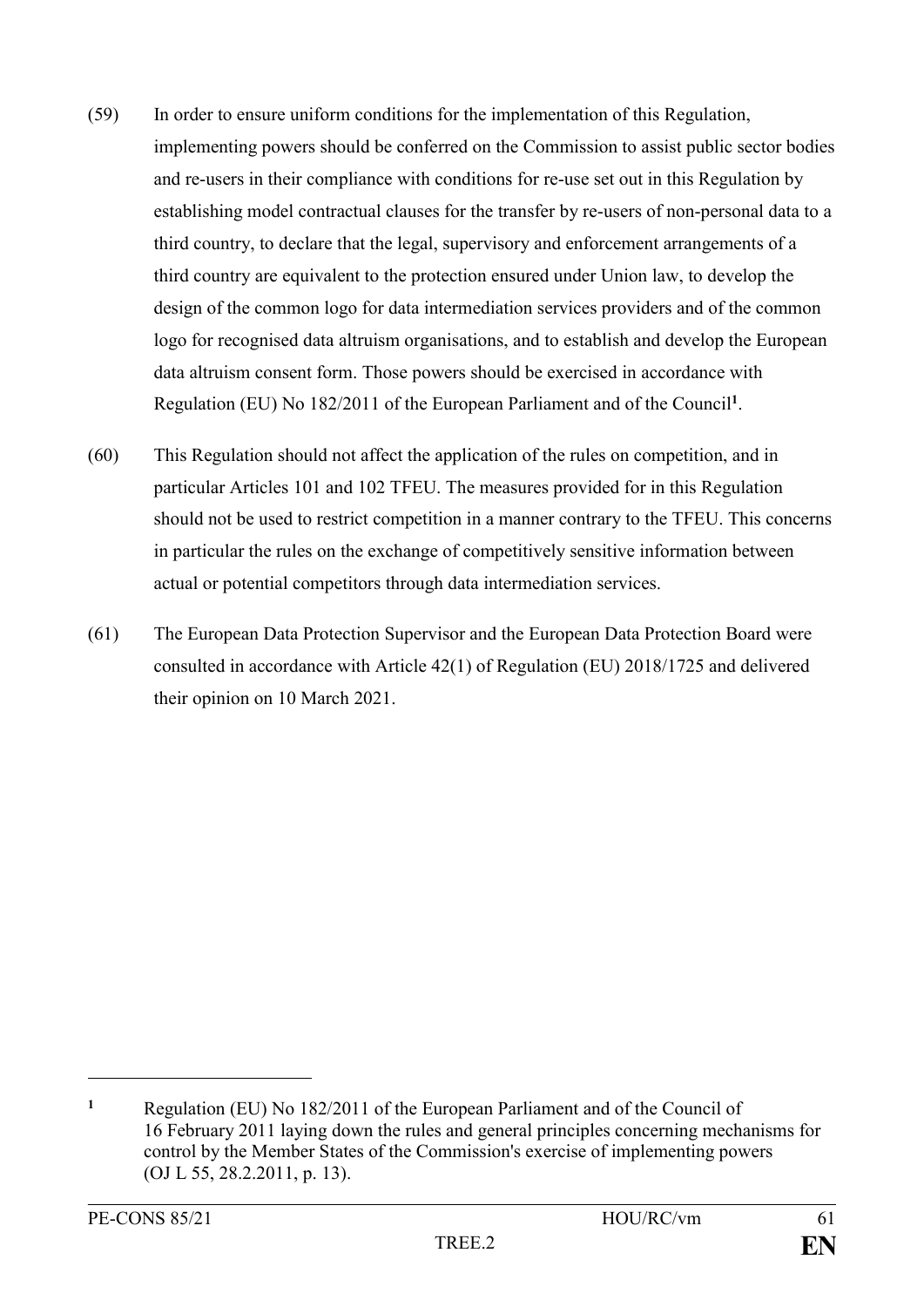(62) This Regulation uses as its guiding principles the respect for the fundamental rights and principles recognised in particular by the Charter of Fundamental Rights of the European Union, including the right to privacy, the protection of personal data, the freedom to conduct a business, the right to property and the integration of persons with disabilities. In the context of the latter, the public service bodies and services under this Regulation should, where relevant, comply with Directives (EU) 2016/2102**<sup>1</sup>** and (EU) 2019/882**<sup>2</sup>** of the European Parliament and of the Council. Furthermore, Design for All in the context of information and communications technology, which is the conscious and systematic effort to proactively apply principles, methods and tools to promote universal design in computer-related technologies, including internet-based technologies, thus avoiding the need for a posteriori adaptations or specialised design, should be taken into account.

<u>.</u>

**<sup>1</sup>** Directive (EU) 2016/2102 of the European Parliament and of the Council of 26 October 2016 on the accessibility of the websites and mobile applications of public sector bodies (OJ L 327, 2.12.2016, p. 1).

<sup>&</sup>lt;sup>2</sup> Directive (EU) 2019/882 of the European Parliament and of the Council of 17 April 2019 on the accessibility requirements for products and services (OJ L 151, 7.6.2019, p. 70).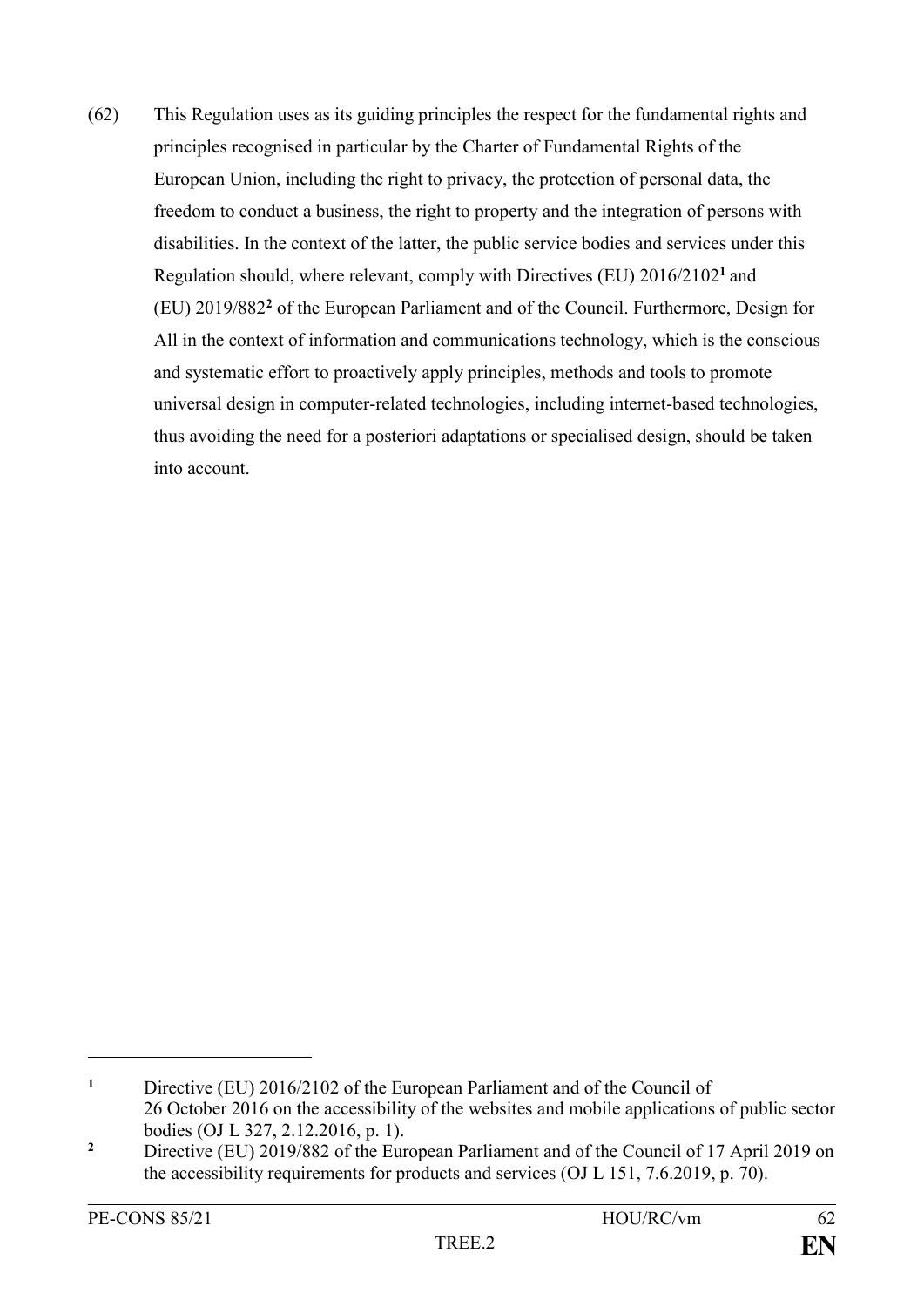(63) Since the objectives of this Regulation, namely the re-use, within the Union, of certain categories of data held by public sector bodies as well as the establishment of a notification and supervisory framework for the provision of data intermediation services, a framework for voluntary registration of entities which make data available for altruistic purposes and a framework for the establishment of a European Data Innovation Board, cannot be sufficiently achieved by the Member States, but can rather, by reason of its scale and effects, be better achieved at Union level, the Union may adopt measures, in accordance with the principle of subsidiarity as set out in Article 5 of the Treaty on European Union. In accordance with the principle of proportionality as set out in that Article, this Regulation does not go beyond what is necessary in order to achieve those objectives,

### HAVE ADOPTED THIS REGULATION: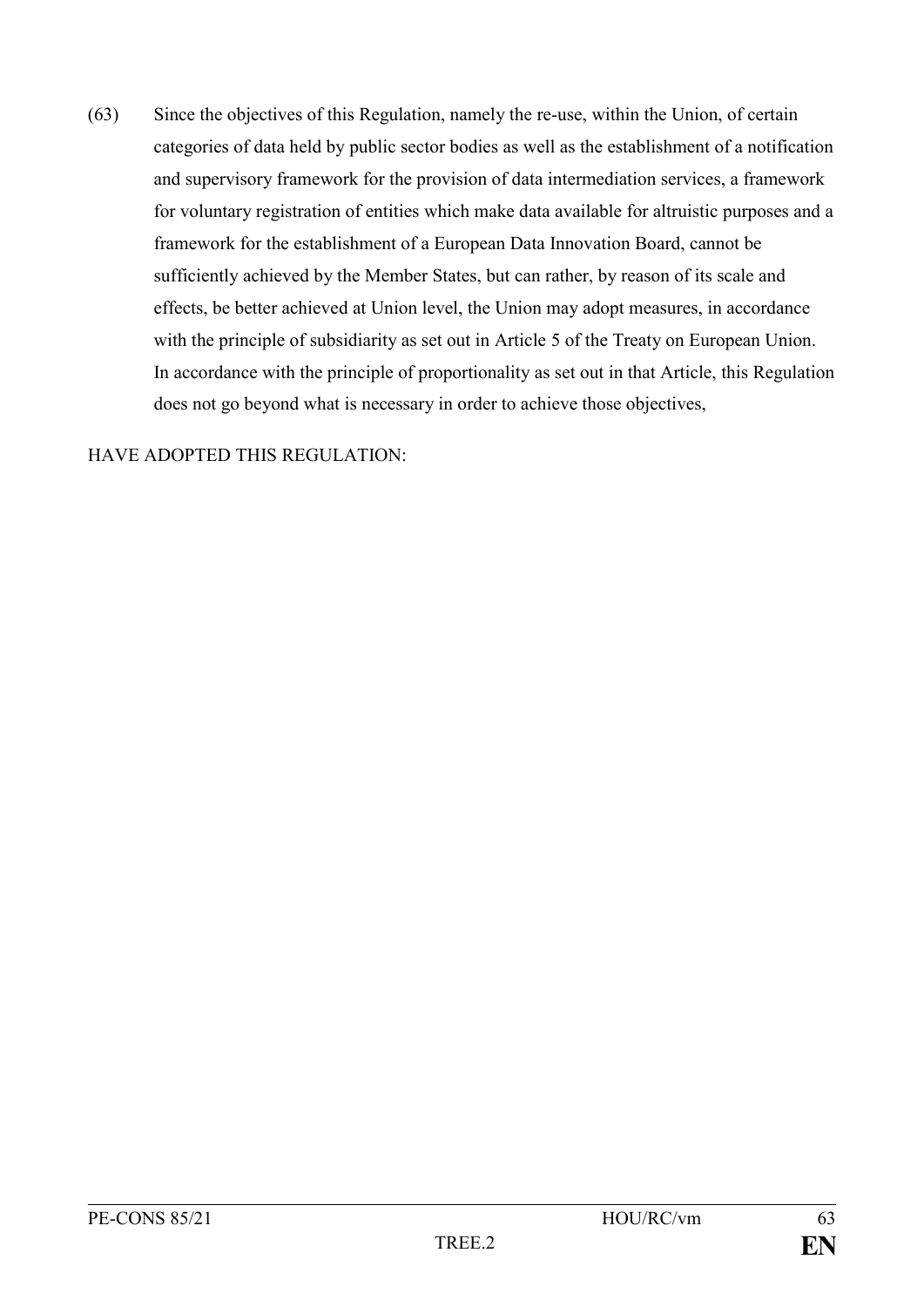# **CHAPTER I**

# **General provisions**

#### *Article 1*

#### *Subject matter and scope*

- 1. This Regulation lays down:
	- (a) conditions for the re-use, within the Union, of certain categories of data held by public sector bodies;
	- (b) a notification and supervisory framework for the provision of data intermediation services;
	- (c) a framework for voluntary registration of entities which collect and process data made available for altruistic purposes; and
	- (d) a framework for the establishment of a European Data Innovation Board.
- 2. This Regulation does not create any obligation on public sector bodies to allow the re-use of data, nor does it release public sector bodies from their confidentiality obligations under Union or national law.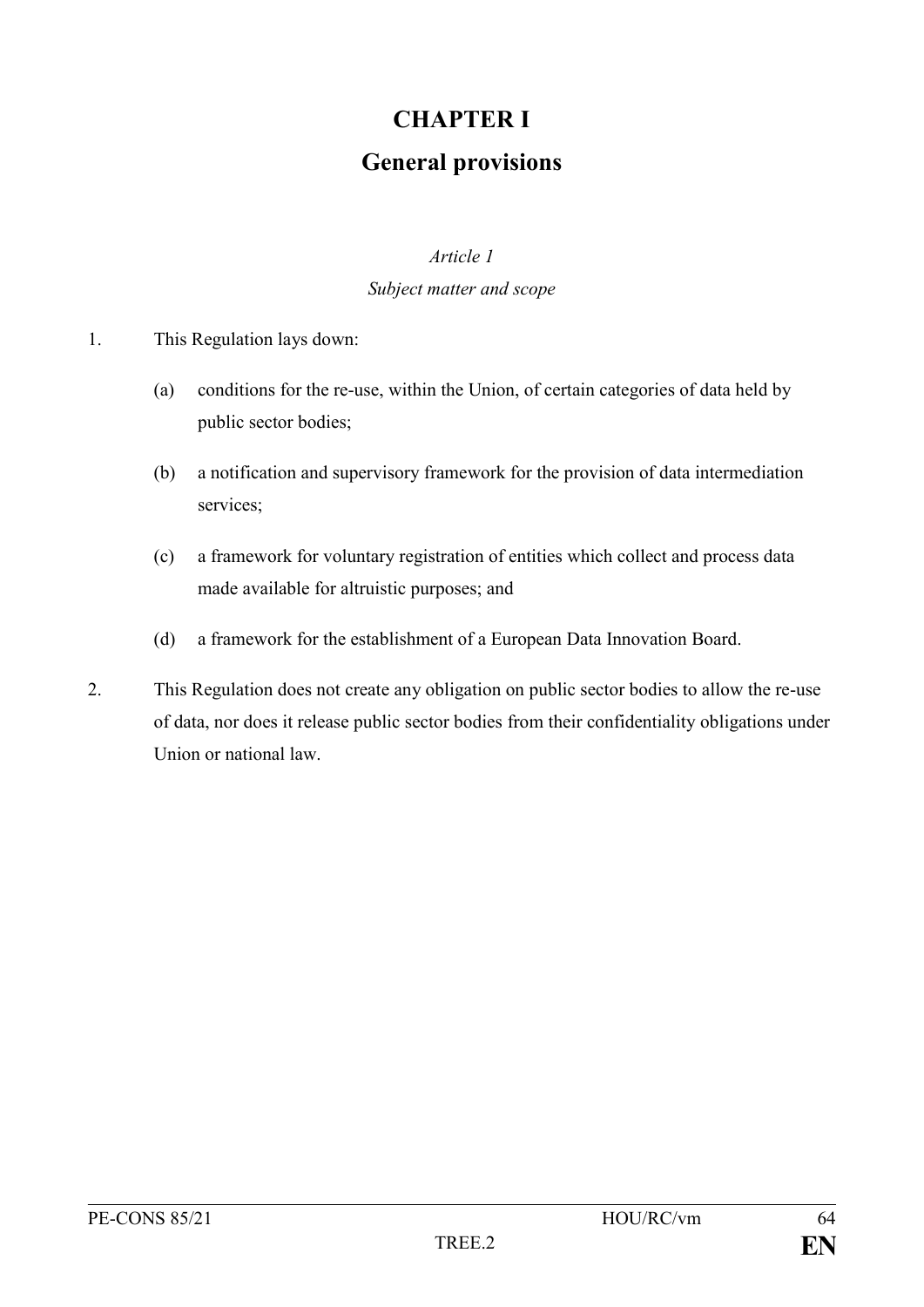This Regulation is without prejudice to:

- (a) specific provisions in Union or national law regarding the access to or re-use of certain categories of data, in particular with regard to the granting of access to and disclosure of official documents; and
- (b) the obligations of public sector bodies under Union or national law to allow the re-use of data or to requirements related to processing of non-personal data.

Where sector-specific Union or national law requires public sector bodies, data intermediation services providers or recognised data altruism organisations to comply with specific additional technical, administrative or organisational requirements, including through an authorisation or certification regime, those provisions of that sector-specific Union or national law shall also apply. Any such specific additional requirements shall be non-discriminatory, proportionate and objectively justified.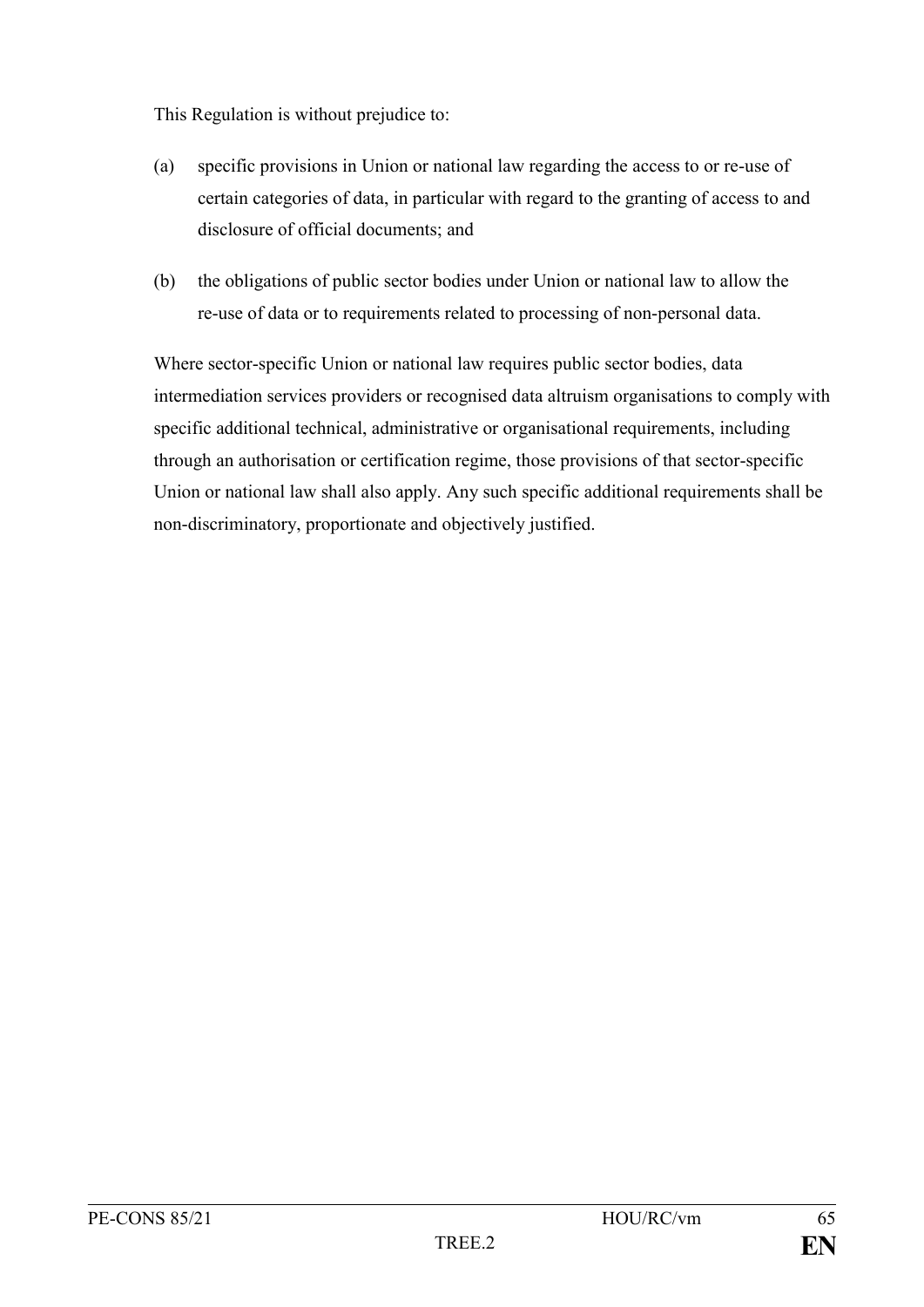- 3. Union and national law on the protection of personal data shall apply to any personal data processed in connection with this Regulation. In particular, this Regulation is without prejudice to Regulations (EU) 2016/679 and (EU) 2018/1725 and Directives 2002/58/EC and (EU) 2016/680, including with regard to the powers and competences of supervisory authorities. In the event of a conflict between this Regulation and Union law on the protection of personal data or national law adopted in accordance with such Union law, the relevant Union or national law on the protection of personal data shall prevail. This Regulation does not create a legal basis for the processing of personal data, nor does it affect any of the rights and obligations set out in Regulations (EU) 2016/679 or (EU) 2018/1725 or Directives 2002/58/EC or (EU) 2016/680.
- 4. This Regulation is without prejudice to the application of competition law.
- 5. This Regulation is without prejudice to the competences of the Member States with regard to their activities concerning public security, defence and national security.

# *Article 2*

## *Definitions*

For the purposes of this Regulation, the following definitions apply:

(1) 'data' means any digital representation of acts, facts or information and any compilation of such acts, facts or information, including in the form of sound, visual or audiovisual recording;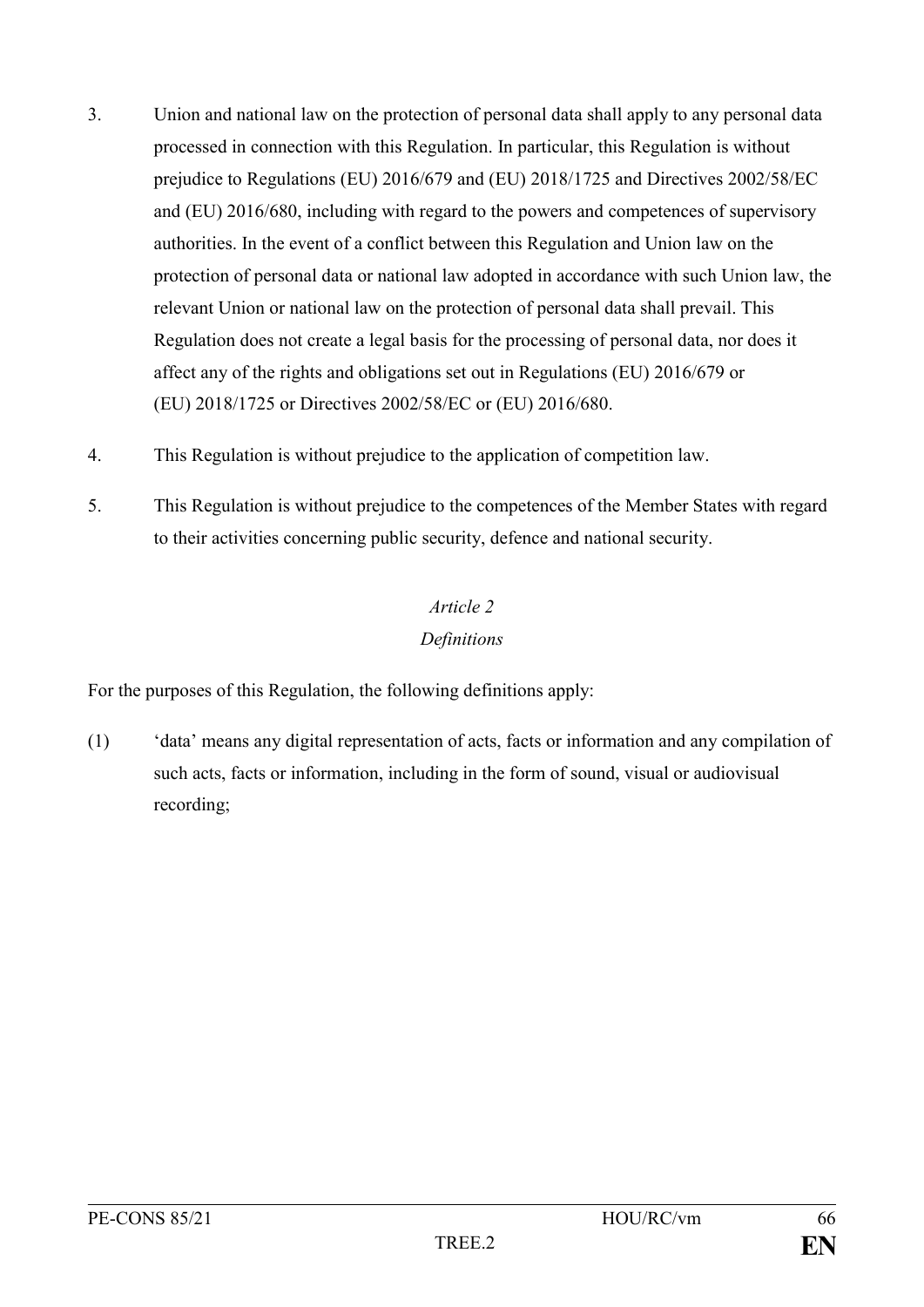- (2) 're-use' means the use by natural or legal persons of data held by public sector bodies, for commercial or non-commercial purposes other than the initial purpose within the public task for which the data were produced, except for the exchange of data between public sector bodies purely in pursuit of their public tasks;
- (3) 'personal data' means personal data as defined in Article 4, point (1), of Regulation (EU) 2016/679;
- (4) 'non-personal data' means data other than personal data;
- (5) 'consent' means consent as defined in Article 4, point (11), of Regulation (EU) 2016/679;
- (6) 'permission' means giving data users the right to the processing of non-personal data;
- (7) 'data subject' means data subject as referred to in Article 4, point (1), of Regulation (EU) 2016/679;
- (8) 'data holder' means a legal person, including public sector bodies and international organisations, or a natural person who is not a data subject with respect to the specific data in question, which, in accordance with applicable Union or national law, has the right to grant access to or to share certain personal data or non-personal data;
- (9) 'data user' means a natural or legal person who has lawful access to certain personal or non-personal data and has the right, including under Regulation (EU) 2016/679 in the case of personal data, to use that data for commercial or non-commercial purposes;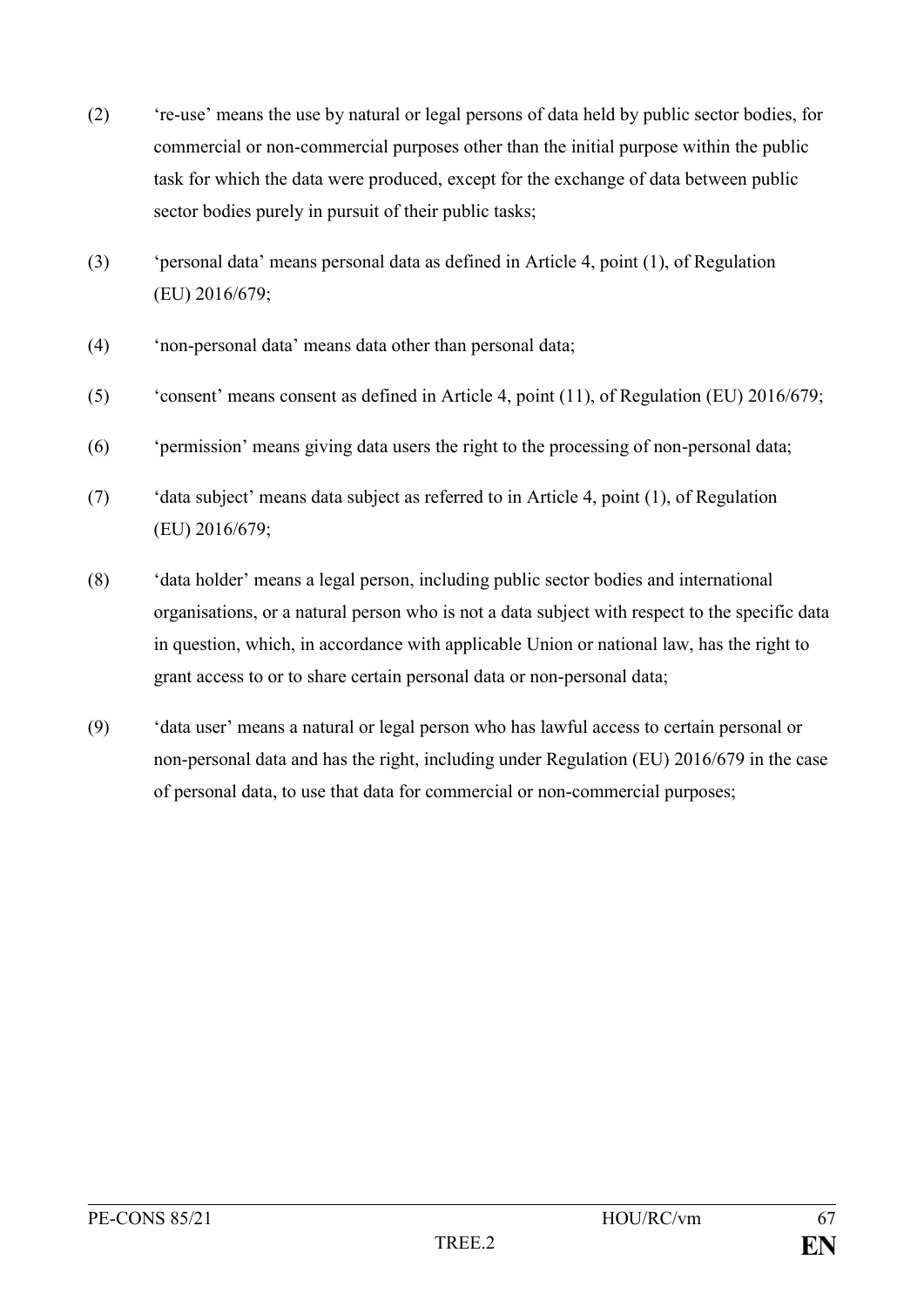- (10) 'data sharing' means the provision of data by a data subject or a data holder to a data user for the purpose of the joint or individual use of such data, based on voluntary agreements or Union or national law, directly or through an intermediary, for example under open or commercial licences subject to a fee or free of charge;
- (11) 'data intermediation service' means a service which aims to establish commercial relationships for the purposes of data sharing between an undetermined number of data subjects and data holders on the one hand and data users on the other, through technical, legal or other means, including for the purpose of exercising the rights of data subjects in relation to personal data, excluding at least the following:
	- (a) services that obtain data from data holders and aggregate, enrich or transform the data for the purpose of adding substantial value to it and license the use of the resulting data to data users, without establishing a commercial relationship between data holders and data users;
	- (b) services that focus on the intermediation of copyright-protected content;
	- (c) services that are exclusively used by one data holder in order to enable the use of the data held by that data holder, or that are used by multiple legal persons in a closed group, including supplier or customer relationships or collaborations established by contract, in particular those that have as a main objective to ensure the functionalities of objects and devices connected to the Internet of Things;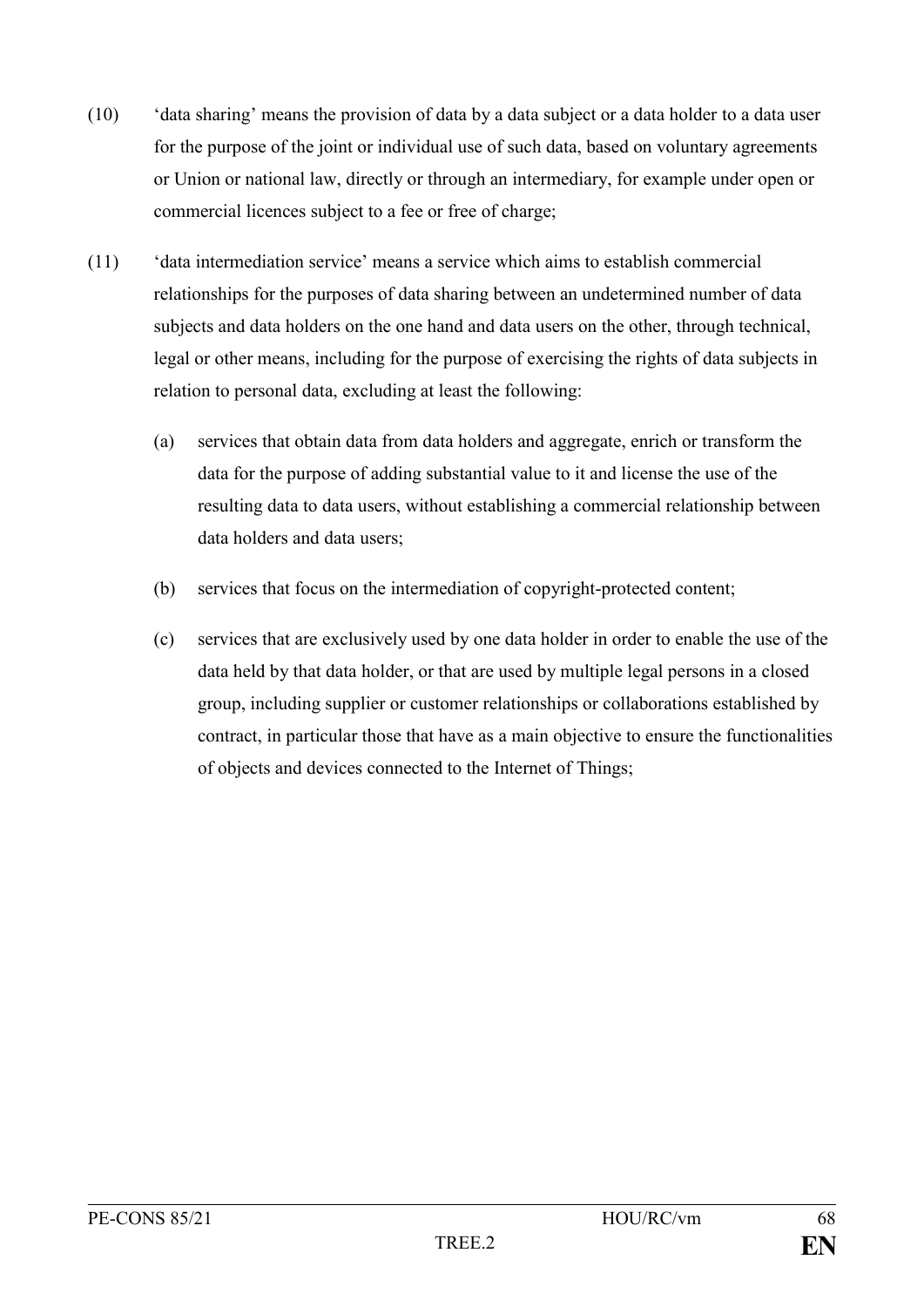- (d) data sharing services offered by public sector bodies that do not aim to establish commercial relationships;
- (12) 'processing' means processing as defined in Article 4, point (2), of Regulation (EU) 2016/679 with regard to personal data or Article 3, point (2), of Regulation (EU) 2018/1807 with regard to non-personal data;
- (13) 'access' means data use, in accordance with specific technical, legal or organisational requirements, without necessarily implying the transmission or downloading of data;
- (14) 'main establishment' of a legal person means the place of its central administration in the Union;
- (15) 'services of data cooperatives' means data intermediation services offered by an organisational structure constituted by data subjects, one-person undertakings or SMEs who are members of that structure, having as its main objectives to support its members in the exercise of their rights with respect to certain data, including with regard to making informed choices before they consent to data processing, to exchange views on data processing purposes and conditions that would best represent the interests of its members in relation to their data, and to negotiate terms and conditions for data processing on behalf of its members before giving permission to the processing of non-personal data or before they consent to the processing of personal data;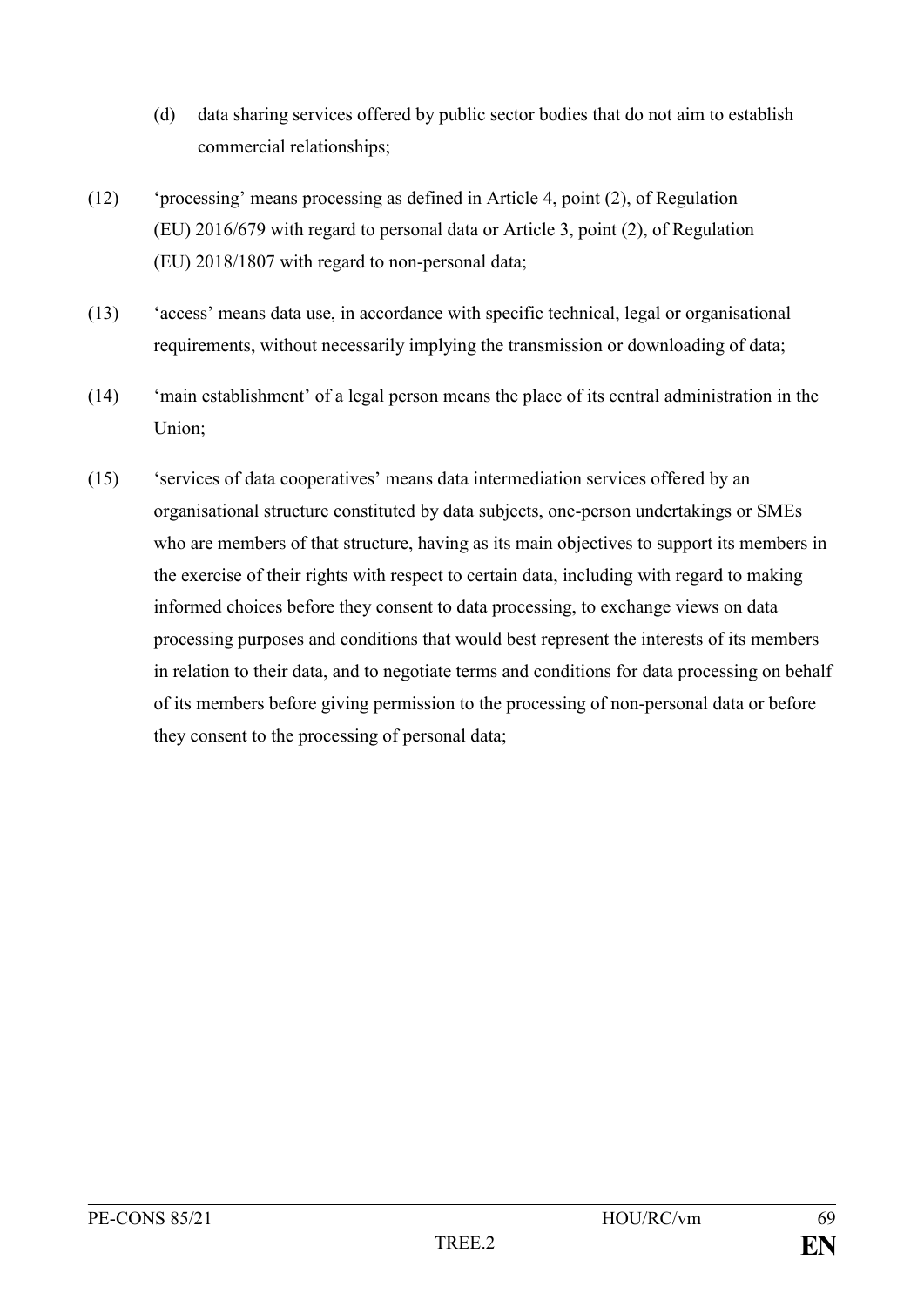- (16) 'data altruism' means the voluntary sharing of data on the basis of the consent of data subjects to process personal data pertaining to them, or permissions of data holders to allow the use of their non-personal data without seeking or receiving a reward that goes beyond compensation related to the costs that they incur where they make their data available for objectives of general interest as provided for in national law, where applicable, such as healthcare, combating climate change, improving mobility, facilitating the development, production and dissemination of official statistics, improving the provision of public services, public policy making or scientific research purposes in the general interest;
- (17) 'public sector body' means the State, regional or local authorities, bodies governed by public law or associations formed by one or more such authorities, or one or more such bodies governed by public law;
- (18) 'bodies governed by public law' means bodies that have the following characteristics:
	- (a) they are established for the specific purpose of meeting needs in the general interest, and do not have an industrial or commercial character;
	- (b) they have legal personality;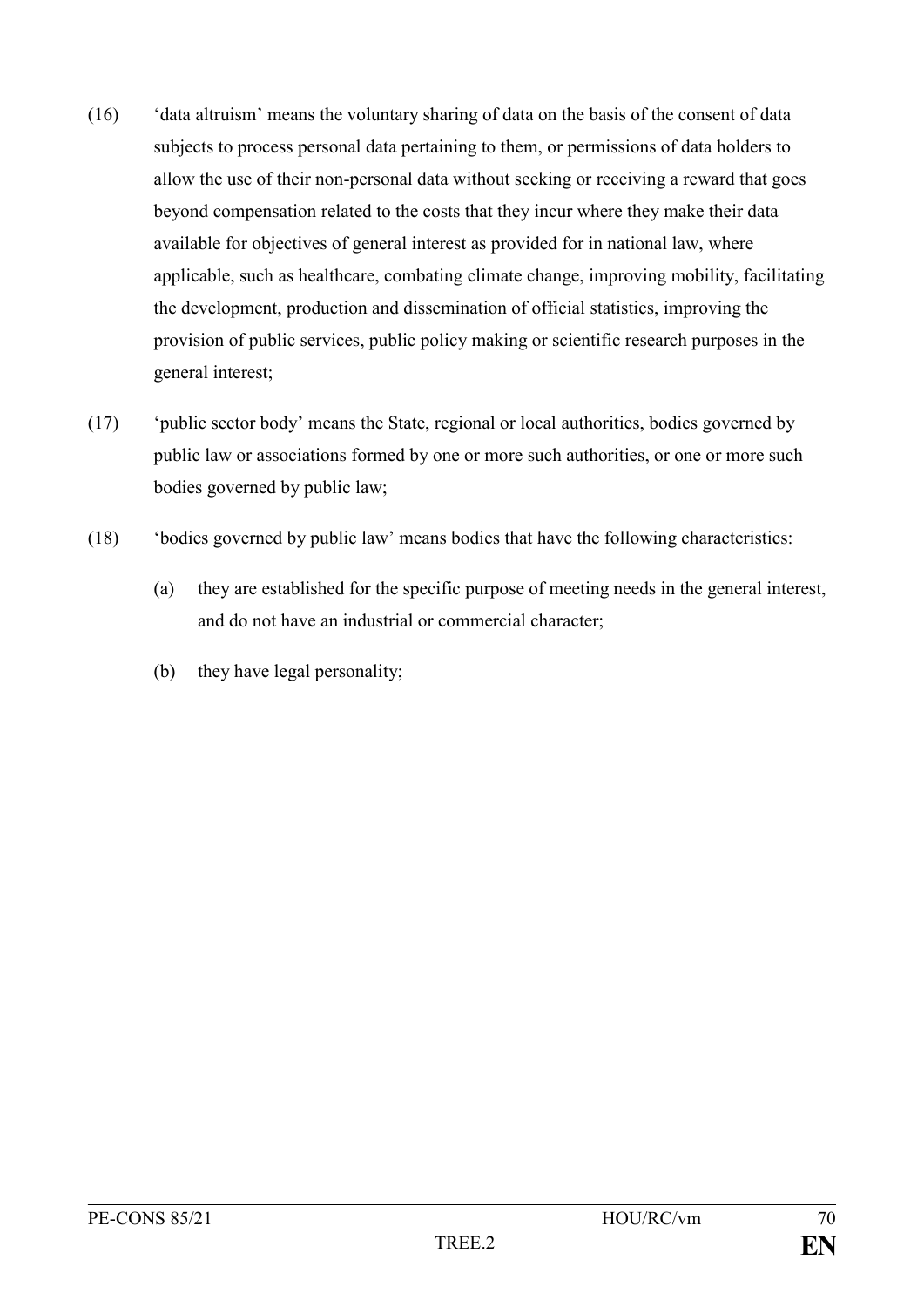- (c) they are financed, for the most part, by the State, regional or local authorities, or other bodies governed by public law, are subject to management supervision by those authorities or bodies, or have an administrative, managerial or supervisory board, more than half of whose members are appointed by the State, regional or local authorities, or by other bodies governed by public law;
- (19) 'public undertaking' means any undertaking over which the public sector bodies may exercise directly or indirectly a dominant influence by virtue of their ownership of it, their financial participation therein, or the rules which govern it; for the purposes of this definition, a dominant influence on the part of the public sector bodies shall be presumed in any of the following cases in which those bodies, directly or indirectly:
	- (a) hold the majority of the undertaking's subscribed capital;
	- (b) control the majority of the votes attaching to shares issued by the undertaking;
	- (c) can appoint more than half of the undertaking's administrative, management or supervisory body;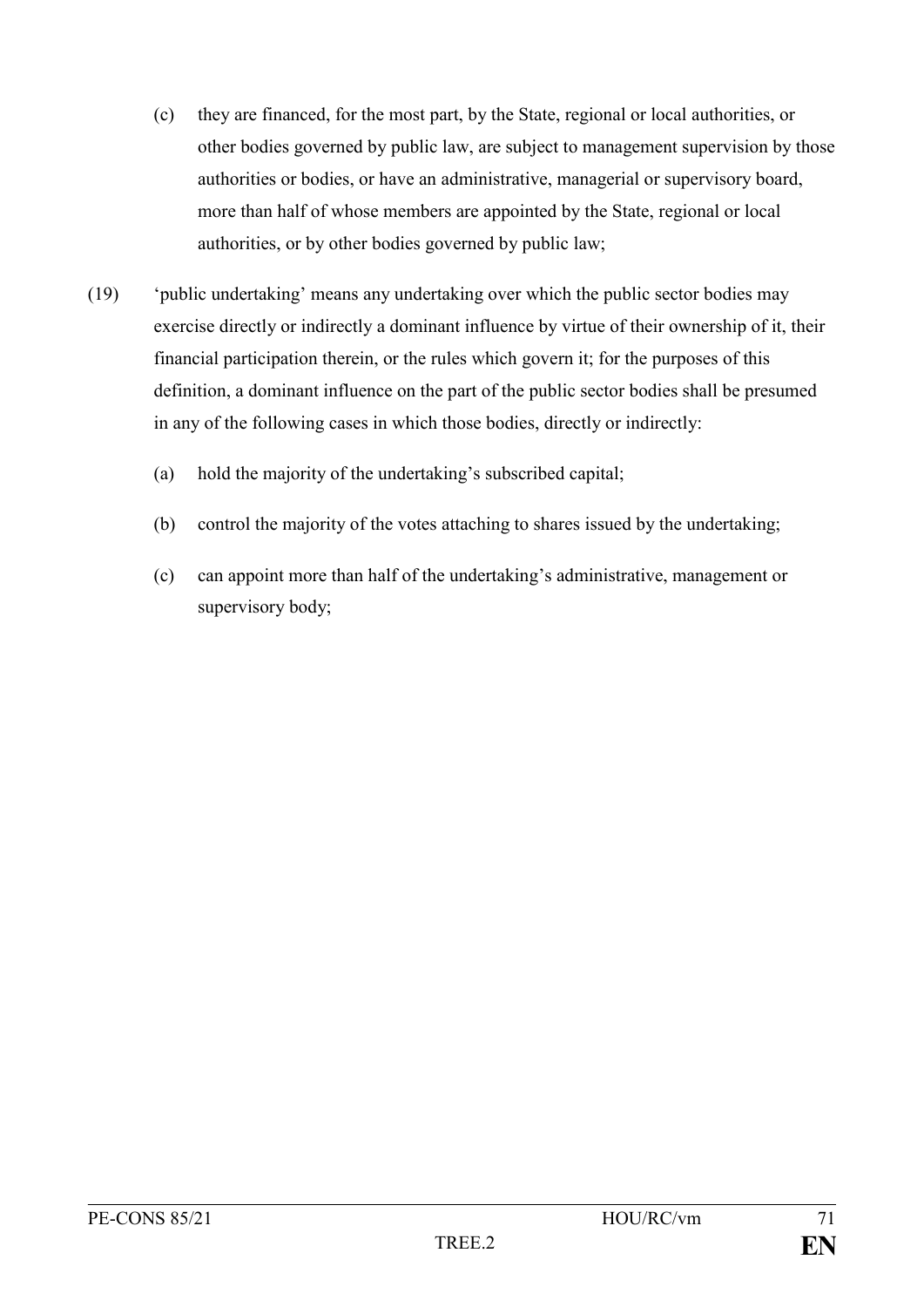- (20) 'secure processing environment' means the physical or virtual environment and organisational means to ensure compliance with Union law, such as Regulation (EU) 2016/679, in particular with regard to data subjects' rights, intellectual property rights, and commercial and statistical confidentiality, integrity and accessibility, as well as with applicable national law, and to allow the entity providing the secure processing environment to determine and supervise all data processing actions, including the display, storage, download and export of data and the calculation of derivative data through computational algorithms;
- (21) 'legal representative' means a natural or legal person established in the Union explicitly designated to act on behalf of a data intermediation services provider or an entity that collects data for objectives of general interest made available by natural or legal persons on the basis of data altruism not established in the Union, which may be addressed by the competent authorities for data intermediation services and the competent authorities for the registration of data altruism organisations in addition to or instead of the data intermediation services provider or entity with regard to the obligations under this Regulation, including with regard to initiating enforcement proceedings against a non-compliant data intermediation services provider or entity not established in the Union.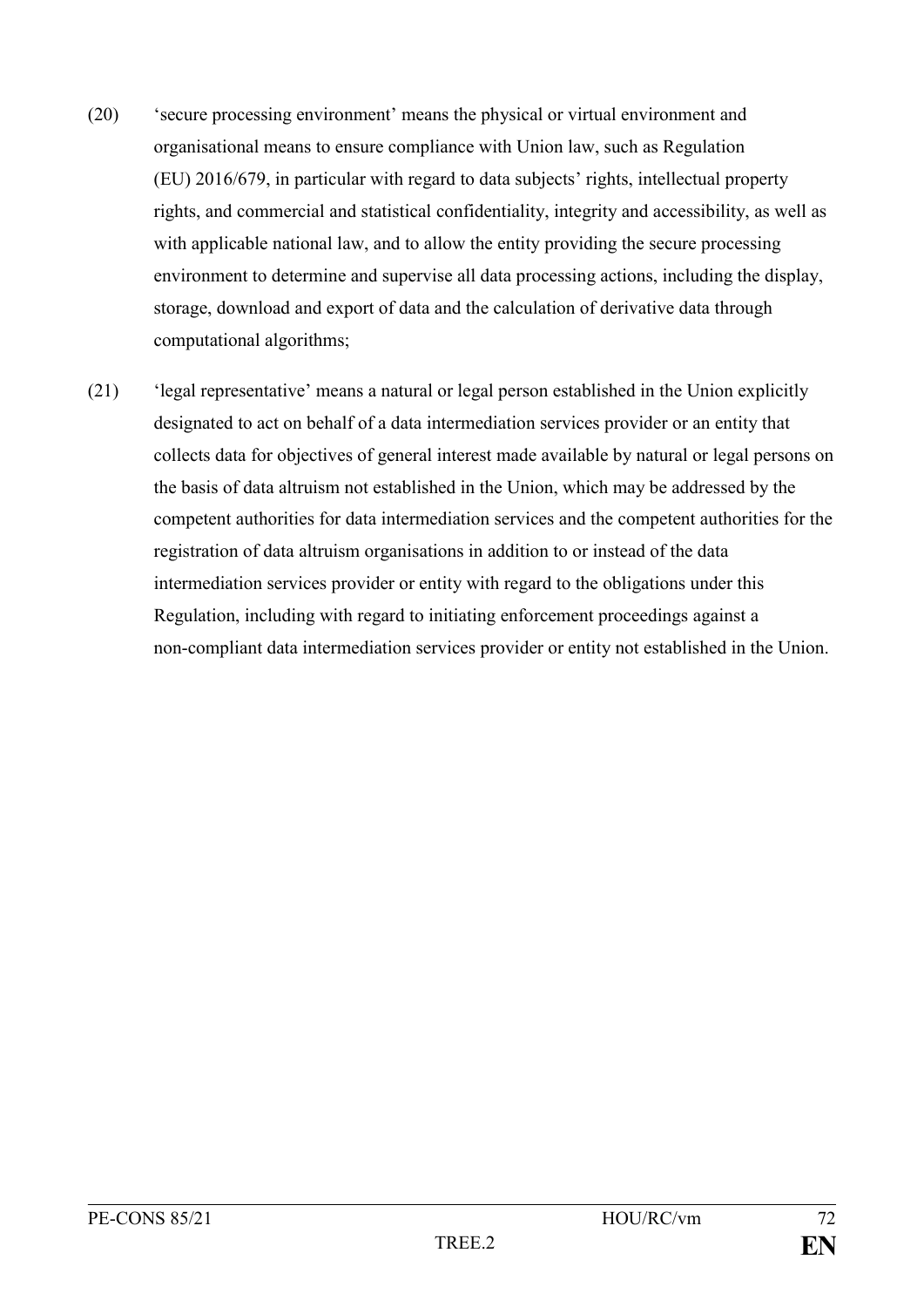# **CHAPTER II**

# **Re-use of certain categories of protected data held by public sector bodies**

#### *Article 3*

#### *Categories of data*

1. This Chapter applies to data held by public sector bodies which are protected on grounds of:

- (a) commercial confidentiality, including business, professional and company secrets;
- (b) statistical confidentiality;
- (c) the protection of intellectual property rights of third parties; or
- (d) the protection of personal data, insofar as such data fall outside the scope of Directive (EU) 2019/1024.
- 2. This Chapter does not apply to:
	- (a) data held by public undertakings;
	- (b) data held by public service broadcasters and their subsidiaries, and by other bodies or their subsidiaries for the fulfilment of a public service broadcasting remit;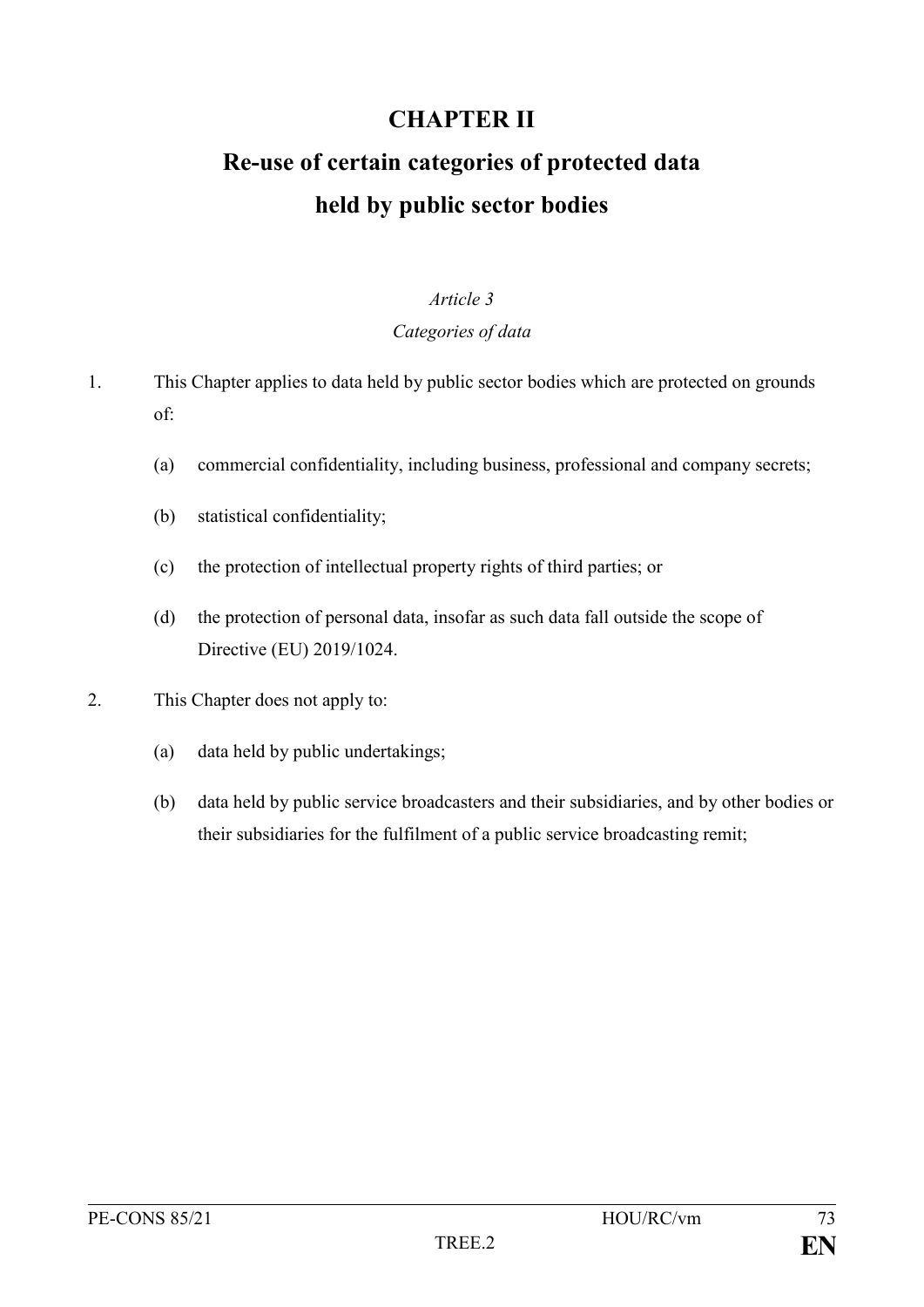- (c) data held by cultural establishments and educational establishments;
- (d) data held by public sector bodies which are protected for reasons of public security, defence or national security; or
- (e) data the supply of which is an activity falling outside the scope of the public task of the public sector bodies concerned as defined by law or by other binding rules in the Member State concerned, or, in the absence of such rules, as defined in accordance with common administrative practice in that Member State, provided that the scope of the public tasks is transparent and subject to review.
- 3. This Chapter is without prejudice to:
	- (a) Union and national law and international agreements to which the Union or Member States are party on the protection of categories of data referred to in paragraph 1; and
	- (b) Union and national law on access to documents.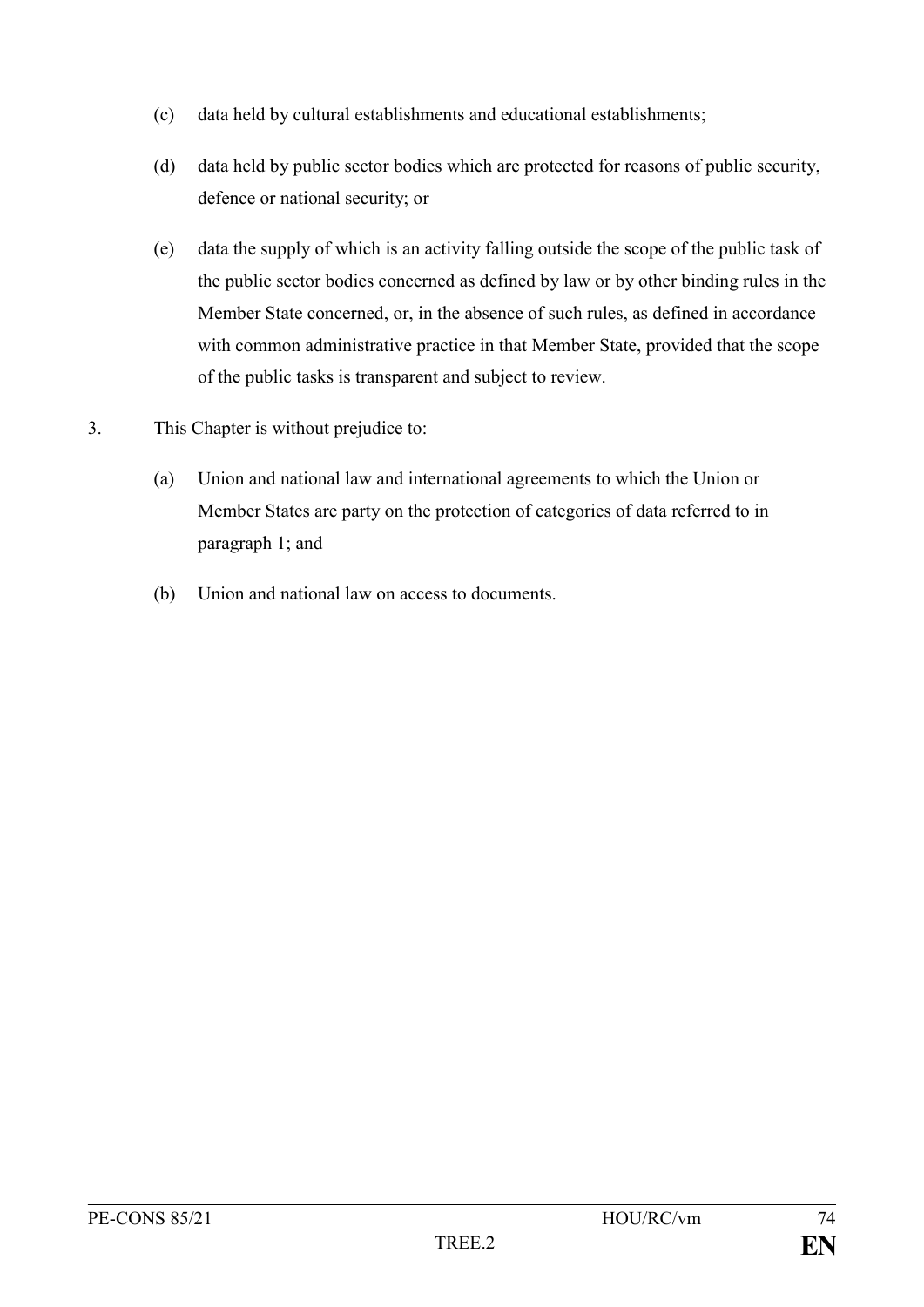# *Article 4 Prohibition of exclusive arrangements*

- 1. Agreements or other practices pertaining to the re-use of data held by public sector bodies containing categories of data referred to in Article 3(1) which grant exclusive rights or which have as their objective or effect to grant such exclusive rights or to restrict the availability of data for re-use by entities other than the parties to such agreements or other practices shall be prohibited.
- 2. By way of derogation from paragraph 1, an exclusive right to re-use data referred to in that paragraph may be granted to the extent necessary for the provision of a service or the supply of a product in the general interest that would not otherwise be possible.
- 3. An exclusive right as referred to in paragraph 2 shall be granted through an administrative act or contractual arrangement in accordance with applicable Union or national law and in compliance with the principles of transparency, equal treatment and non-discrimination.
- 4. The duration of an exclusive right to re-use data shall not exceed 12 months. Where a contract is concluded, the duration of the contract shall be the same as the duration of the exclusive right.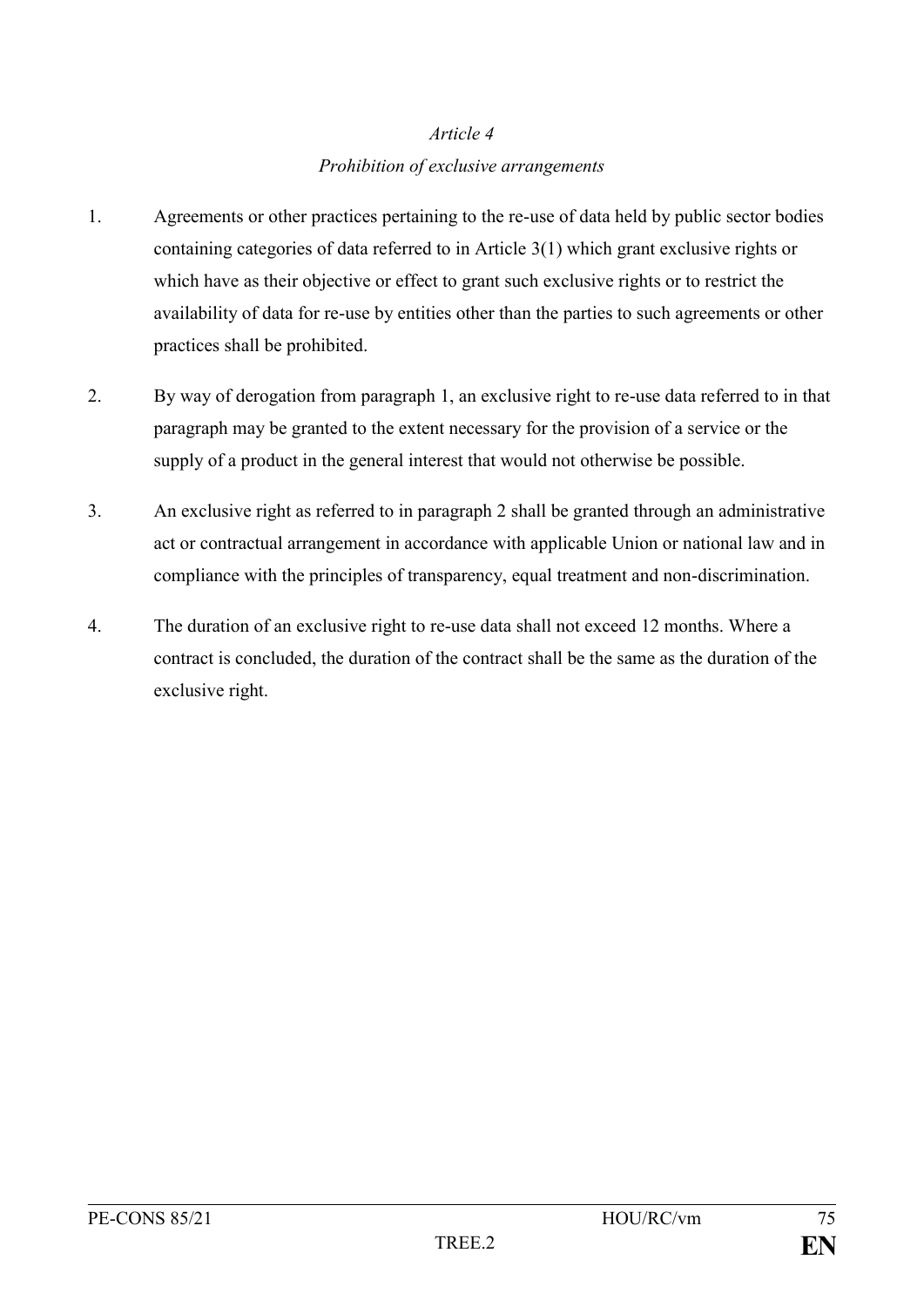- 5. The grant of an exclusive right pursuant to paragraphs 2, 3 and 4, including the reasons as to why it is necessary to grant such a right, shall be transparent and be made publicly available online, in a form that complies with relevant Union law on public procurement.
- 6. Agreements or other practices falling within the scope of the prohibition referred to in paragraph 1 which do not meet the conditions laid down in paragraphs 2 and 3 and which were concluded before... [date of entry into force of this Regulation] shall be terminated at the end of the applicable contract and in any event by... [30 months after the date of entry into force of this Regulation].

#### *Conditions for re-use*

1. Public sector bodies which are competent under national law to grant or refuse access for the re-use of one or more of the categories of data referred to in Article 3(1) shall make publicly available the conditions for allowing such re-use and the procedure to request the re-use via the single information point referred to in Article 8. Where they grant or refuse access for re-use, they may be assisted by the competent bodies referred to in Article 7(1).

Member States shall ensure that public sector bodies are equipped with the necessary resources to comply with this Article.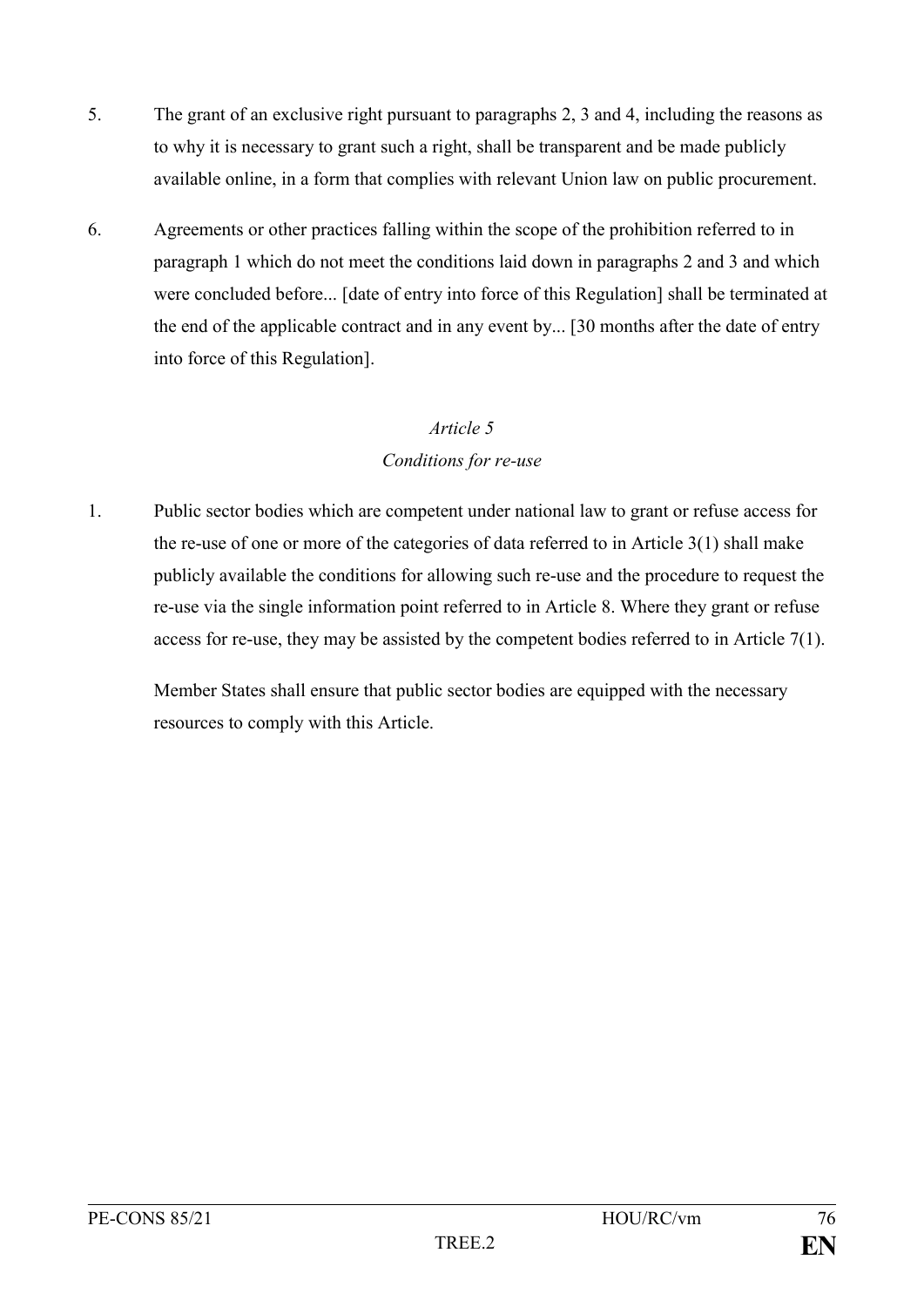- 2. Conditions for re-use shall be non-discriminatory, transparent, proportionate and objectively justified with regard to the categories of data and the purposes of re-use and the nature of the data for which re-use is allowed. Those conditions shall not be used to restrict competition.
- 3. Public sector bodies shall, in accordance with Union and national law, ensure that the protected nature of data is preserved. They may provide for the following requirements:
	- (a) to grant access for the re-use of data only where the public sector body or the competent body, following the request for re-use, has ensured that data has been:
		- (i) anonymised, in the case of personal data; and
		- (ii) modified, aggregated or treated by any other method of disclosure control, in the case of commercially confidential information, including trade secrets or content protected by intellectual property rights;
	- (b) to access and re-use the data remotely within a secure processing environment that is provided or controlled by the public sector body;
	- (c) to access and re-use the data within the physical premises in which the secure processing environment is located in accordance with high security standards, provided that remote access cannot be allowed without jeopardising the rights and interests of third parties.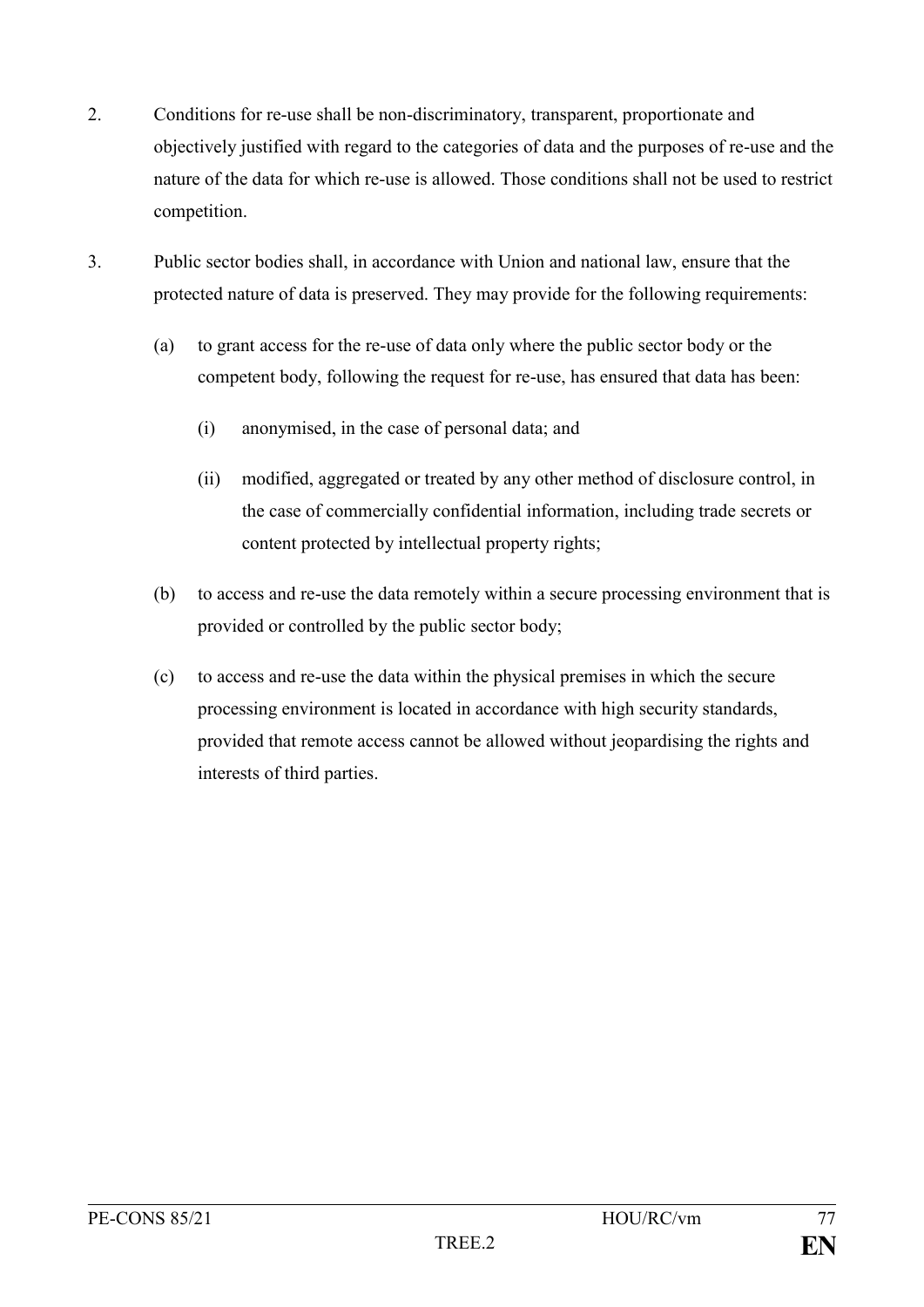- 4. In the case of re-use allowed in accordance with paragraph 3, points (b) and (c), the public sector bodies shall impose conditions that preserve the integrity of the functioning of the technical systems of the secure processing environment used. The public sector body shall reserve the right to verify the process, the means and any results of processing of data undertaken by the re-user to preserve the integrity of the protection of the data and reserve the right to prohibit the use of results that contain information jeopardising the rights and interests of third parties. The decision to prohibit the use of the results shall be comprehensible and transparent to the re-user.
- 5. Unless national law provides for specific safeguards on applicable confidentiality obligations relating to the re-use of data referred to in Article 3(1), the public sector body shall make the re-use of data provided in accordance with paragraph 3 of this Article conditional on the adherence by the re-user to a confidentiality obligation that prohibits the disclosure of any information that jeopardises the rights and interests of third parties that the re-user may have acquired despite the safeguards put in place. Re-users shall be prohibited from re-identifying any data subject to whom the data relates and shall take technical and operational measures to prevent re-identification and to notify any data breach resulting in the re-identification of the data subjects concerned to the public sector body. In the event of the unauthorised re-use of non-personal data, the re-user shall, without delay, where appropriate with the assistance of the public sector body, inform the legal persons whose rights and interests may be affected.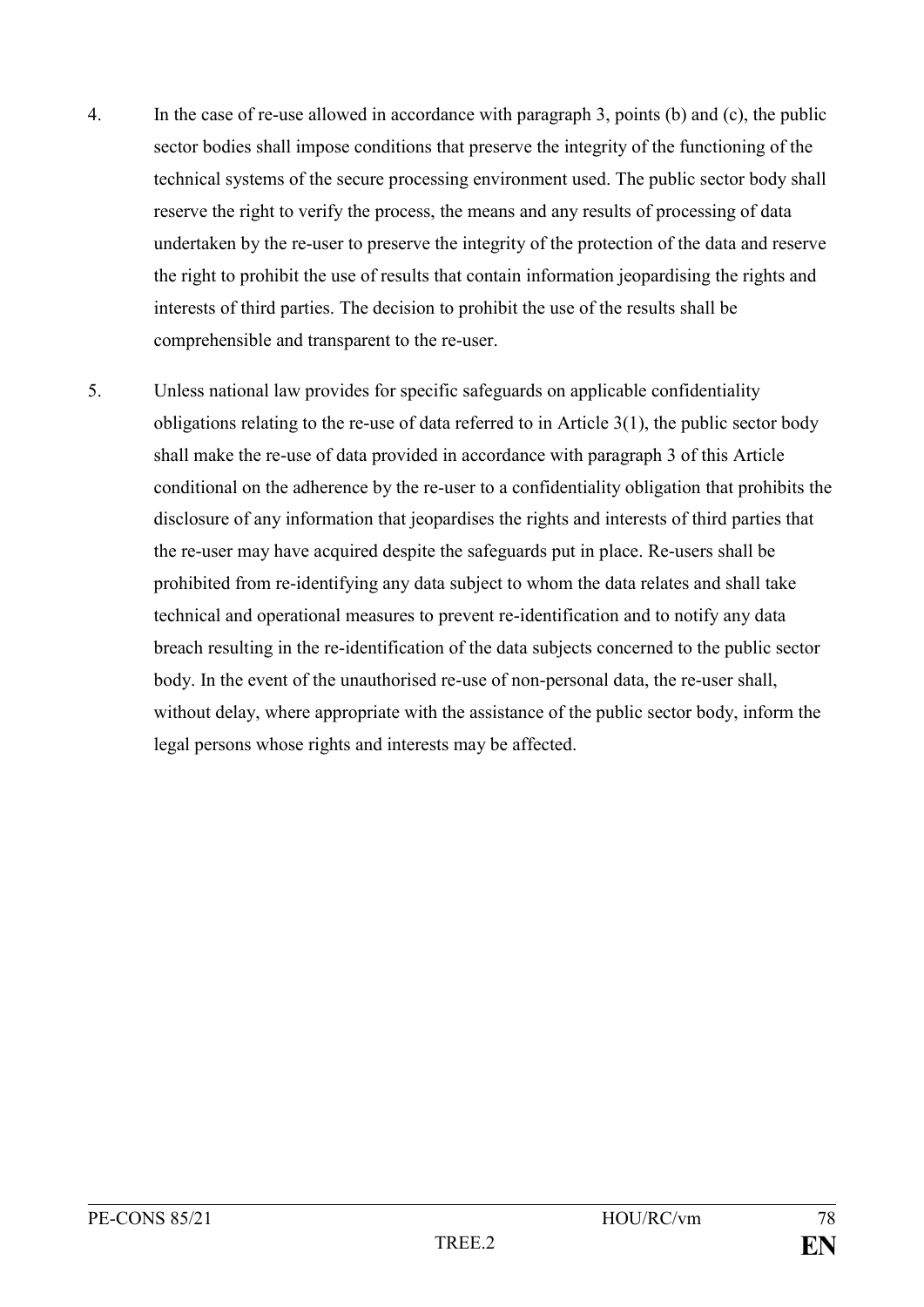- 6. Where the re-use of data cannot be allowed in accordance with the obligations laid down in paragraphs 3 and 4 of this Article and there is no legal basis for transmitting the data under Regulation (EU) 2016/679, the public sector body shall make best efforts, in accordance with Union and national law, to provide assistance to potential re-users in seeking consent of the data subjects or permission from the data holders whose rights and interests may be affected by such re-use, where it is feasible without a disproportionate burden on the public sector body. Where it provides such assistance, the public sector body may be assisted by the competent bodies referred to in Article 7(1).
- 7. Re-use of data shall be allowed only in compliance with intellectual property rights. The right of the maker of a database as provided for in Article 7(1) of Directive 96/9/EC shall not be exercised by public sector bodies in order to prevent the re-use of data or to restrict re-use beyond the limits set by this Regulation.
- 8. Where data requested is considered to be confidential, in accordance with Union or national law on commercial or statistical confidentiality, the public sector bodies shall ensure that the confidential data is not disclosed as a result of allowing re-use, unless such re-use is allowed in accordance with paragraph 6.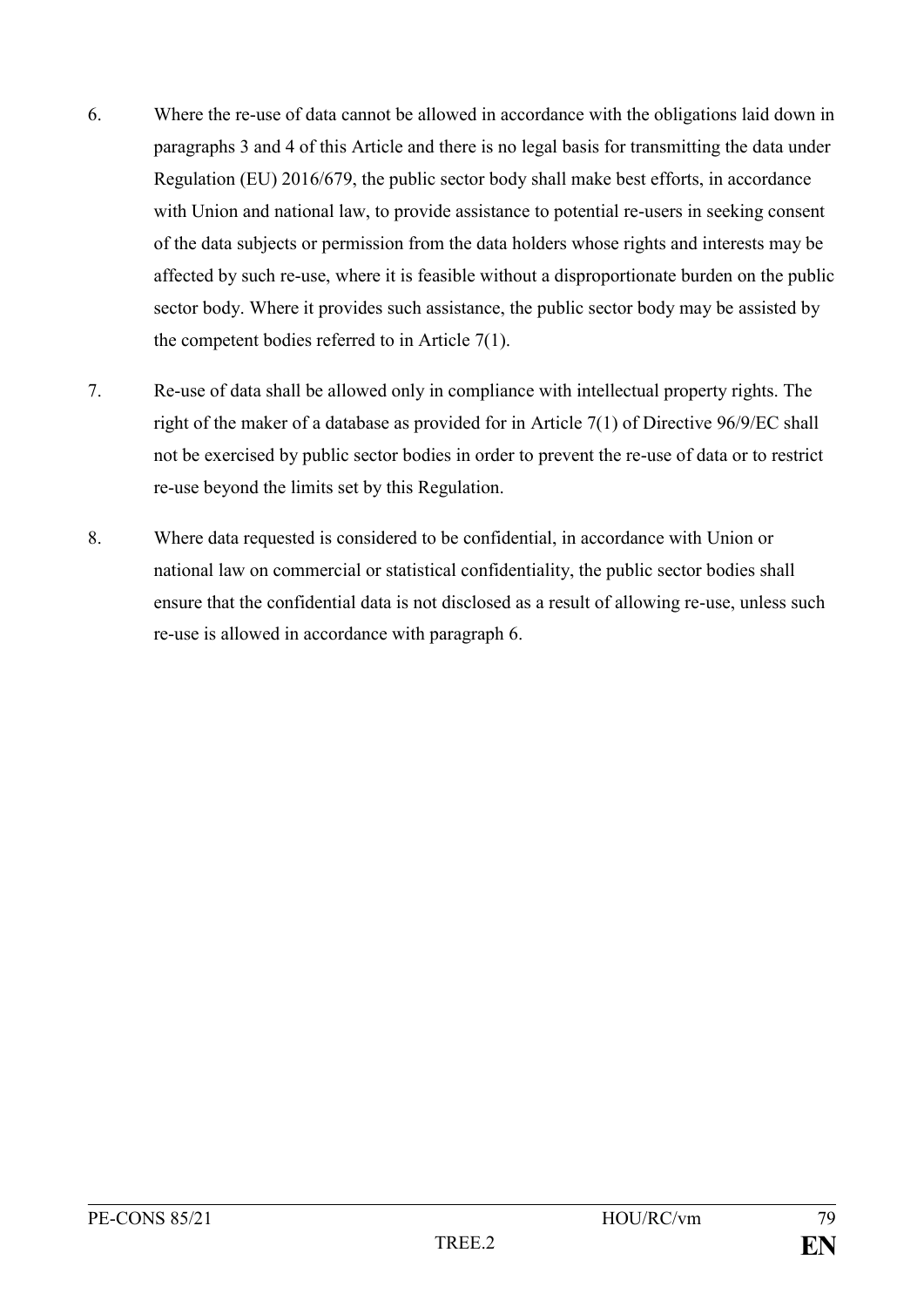- 9. Where a re-user intends to transfer non-personal data protected on the grounds set out in Article 3(1) to a third country, it shall inform the public sector body of its intention to transfer such data and the purpose of such transfer at the time of requesting the re-use of such data. In the case of re-use in accordance with paragraph 6 of this Article, the re-user shall, where appropriate with the assistance of the public sector body, inform the legal person whose rights and interests may be affected of that intention, purpose and the appropriate safeguards. The public sector body shall not allow the re-use unless the legal person gives permission for the transfer.
- 10. Public sector bodies shall transmit non-personal confidential data or data protected by intellectual property rights to a re-user which intends to transfer those data to a third country other than a country designated in accordance with paragraph 12 only if the re-user contractually commits to:
	- (a) complying with the obligations imposed in accordance with paragraphs 7 and 8 even after the data is transferred to the third country; and
	- (b) accepting the jurisdiction of the courts or tribunals of the Member State of the transmitting public sector body with regard to any dispute related to compliance with paragraphs 7 and 8.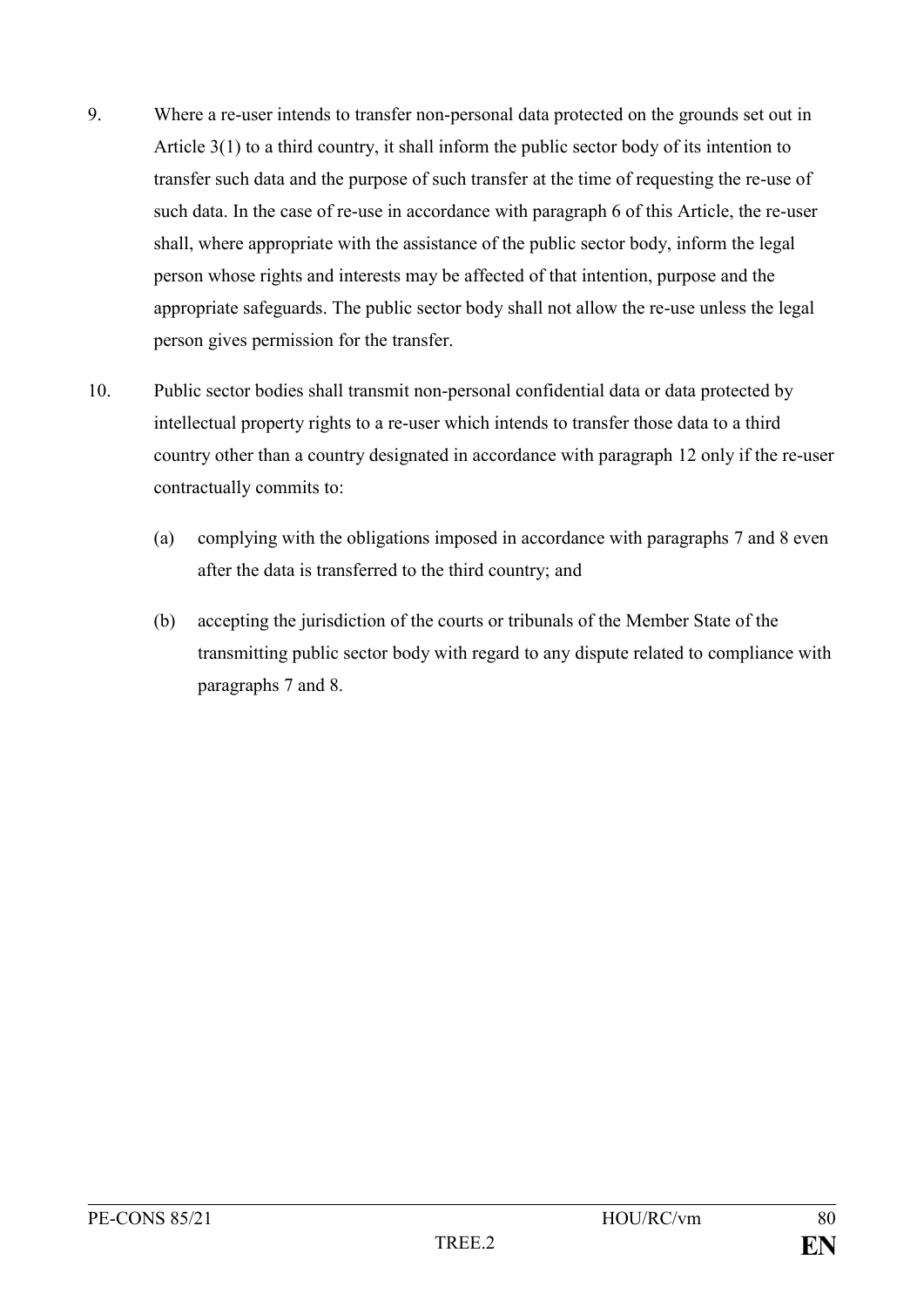11. Public sector bodies shall, where relevant and to the extent of their capabilities, provide guidance and assistance to re-users in complying with the obligations referred to in paragraph 10 of this Article.

In order to assist public sector bodies and re-users, the Commission may adopt implementing acts establishing model contractual clauses for complying with the obligations referred to in paragraph 10 of this Article. Those implementing acts shall be adopted in accordance with the examination procedure referred to in Article 33(3).

- 12. Where justified because of the substantial number of requests across the Union concerning the re-use of non-personal data in specific third countries, the Commission may adopt implementing acts declaring that the legal, supervisory and enforcement arrangements of a third country:
	- (a) ensure protection of intellectual property and trade secrets in a way that is essentially equivalent to the protection ensured under Union law;
	- (b) are being effectively applied and enforced; and
	- (c) provide effective judicial redress.

Those implementing acts shall be adopted in accordance with the examination procedure referred to in Article 33(3).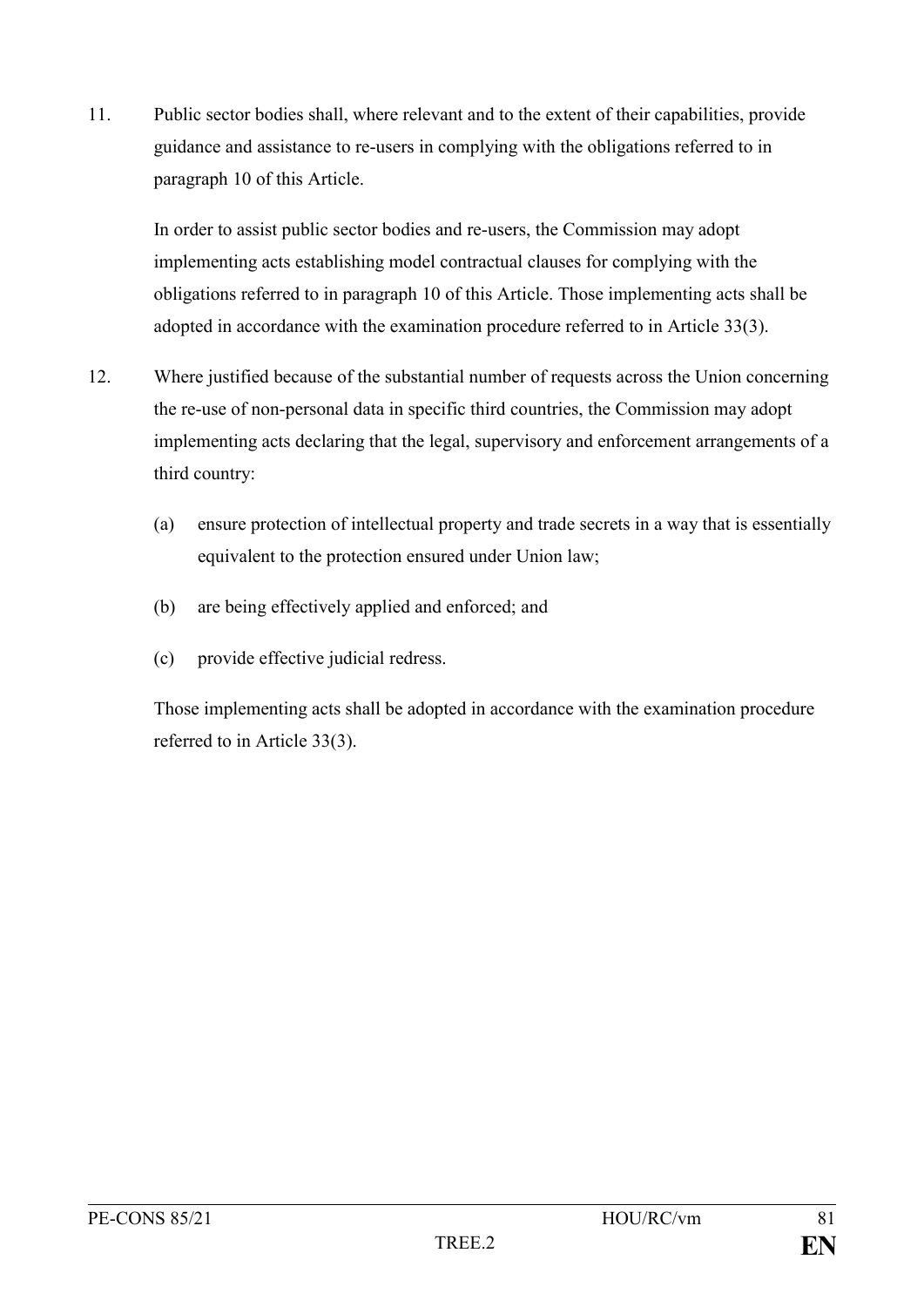13. Specific Union legislative acts may deem certain non-personal data categories held by public sector bodies to be highly sensitive for the purposes of this Article where their transfer to third countries may put at risk Union public policy objectives, such as safety and public health or may lead to the risk of re-identification of non-personal, anonymised data. Where such an act is adopted, the Commission shall adopt delegated acts in accordance with Article 32 supplementing this Regulation by laying down special conditions applicable to the transfers of such data to third countries.

Those special conditions shall be based on the nature of the non-personal data categories identified in the specific Union legislative act and on the grounds for deeming those categories to be highly sensitive, taking into account the risks of re-identification of non-personal, anonymised data. They shall be non-discriminatory and limited to what is necessary to achieve the Union public policy objectives identified in that act, in accordance with the Union's international obligations.

If required by specific Union legislative acts as referred to in the first subparagraph, such special conditions may include terms applicable for the transfer or technical arrangements in this regard, limitations with regard to the re-use of data in third countries or categories of persons entitled to transfer such data to third countries or, in exceptional cases, restrictions with regard to transfers to third countries.

14. The natural or legal person to which the right to re-use non-personal data was granted may transfer the data only to those third countries for which the requirements in paragraphs 10, 12 and 13 are met.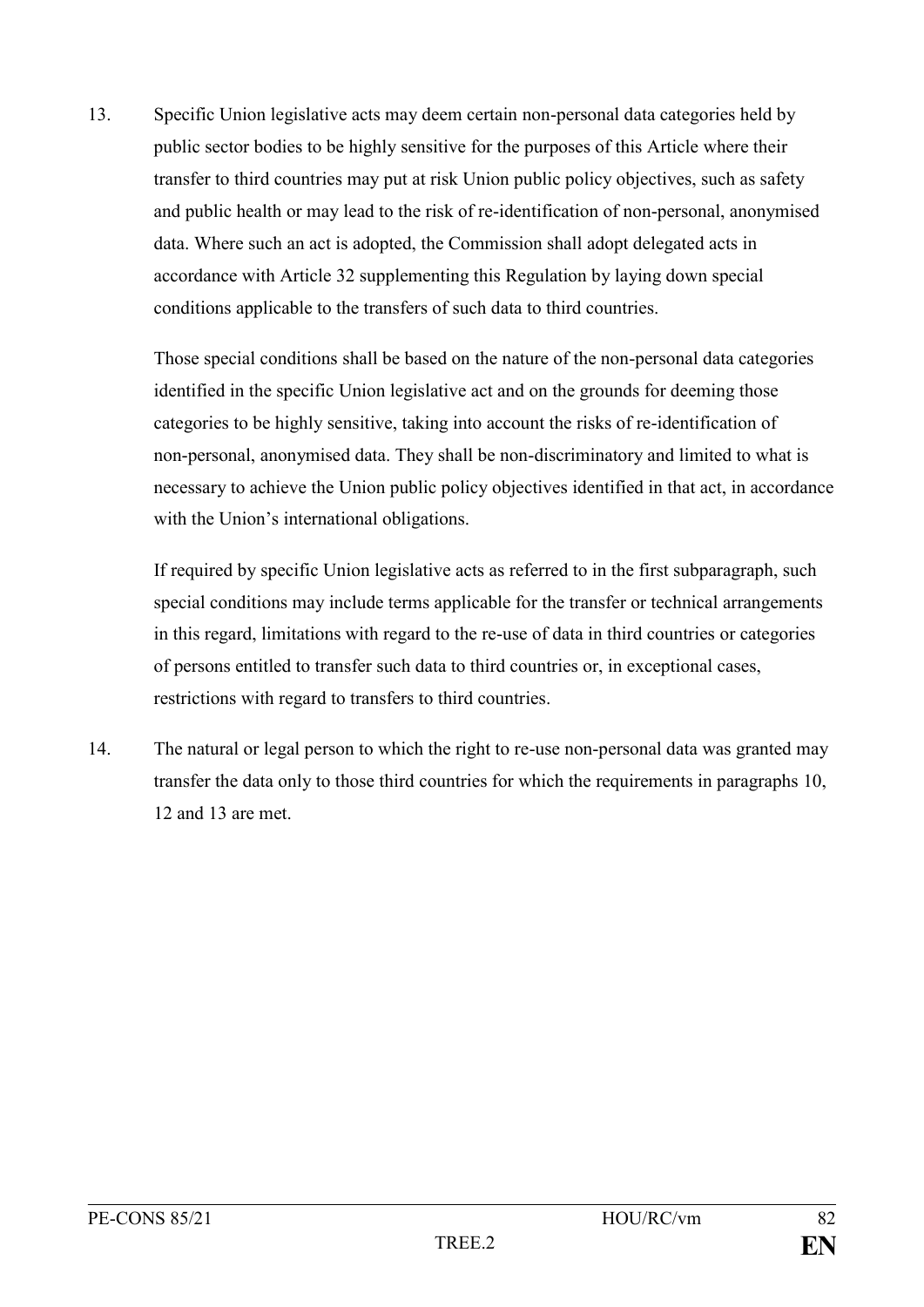*Fees*

- 1. Public sector bodies which allow re-use of the categories of data referred to in Article 3(1) may charge fees for allowing the re-use of such data.
- 2. Any fees charged pursuant to paragraph 1 shall be transparent, non-discriminatory, proportionate and objectively justified and shall not restrict competition.
- 3. Public sector bodies shall ensure that any fees can also be paid online through widely available cross-border payment services, without discrimination based on the place of establishment of the payment service provider, the place of issue of the payment instrument or the location of the payment account within the Union.
- 4. Where public sector bodies charge fees, they shall take measures to provide incentives for the re-use of the categories of data referred to in Article 3(1) for non-commercial purposes, such as scientific research purposes, and by SMEs and start-ups in accordance with State aid rules. In that regard, public sector bodies may also make the data available at a discounted fee or free of charge, in particular to SMEs and start-ups, civil society and educational establishments. To that end, public sector bodies may establish a list of categories of re-users to which data for re-use is made available at a discounted fee or free of charge. That list, together with the criteria used to establish it, shall be made public.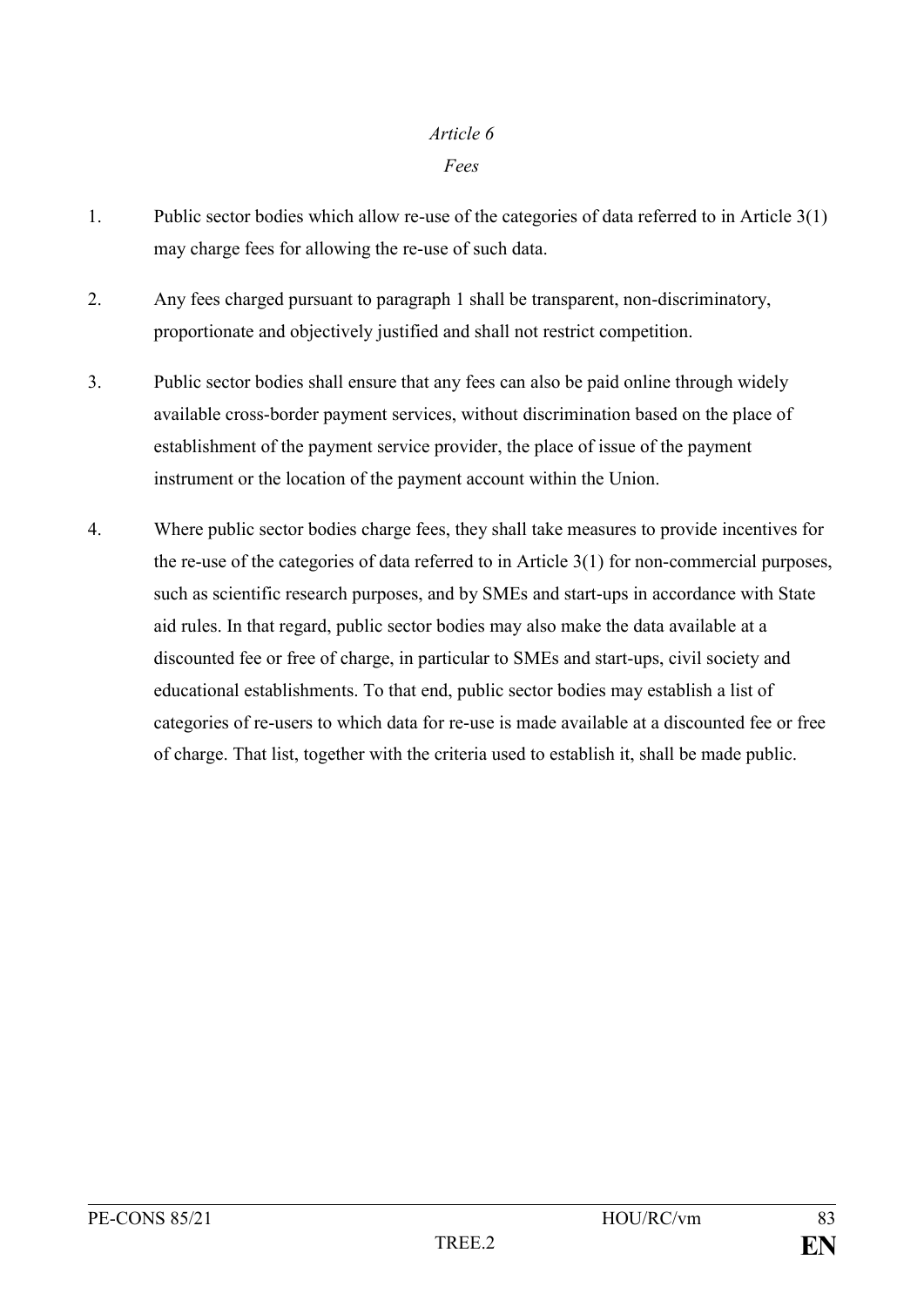- 5. Any fees shall be derived from the costs related to conducting the procedure for requests for the re-use of the categories of data referred to in Article 3(1) and limited to the necessary costs in relation to:
	- (a) the reproduction, provision and dissemination of data;
	- (b) the clearance of rights;
	- (c) anonymisation or other forms of preparation of personal data and commercially confidential data as provided for in Article 5(3);
	- (d) the maintenance of the secure processing environment;
	- (e) the acquisition of the right to allow re-use in accordance with this Chapter by third parties outside the public sector; and
	- (f) assisting re-users in seeking consent from data subjects and permission from data holders whose rights and interests may be affected by such re-use.
- 6. The criteria and methodology for calculating fees shall be laid down by the Member States and published. The public sector body shall publish a description of the main categories of costs and the rules used for the allocation of costs.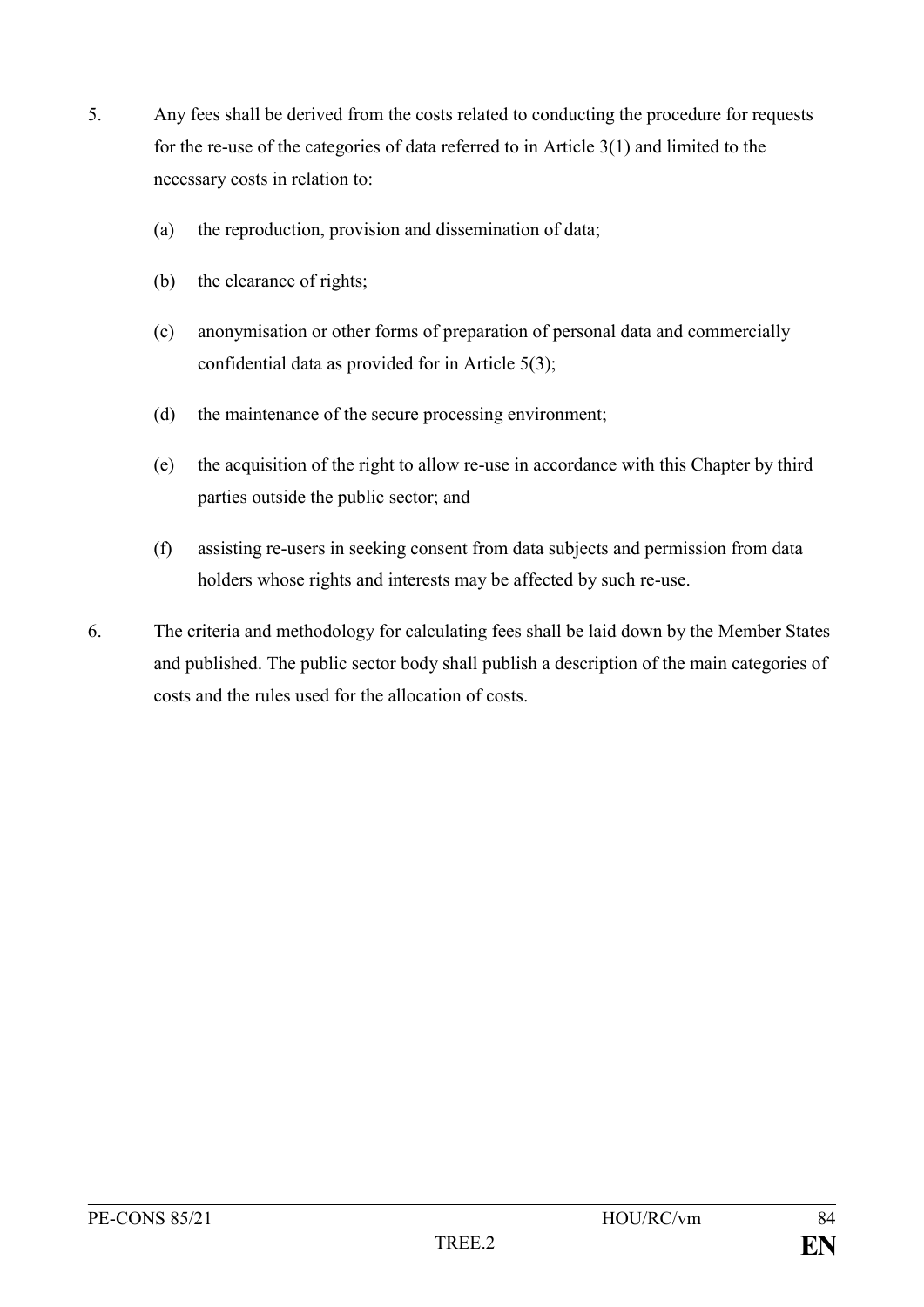# *Article 7 Competent bodies*

- 1. For the purpose of carrying out the tasks referred to in this Article, each Member State shall designate one or more competent bodies, which may be competent for particular sectors, to assist the public sector bodies which grant or refuse access for the re-use of the categories of data referred to in Article 3(1). Member States may either establish one or more new competent bodies or rely on existing public sector bodies or on internal services of public sector bodies that fulfil the conditions laid down in this Regulation.
- 2. The competent bodies may be empowered to grant access for the re-use of the categories of data referred to in Article 3(1) pursuant to Union or national law which provides for such access to be granted. Where they grant or refuse access for the re-use, Articles 4, 5, 6 and 9 shall apply to those competent bodies.
- 3. The competent bodies shall have adequate legal, financial, technical and human resources to carry out the tasks assigned to them, including the necessary technical knowledge to be able to comply with relevant Union or national law concerning the access regimes for the categories of data referred to in Article 3(1).
- 4. The assistance provided for in paragraph 1 shall include, where necessary:
	- (a) providing technical support by making available a secure processing environment for providing access for the re-use of data;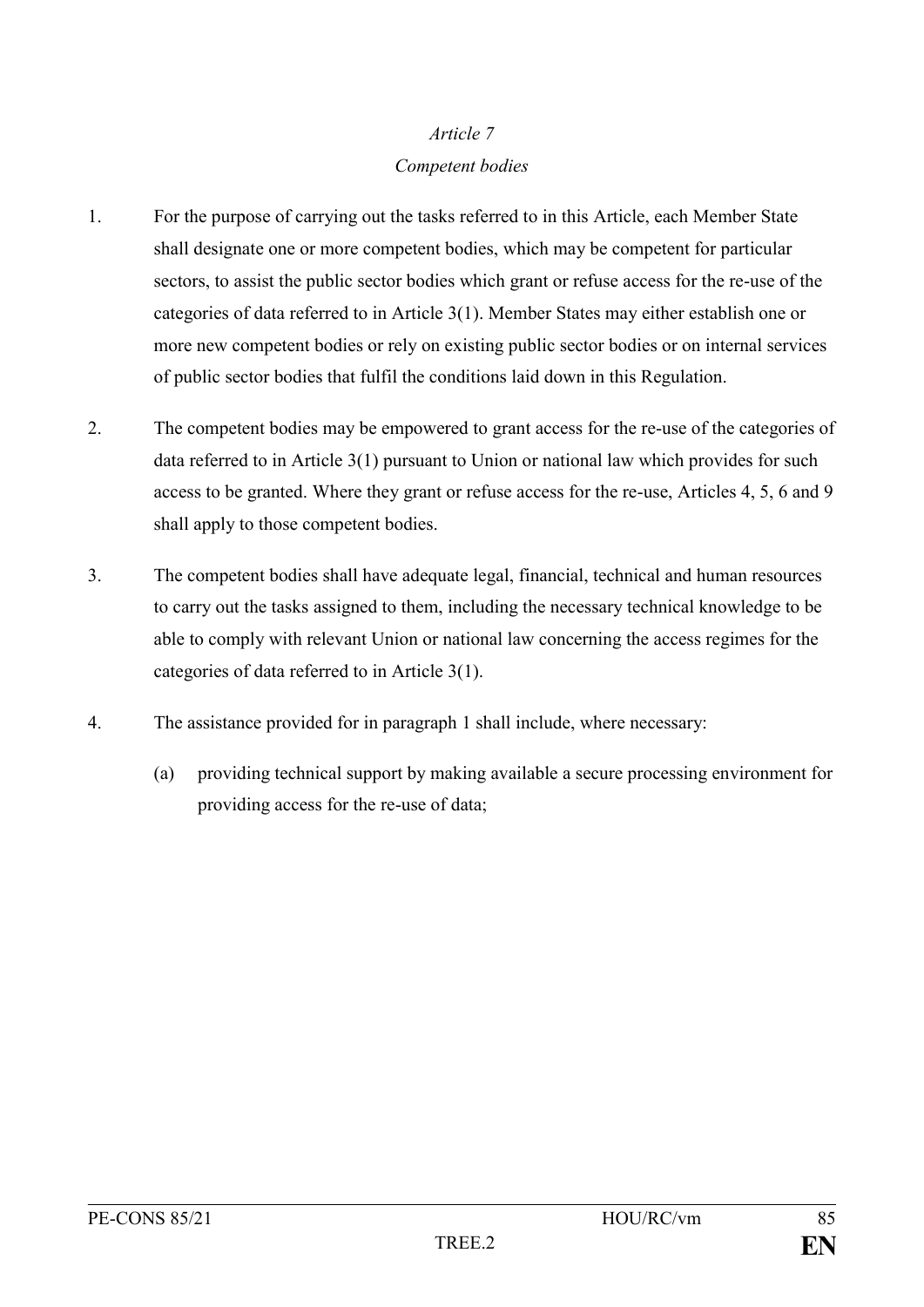- (b) providing guidance and technical support on how to best structure and store data to make that data easily accessible;
- (c) providing technical support for pseudonymisation and ensuring data processing in a manner that effectively preserves the privacy, confidentiality, integrity and accessibility of the information contained in the data for which re-use is allowed, including techniques for the anonymisation, generalisation, suppression and randomisation of personal data or other state-of-the-art privacy-preserving methods, and the deletion of commercially confidential information, including trade secrets or content protected by intellectual property rights;
- (d) assisting the public sector bodies, where relevant, to provide support to re-users in requesting consent for re-use from data subjects or permission from data holders in line with their specific decisions, including on the jurisdiction in which the data processing is intended to take place and assisting the public sector bodies in establishing technical mechanisms that allow the transmission of requests for consent or permission from re-users, where practically feasible;
- (e) providing public sector bodies with assistance in assessing the adequacy of contractual commitments made by a re-user pursuant to Article 5(10).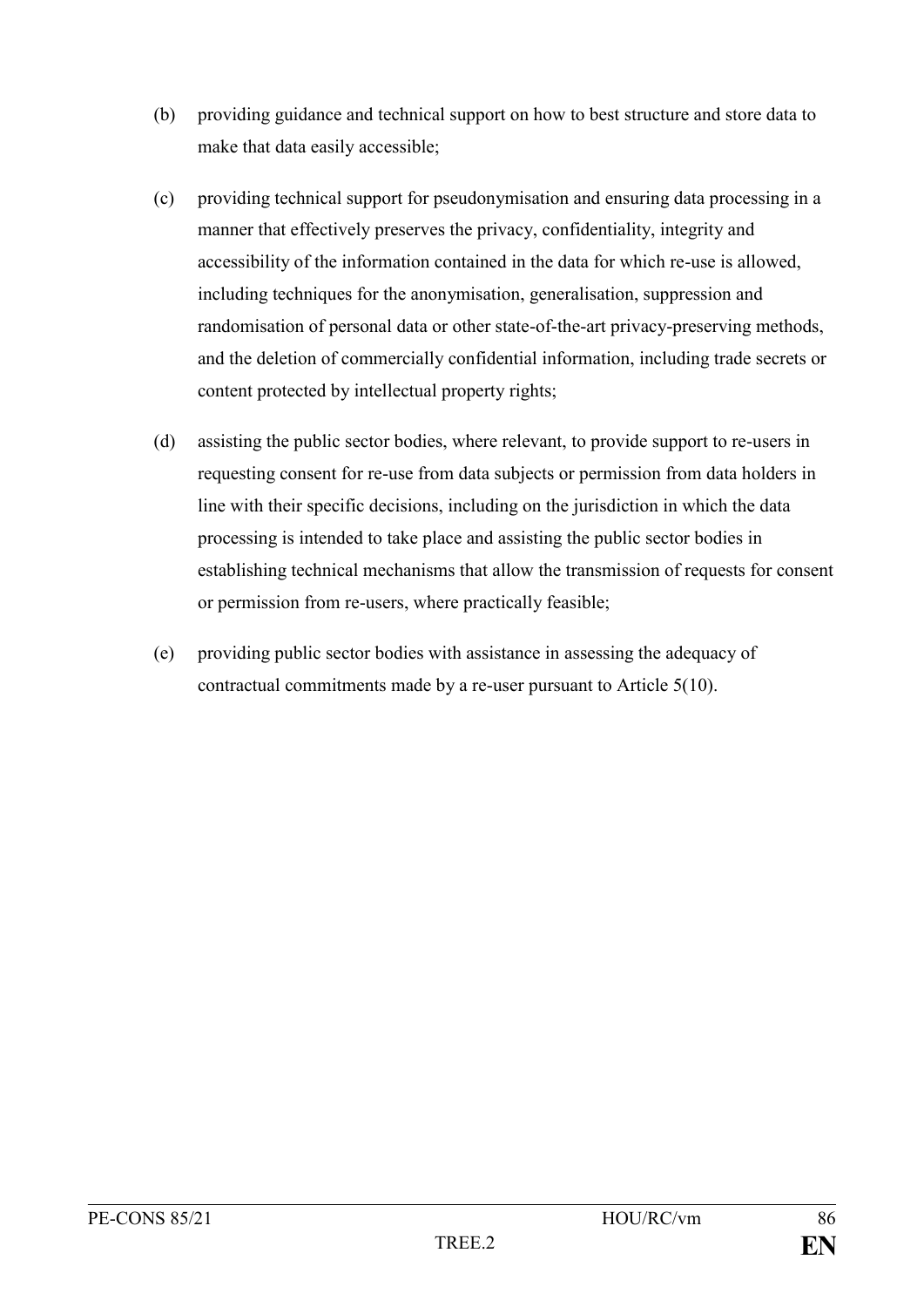5. Each Member State shall notify the Commission of the identity of the competent bodies designated pursuant to paragraph 1 by... [15 months after the date of entry into force of this Regulation]. Each Member State shall also notify the Commission of any subsequent change to the identity of those competent bodies.

### *Article 8 Single information points*

- 1. Member States shall ensure that all relevant information concerning the application of Articles 5 and 6 is available and easily accessible through a single information point. Member States shall establish a new body or designate an existing body or structure as the single information point. The single information point may be linked to sectoral, regional or local information points. The functions of the single information point may be automated provided that the public sector body ensures adequate support.
- 2. The single information point shall be competent to receive enquiries or requests for the re-use of the categories of data referred to in Article 3(1) and shall transmit them, where possible and appropriate by automated means, to the competent public sector bodies, or the competent bodies referred to in Article 7(1), where relevant. The single information point shall make available by electronic means a searchable asset list containing an overview of all available data resources including, where relevant, those data resources that are available at sectoral, regional or local information points, with relevant information describing the available data, including at least the data format and size and the conditions for their re-use.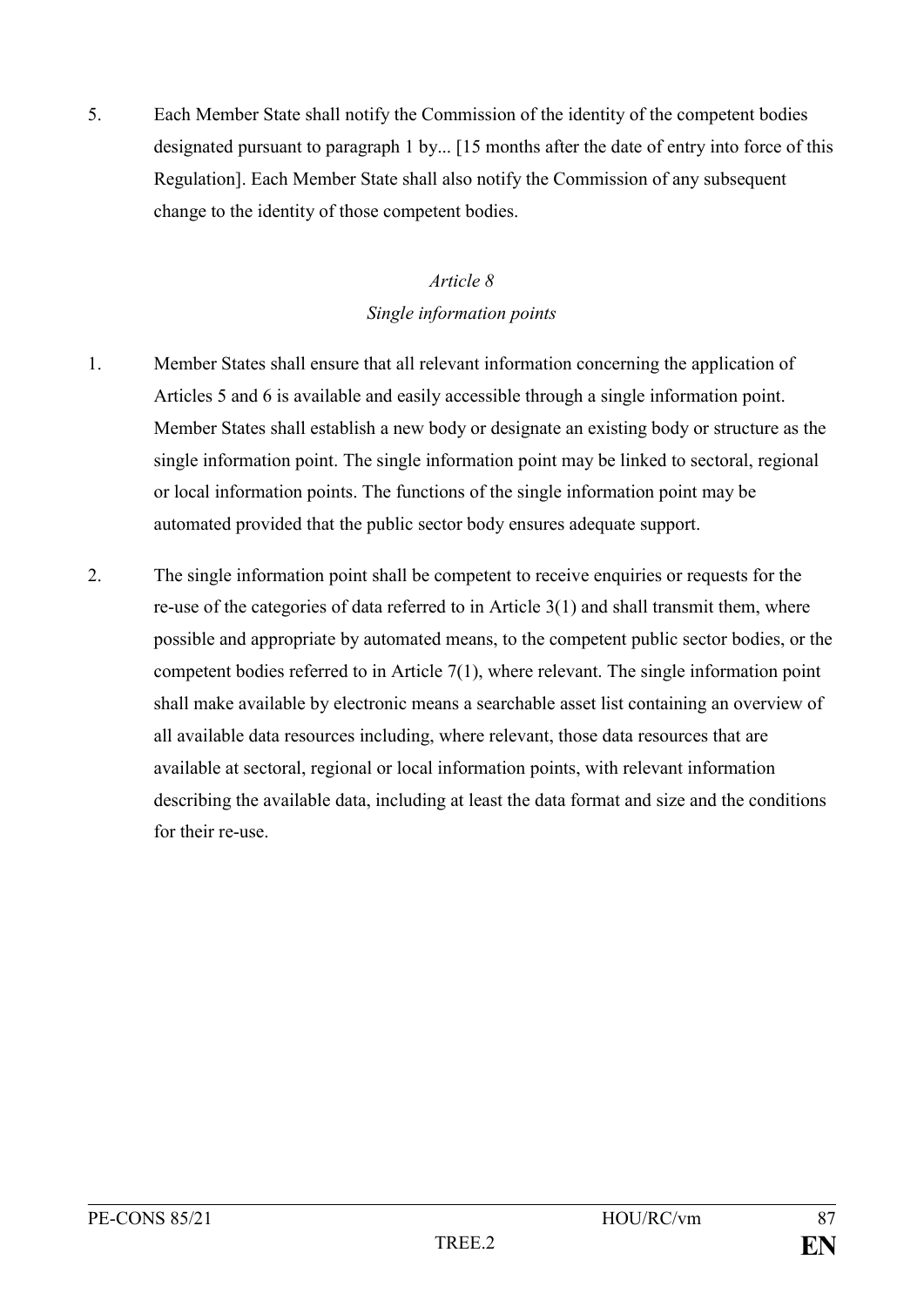- 3. The single information point may establish a separate, simplified and well-documented information channel for SMEs and start-ups, addressing their needs and capabilities in requesting the re-use of the categories of data referred to in Article 3(1).
- 4. The Commission shall establish a European single access point offering a searchable electronic register of data available in the national single information points and further information on how to request data via those national single information points.

### *Article 9 Procedure for requests for re-use*

1. Unless shorter time limits have been established in accordance with national law, the competent public sector bodies or the competent bodies referred to in Article 7(1) shall adopt a decision on the request for the re-use of the categories of data referred to in Article 3(1) within two months of the date of receipt of the request.

In the case of exceptionally extensive and complex requests for re-use, that two-month period may be extended by up to 30 days. In such cases the competent public sector bodies or the competent bodies referred to in Article 7(1) shall notify the applicant as soon as possible that more time is needed for conducting the procedure, together with the reasons for the delay.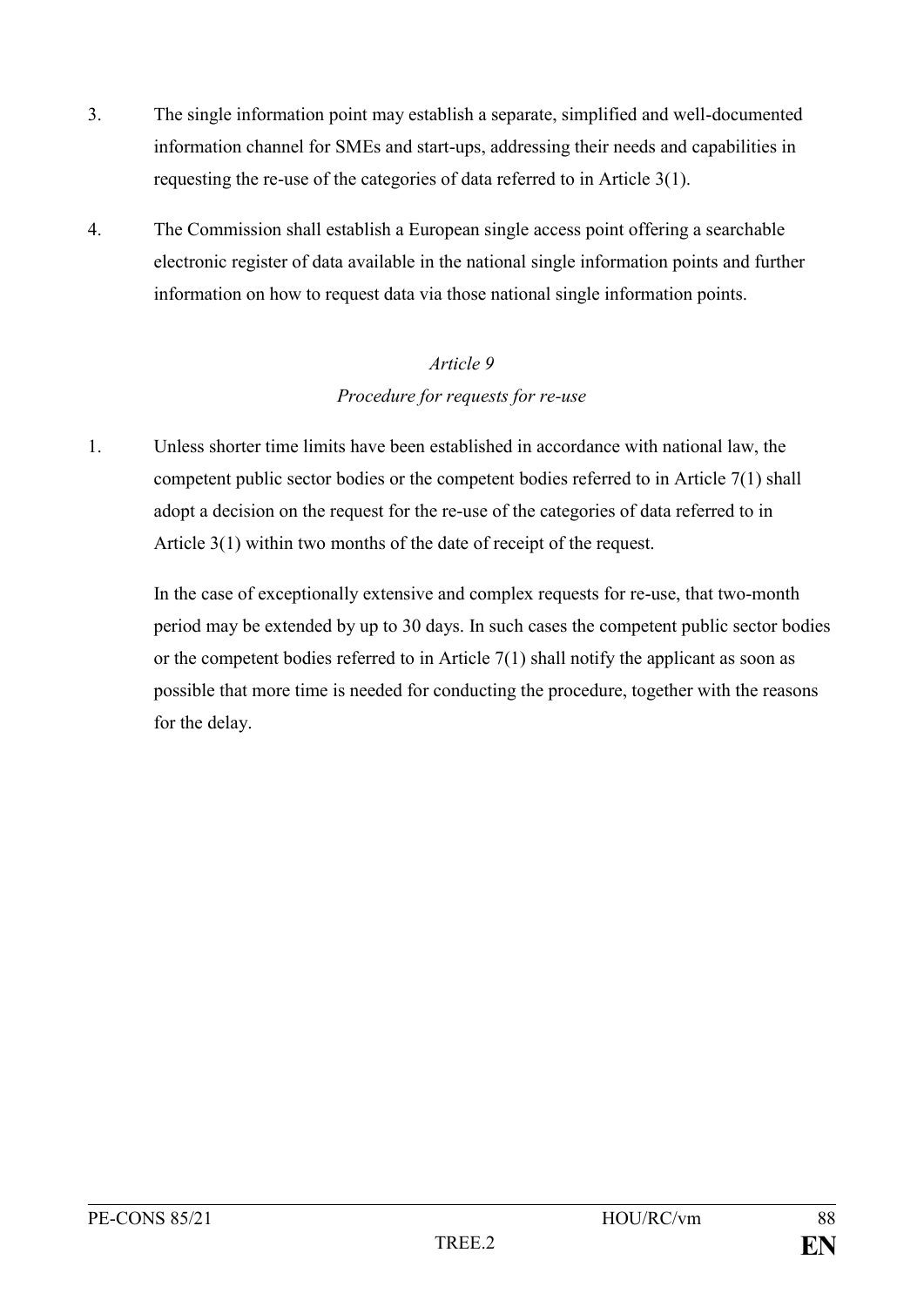2. Any natural or legal person directly affected by a decision as referred to in paragraph 1 shall have an effective right of redress in the Member State where the relevant body is located. Such a right of redress shall be laid down in national law and shall include the possibility of review by an impartial body with the appropriate expertise, such as the national competition authority, the relevant access-to-documents authority, the supervisory authority established in accordance with Regulation (EU) 2016/679 or a national judicial authority, whose decisions are binding upon the public sector body or the competent body concerned.

# **CHAPTER III**

# **Requirements applicable to data intermediation services**

### *Article 10*

#### *Data intermediation services*

The provision of the following data intermediation services shall comply with Article 12 and shall be subject to a notification procedure:

(a) intermediation services between data holders and potential data users, including making available the technical or other means to enable such services; those services may include bilateral or multilateral exchanges of data or the creation of platforms or databases enabling the exchange or joint use of data, as well as the establishment of other specific infrastructure for the interconnection of data holders with data users;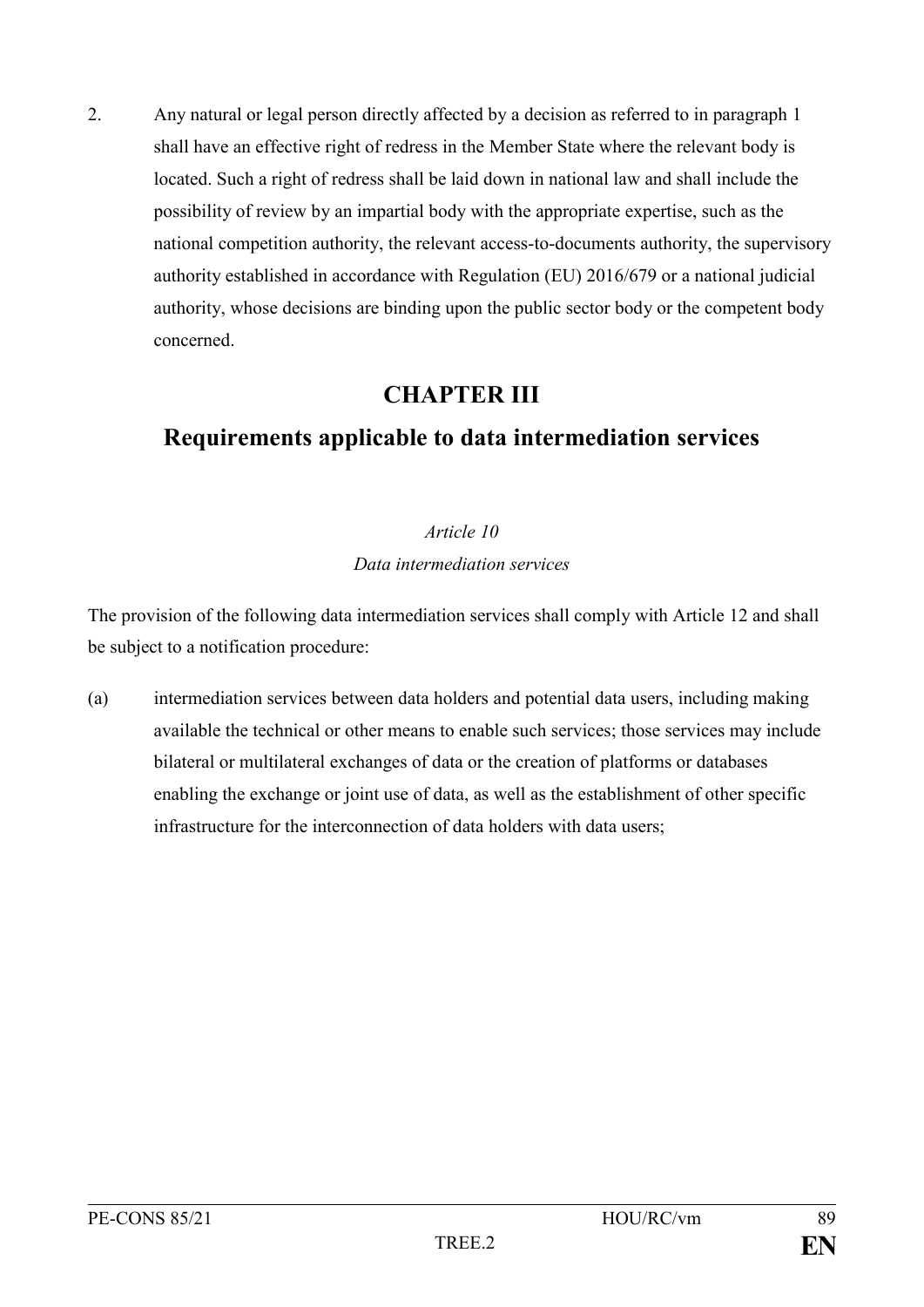- (b) intermediation services between data subjects that seek to make their personal data available or natural persons that seek to make non-personal data available, and potential data users, including making available the technical or other means to enable such services, and in particular enabling the exercise of the data subjects' rights provided in Regulation (EU) 2016/679;
- (c) services of data cooperatives.

## *Article 11 Notification by data intermediation services providers*

- 1. Any data intermediation services provider who intends to provide the data intermediation services referred to in Article 10 shall submit a notification to the competent authority for data intermediation services.
- 2. For the purposes of this Regulation, a data intermediation services provider with establishments in more than one Member State shall be deemed to be under the jurisdiction of the Member State in which it has its main establishment, without prejudice to Union law regulating cross-border actions for damages and related proceedings.
- 3. A data intermediation services provider that is not established in the Union, but which offers the data intermediation services referred to in Article 10 within the Union, shall designate a legal representative in one of the Member States in which those services are offered.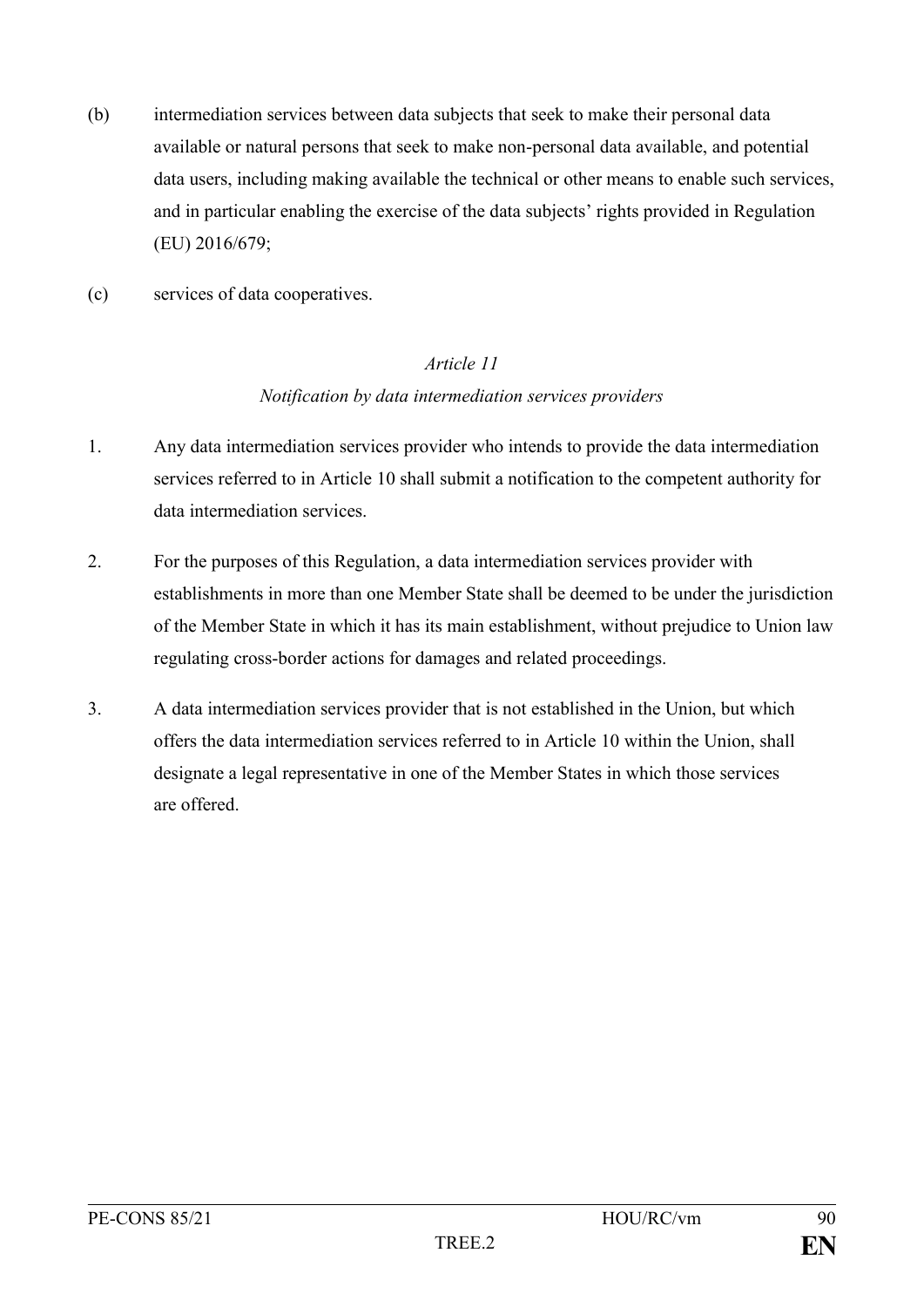For the purpose of ensuring compliance with this Regulation, the legal representative shall be mandated by the data intermediation services provider to be addressed in addition to or instead of it by competent authorities for data intermediation services or data subjects and data holders, with regard to all issues related to the data intermediation services provided. The legal representative shall cooperate with and comprehensively demonstrate to the competent authorities for data intermediation services, upon request, the actions taken and provisions put in place by the data intermediation services provider to ensure compliance with this Regulation.

The data intermediation services provider shall be deemed to be under the jurisdiction of the Member State in which the legal representative is located. The designation of a legal representative by the data intermediation services provider shall be without prejudice to any legal actions which could be initiated against the data intermediation services provider.

- 4. After having submitted a notification in accordance with paragraph 1, the data intermediation services provider may start the activity subject to the conditions laid down in this Chapter.
- 5. The notification referred to in paragraph 1 shall entitle the data intermediation services provider to provide data intermediation services in all Member States.
- 6. The notification referred to in paragraph 1 shall include the following information:
	- (a) the name of the data intermediation services provider;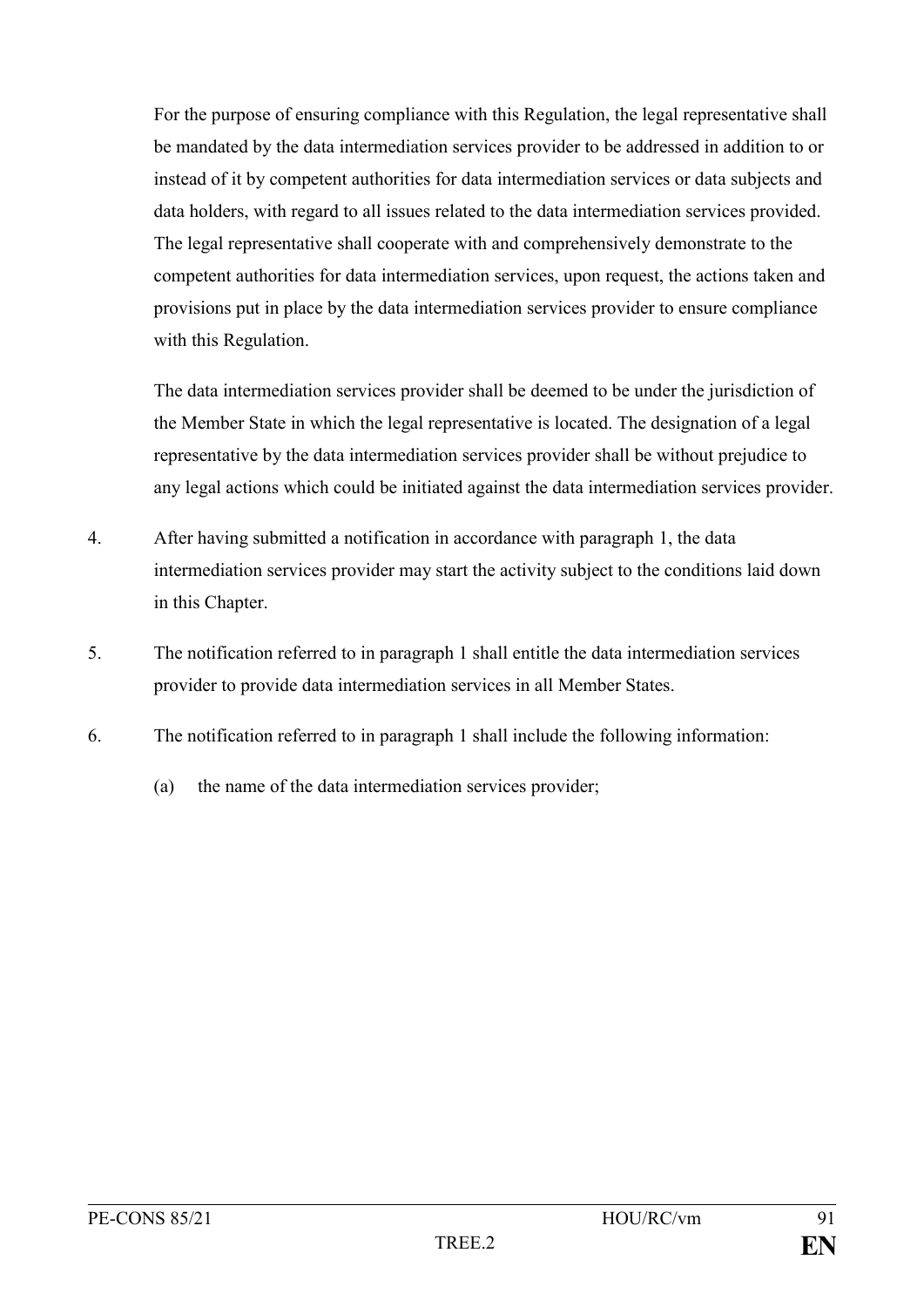- (b) the data intermediation services provider's legal status, form, ownership structure, relevant subsidiaries and, where the data intermediation services provider is registered in a trade or other similar public national register, registration number;
- (c) the address of the data intermediation services provider's main establishment in the Union, if any, and, where applicable, of any secondary branch in another Member State or that of the legal representative;
- (d) a public website where complete and up-to-date information on the data intermediation services provider and the activities can be found, including as a minimum the information referred to in points  $(a)$ ,  $(b)$ ,  $(c)$  and  $(f)$ ;
- (e) the data intermediation services provider's contact persons and contact details;
- (f) a description of the data intermediation service the data intermediation services provider intends to provide, and an indication of the categories listed in Article 10 under which such data intermediation service falls;
- (g) the estimated date for starting the activity, if different from the date of the notification.
- 7. The competent authority for data intermediation services shall ensure that the notification procedure is non-discriminatory and does not distort the competition.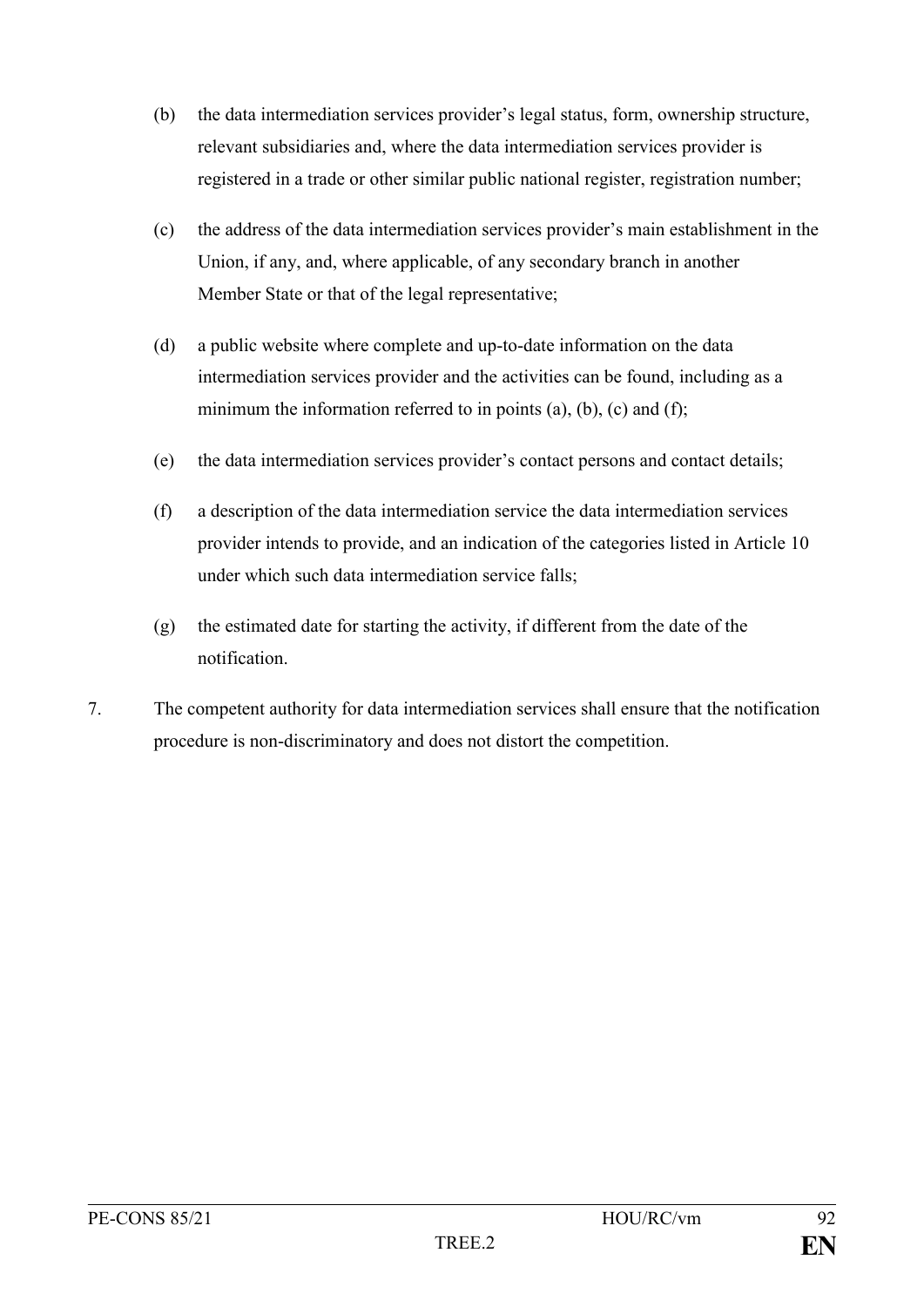- 8. At the request of the data intermediation services provider, the competent authority for data intermediation services shall, within one week of a duly and fully completed notification, issue a standardised declaration, confirming that the data intermediation services provider has submitted the notification referred to in paragraph 1 and that the notification contains the information referred to in paragraph 6.
- 9. At the request of the data intermediation services provider, the competent authority for data intermediation services shall confirm that the data intermediation services provider complies with this Article and Article 12. Upon receipt of such a confirmation, that data intermediation services provider may use the label 'data intermediation services provider recognised in the Union' in its written and spoken communication, as well as a common logo.

In order to ensure that data intermediation services providers recognised in the Union are easily identifiable throughout the Union, the Commission shall, by means of implementing acts, establish a design for the common logo. Data intermediation services providers recognised in the Union shall display the common logo clearly on every online and offline publication that relates to their data intermediation activities.

Those implementing acts shall be adopted in accordance with the advisory procedure referred to in Article 33(2).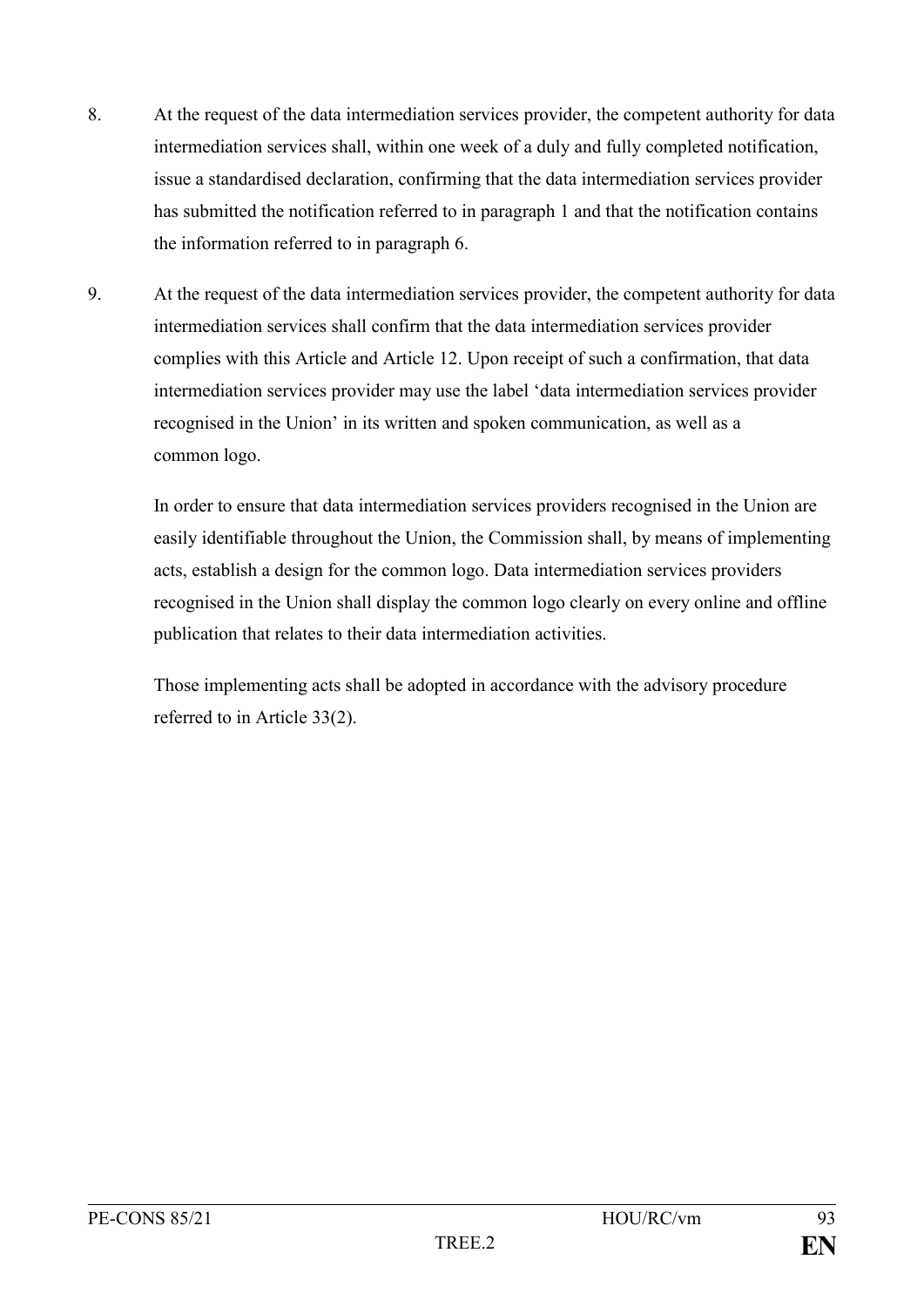- 10. The competent authority for data intermediation services shall notify the Commission of each new notification by electronic means without delay. The Commission shall keep and regularly update a public register of all data intermediation services providers providing their services in the Union. The information referred to in paragraph 6, points (a), (b), (c), (d), (f) and (g), shall be published in the public register.
- 11. The competent authority for data intermediation services may charge fees for the notification in accordance with national law. Such fees shall be proportionate and objective and be based on the administrative costs related to the monitoring of compliance and other market control activities of the competent authority for data intermediation services in relation to notifications of data intermediation services providers. In the case of SMEs and start-ups, the competent authority for data intermediation services may charge a discounted fee or waive the fee.
- 12. Data intermediation services providers shall notify the competent authority for data intermediation services of any changes to the information provided pursuant to paragraph 6 within 14 days of the date of the change.
- 13. Where a data intermediation services provider ceases its activities, it shall notify the relevant competent authority for data intermediation services determined pursuant to paragraphs 1, 2 and 3 within 15 days.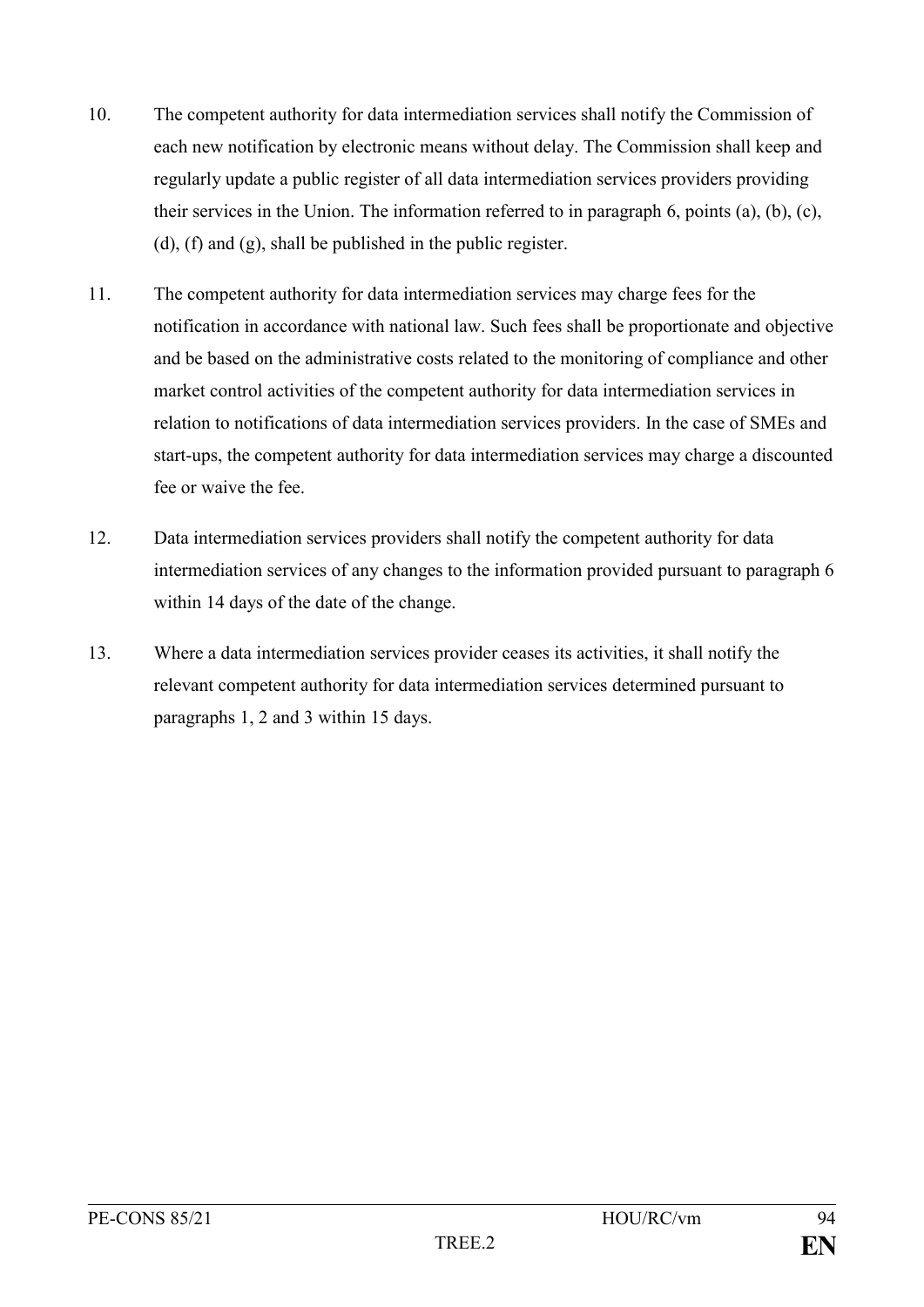14. The competent authority for data intermediation services shall notify the Commission of each notification referred to in paragraphs 12 and 13 by electronic means without delay. The Commission shall update the public register of the data intermediation services providers in the Union accordingly.

#### *Article 12*

#### *Conditions for providing data intermediation services*

The provision of data intermediation services referred in Article 10 shall be subject to the following conditions:

- (a) the data intermediation services provider shall not use the data for which it provides data intermediation services for purposes other than to put them at the disposal of data users and shall provide data intermediation services through a separate legal person;
- (b) the commercial terms, including pricing, for the provision of data intermediation services to a data holder or data user shall not be dependent upon whether the data holder or data user uses other services provided by the same data intermediation services provider or by a related entity, and if so to what degree the data holder or data user uses such other services;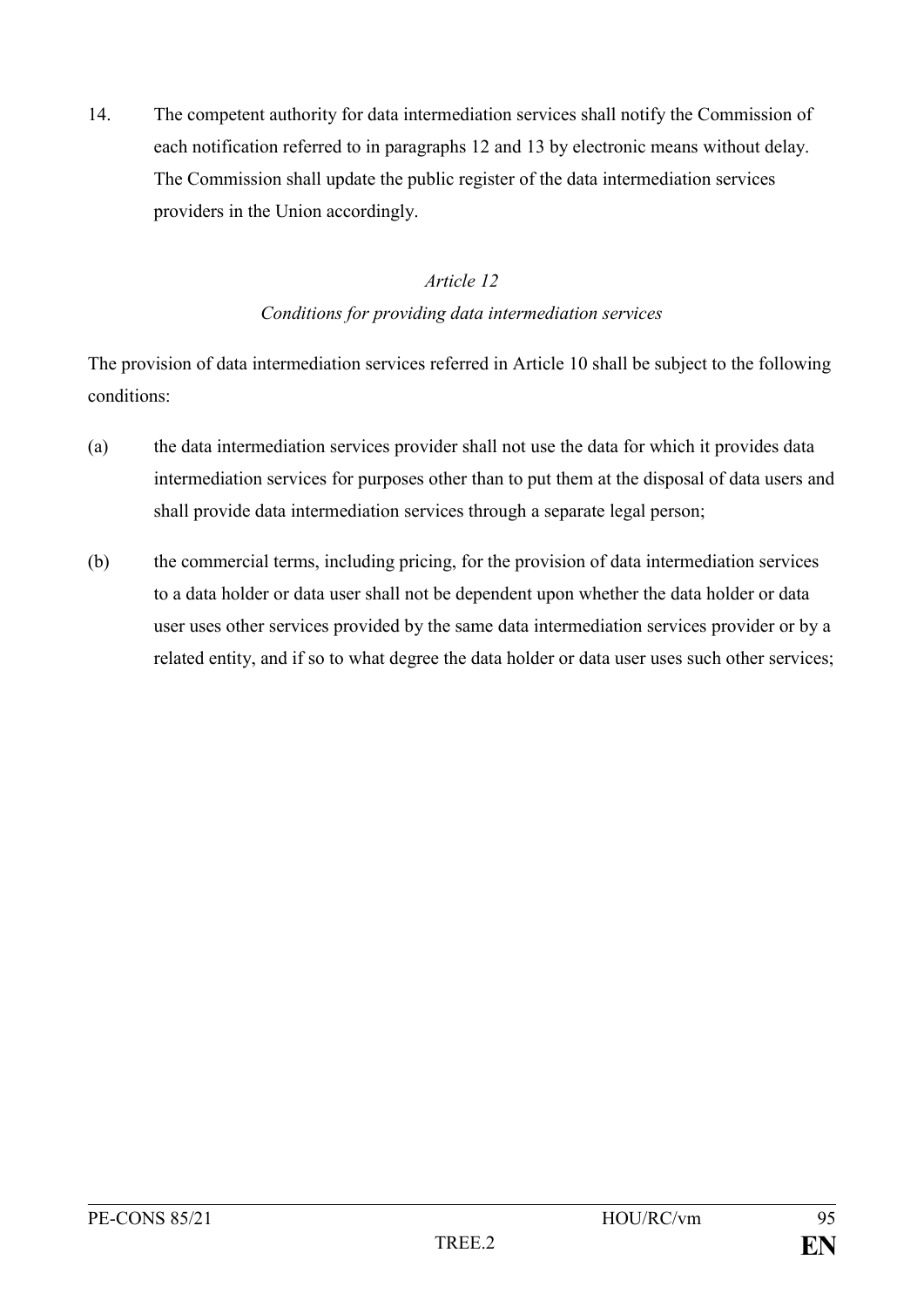- (c) the data collected with respect to any activity of a natural or legal person for the purpose of the provision of the data intermediation service, including the date, time and geolocation data, duration of activity and connections to other natural or legal persons established by the person who uses the data intermediation service, shall be used only for the development of that data intermediation service, which may entail the use of data for the detection of fraud or cybersecurity, and shall be made available to the data holders upon request;
- (d) the data intermediation services provider shall facilitate the exchange of the data in the format in which it receives it from a data subject or a data holder, shall convert the data into specific formats only to enhance interoperability within and across sectors or if requested by the data user or where mandated by Union law or to ensure harmonisation with international or European data standards and shall offer an opt-out possibility regarding those conversions to data subjects or data holders, unless the conversion is mandated by Union law;
- (e) data intermediation services may include offering additional specific tools and services to data holders or data subjects for the specific purpose of facilitating the exchange of data, such as temporary storage, curation, conversion, anonymisation and pseudonymisation, such tools being used only at the explicit request or approval of the data holder or data subject and third-party tools offered in that context not being used for other purposes;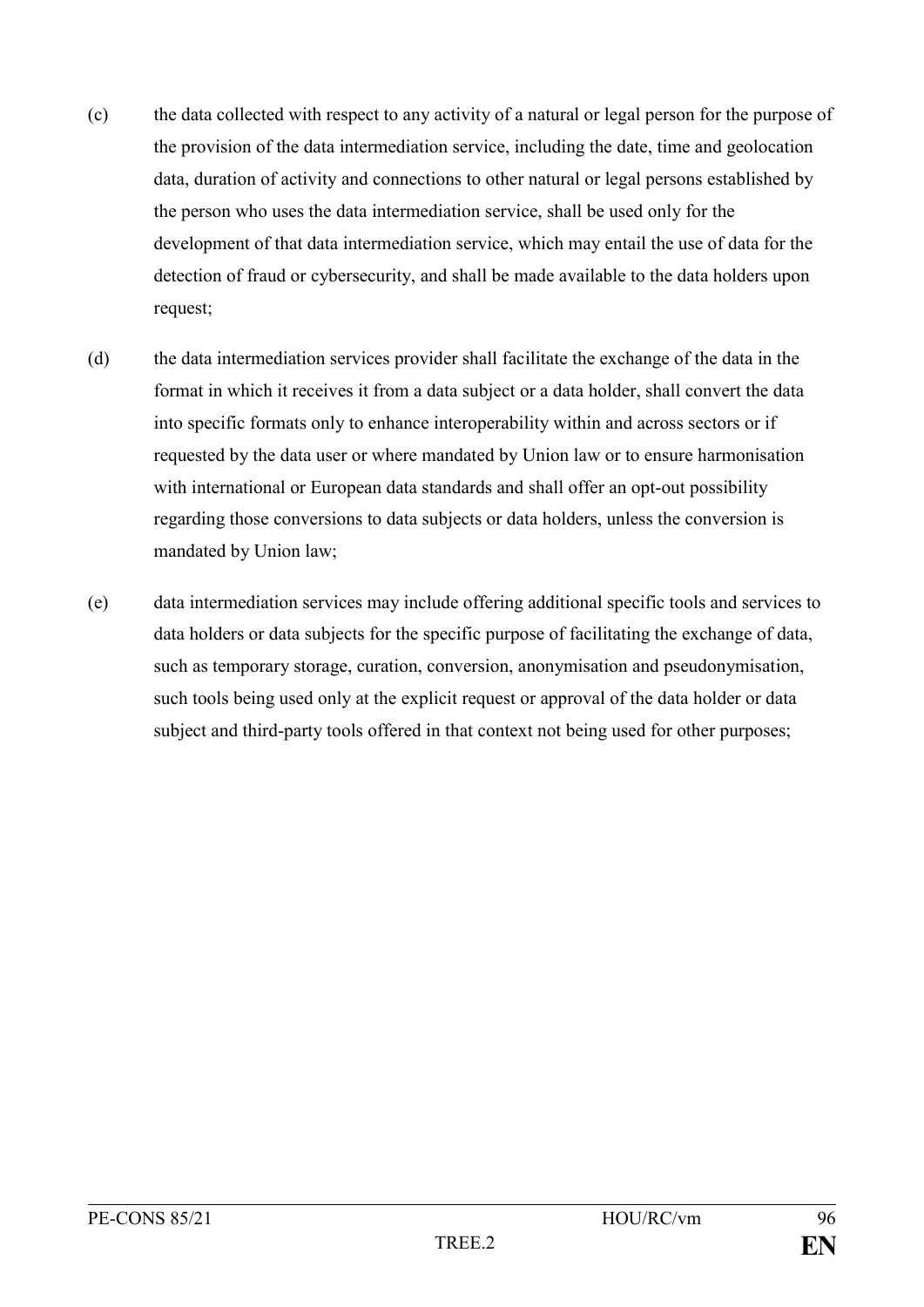- (f) the data intermediation services provider shall ensure that the procedure for access to its service is fair, transparent and non-discriminatory for both data subjects and data holders, as well as for data users, including with regard to prices and terms of service;
- (g) the data intermediation services provider shall have procedures in place to prevent fraudulent or abusive practices in relation to parties seeking access through its data intermediation services;
- (h) the data intermediation services provider shall, in the event of its insolvency, ensure a reasonable continuity of the provision of its data intermediation services and, where such data intermediation services ensure the storage of data, shall have mechanisms in place to allow data holders and data users to obtain access to, to transfer or to retrieve their data and, where such data intermediation services are provided between data subjects and data users, to allow data subjects to exercise their rights;
- (i) the data intermediation services provider shall take appropriate measures to ensure interoperability with other data intermediation services, *inter alia*, by means of commonly used open standards in the sector in which the data intermediation services provider operates;
- (j) the data intermediation services provider shall put in place adequate technical, legal and organisational measures in order to prevent the transfer of or access to non-personal data that is unlawful under Union law or the national law of the relevant Member State;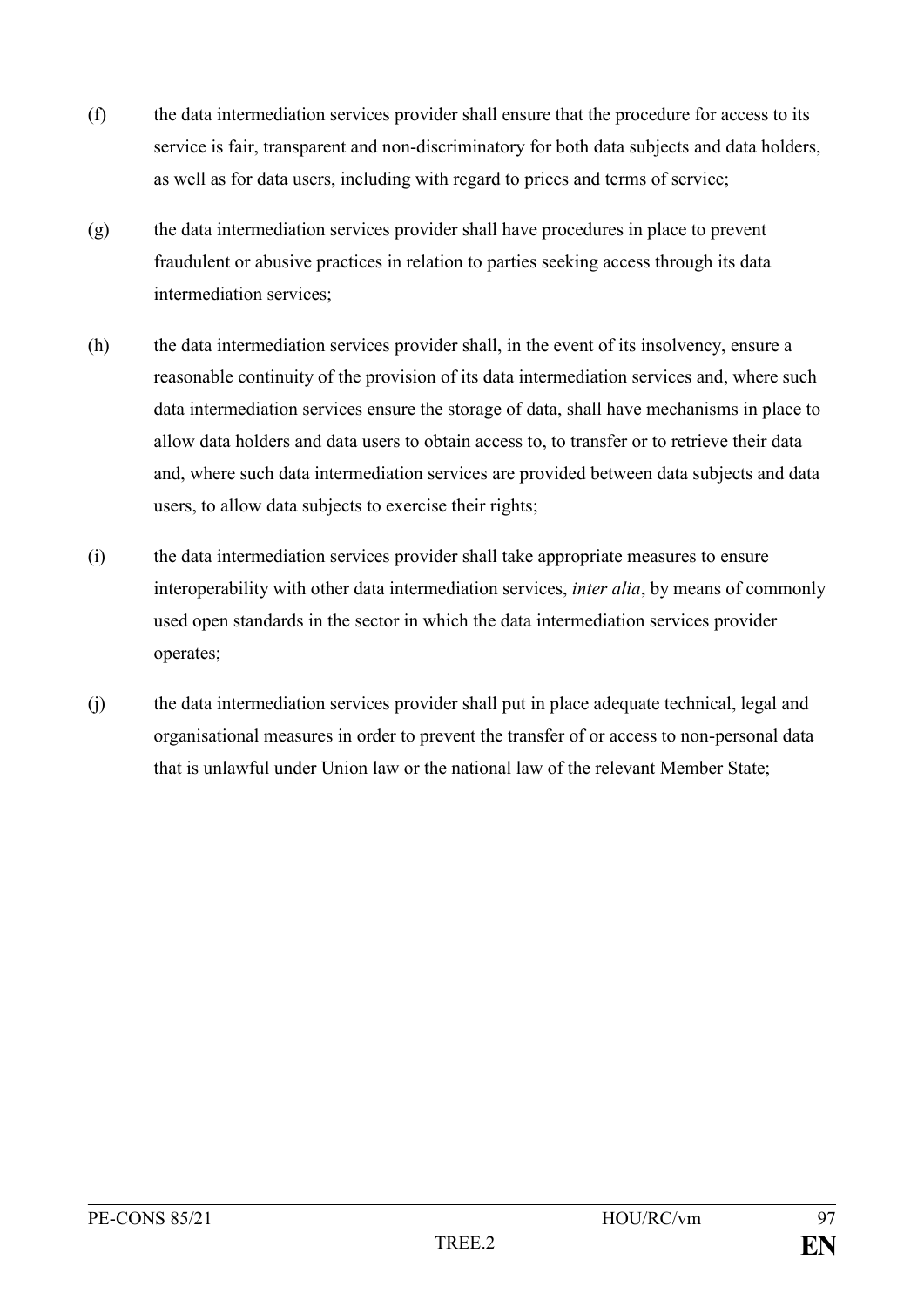- (k) the data intermediation services provider shall without delay inform data holders in the event of an unauthorised transfer, access or use of the non-personal data that it has shared;
- (l) the data intermediation services provider shall take necessary measures to ensure an appropriate level of security for the storage, processing and transmission of non-personal data, and the data intermediation services provider shall further ensure the highest level of security for the storage and transmission of competitively sensitive information;
- (m) the data intermediation services provider offering services to data subjects shall act in the data subjects' best interest where it facilitates the exercise of their rights, in particular by informing and, where appropriate, advising data subjects in a concise, transparent, intelligible and easily accessible manner about intended data uses by data users and standard terms and conditions attached to such uses before data subjects give consent;
- (n) where a data intermediation services provider provides tools for obtaining consent from data subjects or permissions to process data made available by data holders, it shall, where relevant, specify the third-country jurisdiction in which the data use is intended to take place and provide data subjects with tools to both give and withdraw consent and data holders with tools to both give and withdraw permissions to process data;
- (o) the data intermediation services provider shall maintain a log record of the data intermediation activity.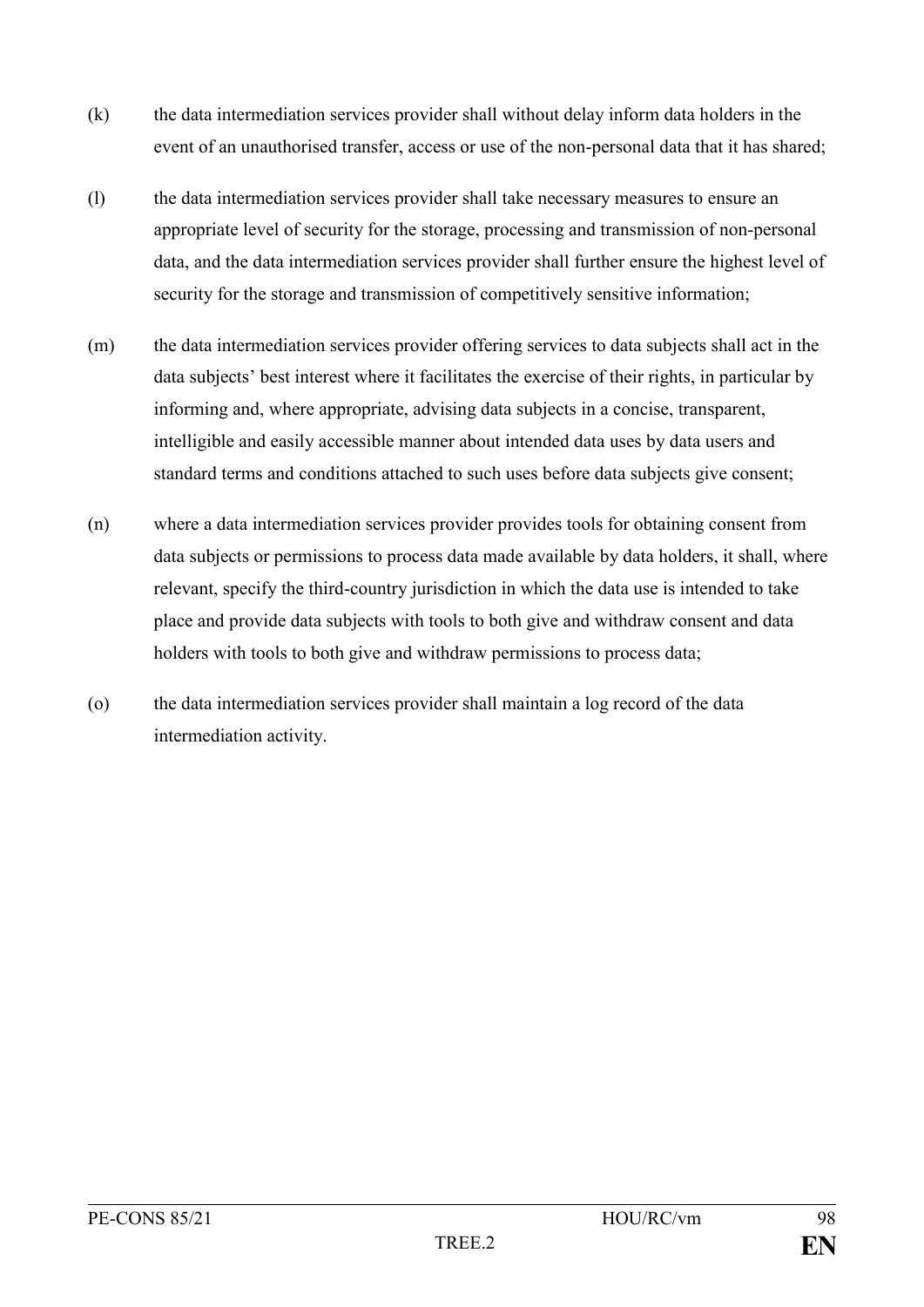#### *Competent authorities for data intermediation services*

- 1. Each Member State shall designate one or more competent authorities to carry out the tasks related to the notification procedure for data intermediation services and shall notify the Commission of the identity of those competent authorities by... [15 months after the date of entry into force of this Regulation]. Each Member State shall also notify the Commission of any subsequent change to the identity of those competent authorities.
- 2. The competent authorities for data intermediation services shall comply with the requirements set out in Article 26.
- 3. The powers of the competent authorities for data intermediation services are without prejudice to the powers of the data protection authorities, national competition authorities, authorities in charge of cybersecurity and other relevant sectoral authorities. In accordance with their respective competences under Union and national law, those authorities shall establish strong cooperation and exchange information as is necessary for the exercise of their tasks in relation to data intermediation services providers, and shall aim to achieve consistency in the decisions taken in applying this Regulation.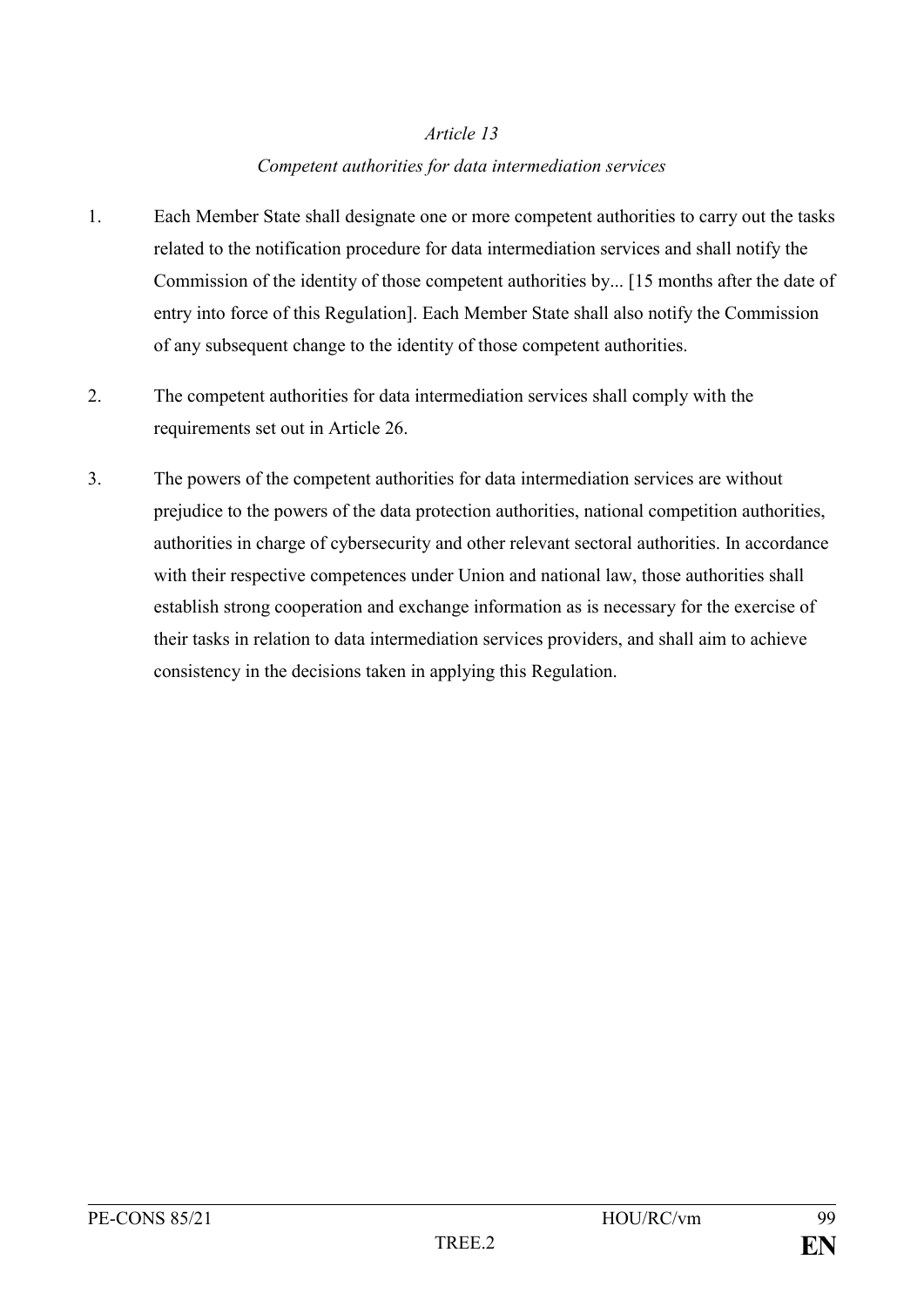## *Article 14 Monitoring of compliance*

- 1. The competent authorities for data intermediation services shall monitor and supervise compliance of data intermediation services providers with the requirements of this Chapter. The competent authorities for data intermediation services may also monitor and supervise the compliance of data intermediation services providers, on the basis of a request by a natural or legal person.
- 2. The competent authorities for data intermediation services shall have the power to request from data intermediation services providers or their legal representatives all the information that is necessary to verify compliance with the requirements of this Chapter. Any request for information shall be proportionate to the performance of the task and shall be reasoned.
- 3. Where the competent authority for data intermediation services finds that a data intermediation services provider does not comply with one or more of the requirements of this Chapter, it shall notify that data intermediation services provider of those findings and give it the opportunity to state its views, within 30 days of the receipt of the notification.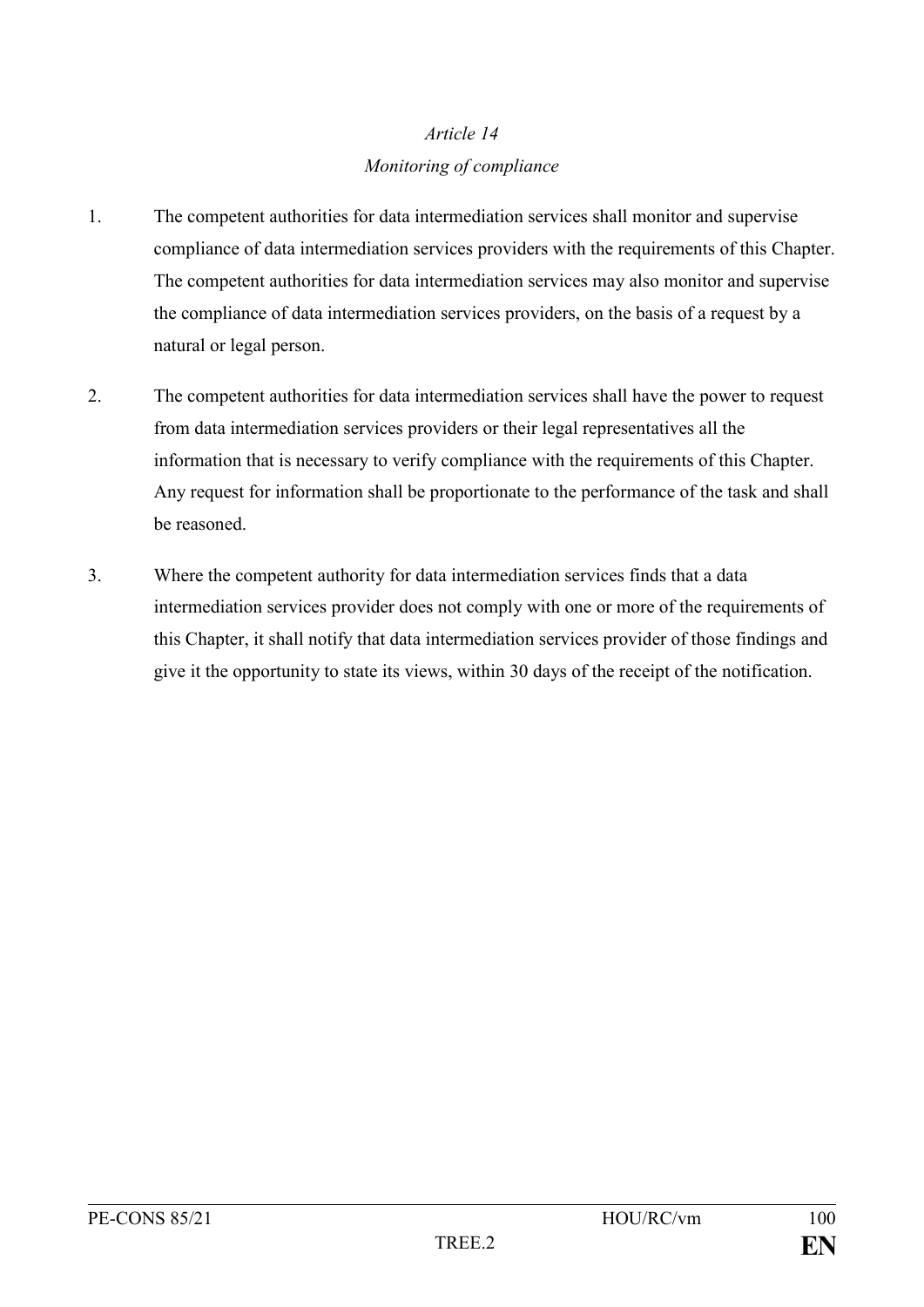- 4. The competent authority for data intermediation services shall have the power to require the cessation of the infringement referred to in paragraph 3 within a reasonable time limit or immediately in the case of a serious infringement and shall take appropriate and proportionate measures with the aim of ensuring compliance. In that regard, the competent authority for data intermediation services shall have the power, where appropriate:
	- (a) to impose, through administrative procedures, dissuasive financial penalties, which may include periodic penalties and penalties with retroactive effect, to initiate legal proceedings for the imposition of fines, or both;
	- (b) to require a postponement of the commencement or a suspension of the provision of the data intermediation service until any changes to the conditions requested by the competent authority for data intermediation services have been made; or
	- (c) to require the cessation of the provision of the data intermediation service in the event that serious or repeated infringements have not been remedied despite prior notification in accordance with paragraph 3.

The competent authority for data intermediation services shall request the Commission to remove the data intermediation services provider from the register of data intermediation services providers once it has ordered the cessation of the provision of the data intermediation service in accordance with the first subparagraph, point (c).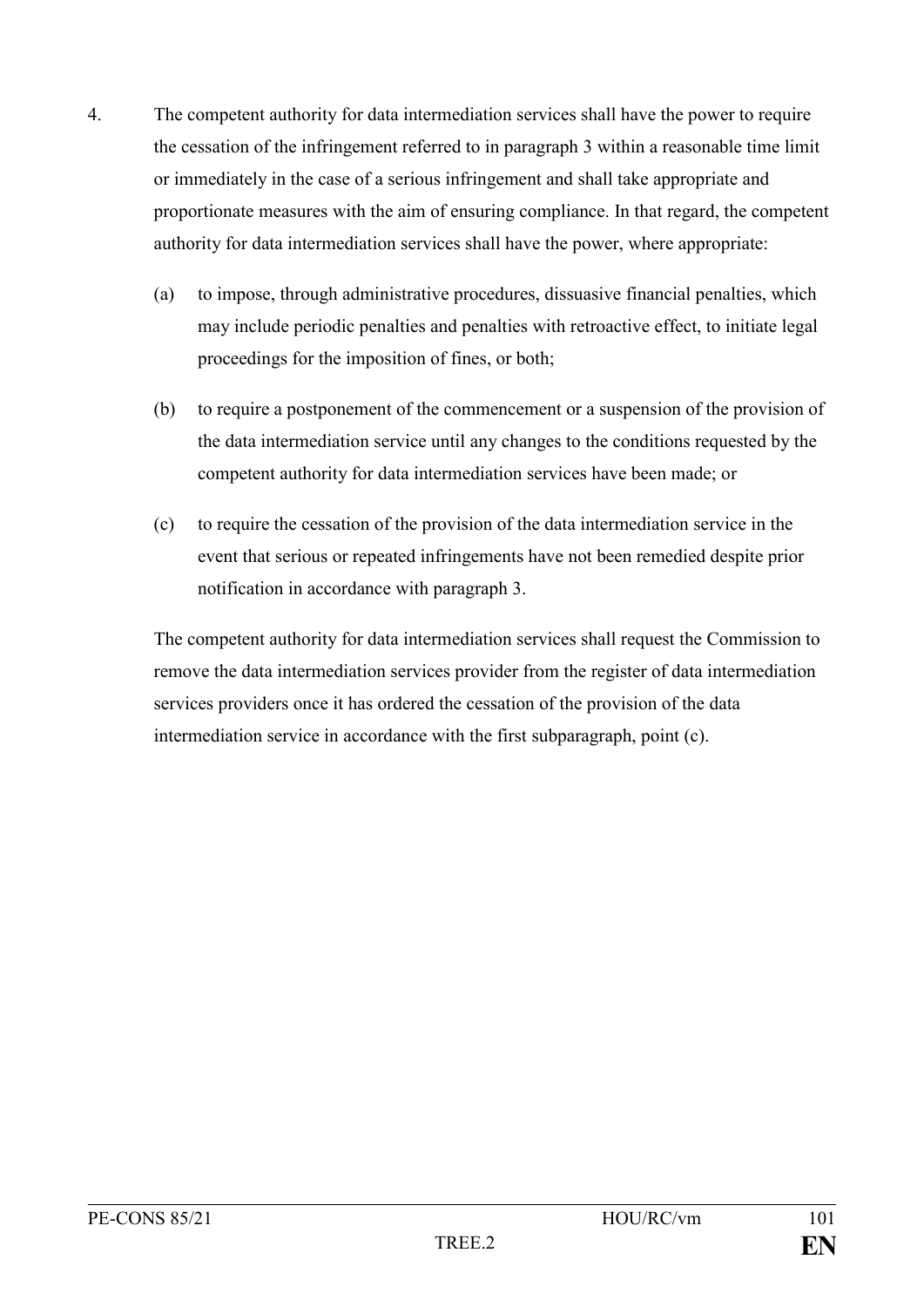If a data intermediation services provider remedies infringements, that data intermediation services provider shall re-notify the competent authority for data intermediation services. The competent authority for data intermediation services shall notify the Commission of each new re-notification.

- 5. Where a data intermediation services provider that is not established in the Union fails to designate a legal representative or the legal representative fails, upon request of the competent authority for data intermediation services, to provide the necessary information that comprehensively demonstrates compliance with this Regulation, the competent authority for data intermediation services shall have the power to postpone the commencement of or to suspend the provision of the data intermediation service until the legal representative is designated or the necessary information is provided.
- 6. The competent authorities for data intermediation services shall notify the data intermediation services provider concerned of the measures imposed pursuant to paragraphs 4 and 5 and the reasons on which they are based, as well as the necessary steps to be taken to rectify the relevant shortcomings, without delay, and shall stipulate a reasonable period, which shall not be longer than 30 days, for the data intermediation services provider to comply with those measures.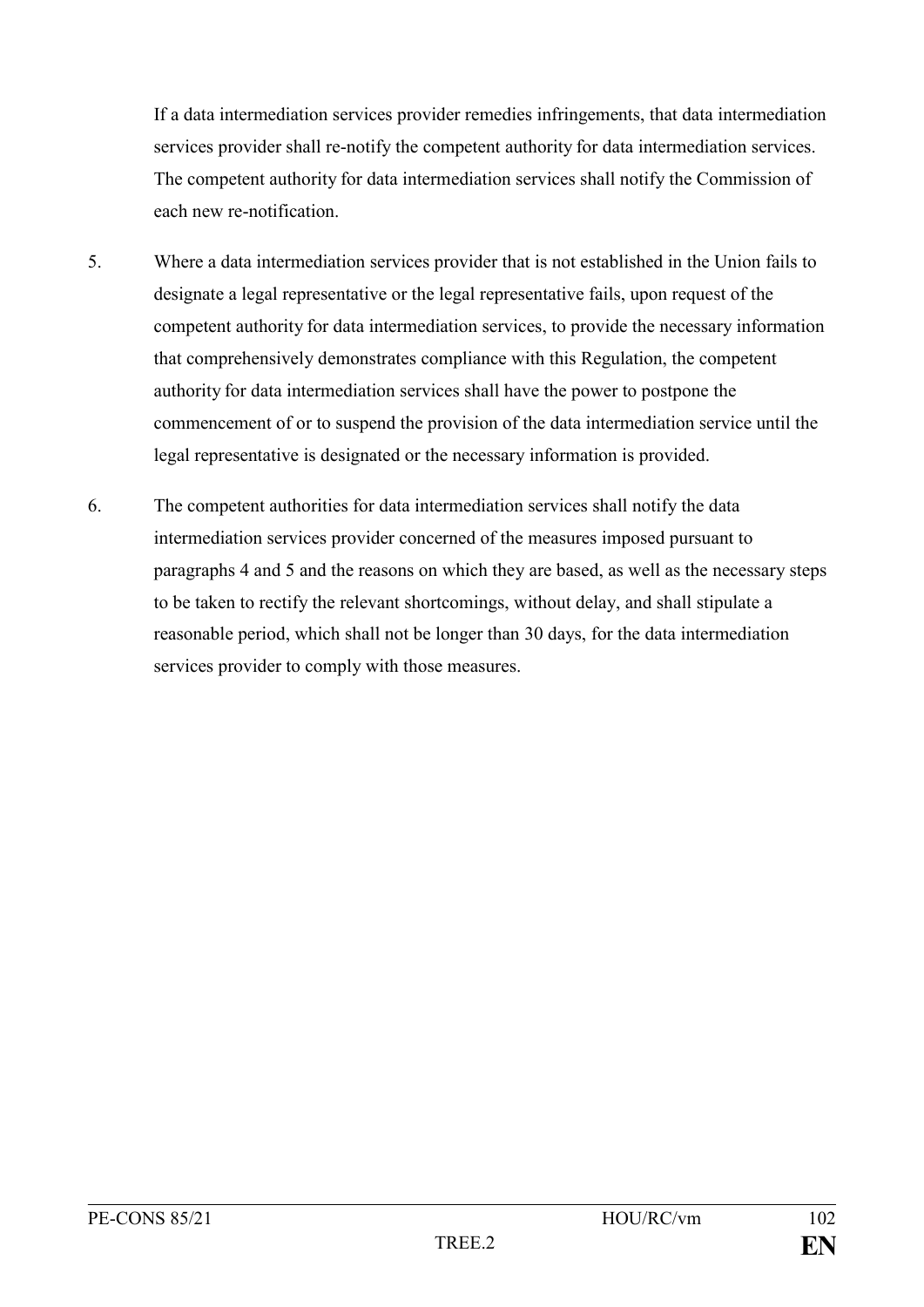7. If a data intermediation services provider has its main establishment or its legal representative in a Member State but provides services in other Member States, the competent authority for data intermediation services of the Member State of the main establishment or where the legal representative is located and the competent authorities for data intermediation services of those other Member States shall cooperate and assist each other. Such assistance and cooperation may cover information exchanges between the competent authorities for data intermediation services concerned for the purposes of their tasks under this Regulation and reasoned requests to take the measures referred to in this Article.

Where a competent authority for data intermediation services in one Member State requests assistance from a competent authority for data intermediation services in another Member State, it shall submit a reasoned request. The competent authority for data intermediation services shall, upon such a request, provide a response without delay and within a timeframe proportionate to the urgency of the request.

Any information exchanged in the context of assistance requested and provided under this paragraph shall be used only in respect of the matter for which it was requested.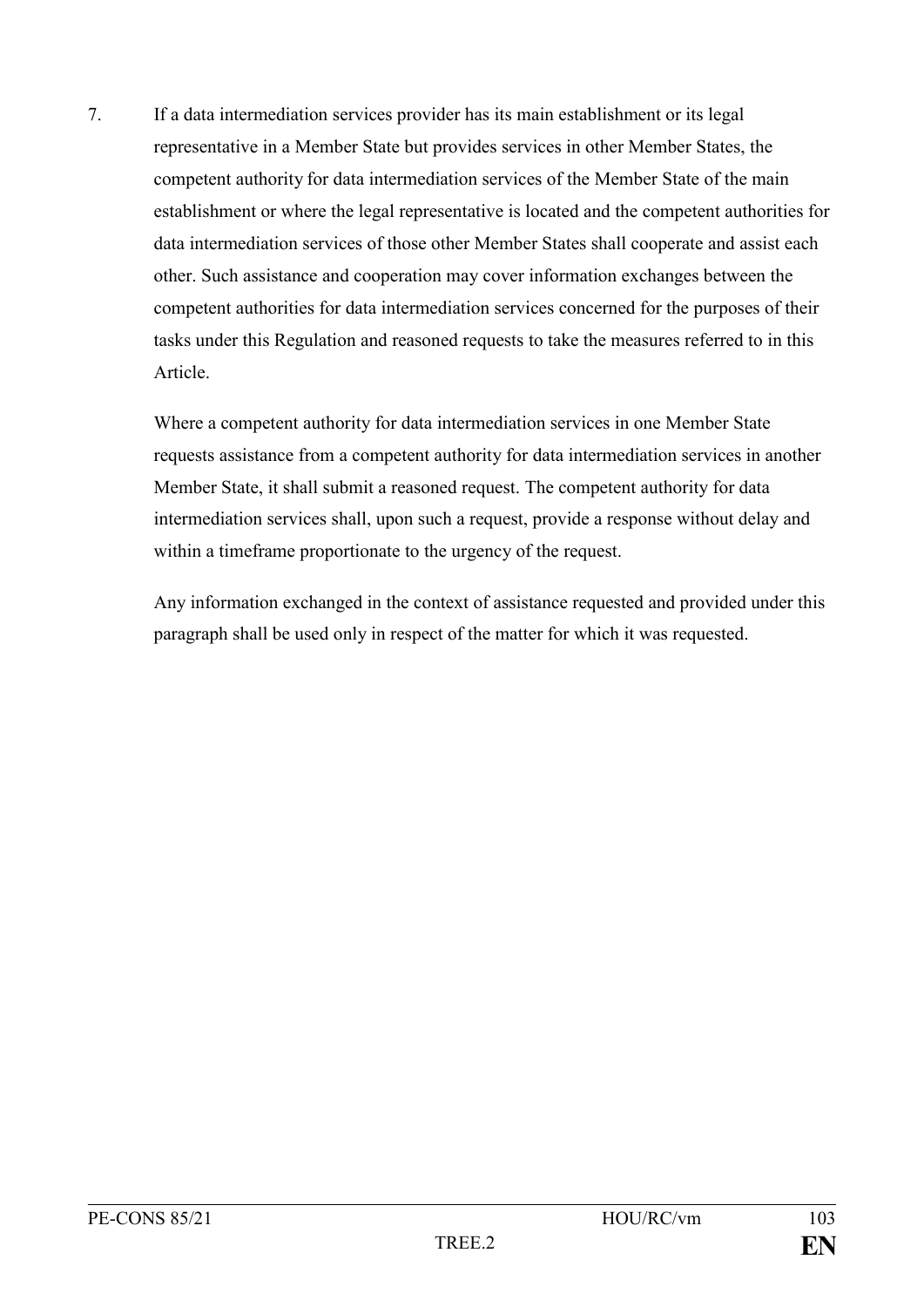# *Article 15 Exceptions*

This Chapter shall not apply to recognised data altruism organisations or other not-for-profit entities insofar as their activities consist of seeking to collect data for objectives of general interest, made available by natural or legal persons on the basis of data altruism, unless those organisations and entities aim to establish commercial relationships between an undetermined number of data subjects and data holders on the one hand and data users on the other.

# **CHAPTER IV Data altruism**

# *Article 16 National arrangements for data altruism*

Member States may have in place organisational or technical arrangements, or both, to facilitate data altruism. To that end, Member States may establish national policies for data altruism. Those national policies may, in particular, assist data subjects in making personal data related to them held by public sector bodies available voluntarily for data altruism, and set out the necessary information that is required to be provided to data subjects concerning the re-use of their data in the general interest.

If a Member State develops such national policies, it shall notify the Commission thereof.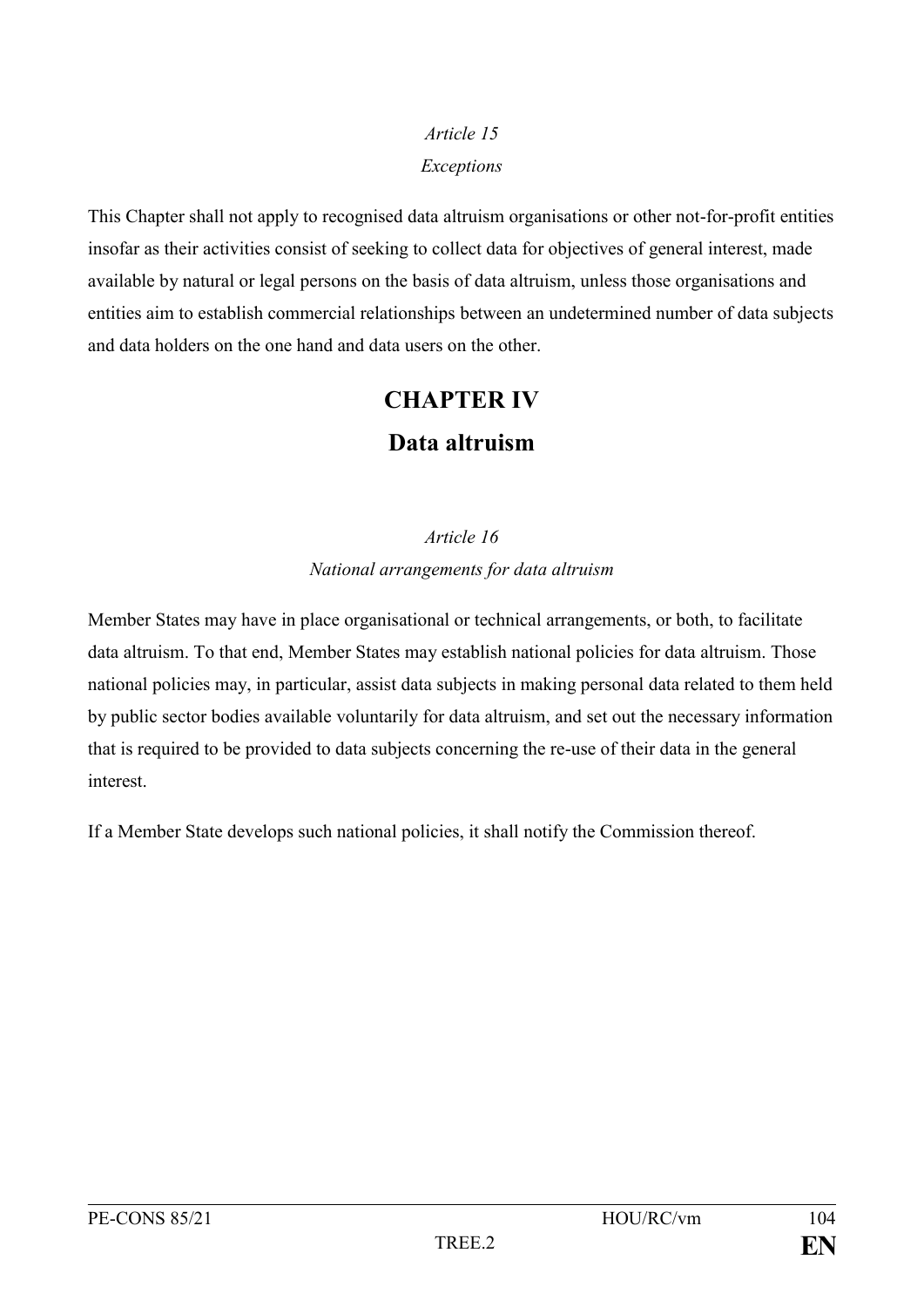#### *Public registers of recognised data altruism organisations*

- 1. Each competent authority for the registration of data altruism organisations shall keep and regularly update a public national register of recognised data altruism organisations.
- 2. The Commission shall maintain a public Union register of recognised data altruism organisations for information purposes. Provided that an entity is registered in the public national register of recognised data altruism organisations in accordance with Article 18, it may use the label 'data altruism organisation recognised in the Union' in its written and spoken communication, as well as a common logo.

In order to ensure that recognised data altruism organisations are easily identifiable throughout the Union, the Commission shall, by means of implementing acts, establish a design for the common logo. Recognised data altruism organisations shall display the common logo clearly on every online and offline publication that relates to their data altruism activities. The common logo shall be accompanied by a QR code with a link to the public Union register of recognised data altruism organisations.

Those implementing acts shall be adopted in accordance with the advisory procedure referred to in Article 33(2).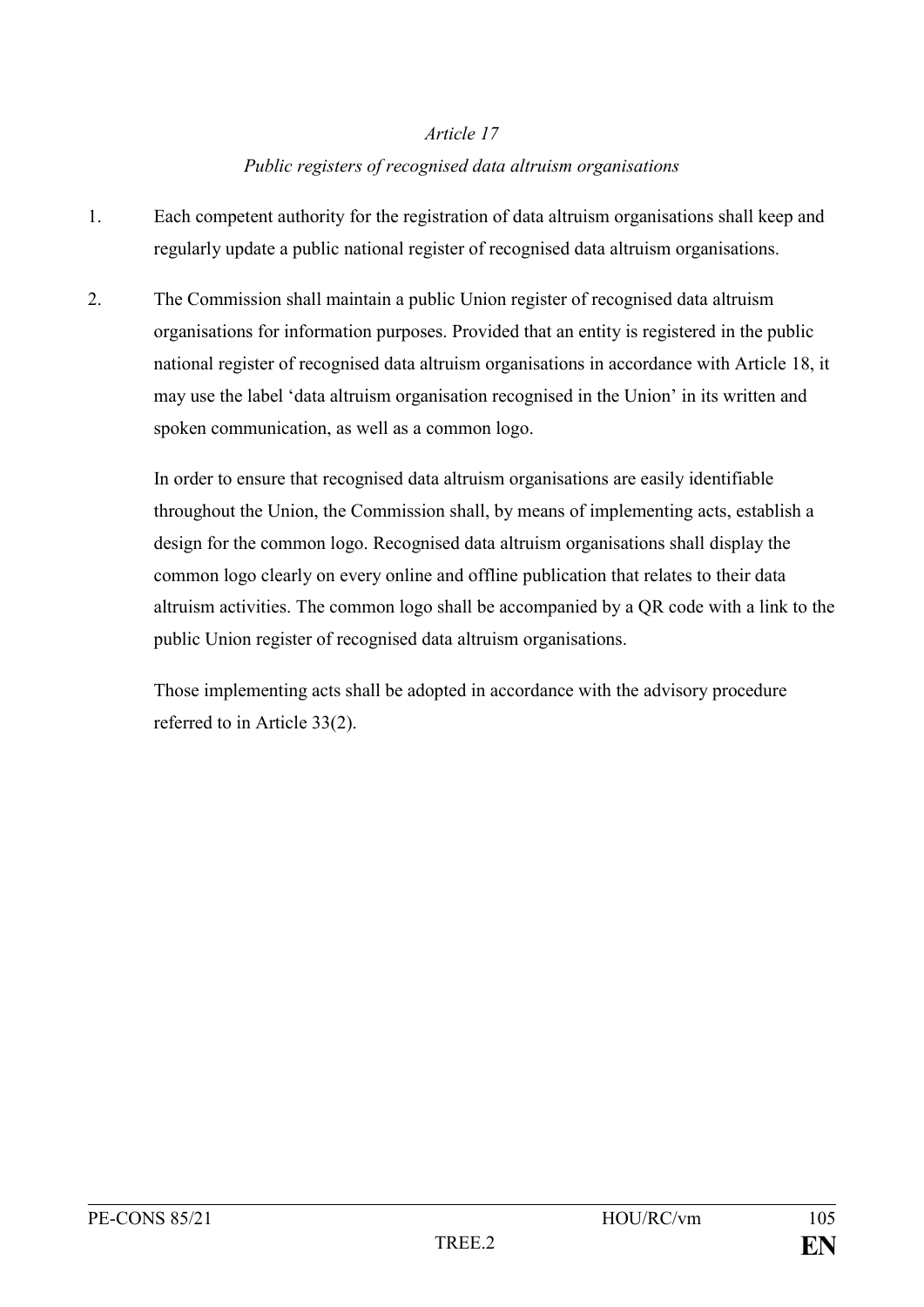#### *General requirements for registration*

In order to qualify for registration in a public national register of recognised data altruism organisations, an entity shall:

- (a) carry out data altruism activities;
- (b) be a legal person established pursuant to national law to meet objectives of general interest as provided for in national law, where applicable;
- (c) operate on a not-for-profit basis and be legally independent from any entity that operates on a for-profit basis;
- (d) carry out its data altruism activities through a structure that is functionally separate from its other activities;
- (e) comply with the rulebook referred to Article 22(1), at the latest 18 months after the date of entry into force of the delegated acts referred to in that paragraph.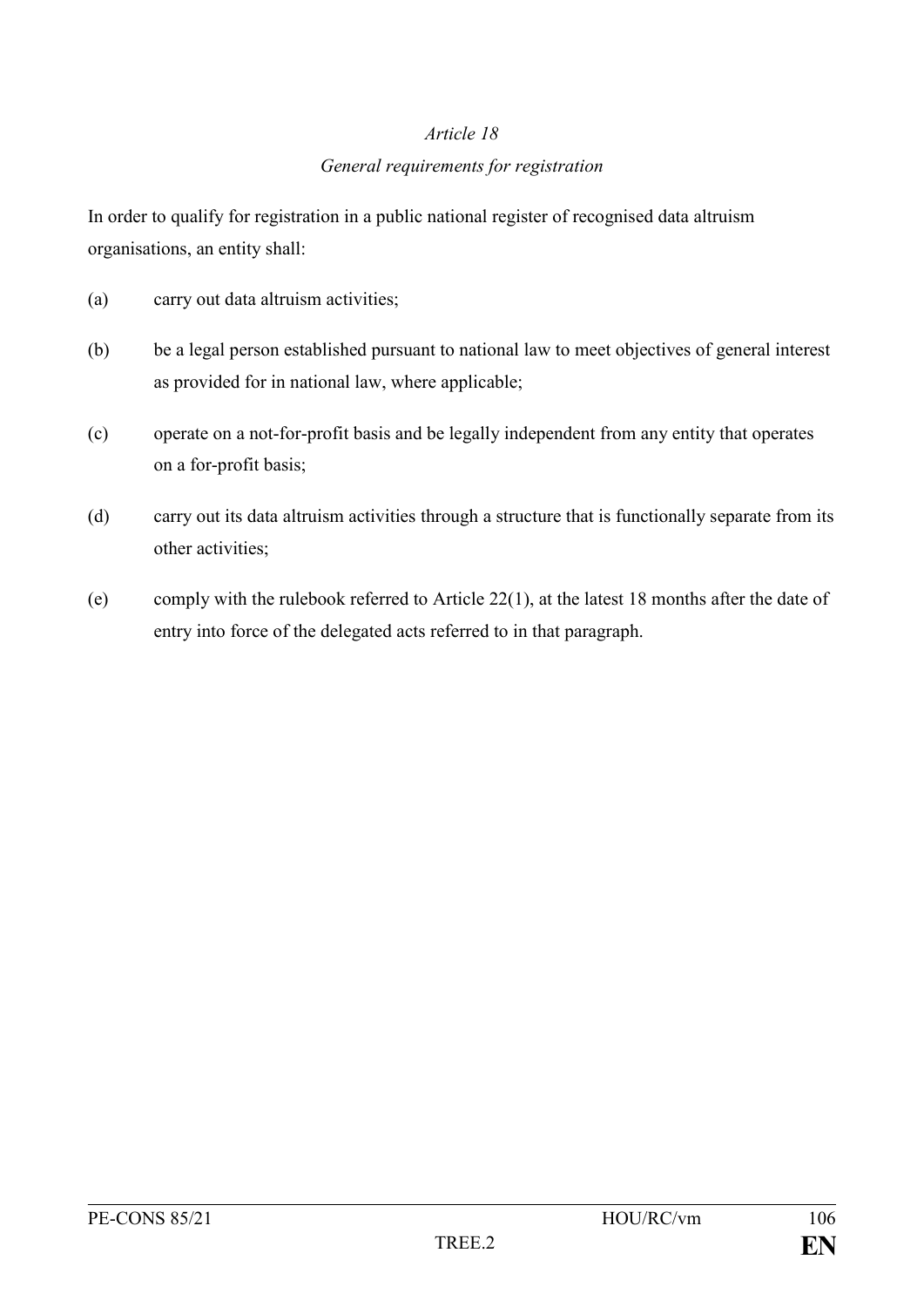#### *Registration of recognised data altruism organisations*

- 1. An entity which meets the requirements of Article 18 may submit an application for registration in the public national register of recognised data altruism organisations in the Member State in which it is established.
- 2. An entity which meets the requirements of Article 18 and has establishments in more than one Member State may submit an application for registration in the public national register of recognised data altruism organisations in the Member State in which it has its main establishment.
- 3. An entity which meets the requirements of Article 18 but which is not established in the Union shall designate a legal representative in one of the Member States in which the data altruism services are offered.

For the purpose of ensuring compliance with this Regulation, the legal representative shall be mandated by the entity to be addressed in addition to or instead of it by competent authorities for the registration of data altruism organisations or data subjects and data holders, with regard to all issues related to that entity. The legal representative shall cooperate with and comprehensively demonstrate to the competent authorities for the registration of data altruism organisations, upon request, the actions taken and provisions put in place by the entity to ensure compliance with this Regulation.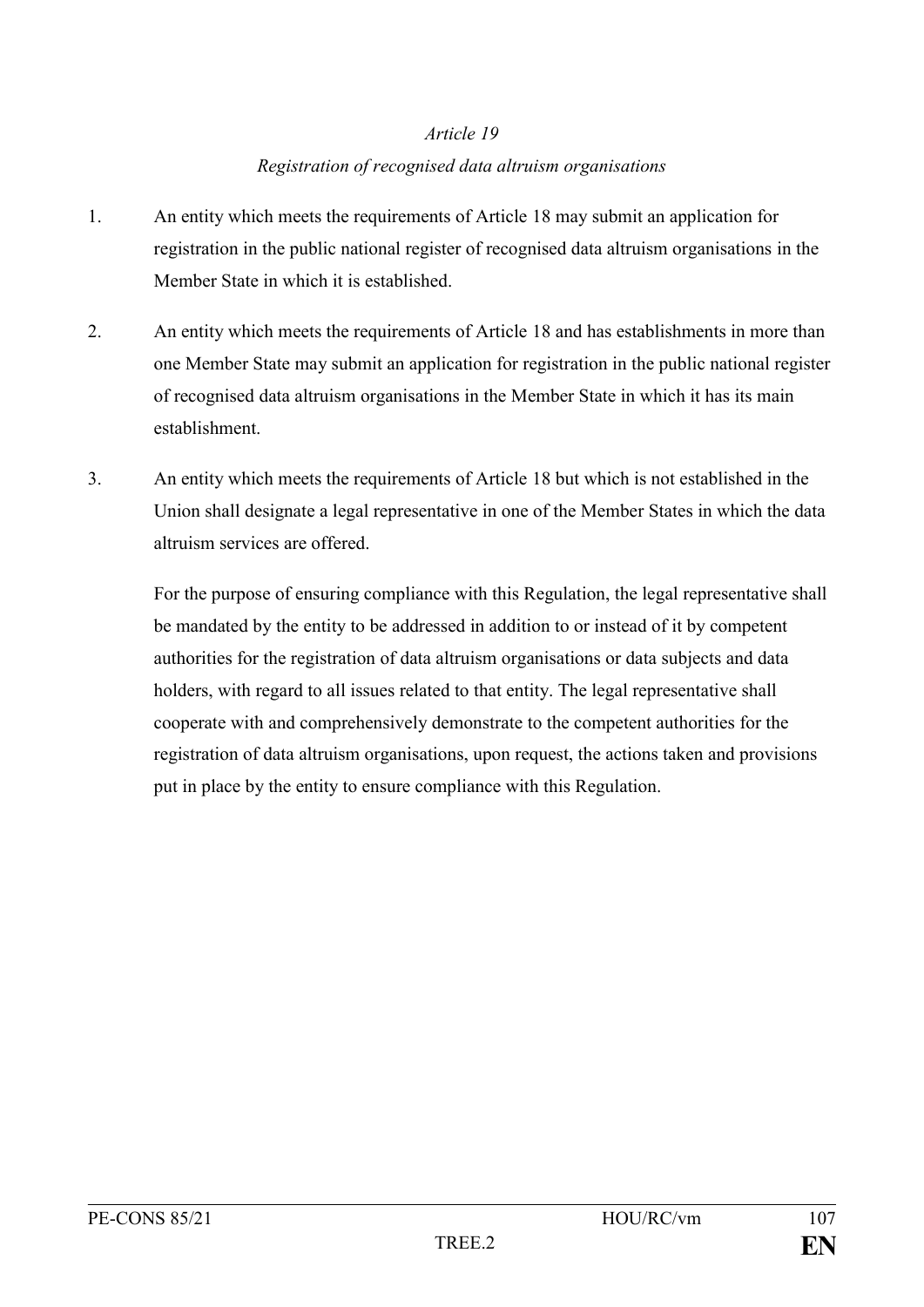The entity shall be deemed to be under the jurisdiction of the Member State in which the legal representative is located. Such an entity may submit an application for registration in the public national register of recognised data altruism organisations in that Member State. The designation of a legal representative by the entity shall be without prejudice to any legal actions which could be initiated against the entity.

- 4. Applications for registration referred to in paragraphs 1, 2 and 3 shall contain the following information:
	- (a) the name of the entity;
	- (b) the entity's legal status, form and, where the entity is registered in a public national register, registration number;
	- (c) the statutes of the entity, where appropriate;
	- (d) the entity's sources of income;
	- (e) the address of the entity's main establishment in the Union, if any, and, where applicable, any secondary branch in another Member State or that of the legal representative;
	- (f) a public website where complete and up-to-date information on the entity and the activities can be found, including as a minimum the information referred to in points  $(a)$ ,  $(b)$ ,  $(d)$ ,  $(e)$  and  $(h)$ ;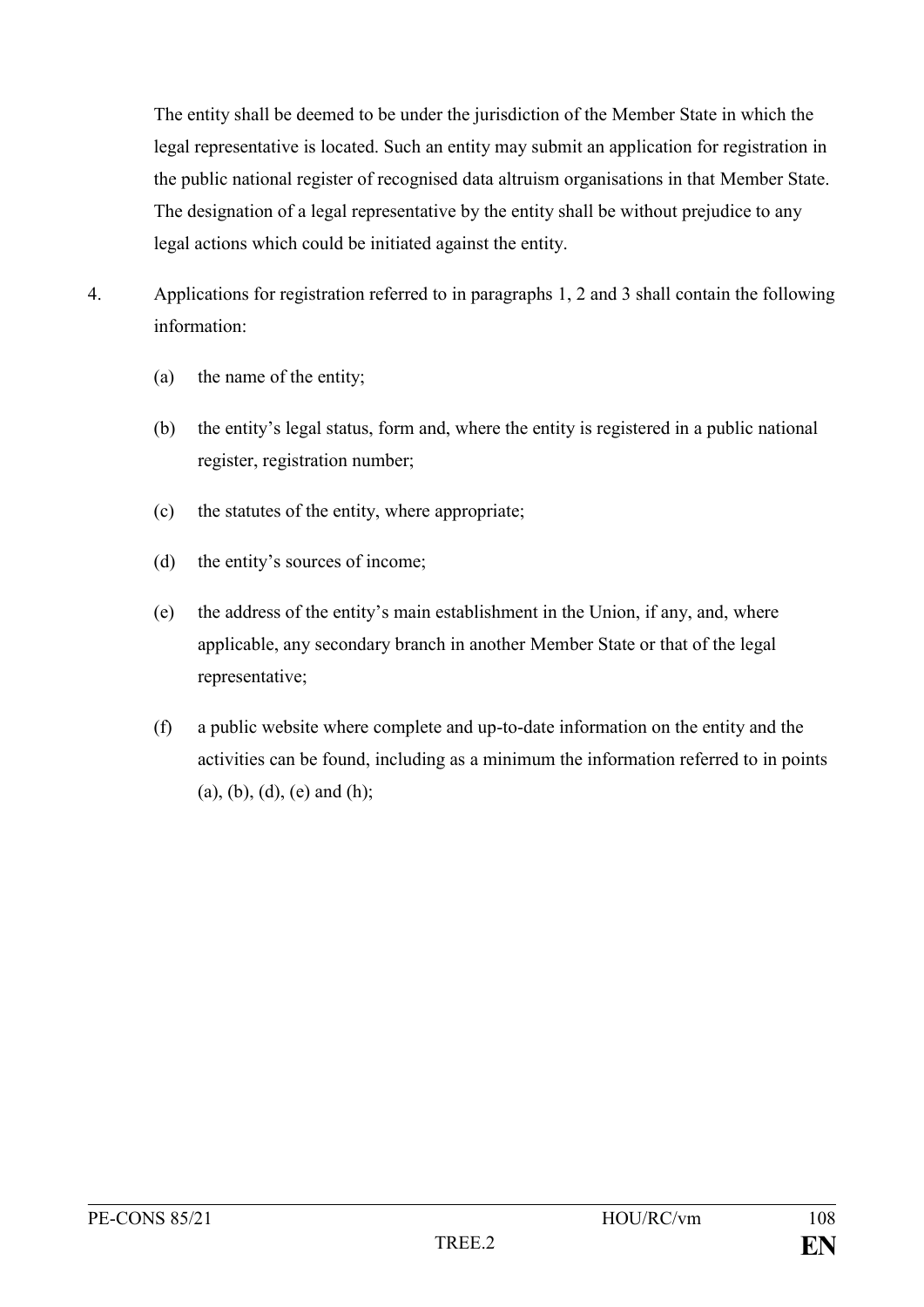- (g) the entity's contact persons and contact details;
- (h) the objectives of general interest it intends to promote when collecting data;
- (i) the nature of the data that the entity intends to control or process, and, in the case of personal data, an indication of the categories of personal data;
- (j) any other documents which demonstrate that the requirements of Article 18 are met.
- 5. Where the entity has submitted all necessary information pursuant to paragraph 4 and after the competent authority for the registration of data altruism organisations has evaluated the application for registration and found that the entity complies with the requirements of Article 18, it shall register the entity in the public national register of recognised data altruism organisations within 12 weeks after the receipt of the application for registration. The registration shall be valid in all Member States.

The competent authority for the registration of data altruism organisations shall notify the Commission of any registration. The Commission shall include that registration in the public Union register of recognised data altruism organisations.

6. The information referred to in paragraph 4, points (a), (b), (f), (g) and (h), shall be published in the relevant public national register of recognised data altruism organisations.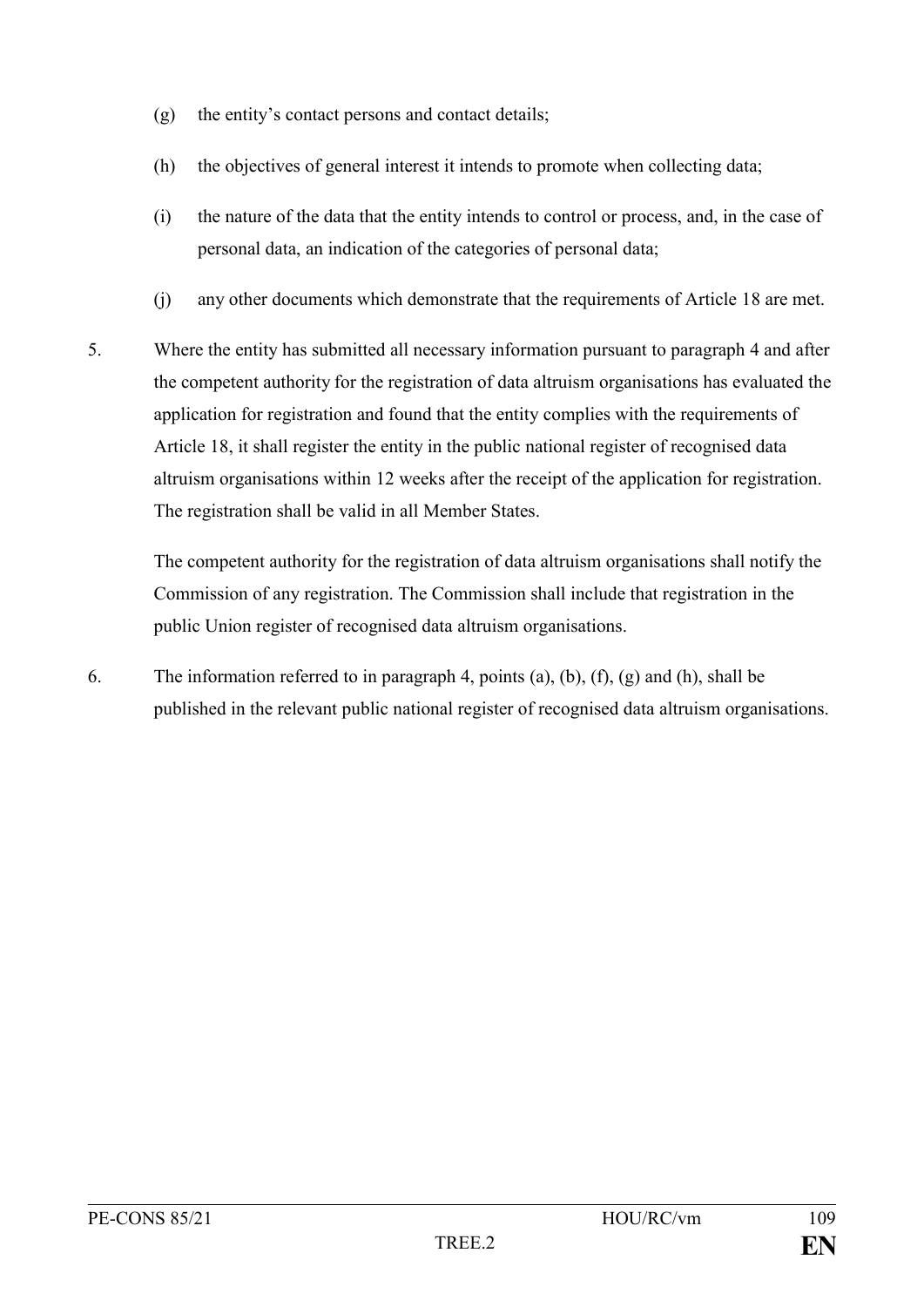7. A recognised data altruism organisation shall notify the relevant competent authority for the registration of data altruism organisations of any changes to the information provided pursuant to paragraph 4 within 14 days of the date of the change.

The competent authority for the registration of data altruism organisations shall notify the Commission of each such notification by electronic means without delay. Based on such a notification, the Commission shall update the public Union register of recognised data altruism organisations without delay.

## *Article 20 Transparency requirements*

- 1. A recognised data altruism organisation shall keep full and accurate records concerning:
	- (a) all natural or legal persons that were given the possibility to process data held by that recognised data altruism organisation, and their contact details;
	- (b) the date or duration of the processing of personal data or use of non-personal data;
	- (c) the purpose of the processing as declared by the natural or legal person that was given the possibility of processing;
	- (d) the fees paid by natural or legal persons processing the data, if any.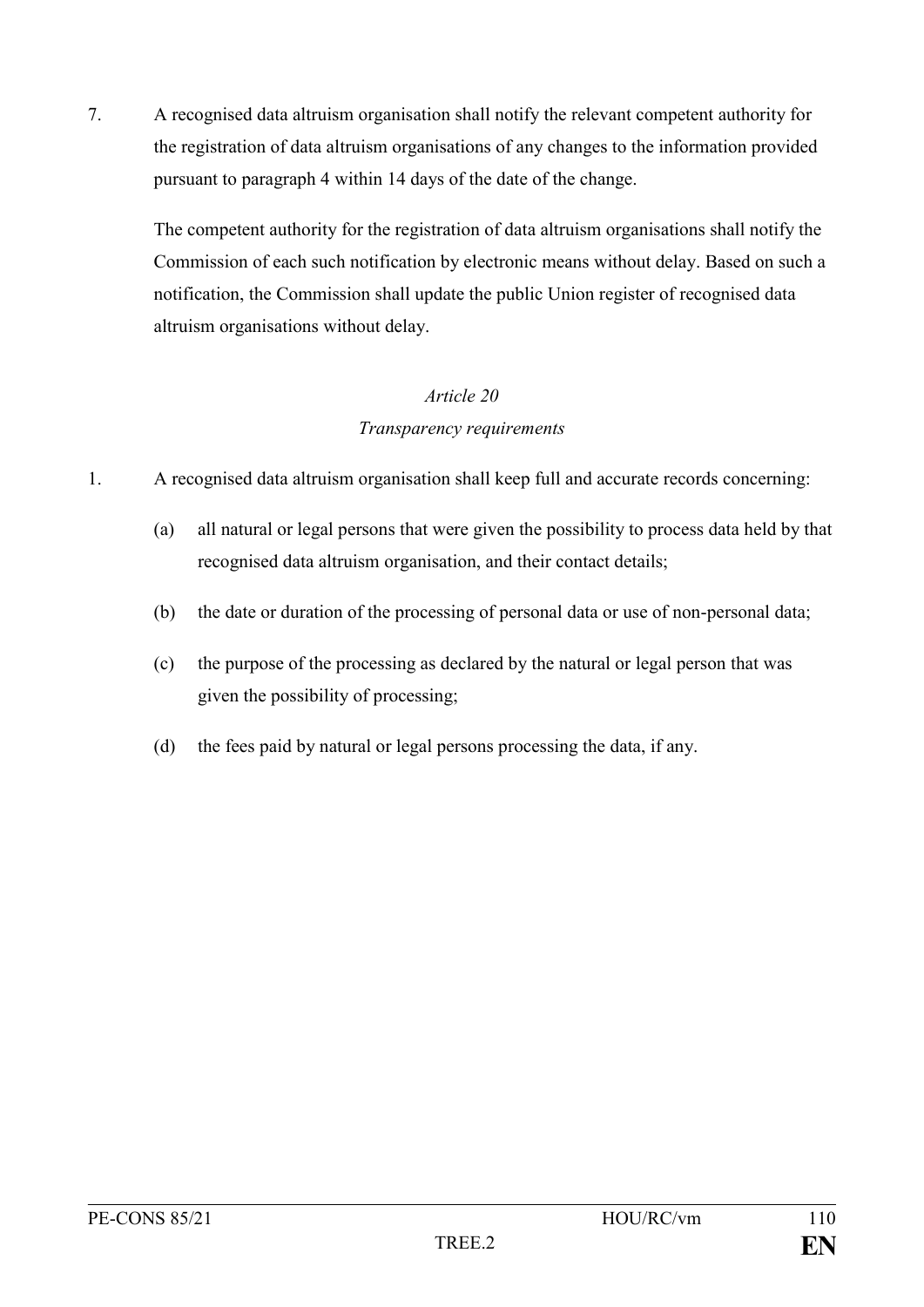- 2. A recognised data altruism organisation shall draw up and transmit to the relevant competent authority for the registration of data altruism organisations an annual activity report which shall contain at least the following:
	- (a) information on the activities of the recognised data altruism organisation;
	- (b) a description of the way in which the objectives of general interest for which data was collected have been promoted during the given financial year;
	- (c) a list of all natural and legal persons that were allowed to process data it holds, including a summary description of the objectives of general interest pursued by such data processing and the description of the technical means used for it, including a description of the techniques used to preserve privacy and data protection;
	- (d) a summary of the results of the data processing allowed by the recognised data altruism organisation, where applicable;
	- (e) information on sources of revenue of the recognised data altruism organisation, in particular all revenue from allowing access to the data, and on expenditure.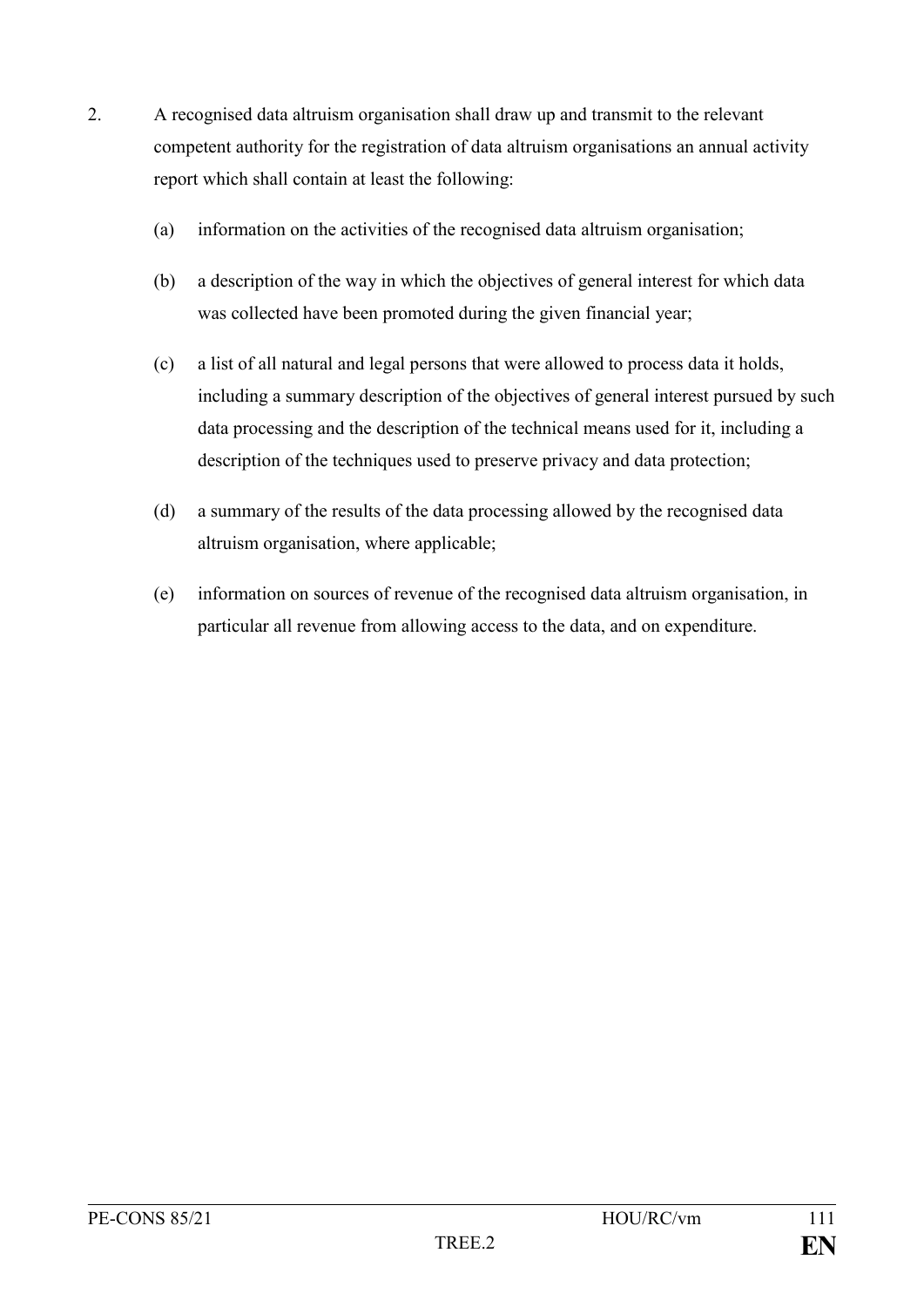## *Specific requirements to safeguard rights and interests of data subjects and data holders with regard to their data*

- 1. A recognised data altruism organisation shall inform data subjects or data holders prior to any processing of their data in a clear and easily comprehensible manner of:
	- (a) the objectives of general interest and, if applicable, the specified, explicit and legitimate purpose for which personal data is to be processed, and for which it permits the processing of their data by a data user;
	- (b) the location of and the objectives of general interest for which it permits any processing carried out in a third country, where the processing is carried out by the recognised data altruism organisation.
- 2. The recognised data altruism organisation shall not use the data for other objectives than those of general interest for which the data subject or data holder allows the processing. The recognised data altruism organisation shall not use misleading marketing practices to solicit the provision of data.
- 3. The recognised data altruism organisation shall provide tools for obtaining consent from data subjects or permissions to process data made available by data holders. The recognised data altruism organisation shall also provide tools for easy withdrawal of such consent or permission.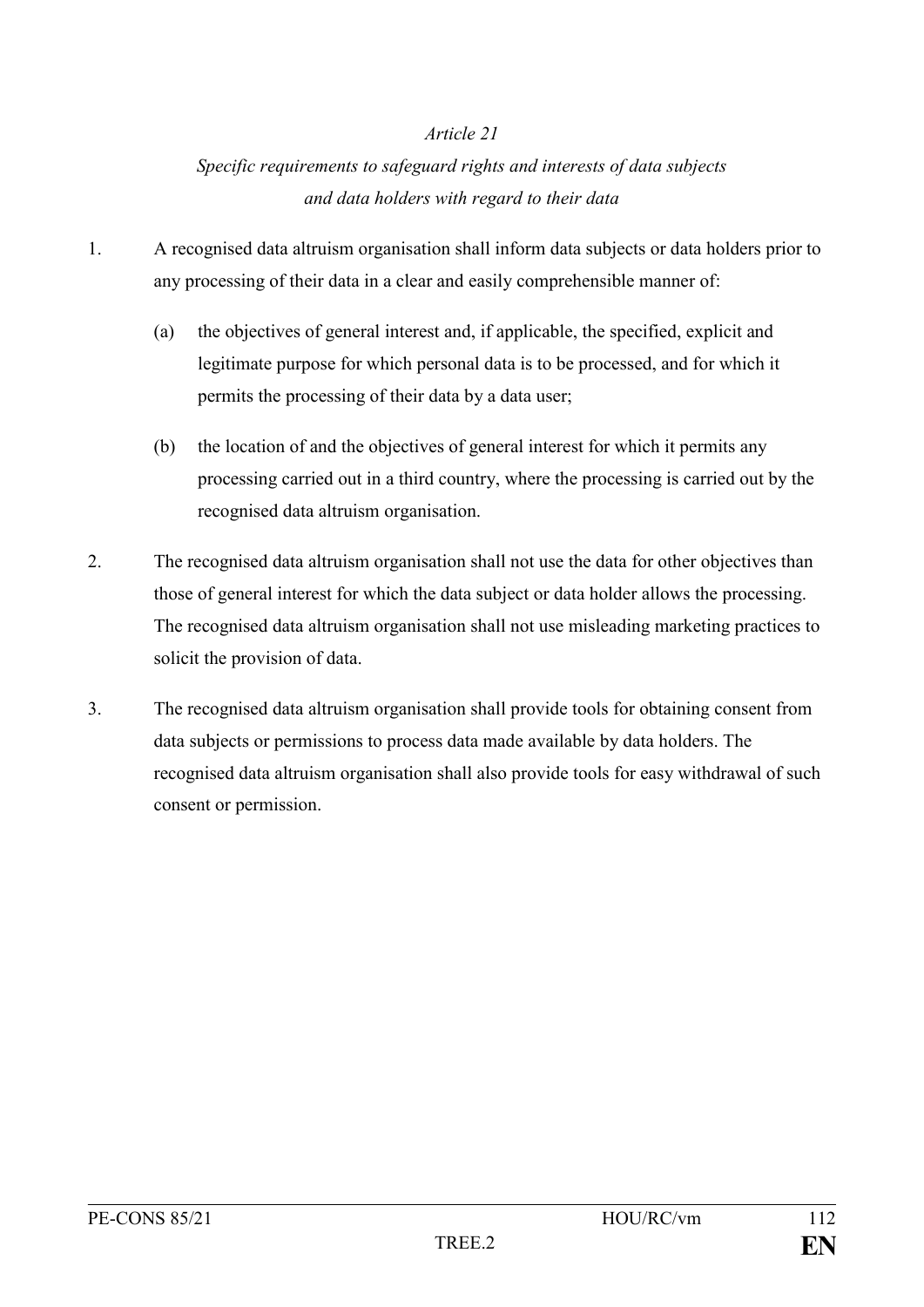- 4. The recognised data altruism organisation shall take measures to ensure an appropriate level of security for the storage and processing of non-personal data that it has collected based on data altruism.
- 5. The recognised data altruism organisation shall, without delay, inform data holders in the event of any unauthorised transfer, access or use of the non-personal data that it has shared.
- 6. Where the recognised data altruism organisation facilitates data processing by third parties, including by providing tools for obtaining consent from data subjects or permissions to process data made available by data holders, it shall, where relevant, specify the third-country jurisdiction in which the data use is intended to take place.

## *Rulebook*

- 1. The Commission shall adopt delegated acts in accordance with Article 32, supplementing this Regulation by establishing a rulebook laying down:
	- (a) appropriate information requirements to ensure that data subjects and data holders are provided, before a consent or permission for data altruism is given, with sufficiently detailed, clear and transparent information regarding the use of data, the tools for giving and withdrawing consent or permission, and the measures taken to avoid misuse of the data shared with the data altruism organisation;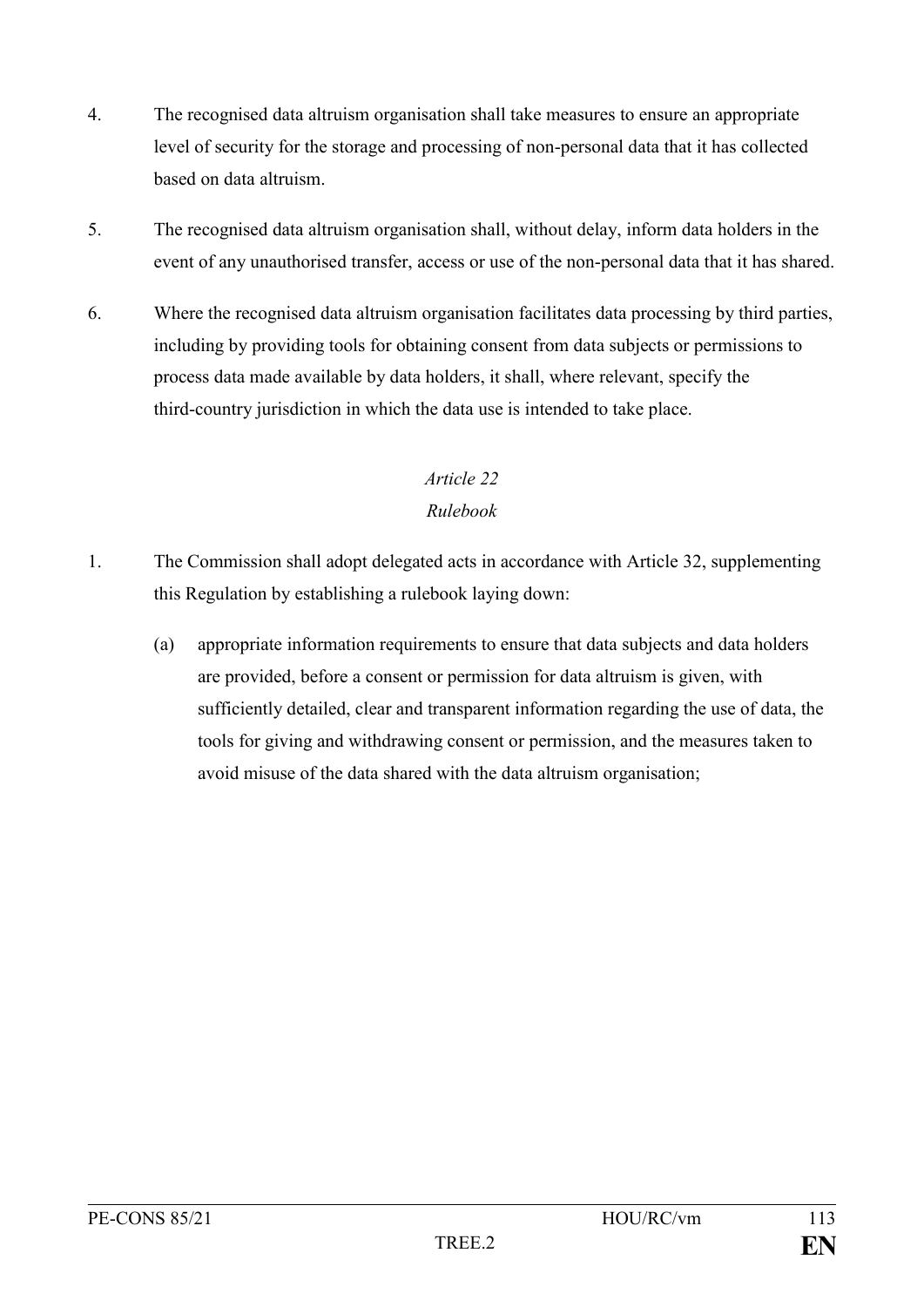- (b) appropriate technical and security requirements to ensure the appropriate level of security for the storage and processing of data, as well as for the tools for giving and withdrawing consent or permission;
- (c) communication roadmaps taking a multi-disciplinary approach to raise awareness of data altruism, of the designation as a 'data altruism organisation recognised in the Union' and of the rulebook among relevant stakeholders, in particular data holders and data subjects that would potentially share their data;
- (d) recommendations on relevant interoperability standards.
- 2. The rulebook referred to in paragraph 1 shall be prepared in close cooperation with data altruism organisations and relevant stakeholders.

### *Competent authorities for the registration of data altruism organisations*

1. Each Member State shall designate one or more competent authorities responsible for its public national register of recognised data altruism organisations.

The competent authorities for the registration of data altruism organisations shall comply with the requirements set out in Article 26.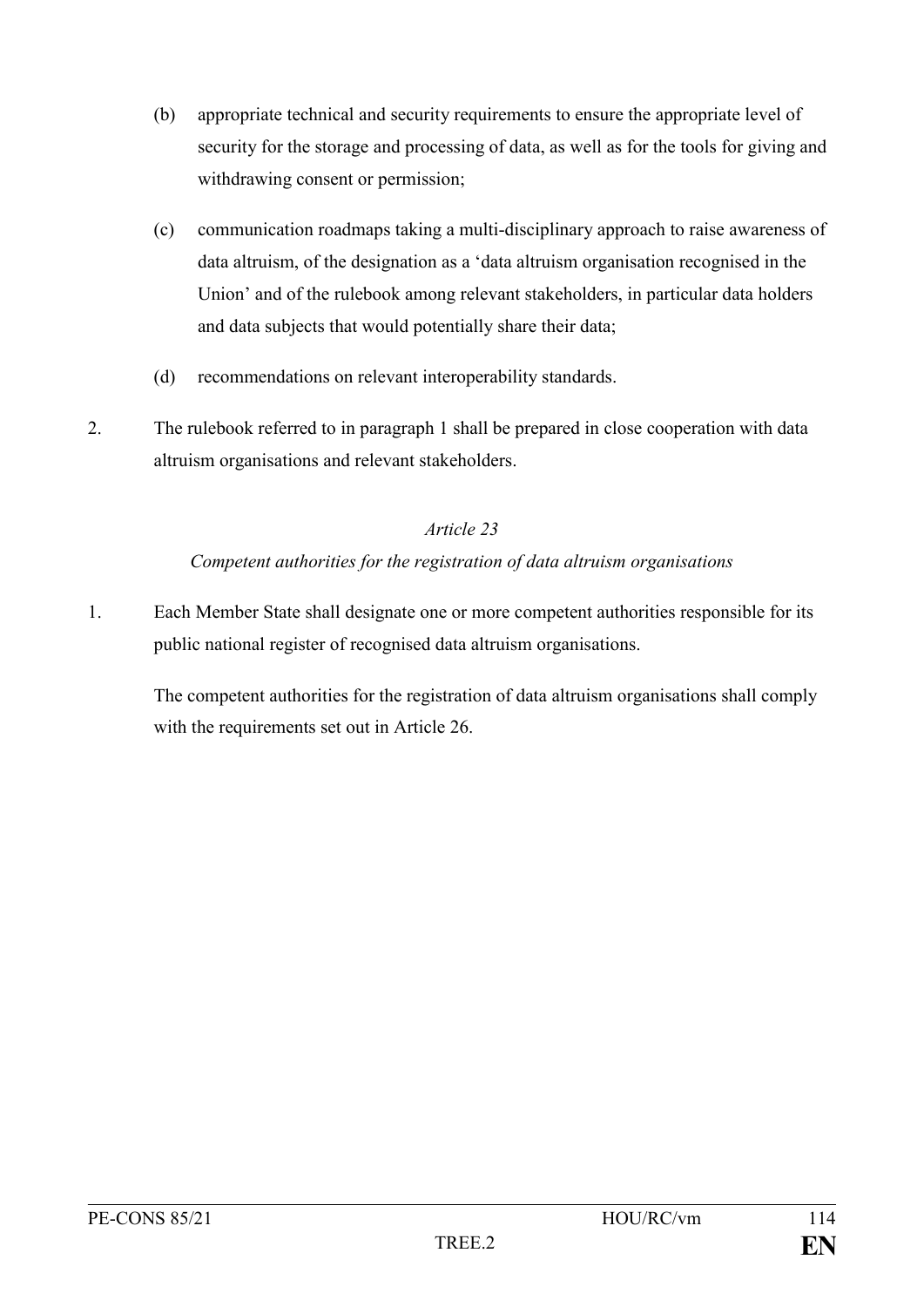- 2. Each Member State shall notify the Commission of the identity of their competent authorities for the registration of data altruism organisations by... [15 months after the date of entry into force of this Regulation]. Each Member State shall also notify the Commission of any subsequent change to the identity of those competent authorities.
- 3. The competent authority for the registration of data altruism organisations of a Member State shall undertake its tasks in cooperation with the relevant data protection authority, where such tasks are related to processing of personal data, and with relevant sectoral authorities of that Member State.

## *Monitoring of compliance*

- 1. The competent authorities for the registration of data altruism organisations shall monitor and supervise compliance of recognised data altruism organisations with the requirements laid down in this Chapter. The competent authority for the registration of data altruism organisations may also monitor and supervise the compliance of such recognised data altruism organisations, on the basis of a request by a natural or legal person.
- 2. The competent authorities for the registration of data altruism organisations shall have the power to request information from recognised data altruism organisations that is necessary to verify compliance with the requirements of this Chapter. Any request for information shall be proportionate to the performance of the task and shall be reasoned.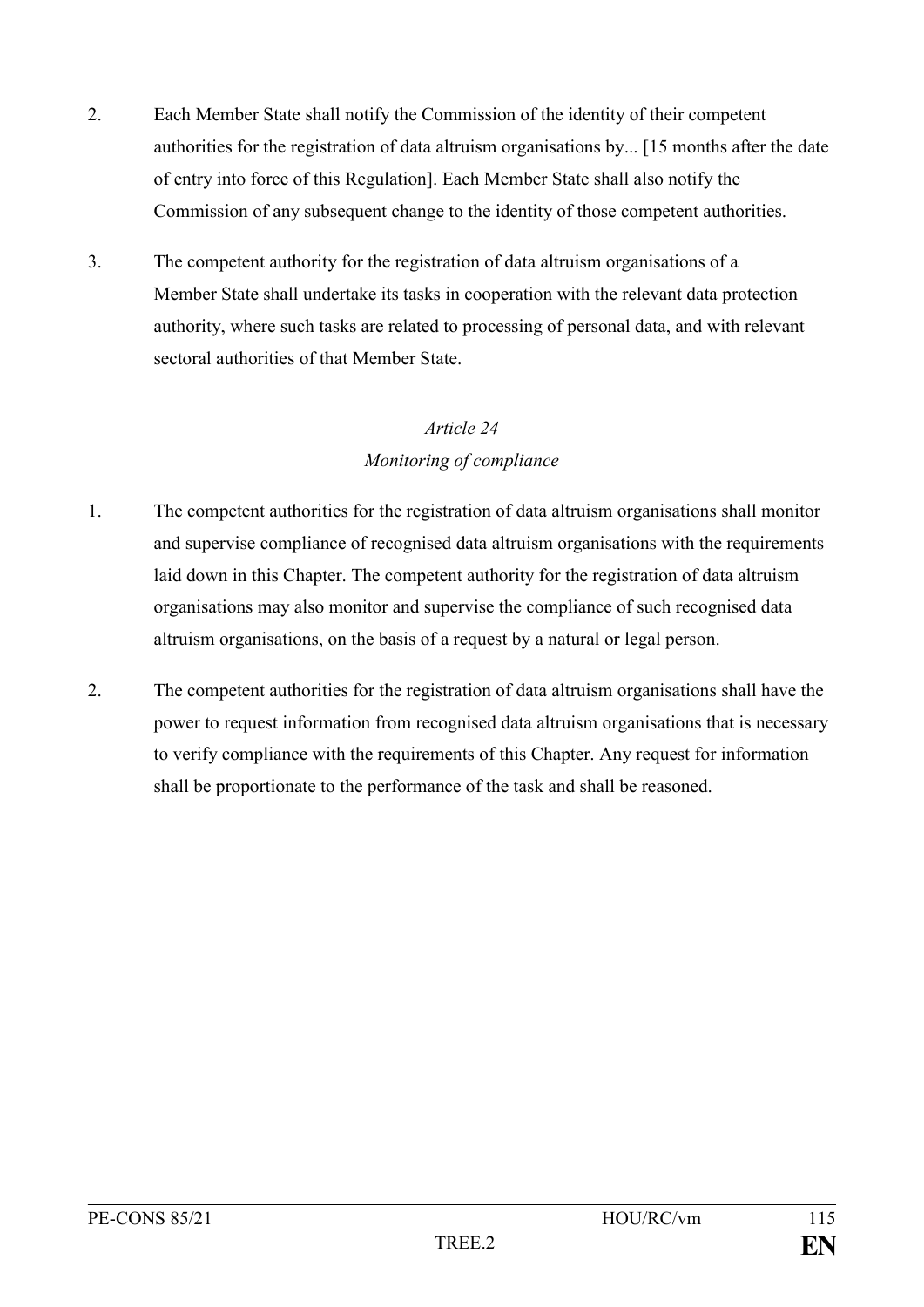- 3. Where the competent authority for the registration of data altruism organisations finds that a recognised data altruism organisation does not comply with one or more of the requirements of this Chapter, it shall notify the recognised data altruism organisation of those findings and give it the opportunity to state its views within 30 days of the receipt of the notification.
- 4. The competent authority for the registration of data altruism organisations shall have the power to require the cessation of the infringement referred to in paragraph 3 either immediately or within a reasonable time limit and shall take appropriate and proportionate measures with the aim of ensuring compliance.
- 5. If a recognised data altruism organisation does not comply with one or more of the requirements of this Chapter even after having been notified in accordance with paragraph 3 by the competent authority for the registration of data altruism organisations, that recognised data altruism organisation shall:
	- (a) lose its right to use the label 'data altruism organisation recognised in the Union' in any written and spoken communication;
	- (b) be removed from the relevant public national register of recognised data altruism organisations and the public Union register of recognised data altruism organisations.

Any decision revoking the right to use the label 'data altruism organisation recognised in the Union' under the first subparagraph, point (a), shall be made public by the competent authority for the registration of data altruism organisations.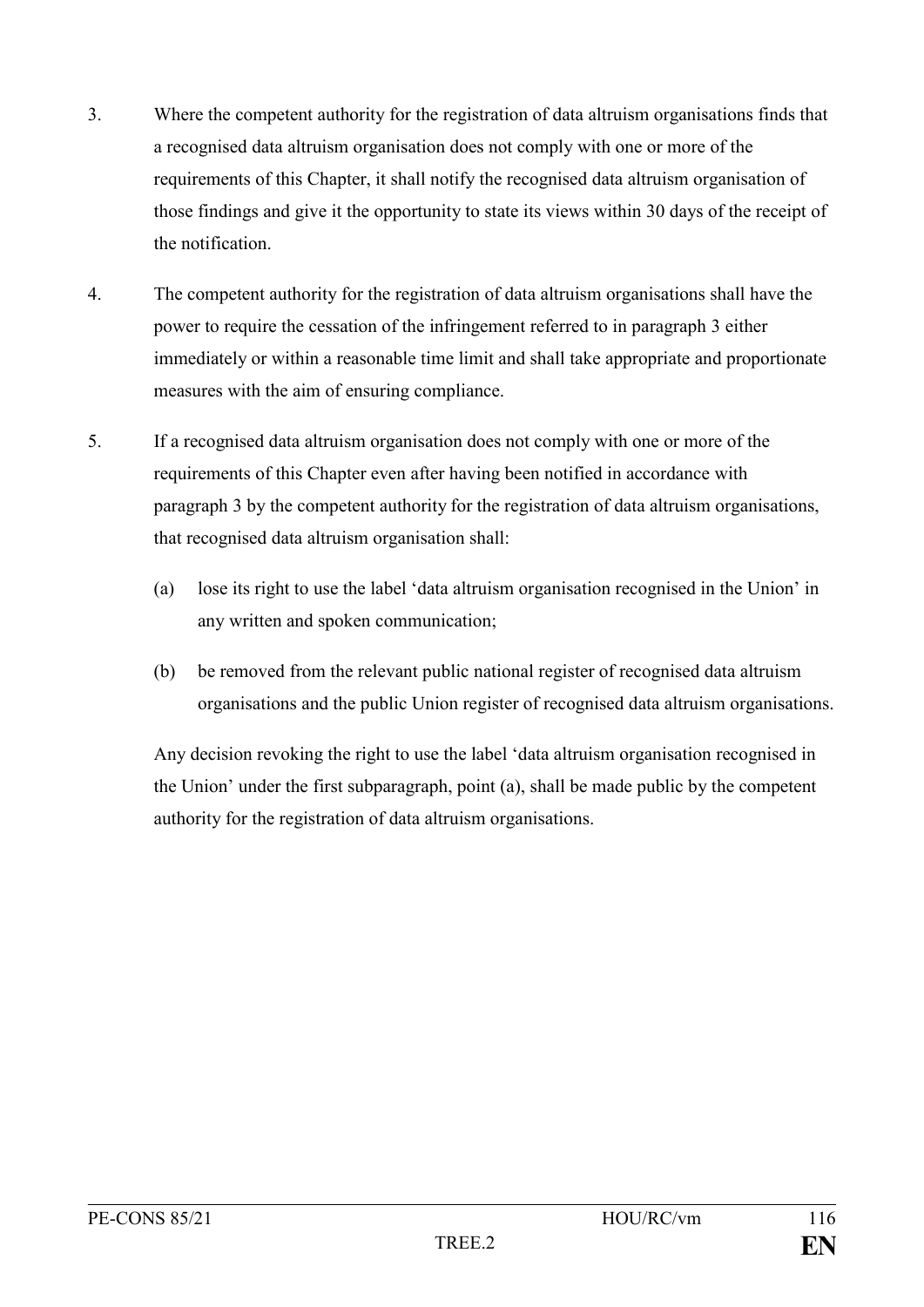6. If a recognised data altruism organisation has its main establishment or its legal representative in a Member State but is active in other Member States, the competent authority for the registration of data altruism organisations of the Member State of the main establishment or where the legal representative is located and the competent authorities for the registration of data altruism organisations of those other Member States shall cooperate and assist each other. Such assistance and cooperation may cover information exchanges between the competent authorities for the registration of data altruism organisations concerned for the purposes of their tasks under this Regulation and reasoned requests to take the measures referred to in this Article.

Where a competent authority for the registration of data altruism organisations in one Member State requests assistance from a competent authority for the registration of data altruism organisations in another Member State, it shall submit a reasoned request. The competent authority for the registration of data altruism organisations shall, upon such a request, provide a response without delay and within a timeframe proportionate to the urgency of the request.

Any information exchanged in the context of assistance requested and provided under this paragraph shall be used only in respect of the matter for which it was requested.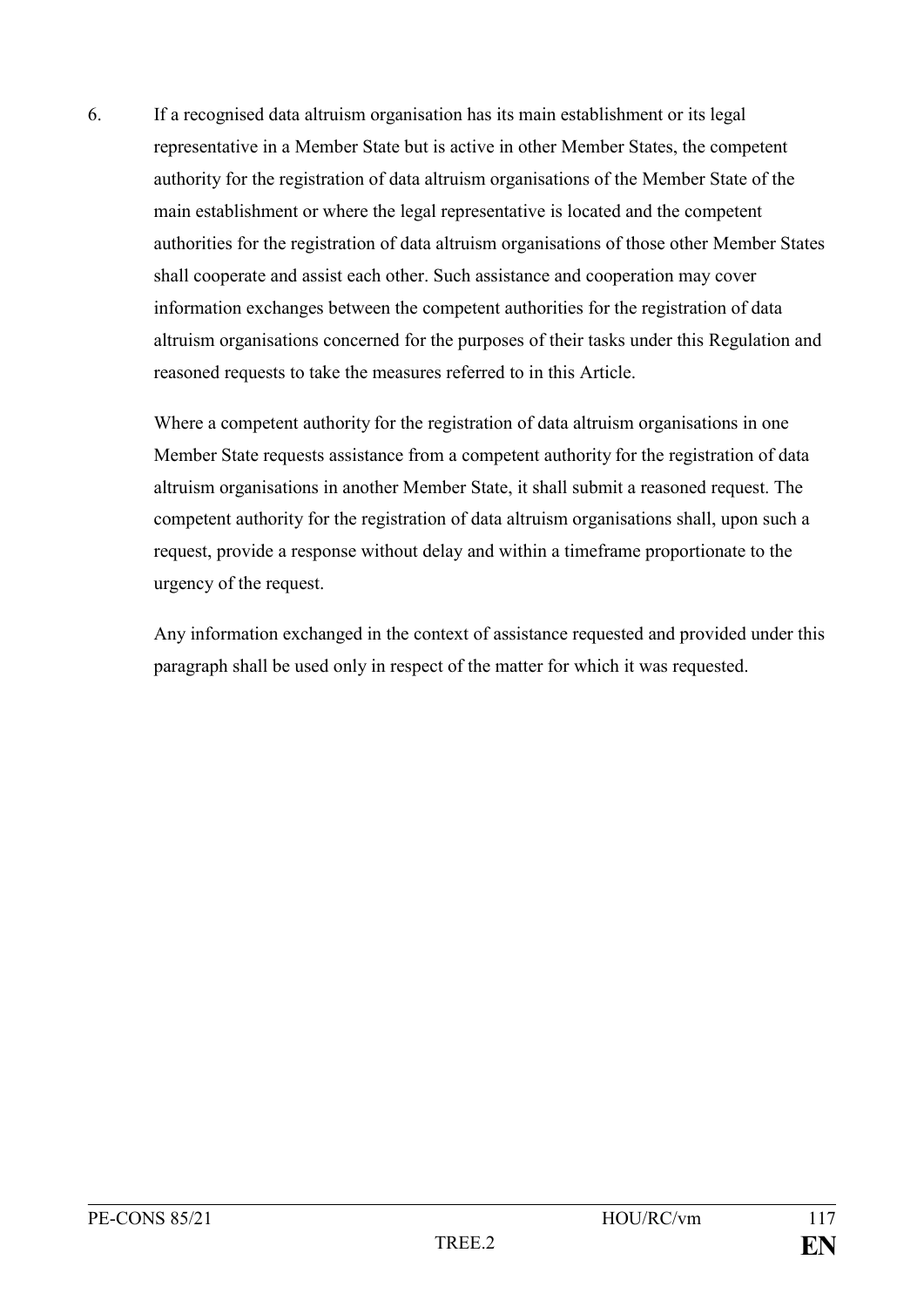# *Article 25 European data altruism consent form*

- 1. In order to facilitate the collection of data based on data altruism, the Commission shall adopt implementing acts establishing and developing a European data altruism consent form, after consulting the European Data Protection Board, taking into account the advice of the European Data Innovation Board and duly involving relevant stakeholders. The form shall allow the collection of consent or permission across Member States in a uniform format. Those implementing acts shall be adopted in accordance with the advisory procedure referred to in Article 33(2).
- 2. The European data altruism consent form shall use a modular approach allowing customisation for specific sectors and for different purposes.
- 3. Where personal data are provided, the European data altruism consent form shall ensure that data subjects are able to give consent to and withdraw consent from a specific data processing operation in compliance with the requirements of Regulation (EU) 2016/679.
- 4. The form shall be available in a manner that can be printed on paper and is easily understandable as well as in an electronic, machine-readable form.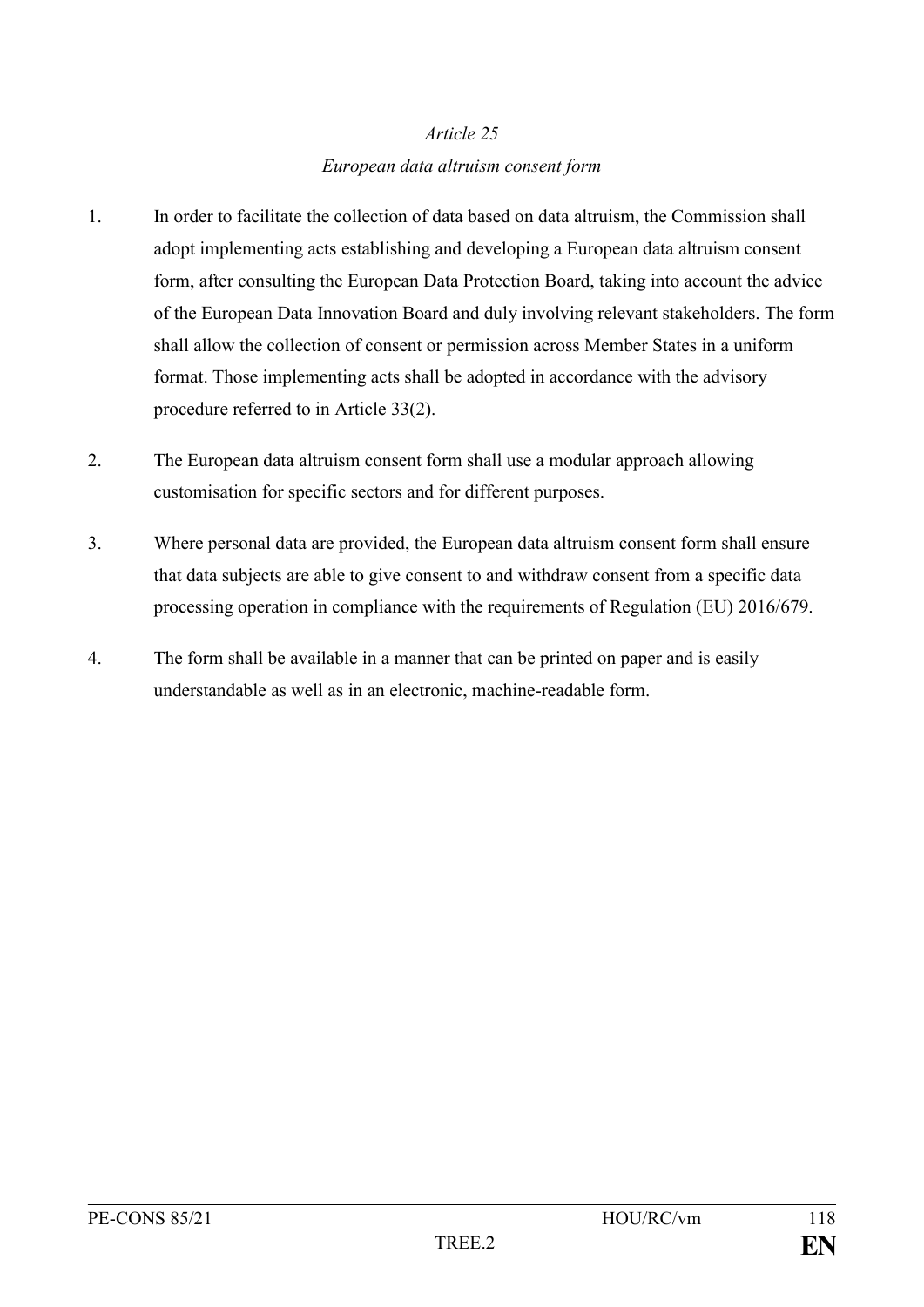# **CHAPTER V**

# **Competent authorities and procedural provisions**

### *Article 26*

#### *Requirements relating to competent authorities*

- 1. The competent authorities for data intermediation services and the competent authorities for the registration of data altruism organisations shall be legally distinct from, and functionally independent of, any data intermediation services provider or recognised data altruism organisation. The functions of the competent authorities for data intermediation services and the competent authorities for the registration of data altruism organisations may be carried out by the same authority. Member States may either establish one or more new authorities for those purposes or rely on existing ones.
- 2. Competent authorities for data intermediation services and competent authorities for the registration of data altruism organisations shall exercise their tasks in an impartial, transparent, consistent, reliable and timely manner. Where they exercise their tasks, they shall safeguard fair competition and non-discrimination.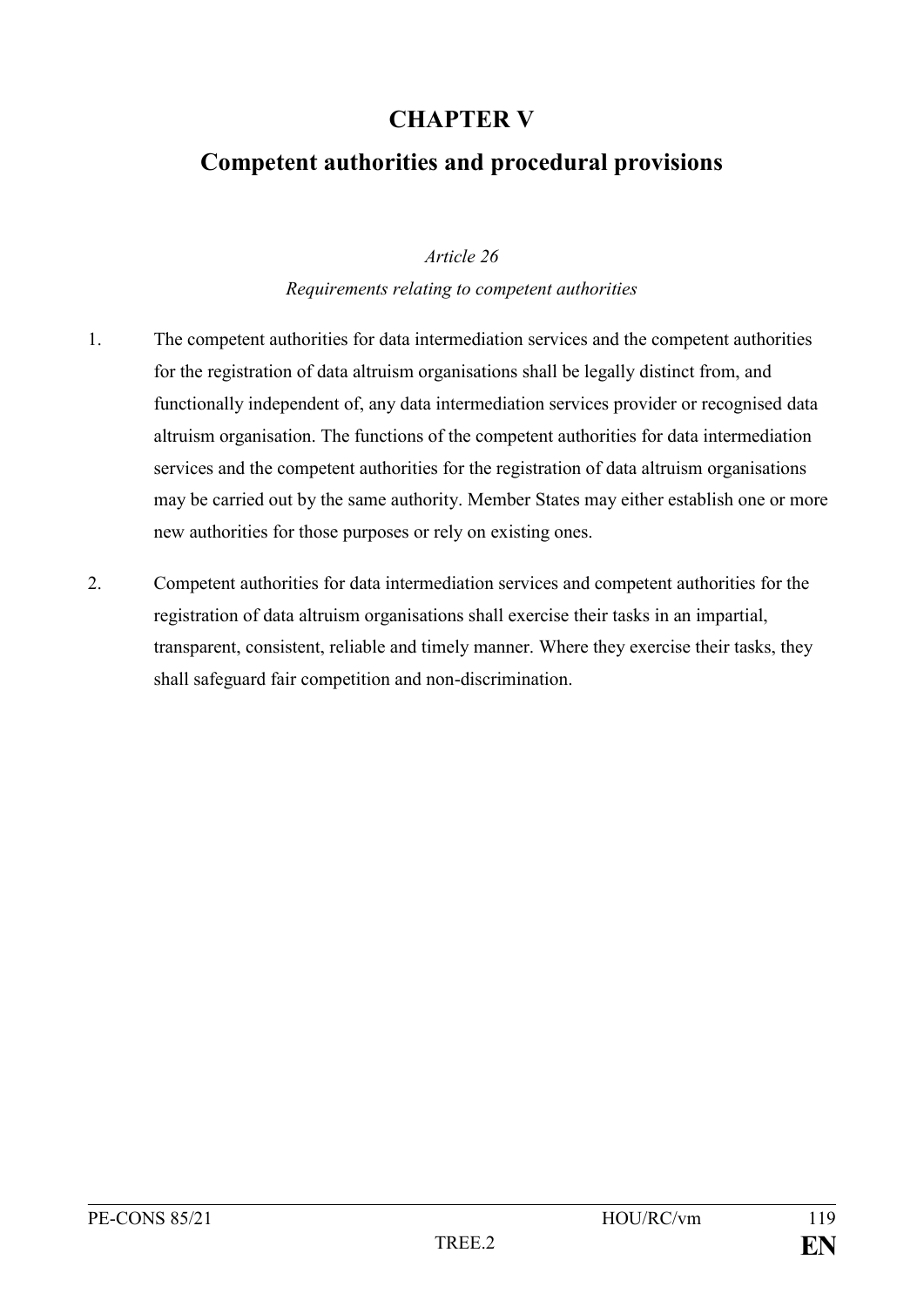- 3. The top-level management and personnel responsible for carrying out the relevant tasks of the competent authorities for data intermediation services and the competent authorities for the registration of data altruism organisations shall not be the designer, manufacturer, supplier, installer, purchaser, owner, user or maintainer of the services which they evaluate, nor the authorised representative of any of those parties. This shall not preclude the use of evaluated services that are necessary for the operations of the competent authority for data intermediation services and the competent authority for the registration of data altruism organisations or the use of such services for personal purposes.
- 4. The top-level management and personnel of the competent authorities for data intermediation services and the competent authorities for the registration of data altruism organisations shall not engage in any activity that may conflict with their independence of judgment or integrity in relation to evaluation activities assigned to them.
- 5. The competent authorities for data intermediation services and the competent authorities for the registration of data altruism organisations shall have at their disposal the adequate financial and human resources to carry out the tasks assigned to them, including the necessary technical knowledge and resources.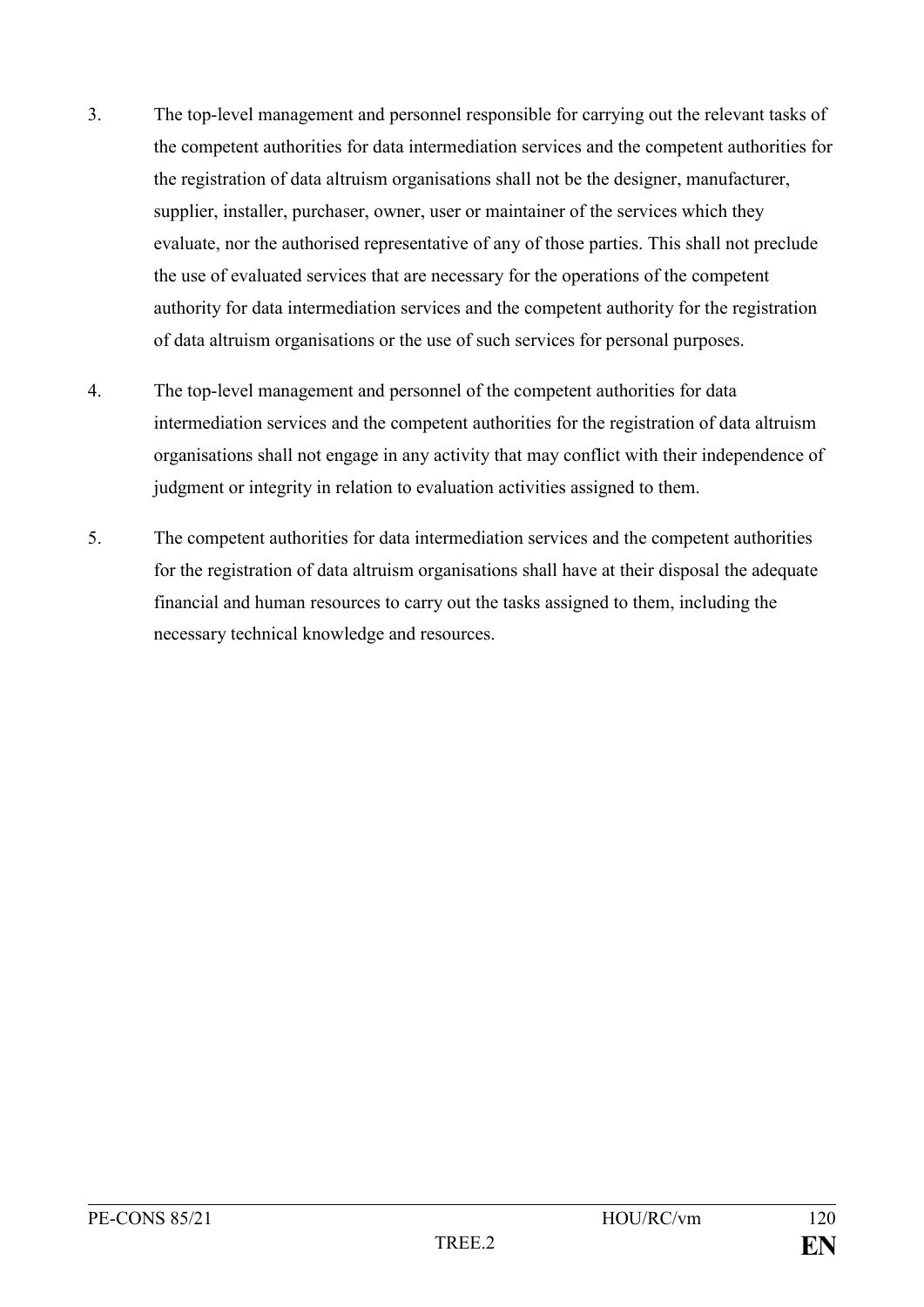6. The competent authorities for data intermediation services and the competent authorities for the registration of data altruism organisations of a Member State shall provide the Commission and competent authorities for data intermediation services and the competent authorities for the registration of data altruism organisations from other Member States, on reasoned request and without delay, with the information necessary to carry out their tasks under this Regulation. Where a competent authority for data intermediation services or a competent authority for the registration of data altruism organisations considers the information requested to be confidential in accordance with Union and national law on commercial and professional confidentiality, the Commission and any other competent authorities for data intermediation services or competent authorities for the registration of data altruism organisations concerned shall ensure such confidentiality.

# *Article 27 Right to lodge a complaint*

1. Natural and legal persons shall have the right to lodge a complaint in relation to any matter falling within the scope of this Regulation, individually or, where relevant, collectively, with the relevant competent authority for data intermediation services against a data intermediation services provider or with the relevant competent authority for the registration of data altruism organisations against a recognised data altruism organisation.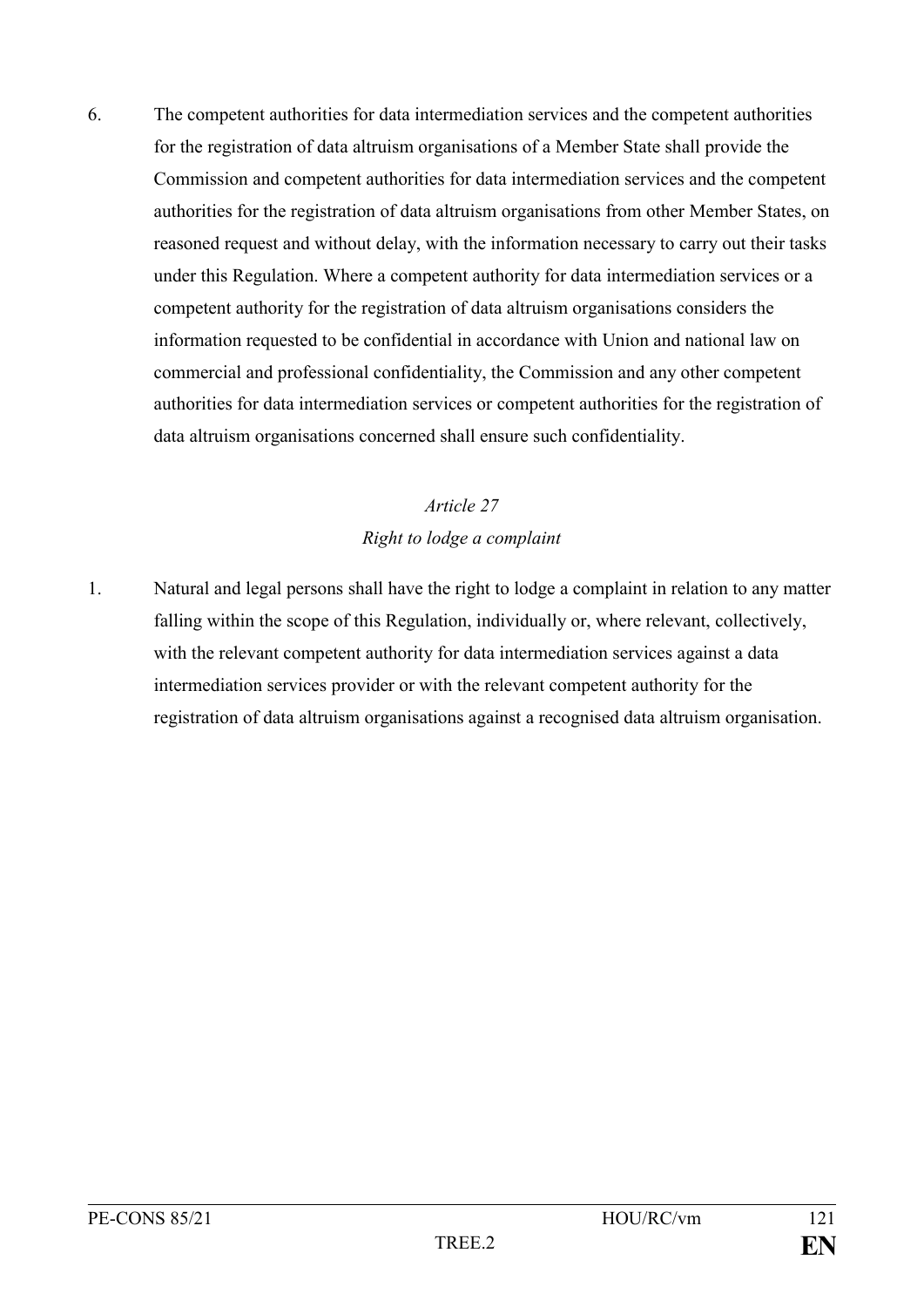- 2. The competent authority for data intermediation services or the competent authority for the registration of data altruism organisations with which the complaint has been lodged shall inform the complainant of:
	- (a) the progress of the proceedings and of the decision taken; and
	- (b) the judicial remedies provided for in Article 28.

# *Article 28 Right to an effective judicial remedy*

1. Notwithstanding any administrative or other non-judicial remedies, any affected natural and legal persons shall have the right to an effective judicial remedy with regard to legally binding decisions referred to in Article 14 taken by the competent authorities for data intermediation services in the management, control and enforcement of the notification regime for data intermediation services providers and legally binding decisions referred to in Articles 19 and 24 taken by the competent authorities for the registration of data altruism organisations in the monitoring of recognised data altruism organisations.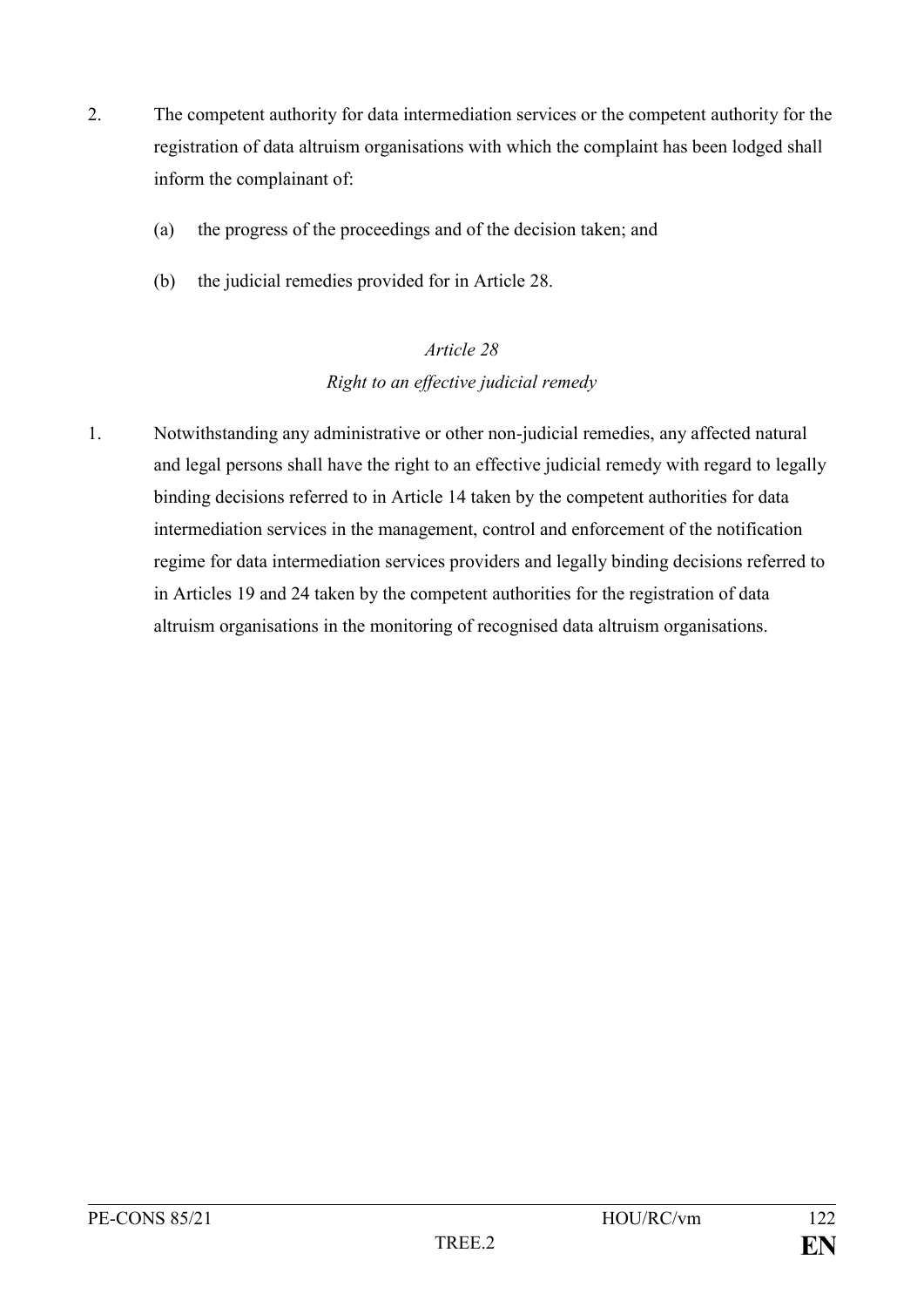- 2. Proceedings pursuant to this Article shall be brought before the courts or tribunals of the Member State of the competent authority for data intermediation services or the competent authority for the registration of data altruism organisations against which the judicial remedy is sought individually or, where relevant, collectively by the representatives of one or more natural or legal persons.
- 3. Where a competent authority for data intermediation services or a competent authority for the registration of data altruism organisations fails to act on a complaint, any affected natural and legal persons shall, in accordance with national law, either have the right to an effective judicial remedy or access to review by an impartial body with the appropriate expertise.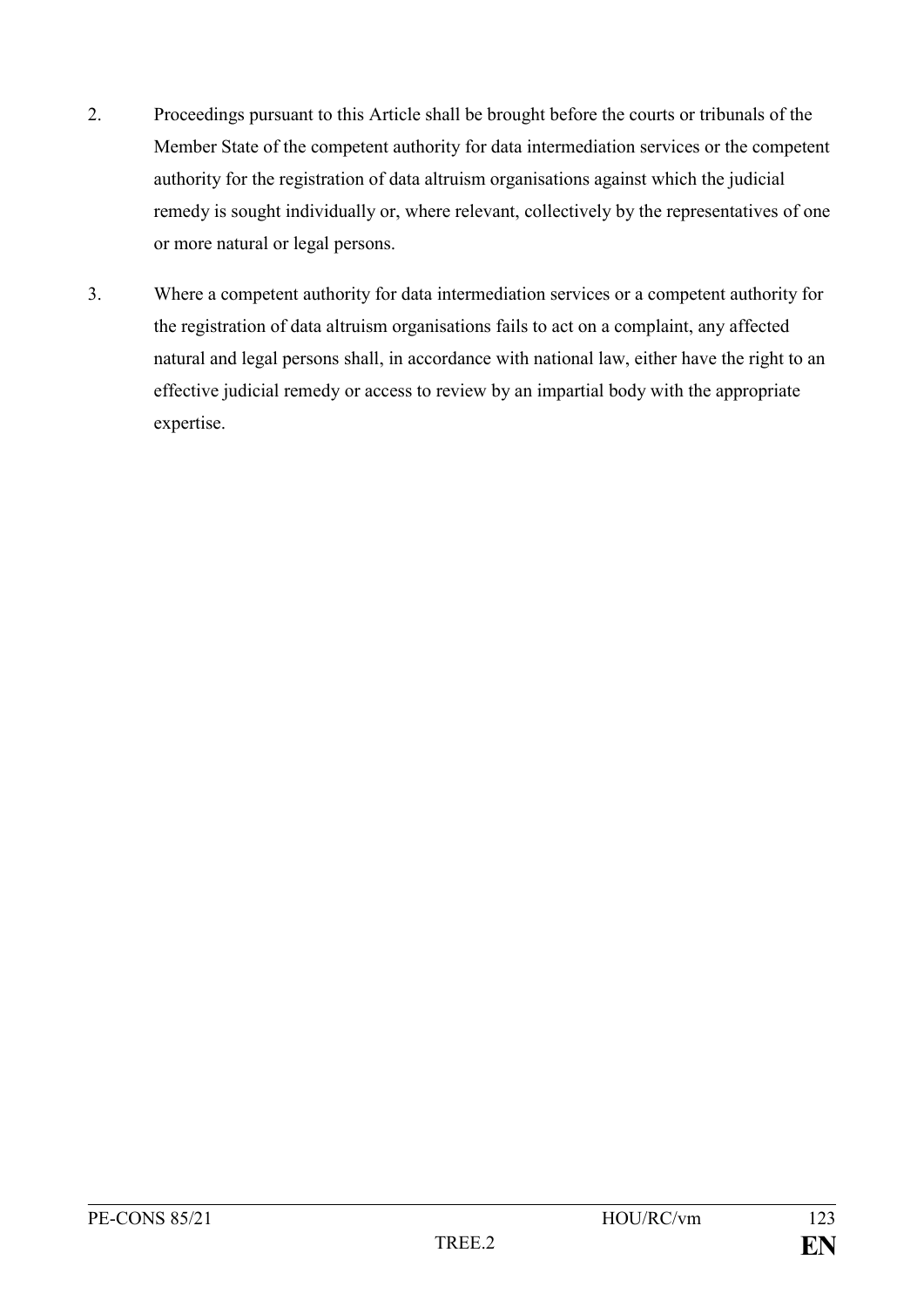# **CHAPTER VI European Data Innovation Board**

### *Article 29*

*European Data Innovation Board*

- 1. The Commission shall establish a European Data Innovation Board in the form of an expert group, consisting of representatives of the competent authorities for data intermediation services and the competent authorities for the registration of data altruism organisations of all Member States, the European Data Protection Board, the European Data Protection Supervisor, ENISA, the Commission, the EU SME Envoy or a representative appointed by the network of SME envoys, and other representatives of relevant bodies in specific sectors as well as bodies with specific expertise. In its appointments of individual experts, the Commission shall aim to achieve gender and geographical balance among the members of the expert group.
- 2. The European Data Innovation Board shall consist of at least the following three subgroups:
	- (a) a subgroup composed of the competent authorities for data intermediation services and the competent authorities for the registration of data altruism organisations, with a view to carrying out the tasks pursuant to Article 30, points (a), (c), (j) and (k);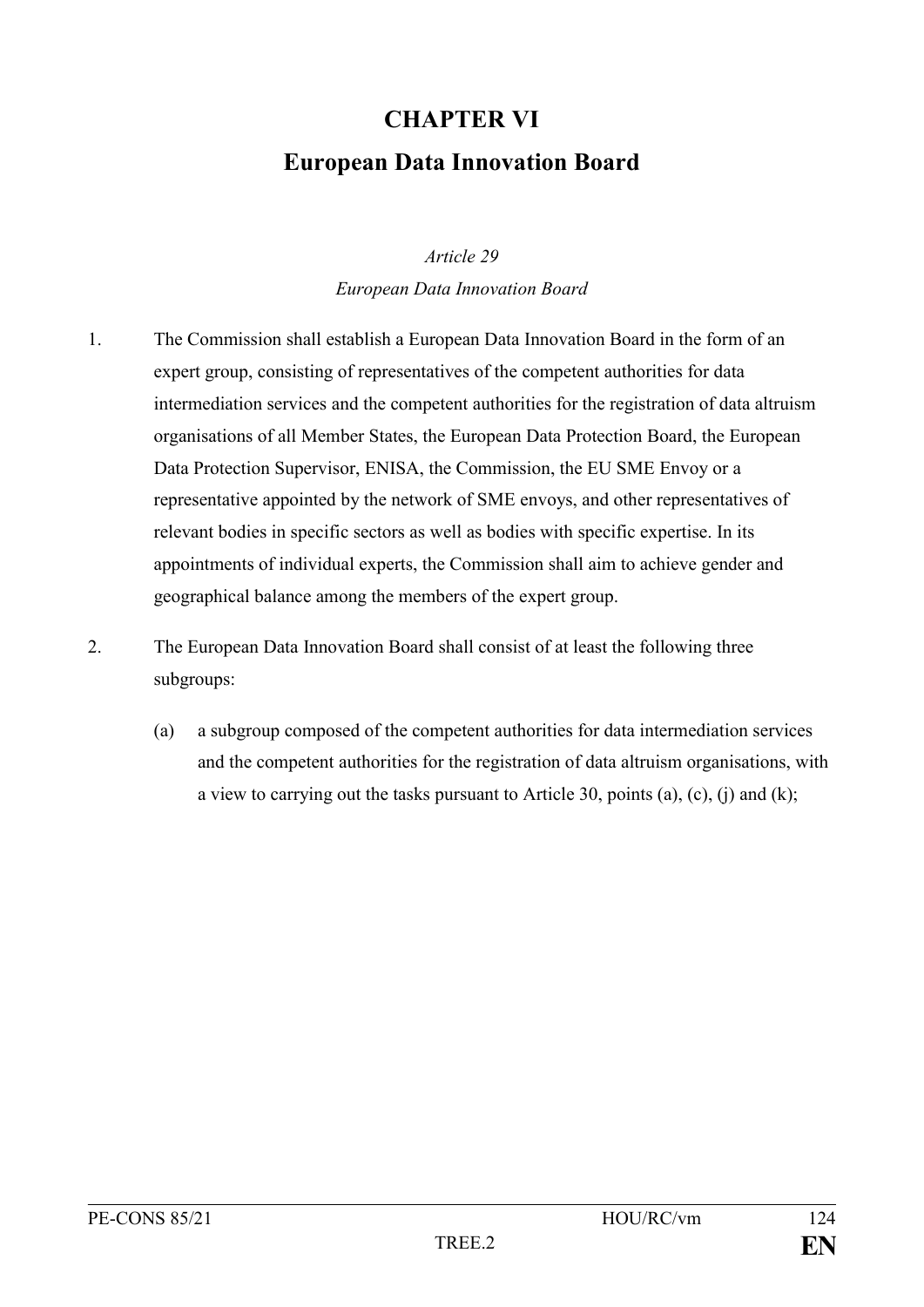- (b) a subgroup for technical discussions on standardisation, portability and interoperability pursuant to Article 30, points (f) and (g);
- (c) a subgroup for stakeholder involvement composed of relevant representatives from industry, research, academia, civil society, standardisation organisations, relevant common European data spaces and other relevant stakeholders and third parties advising the European Data Innovation Board on tasks pursuant to Article 30, points (d), (e), (f), (g) and (h).
- 3. The Commission shall chair the meetings of the European Data Innovation Board.
- 4. The European Data Innovation Board shall be assisted by a secretariat provided by the Commission.

### *Tasks of the European Data Innovation Board*

The European Data Innovation Board shall have the following tasks:

- (a) to advise and assist the Commission with regard to developing a consistent practice of public sector bodies and competent bodies referred to in Article 7(1) in handling requests for the re-use of the categories of data referred to in Article 3(1);
- (b) to advise and assist the Commission with regard to developing a consistent practice for data altruism across the Union;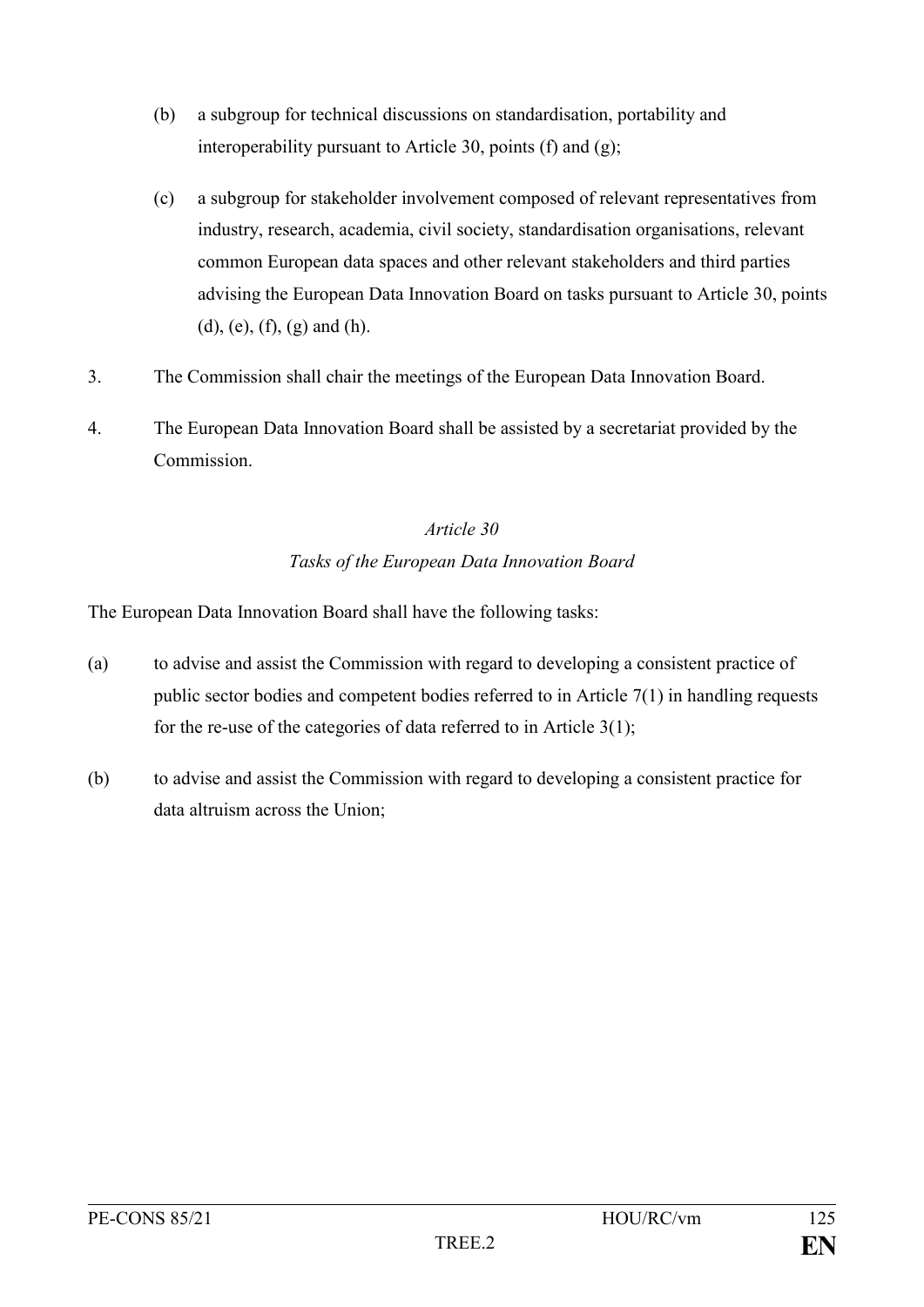- (c) to advise and assist the Commission with regard to developing a consistent practice of the competent authorities for data intermediation services and the competent authorities for the registration of data altruism organisations in the application of requirements applicable to data intermediation services providers and recognised data altruism organisations;
- (d) to advise and assist the Commission with regard to developing consistent guidelines on how to best protect, in the context of this Regulation, commercially sensitive non-personal data, in particular trade secrets, but also non-personal data representing content protected by intellectual property rights from unlawful access that risks intellectual property theft or industrial espionage;
- (e) to advise and assist the Commission with regard to developing consistent guidelines for cybersecurity requirements for the exchange and storage of data;
- (f) to advise the Commission, in particular taking into account the input from standardisation organisations, on the prioritisation of cross-sector standards to be used and developed for data use and cross-sector data sharing between emerging common European data spaces, cross-sectoral comparison and exchange of best practices with regard to sectoral requirements for security and access procedures, taking into account sector-specific standardisation activities, in particular clarifying and distinguishing which standards and practices are cross-sectoral and which are sectoral;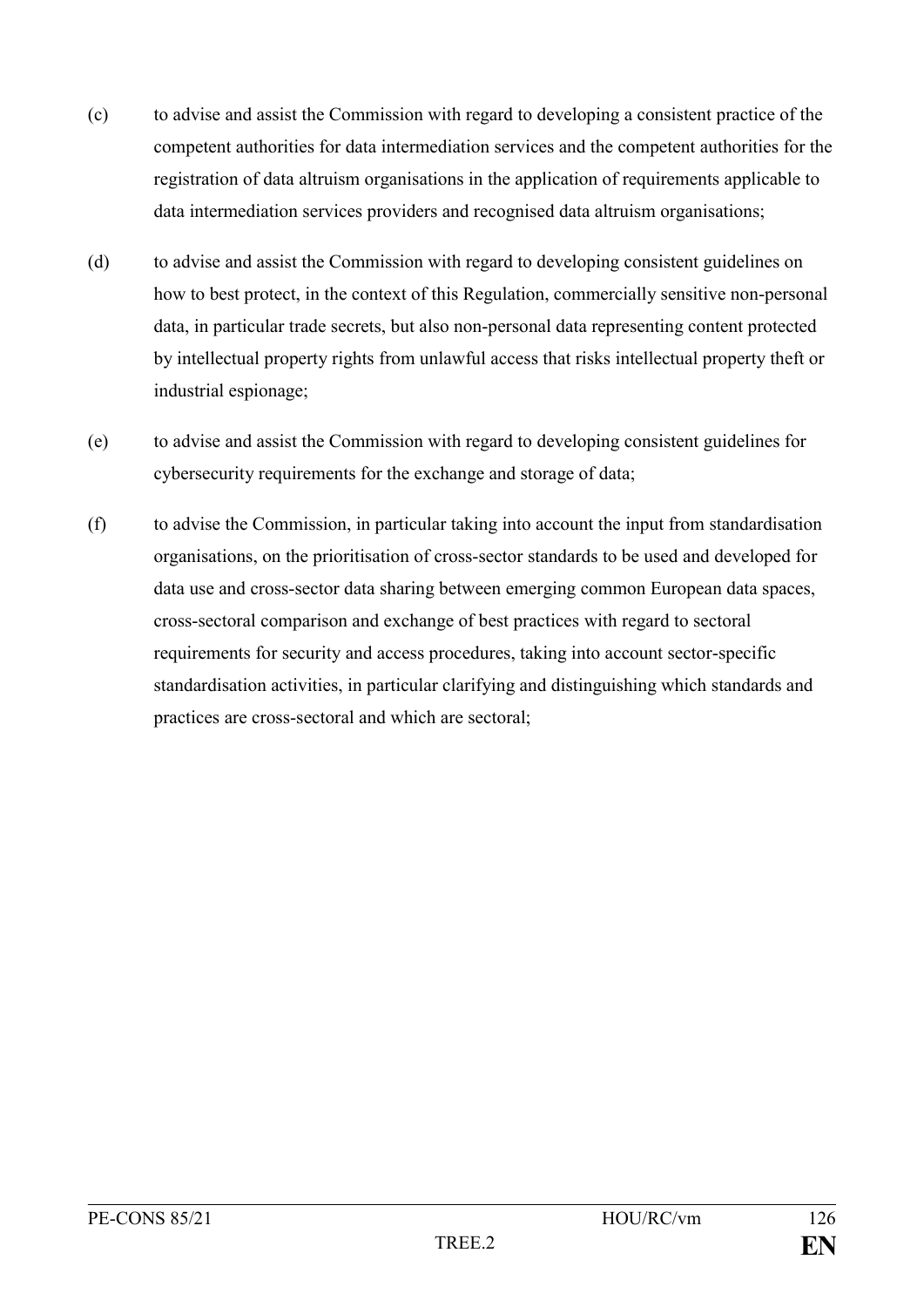- (g) to assist the Commission, in particular taking into account the input from standardisation organisations, in addressing fragmentation of the internal market and the data economy in the internal market by enhancing cross-border, cross-sector interoperability of data as well as data sharing services between different sectors and domains, building on existing European, international or national standards, *inter alia* with the aim of encouraging the creation of common European data spaces;
- (h) to propose guidelines for common European data spaces, namely purpose- or sector-specific or cross-sectoral interoperable frameworks of common standards and practices to share or jointly process data for, *inter alia*, the development of new products and services, scientific research or civil society initiatives, such common standards and practices taking into account existing standards, complying with the competition rules and ensuring non-discriminatory access to all participants, for the purpose of facilitating data sharing in the Union and reaping the potential of existing and future data spaces, addressing, *inter alia*:
	- (i) cross-sectoral standards to be used and developed for data use and cross-sector data sharing, cross-sectoral comparison and exchange of best practices with regard to sectoral requirements for security and access procedures, taking into account sector-specific standardisation activities, in particular clarifying and distinguishing which standards and practices are cross-sectoral and which are sectoral;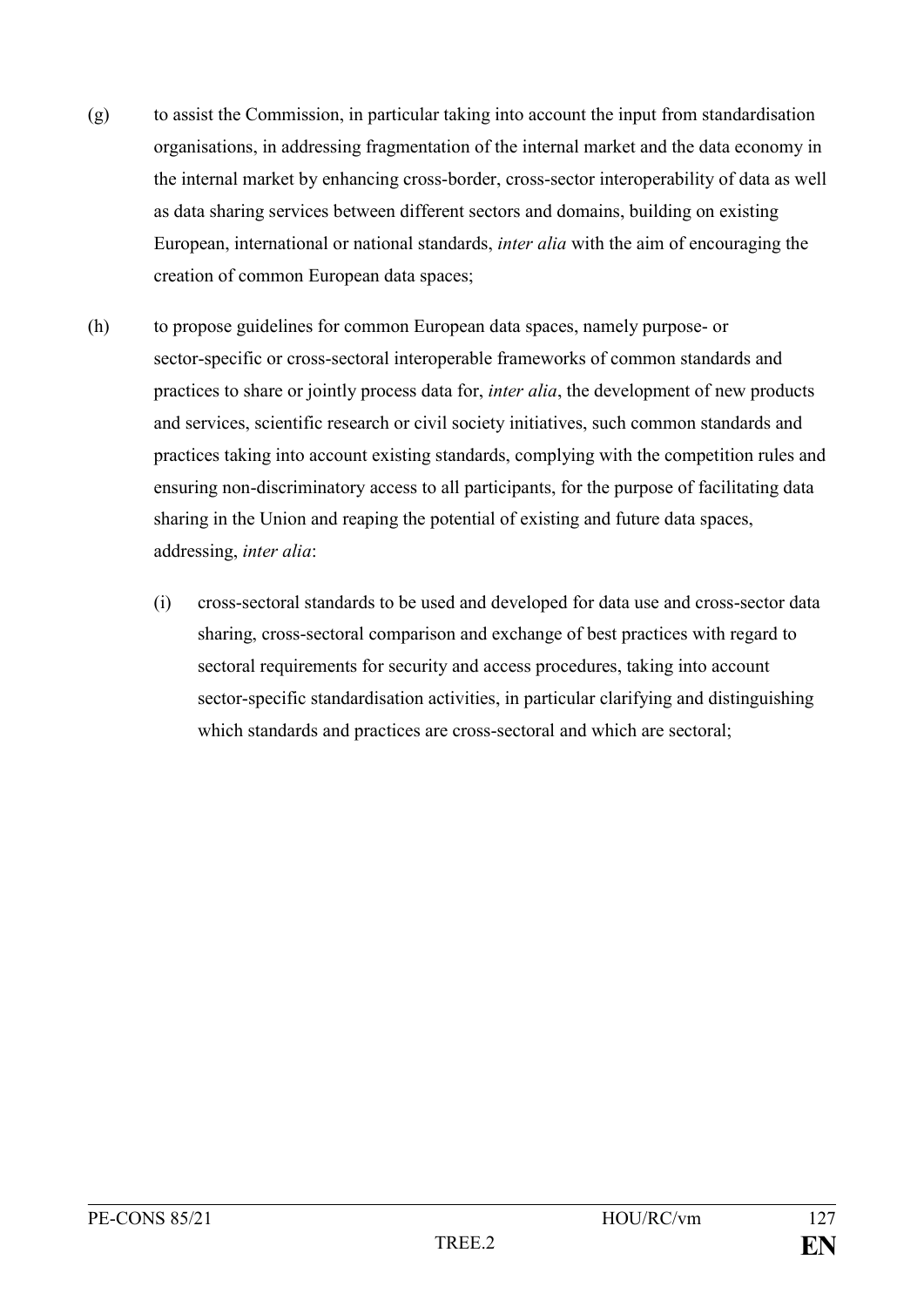- (ii) requirements to counter barriers to market entry and to avoid lock-in effects, for the purpose of ensuring fair competition and interoperability;
- (iii) adequate protection for lawful data transfers to third countries, including safeguards against any transfers prohibited by Union law;
- (iv) adequate and non-discriminatory representation of relevant stakeholders in the governance of common European data spaces;
- (v) adherence to cybersecurity requirements in accordance with Union law;
- (i) to facilitate cooperation between Member States with regard to setting harmonised conditions allowing for the re-use of the categories of data referred to in Article 3(1) held by public sector bodies across the internal market;
- (j) to facilitate cooperation between competent authorities for data intermediation services and competent authorities for the registration of data altruism organisations through capacity-building and the exchange of information, in particular by establishing methods for the efficient exchange of information relating to the notification procedure for data intermediation services providers and the registration and monitoring of recognised data altruism organisations, including coordination with regard to the setting of fees or penalties, as well as facilitate cooperation between competent authorities for data intermediation services and competent authorities for the registration of data altruism organisations with regard to international access and transfer of data;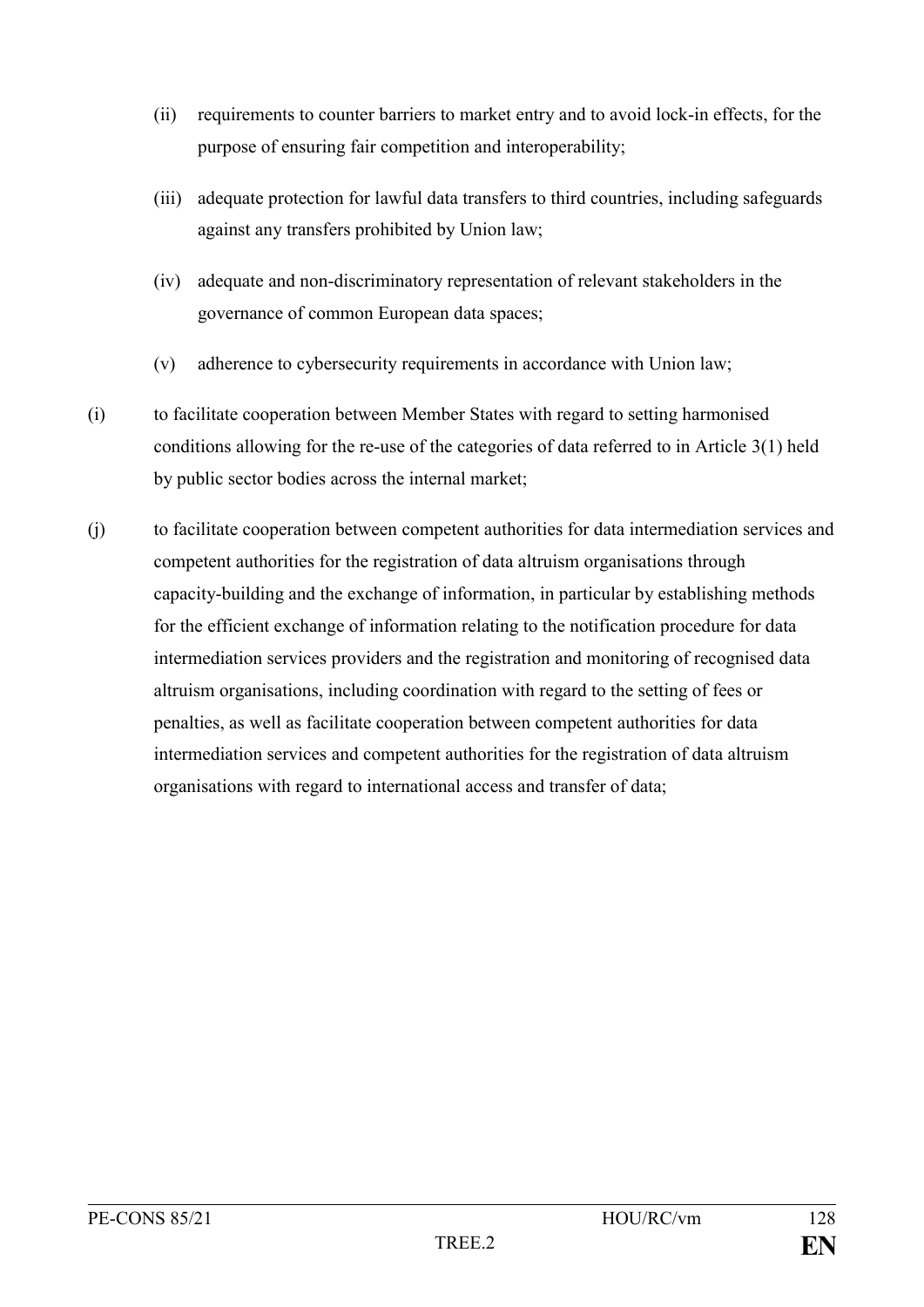- (k) to advise and assist the Commission with regard to evaluating whether the implementing acts referred to in Article 5(11) and (12) are to be adopted;
- (l) to advise and assist the Commission with regard to developing the European data altruism consent form in accordance with Article 25(1);
- (m) to advise the Commission on improving the international regulatory environment for non-personal data, including standardisation.

# **CHAPTER VII International access and transfer**

# *Article 31 International access and transfer*

1. The public sector body, the natural or legal person to which the right to re-use data was granted under Chapter II, the data intermediation services provider or the recognised data altruism organisation shall take all reasonable technical, legal and organisational measures, including contractual arrangements, in order to prevent international transfer or governmental access to non-personal data held in the Union where such transfer or access would create a conflict with Union law or the national law of the relevant Member State, without prejudice to paragraph 2 or 3.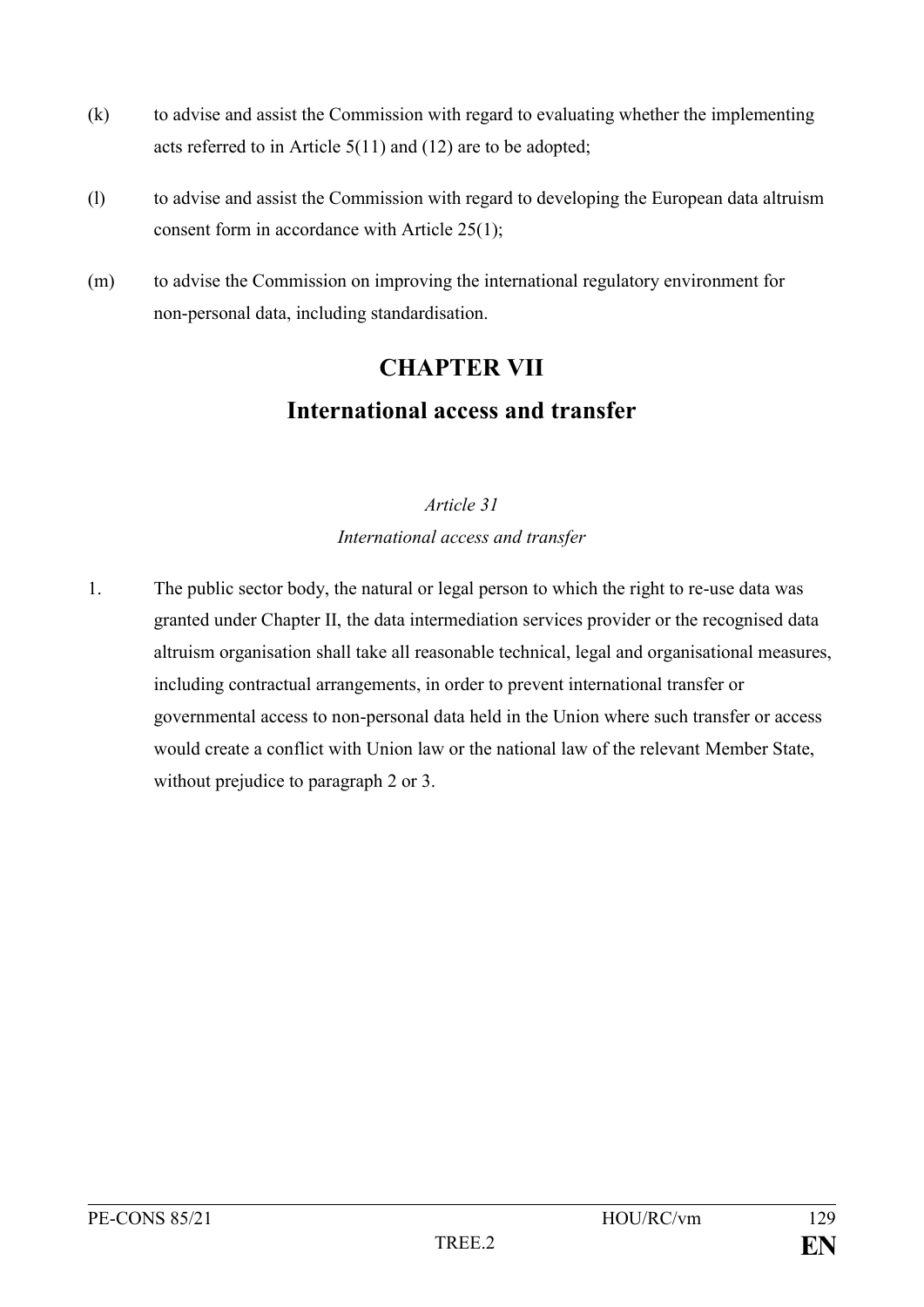- 2. Any decision or judgment of a third-country court or tribunal and any decision of a third-country administrative authority requiring a public sector body, a natural or legal person to which the right to re-use data was granted under Chapter II, a data intermediation services provider or recognised data altruism organisation to transfer or give access to non-personal data within the scope of this Regulation held in the Union shall be recognised or enforceable in any manner only if based on an international agreement, such as a mutual legal assistance treaty, in force between the requesting third country and the Union or any such agreement between the requesting third country and a Member State.
- 3. In the absence of an international agreement as referred to in paragraph 2 of this Article, where a public sector body, a natural or legal person to which the right to re-use data was granted under Chapter II, a data intermediation services provider or recognised data altruism organisation is the addressee of a decision or judgment of a third-country court or tribunal or a decision of a third-country administrative authority to transfer or give access to non-personal data within the scope of this Regulation held in the Union and compliance with such a decision would risk putting the addressee in conflict with Union law or with the national law of the relevant Member State, transfer to or access to such data by that third-country authority shall take place only where:
	- (a) the third-country system requires the reasons and proportionality of such a decision or judgment to be set out and requires such a decision or judgment to be specific in character, for instance by establishing a sufficient link to certain suspected persons or infringements;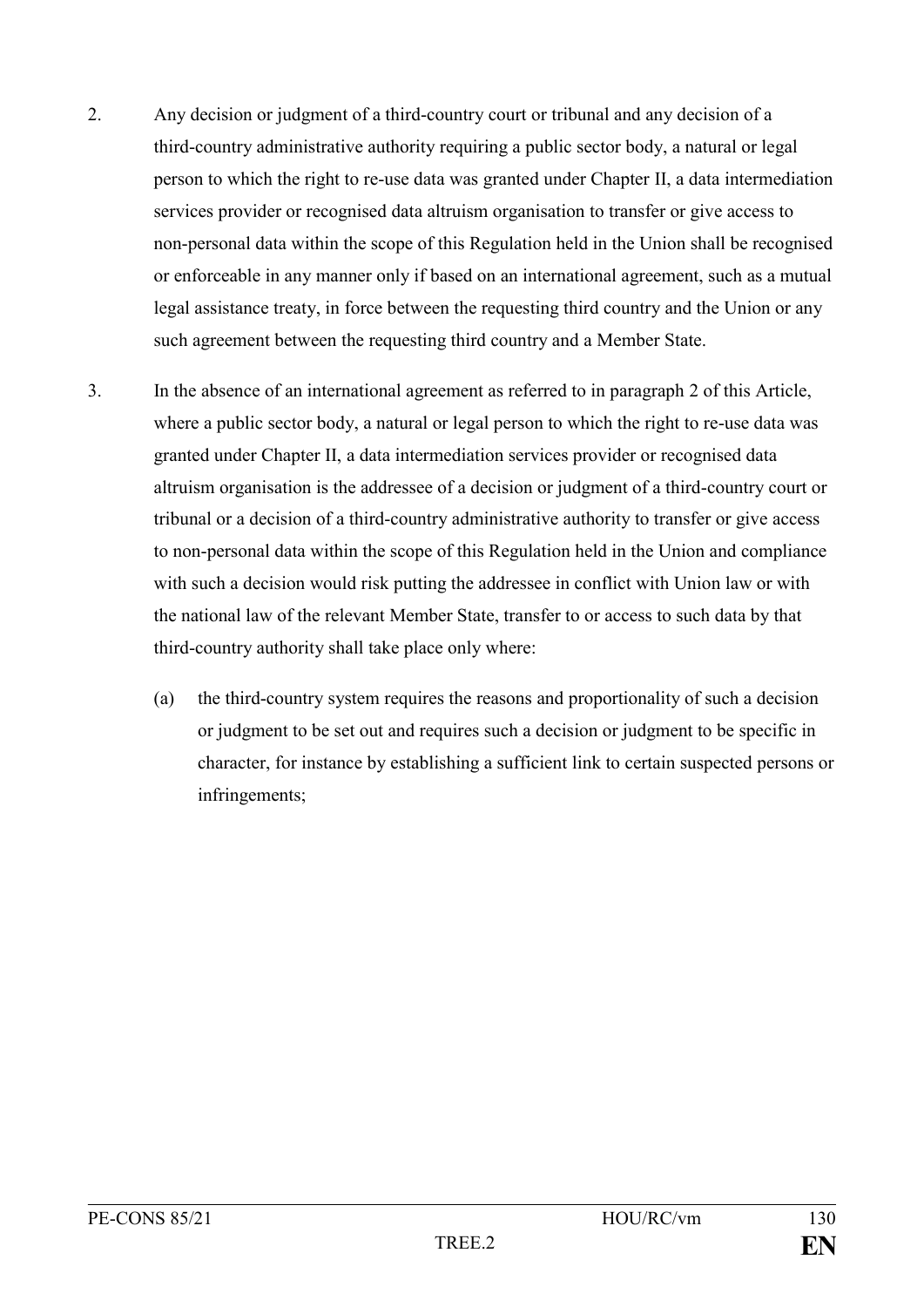- (b) the reasoned objection of the addressee is subject to a review by a competent third-country court or tribunal; and
- (c) the competent third-country court or tribunal issuing the decision or judgment or reviewing the decision of an administrative authority is empowered under the law of that third country to take duly into account the relevant legal interests of the provider of the data protected under Union law or the national law of the relevant Member State.
- 4. If the conditions laid down in paragraph 2 or 3 are met, the public sector body, the natural or legal person to which the right to re-use data was granted under Chapter II, the data intermediation services provider or the recognised data altruism organisation shall provide the minimum amount of data permissible in response to a request, based on a reasonable interpretation of the request.
- 5. The public sector body, the natural or legal person to which the right to re-use data was granted under Chapter II, the data intermediation services provider and the recognised data altruism organisation shall inform the data holder about the existence of a request of a third-country administrative authority to access its data before complying with that request, except where the request serves law enforcement purposes and for as long as this is necessary to preserve the effectiveness of the law enforcement activity.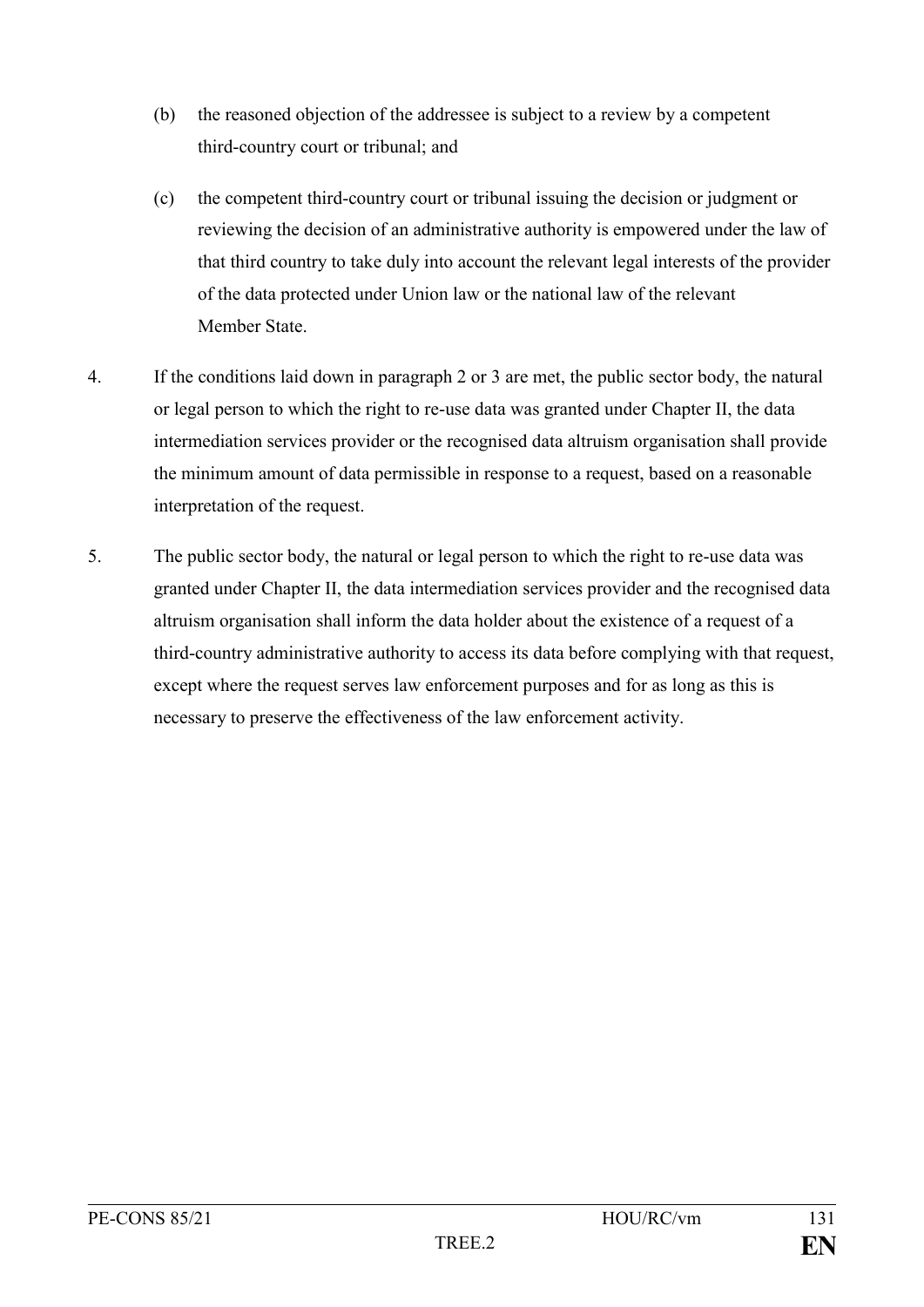# **CHAPTER VIII**

# **Delegation and committee procedure**

### *Article 32*

### *Exercise of the delegation*

- 1. The power to adopt delegated acts is conferred on the Commission subject to the conditions laid down in this Article.
- 2. The power to adopt delegated acts referred to in Article 5(13) and Article 22(1) shall be conferred on the Commission for an indeterminate period of time from... [date of entry into force of this Regulation].
- 3. The delegation of power referred to in Article 5(13) and Article 22(1) may be revoked at any time by the European Parliament or by the Council. A decision to revoke shall put an end to the delegation of the power specified in that decision. It shall take effect the day following the publication of the decision in the *Official Journal of the European Union* or at a later date specified therein. It shall not affect the validity of any delegated acts already in force.
- 4. Before adopting a delegated act, the Commission shall consult experts designated by each Member State in accordance with the principles laid down in the Interinstitutional Agreement of 13 April 2016 on Better Law-Making.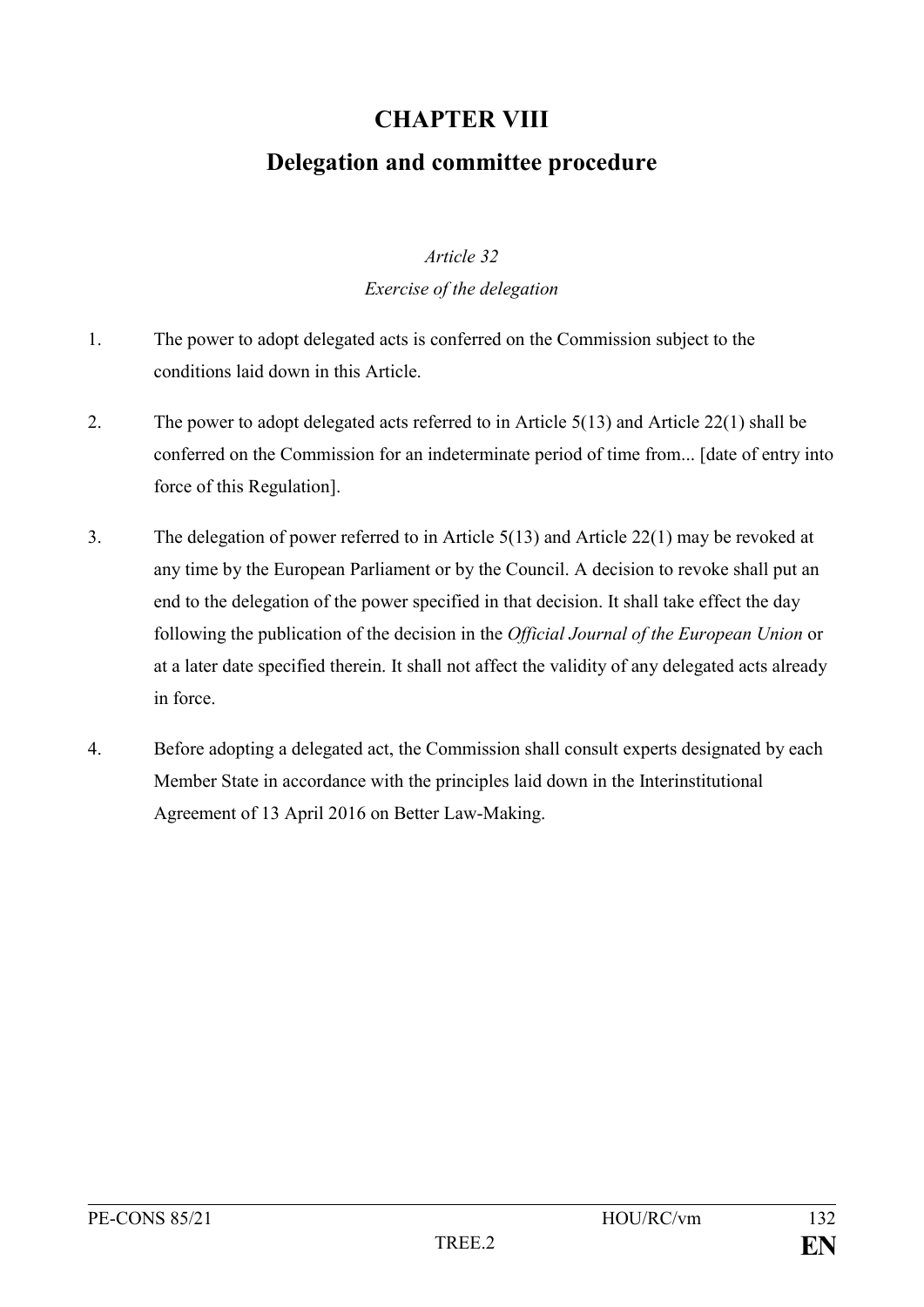- 5. As soon as it adopts a delegated act, the Commission shall notify it simultaneously to the European Parliament and to the Council.
- 6. A delegated act adopted pursuant to Article 5(13) or Article 22(1) shall enter into force only if no objection has been expressed either by the European Parliament or by the Council within a period of three months of notification of that act to the European Parliament and to the Council or if, before the expiry of that period, the European Parliament and the Council have both informed the Commission that they will not object. That period shall be extended by three months at the initiative of the European Parliament or of the Council.

## *Article 33 Committee procedure*

- 1. The Commission shall be assisted by a committee. That committee shall be a committee within the meaning of Regulation (EU) No 182/2011.
- 2. Where reference is made to this paragraph, Article 4 of Regulation (EU) No 182/2011 shall apply.
- 3. Where reference is made to this paragraph, Article 5 of Regulation (EU) No 182/2011 shall apply.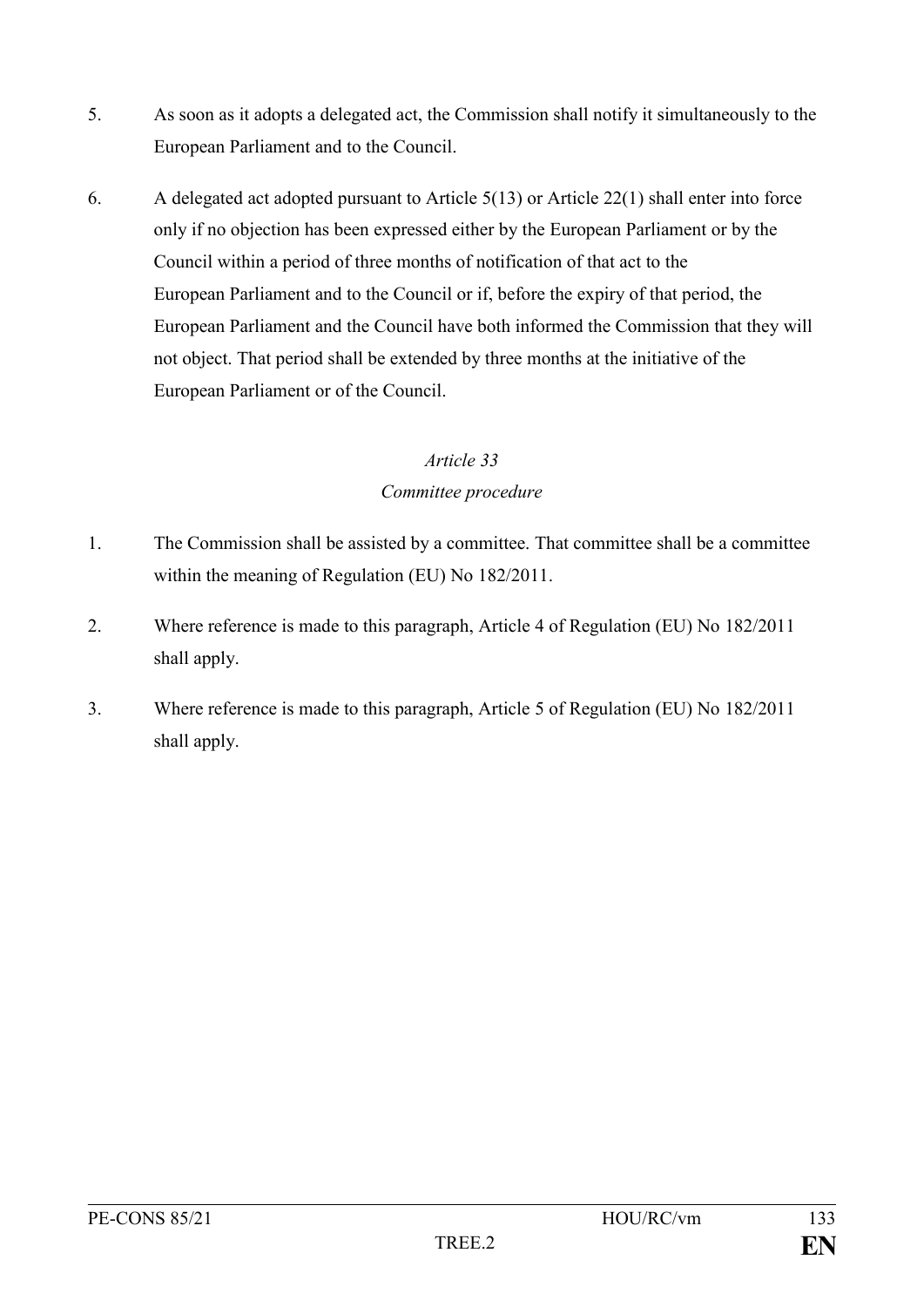# **CHAPTER IX Final and transitional provisions**

## *Article 34*

### *Penalties*

1. Member States shall lay down the rules on penalties applicable to infringements of the obligations regarding transfers of non-personal data to third countries pursuant to Article 5(14) and Article 31, the notification obligation of data intermediation services providers pursuant to Article 11, the conditions for providing data intermediation services pursuant to Article 12 and the conditions for the registration as a recognised data altruism organisation pursuant to Articles 18, 20, 21 and 22, and shall take all measures necessary to ensure that they are implemented. The penalties provided for shall be effective, proportionate and dissuasive. In their rules on penalties, Member States shall take into account the recommendations of the European Data Innovation Board. Member States shall, by … [15 months after the date of entry into force of this Regulation], notify the Commission of those rules and of those measures and shall notify it, without delay, of any subsequent amendment affecting them.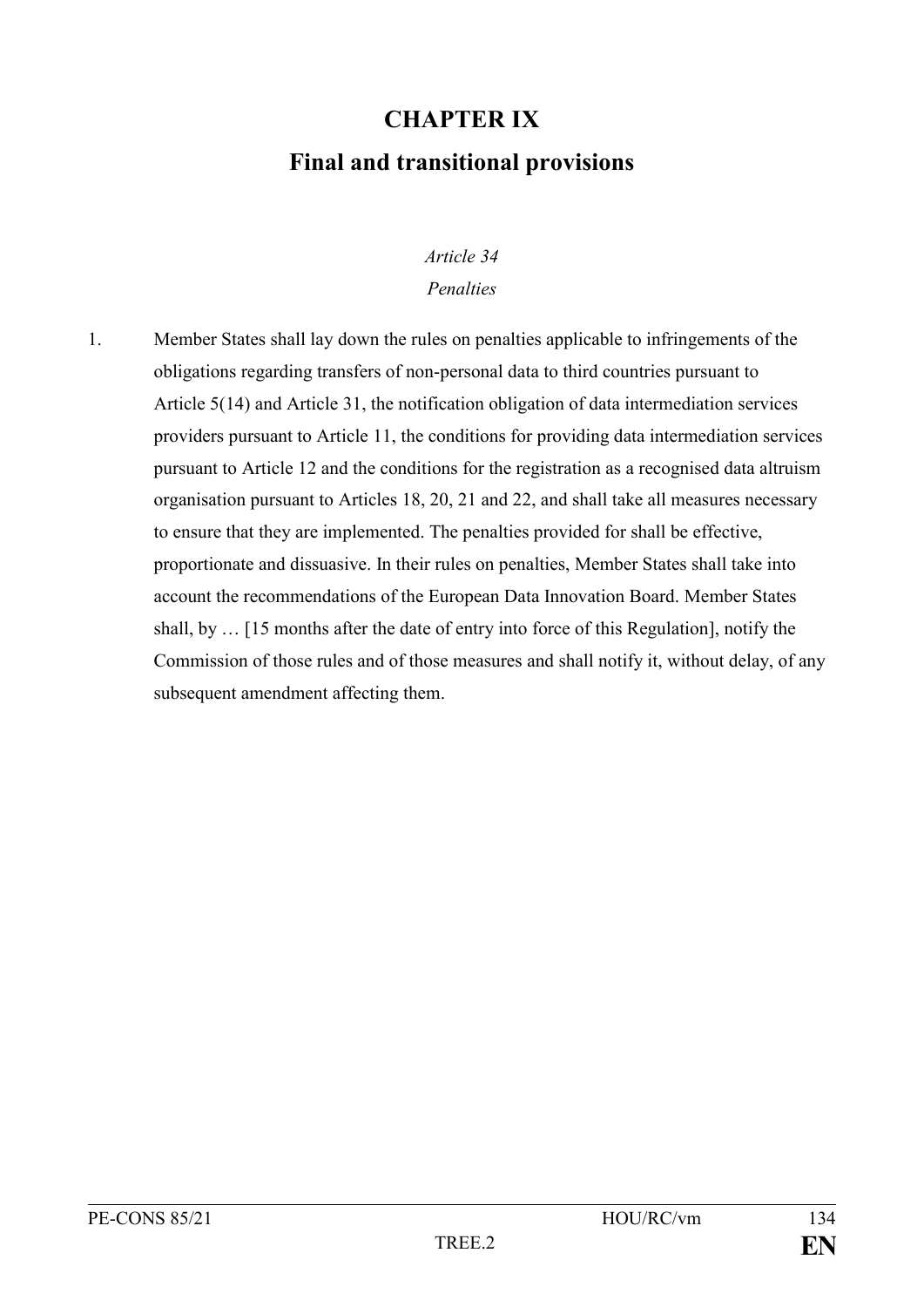- 2. Member States shall take into account the following non-exhaustive and indicative criteria for the imposition of penalties on data intermediation services providers and recognised data altruism organisations for infringements of this Regulation, where appropriate:
	- (a) the nature, gravity, scale and duration of the infringement;
	- (b) any action taken by the data intermediation services provider or recognised data altruism organisation to mitigate or remedy the damage caused by the infringement;
	- (c) any previous infringements by the data intermediation services provider or recognised data altruism organisation;
	- (d) the financial benefits gained or losses avoided by the data intermediation services provider or recognised data altruism organisation due to the infringement, insofar as such benefits or losses can be reliably established;
	- (e) any other aggravating or mitigating factors applicable to the circumstances of the case.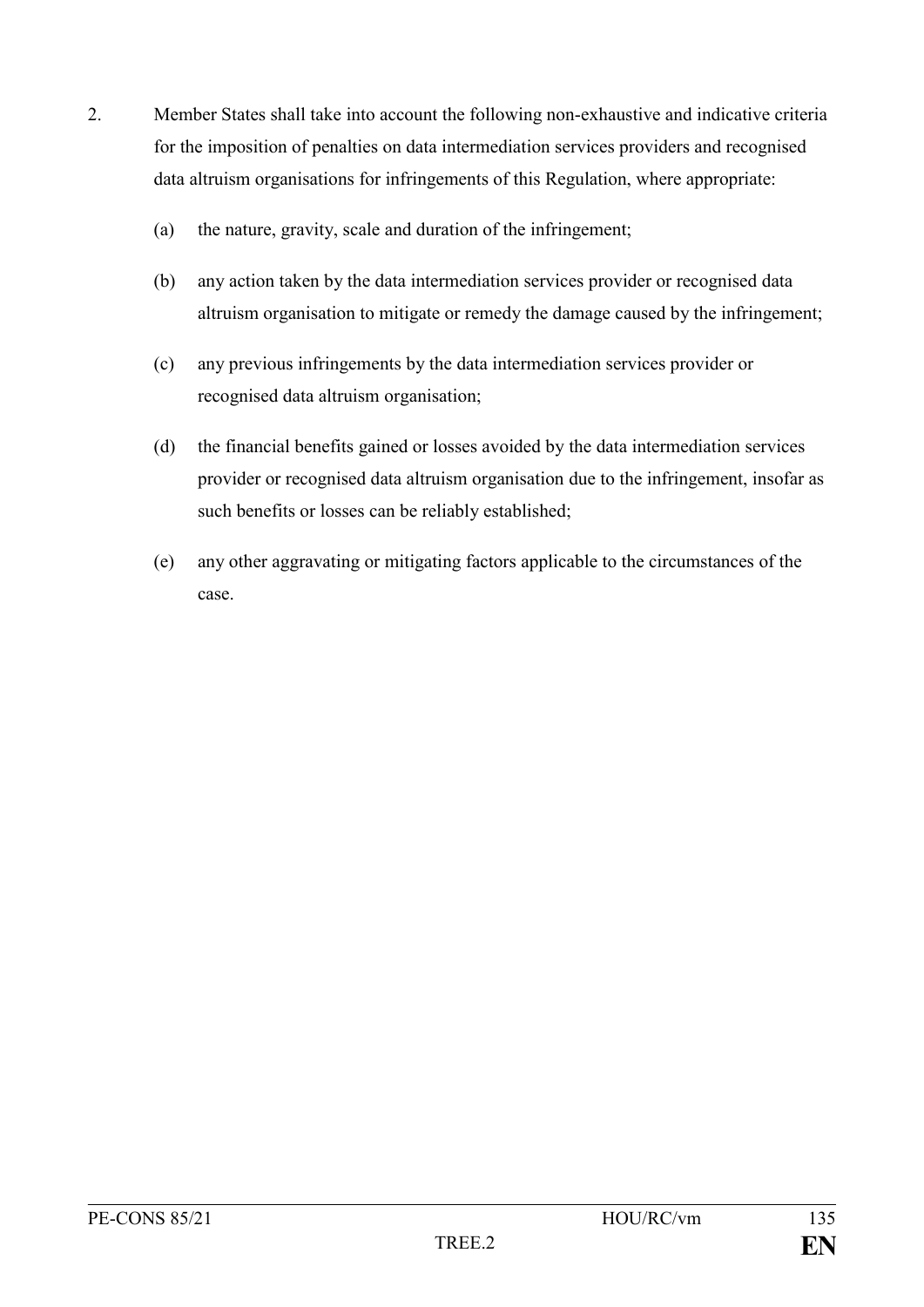### *Evaluation and review*

By... [39 months after the date of entry into force of this Regulation], the Commission shall carry out an evaluation of this Regulation and submit a report on its main findings to the European Parliament and to the Council as well as to the European Economic and Social Committee. The report shall be accompanied, where necessary, by legislative proposals.

The report shall assess, in particular:

- (a) the application and functioning of the rules on penalties laid down by the Member States pursuant to Article 34;
- (b) the level of compliance of the legal representatives of data intermediation services providers and recognised data altruism organisations that are not established in the Union with this Regulation and the level of enforceability of penalties imposed on those providers and organisations;
- (c) the type of data altruism organisations registered under Chapter IV and an overview of the objectives of general interests for which data are shared in view of establishing clear criteria in that respect.

Member States shall provide the Commission with the information necessary for the preparation of that report.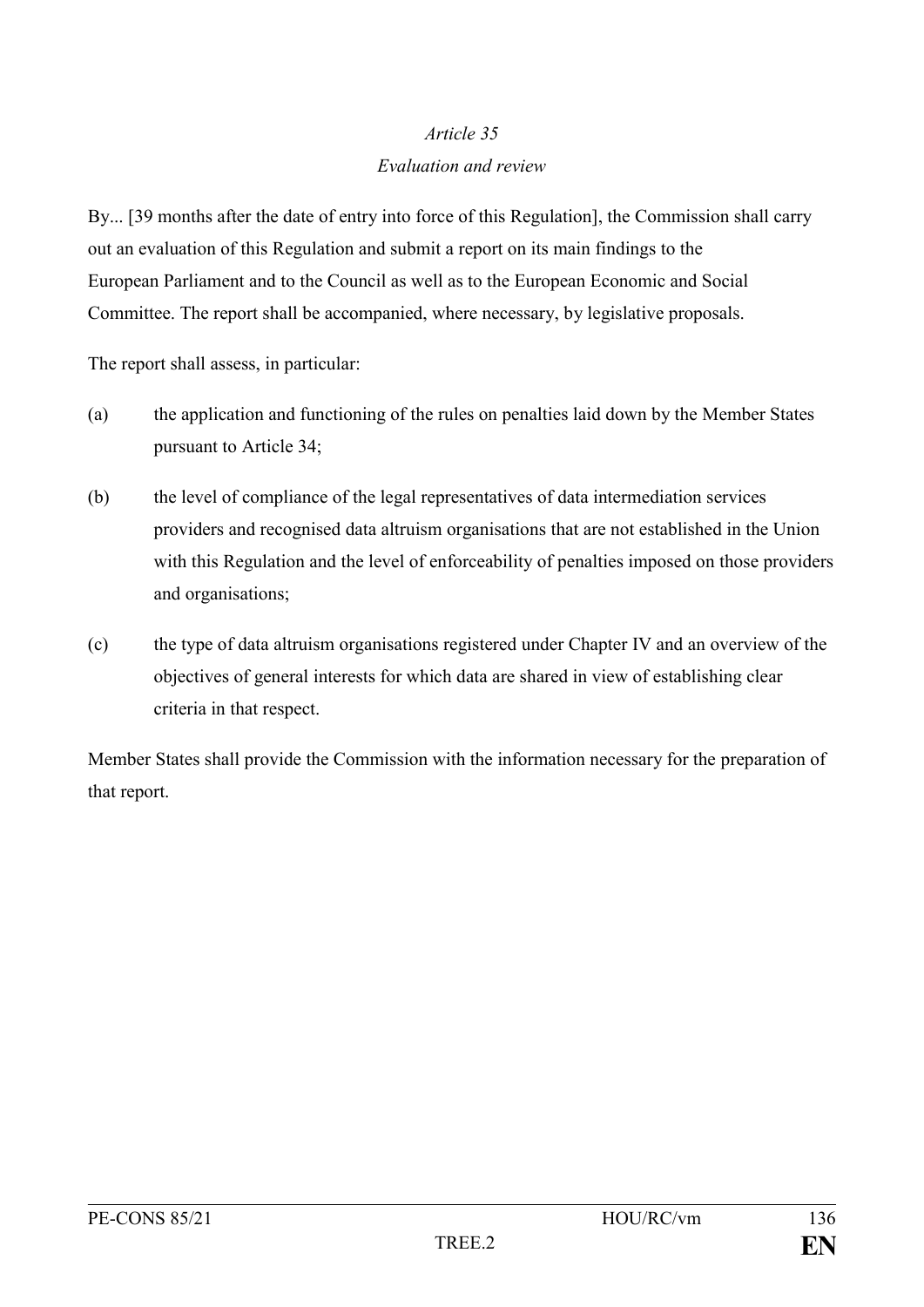## *Amendment to Regulation (EU) 2018/1724*

In the table in Annex II to Regulation (EU) 2018/1724, the entry 'Starting, running and closing a business' is replaced by the following:

| Life events                                 | Procedures                                                                                                                                                                                                                                                                                                                                                                                                                                                                                                  | Expected output subject to an<br>assessment of the application<br>by the competent authority in<br>accordance with national law,<br>where relevant |
|---------------------------------------------|-------------------------------------------------------------------------------------------------------------------------------------------------------------------------------------------------------------------------------------------------------------------------------------------------------------------------------------------------------------------------------------------------------------------------------------------------------------------------------------------------------------|----------------------------------------------------------------------------------------------------------------------------------------------------|
| Starting, running and<br>closing a business | Notification of business activity,<br>permission for exercising a business<br>activity, changes of business activity<br>and the termination of a business<br>activity not involving insolvency or<br>liquidation procedures, excluding the<br>initial registration of a business<br>activity with the business register and<br>excluding procedures concerning the<br>constitution of or any subsequent<br>filing by companies or firms within<br>the meaning of the second paragraph<br>of Article 54 TFEU | Confirmation of the receipt of<br>notification or change, or of<br>the request for permission for<br>business activity                             |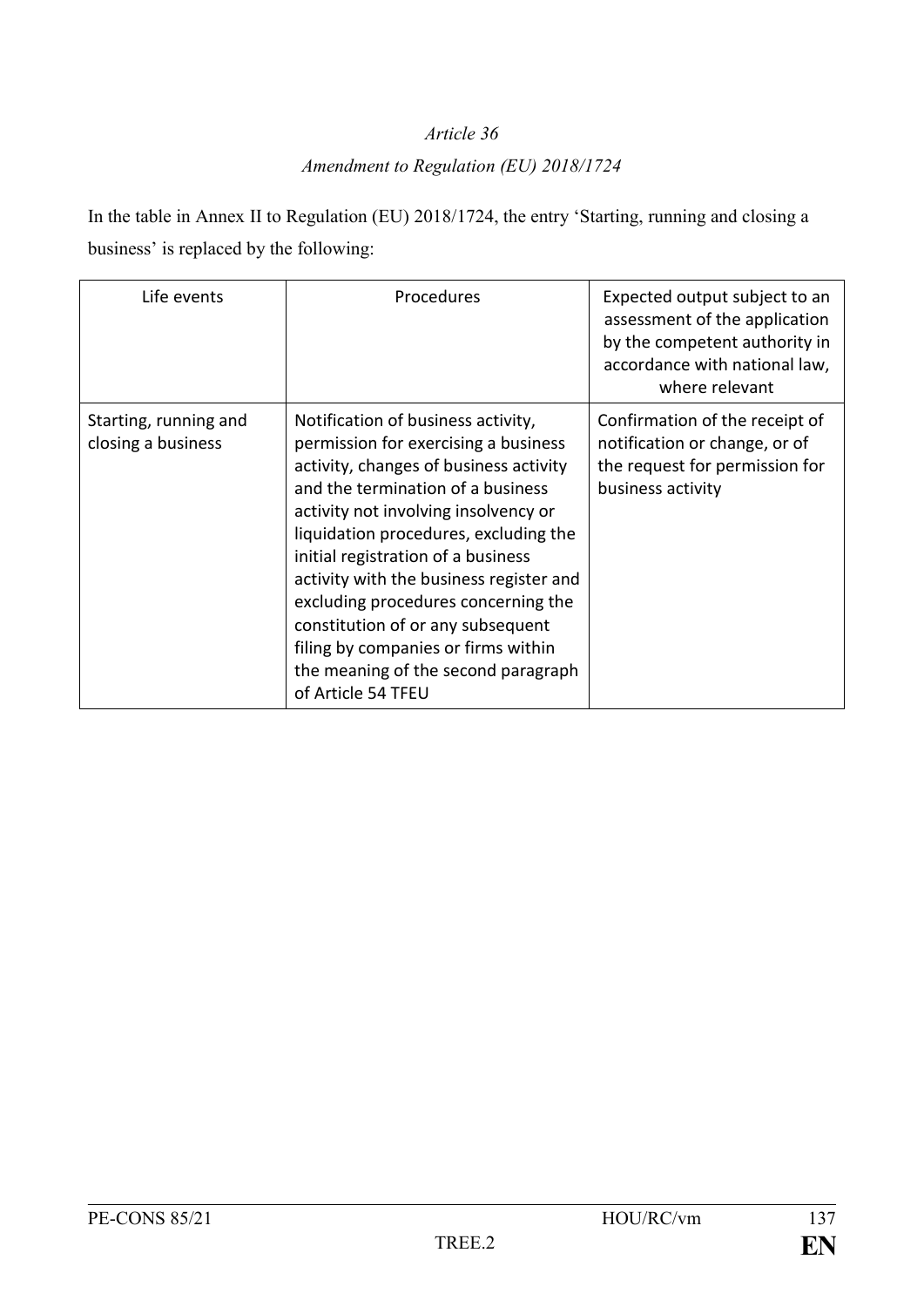| Life events | Procedures                                                                                                                                                                 | Expected output subject to an<br>assessment of the application<br>by the competent authority in<br>accordance with national law,<br>where relevant |
|-------------|----------------------------------------------------------------------------------------------------------------------------------------------------------------------------|----------------------------------------------------------------------------------------------------------------------------------------------------|
|             | Registration of an employer (a<br>natural person) with compulsory<br>pension and insurance schemes                                                                         | Confirmation of registration or<br>social security registration<br>number                                                                          |
|             | Registration of employees with<br>compulsory pension and insurance<br>schemes                                                                                              | Confirmation of registration or<br>social security registration<br>number                                                                          |
|             | Submitting a corporate tax<br>declaration                                                                                                                                  | Confirmation of the receipt of<br>the declaration                                                                                                  |
|             | Notification to the social security<br>schemes of the end of contract with<br>an employee, excluding procedures<br>for the collective termination of<br>employee contracts | Confirmation of the receipt of<br>the notification                                                                                                 |
|             | Payment of social contributions for<br>employees                                                                                                                           | Receipt or other form of<br>confirmation of payment of<br>social contributions for<br>employees                                                    |
|             | Notification of a data intermediation<br>services provider                                                                                                                 | Confirmation of the receipt of<br>notification                                                                                                     |
|             | Registration as a data altruism<br>organisation recognised in the Union                                                                                                    | Confirmation of the<br>registration                                                                                                                |